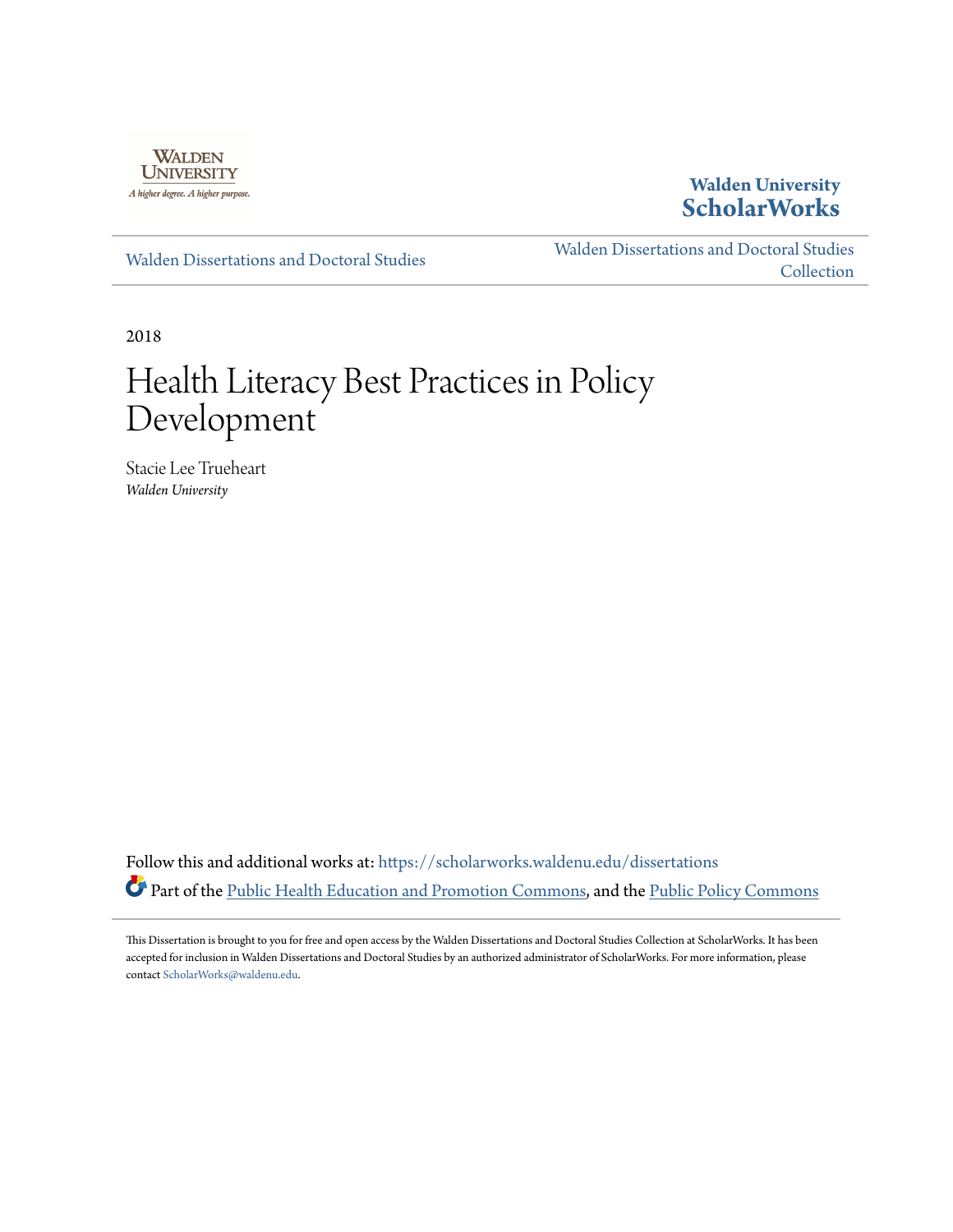## Walden University

College of Social and Behavioral Sciences

This is to certify that the doctoral dissertation by

Stacie Lee Trueheart

has been found to be complete and satisfactory in all respects, and that any and all revisions required by the review committee have been made.

> Review Committee Dr. Gregory Dixon, Committee Chairperson, Public Policy and Administration Faculty

Dr. Lori Demeter, Committee Member, Public Policy and Administration Faculty

Dr. Mary Bruce, University Reviewer, Public Policy and Administration Faculty

> Chief Academic Officer Eric Riedel, Ph.D.

> > Walden University 2018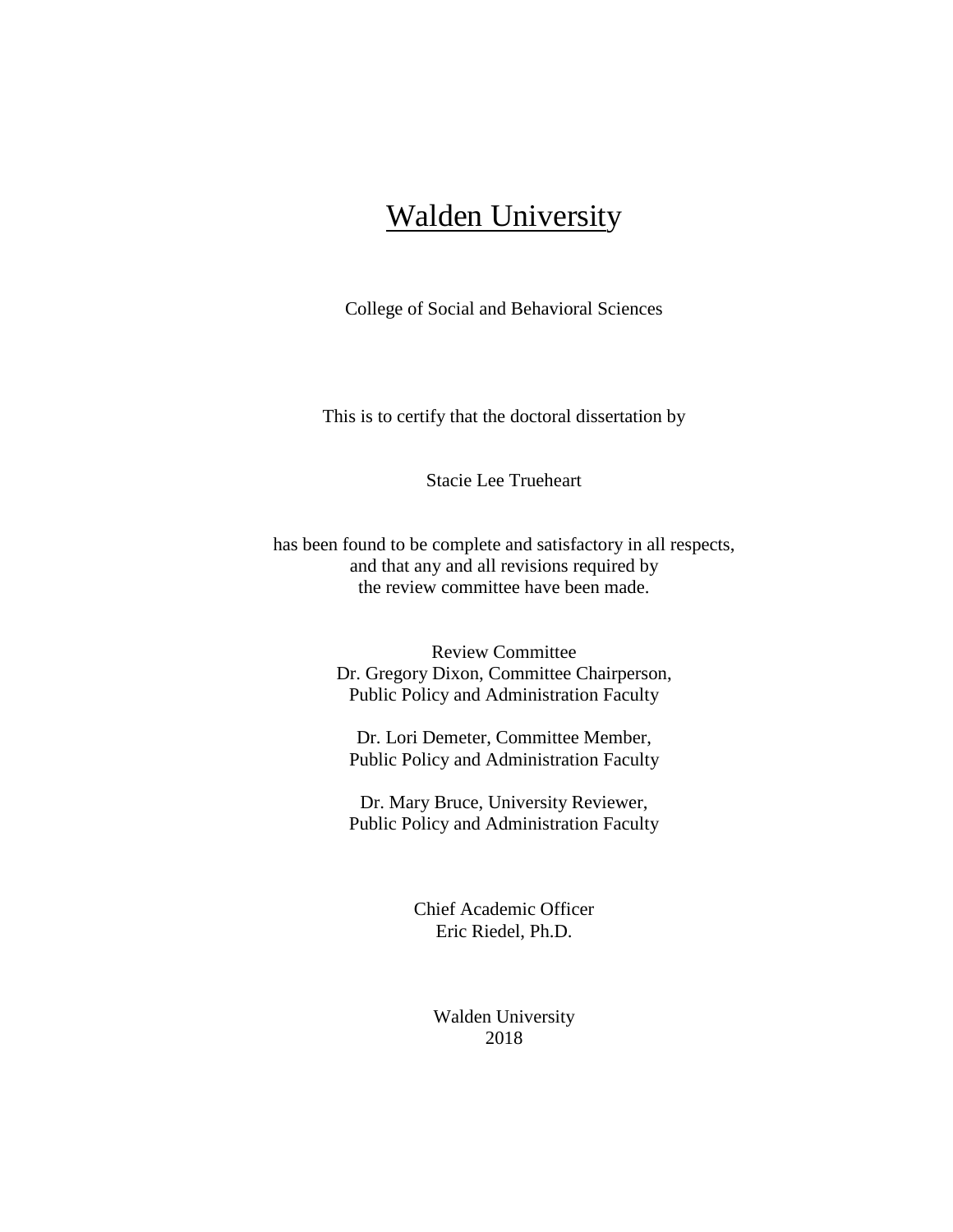#### Abstract

Health Literacy Best Practices in Policy Development

by

Stacie Lee Trueheart

MS, Southern New Hampshire University, 2008

BS, Plymouth State (College) University, 1983

Dissertation Submitted in Partial Fulfillment

of the Requirements for the Degree of

Doctor of Philosophy

Public Policy and Administration

Walden University

March 2018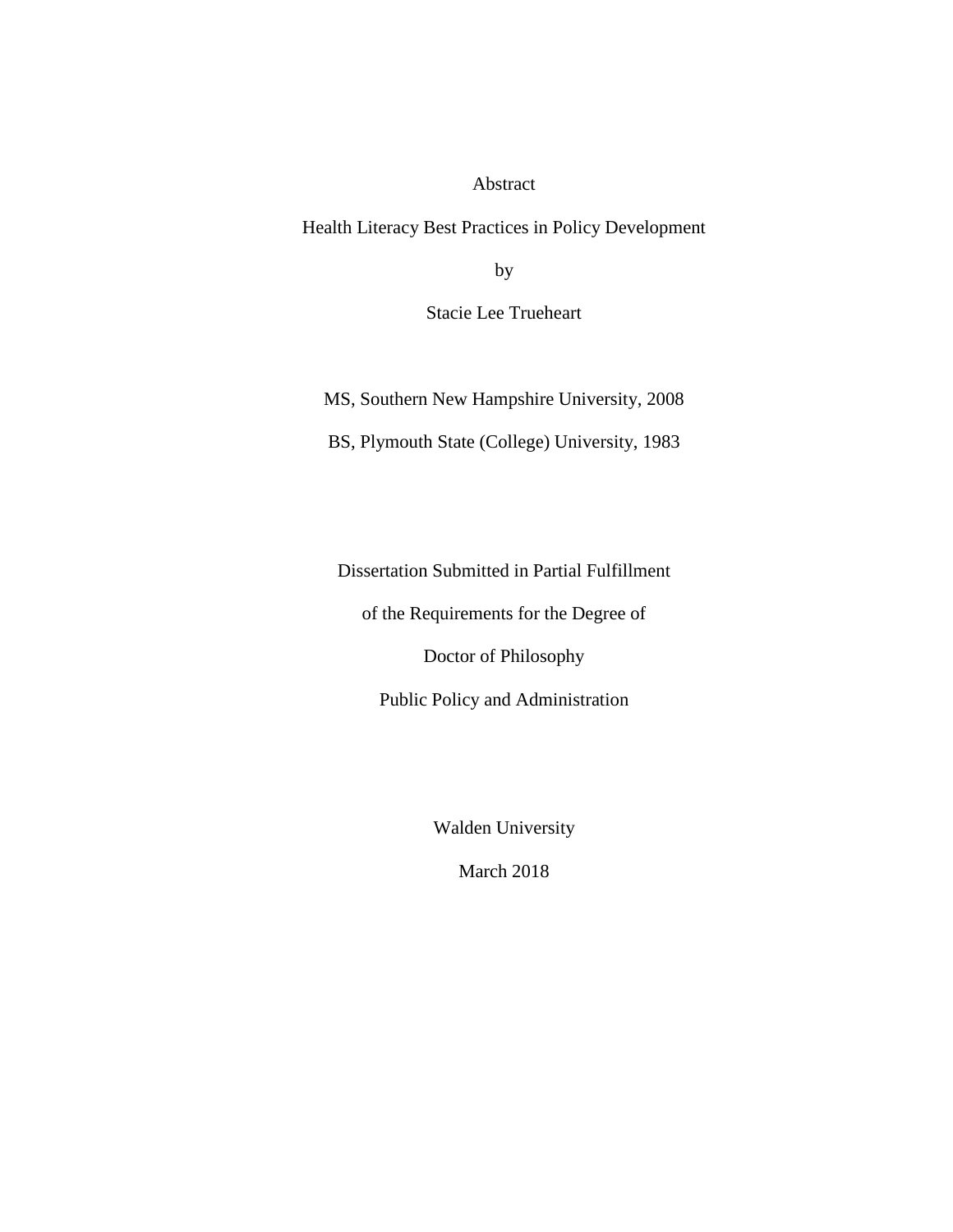**Abstract** 

Low health literacy is a problem the U.S. faces and, like health care itself, is a complex issue stemming from patient demographics and the healthcare providers being very diverse. Tools have been developed to mitigate the risks of low health literacy, however, without formal policy. The purpose of this qualitative case study was to explore and compare commonalities in health literacy best practices of organizations that are recognized as leaders in health literacy and are addressing low health literacy in their communities. By comparing the organizations' abilities to implement standards of plain language and health literacy tools/guidelines, best practice and policy recommendations could be made to various organizations regardless of level (local, state, federal, or nonprofit). The theoretical framework was based on the Evans and Stoddart framework of determinants of health and the health behavioral theories. The conceptual framework was based on health literacy best practices and policy. The research questions focused on how organizations implement health literacy tools/guidelines, the impact of health literacy best practices on policy development and addressing health literacy through formal policy. The qualitative multiple case study used open-ended interview questions via telephone conferencing, with 13 participants from health literacy organizations. The analysis was done by coding and bracketing the responses manually and with NVivo software. Results indicate that health literacy policy development and involvement exists but it is not derived from the health literacy best practices. The implications for positive social change for this study impacts the patient (individual), community, organization, and society through best practices and recommendations for policy development.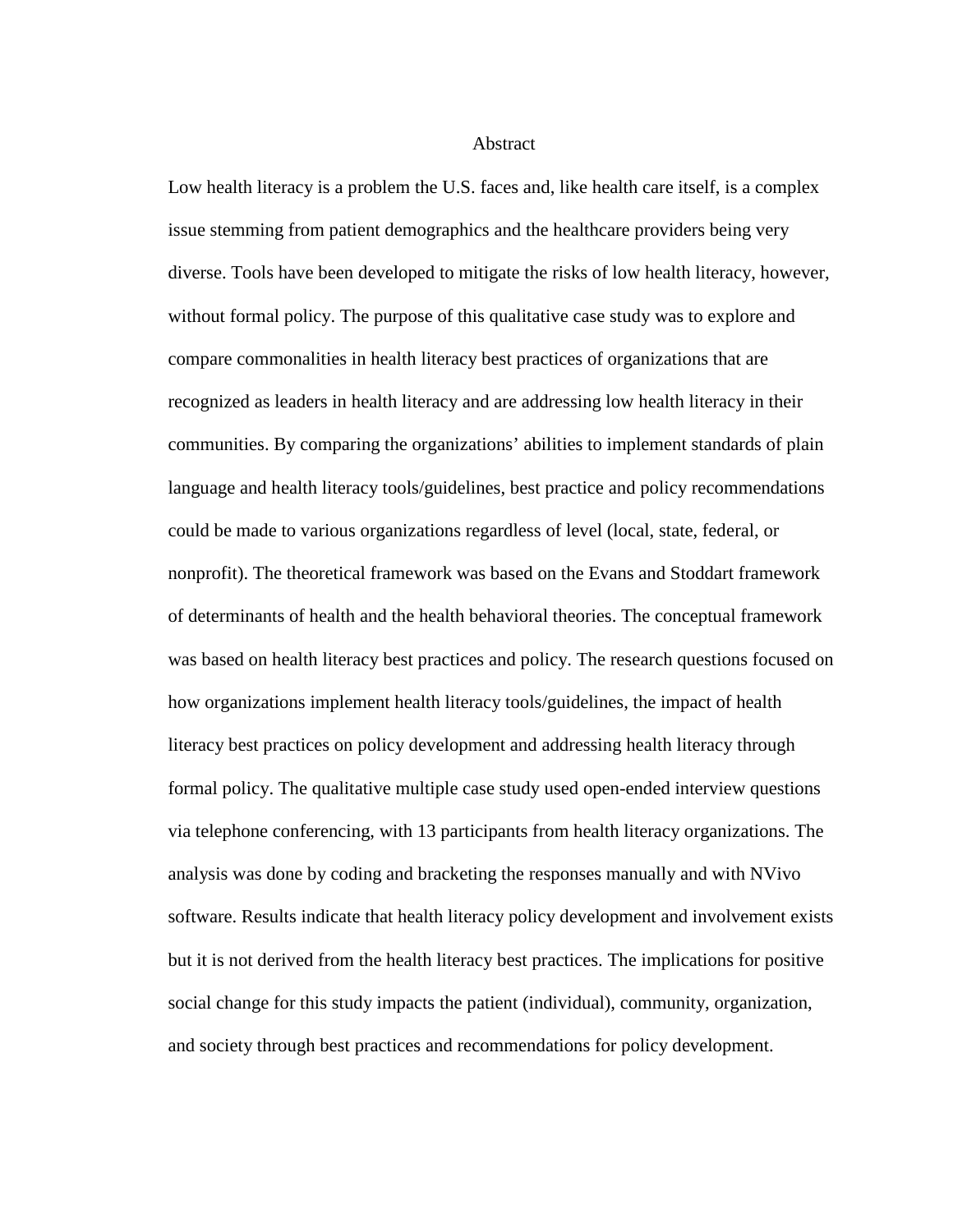Health Literacy Best Practices in Policy Development

by

Stacie Lee Trueheart

MS, Southern New Hampshire University, 2008

BS, Plymouth State (College) University, 1983

Dissertation Submitted in Partial Fulfillment

of the Requirements for the Degree of

Doctor of Philosophy

Public Policy and Administration

Walden University

March 2018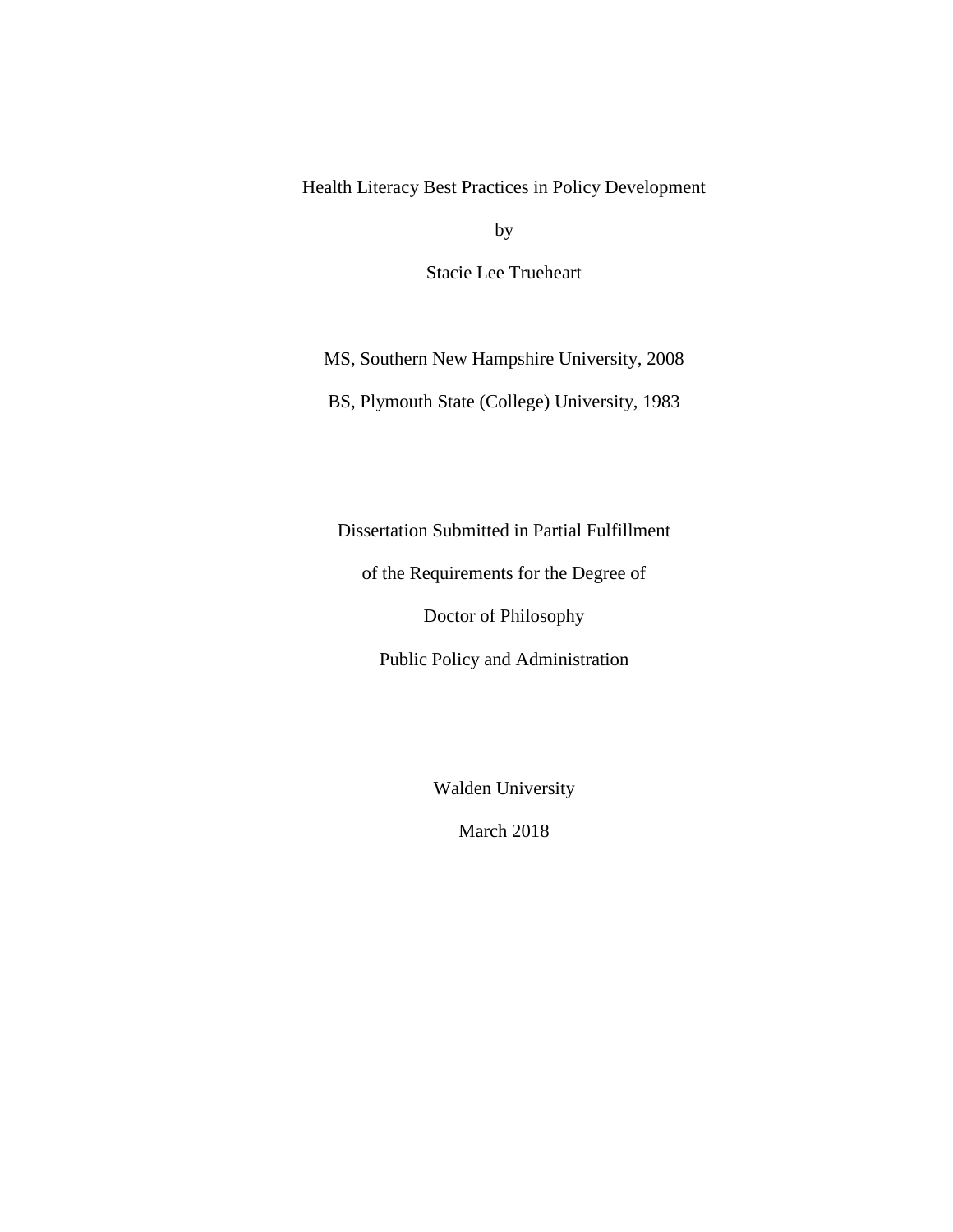#### Dedication

This dissertation is dedicated to my sister, Lisa Jo (Trueheart) Moher, who passed away too young, too soon, too suddenly. If it were not for her, there are many things in my life I would not have taken that one more step…and she still inspires me. This dissertation is just the first step of a new journey.

I also dedicate this work to my mother, who has always shown me what unconditional love is. She never finished her degree, but this is her honorary degree.

To my father, United States Army Lieutenant Colonel William Trueheart (Retired), who directed me to finish my Bachelor's degree, go into the military as an officer, and told me if I wanted to teach to do it right and get my PhD…then asked why I was getting my PhD. I would not be where I am today if it was not for him.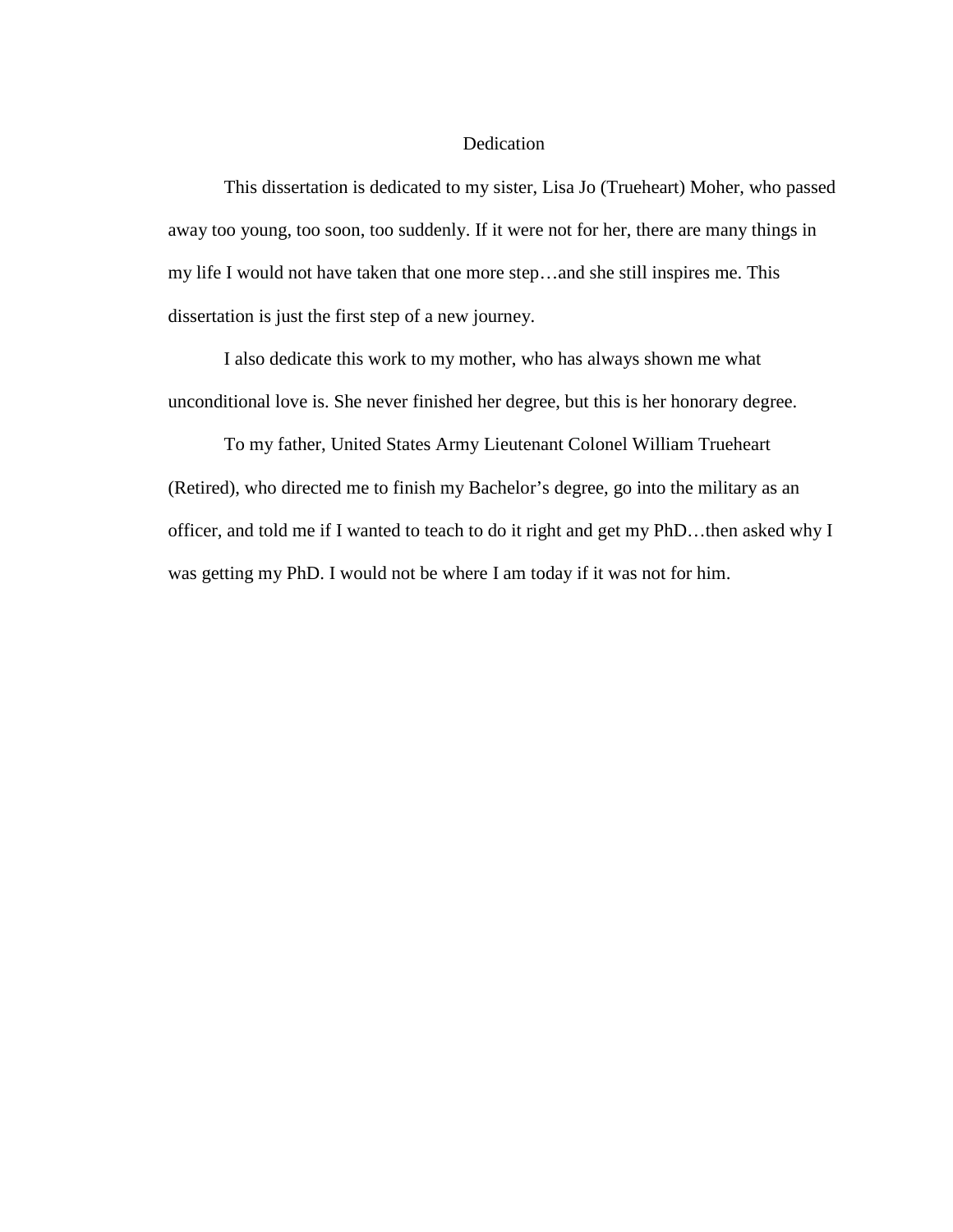#### Acknowledgments

I acknowledge the following people, for without them, life wouldn't be the same. For my sisters, Karen, Gretchen, and Ginger, who have supported me in and through so many things, thank you and I love you.

I thank my wife, Mary Ann, who is everything I need, has listened to me, and helped edit my grammar. You have been my calm in my many storms. I love you.

I would like to thank Dr. Joanne Kurt-Hilditch and Elyse Luke. Our Skype nights and "dissercations" kept me focused and accountable. Our little "HOB" is forever. Joanne, your friendship means so much to me.

I also want to thank all my brothers-in-law, nieces, and nephews who loved me through this. Family support is everything.

I would like to express my sincere gratitude to the Walden University faculty and staff who have guided me through this. I appreciate Dr. Mark Gordon who wisely counseled me and directed the initial topic. I sincerely thank Dr. Gregory Dixon and Dr. Lori Demeter for their painstaking reviews, patience, and direction in my dissertation journey.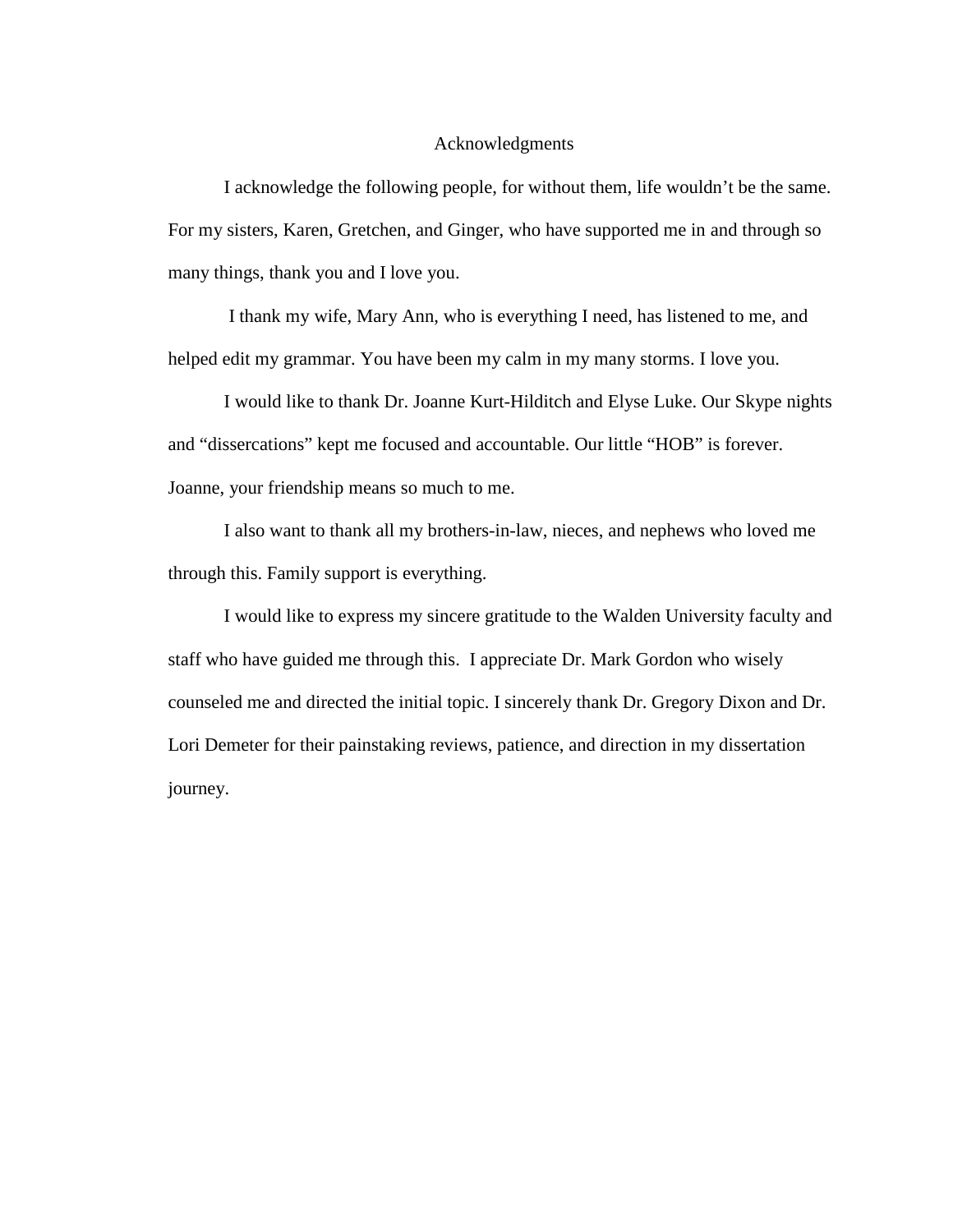| Scope 22 |
|----------|
| 23       |
| .23      |
|          |
|          |

### Table of Contents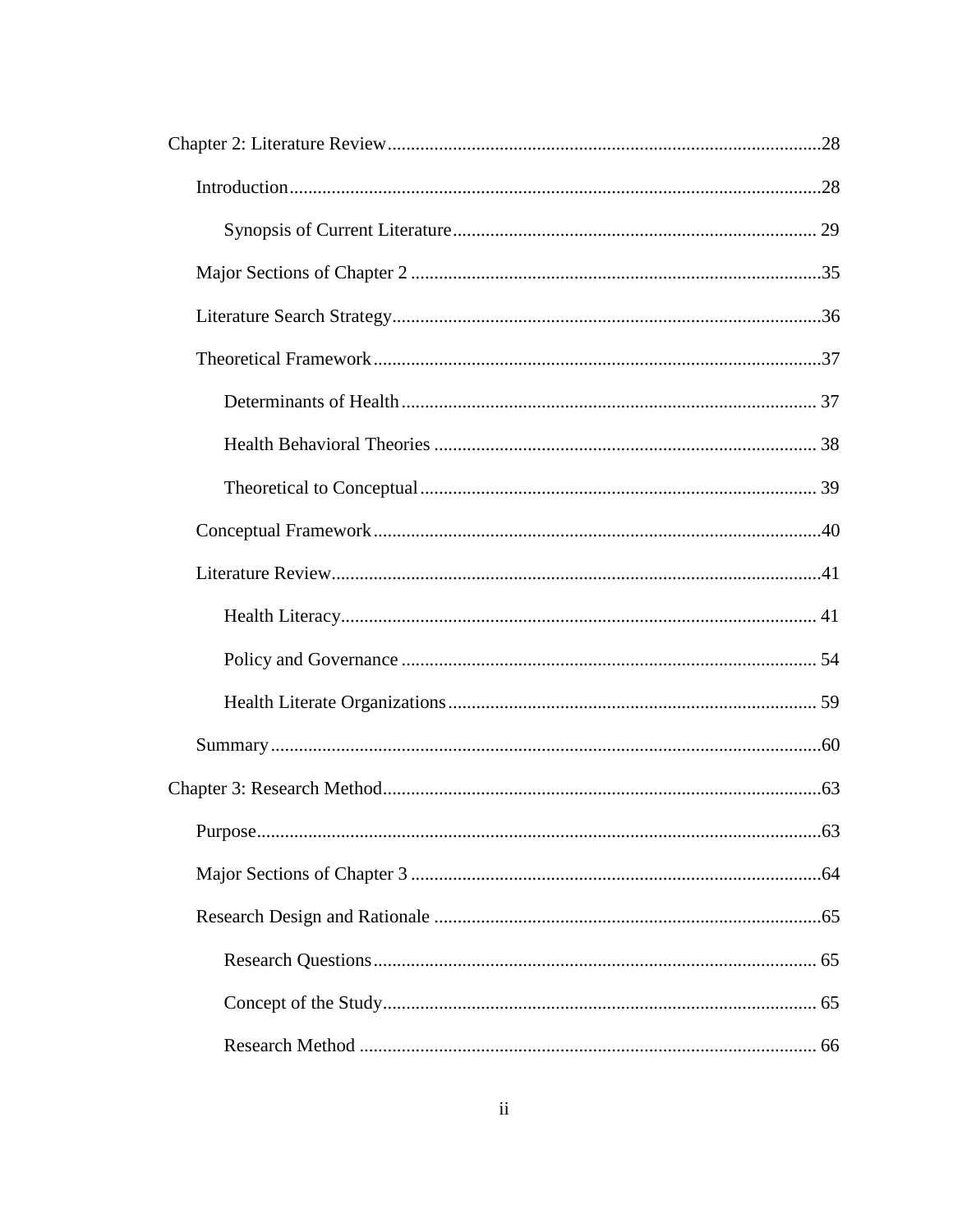| Results95 |  |
|-----------|--|
|           |  |
|           |  |
|           |  |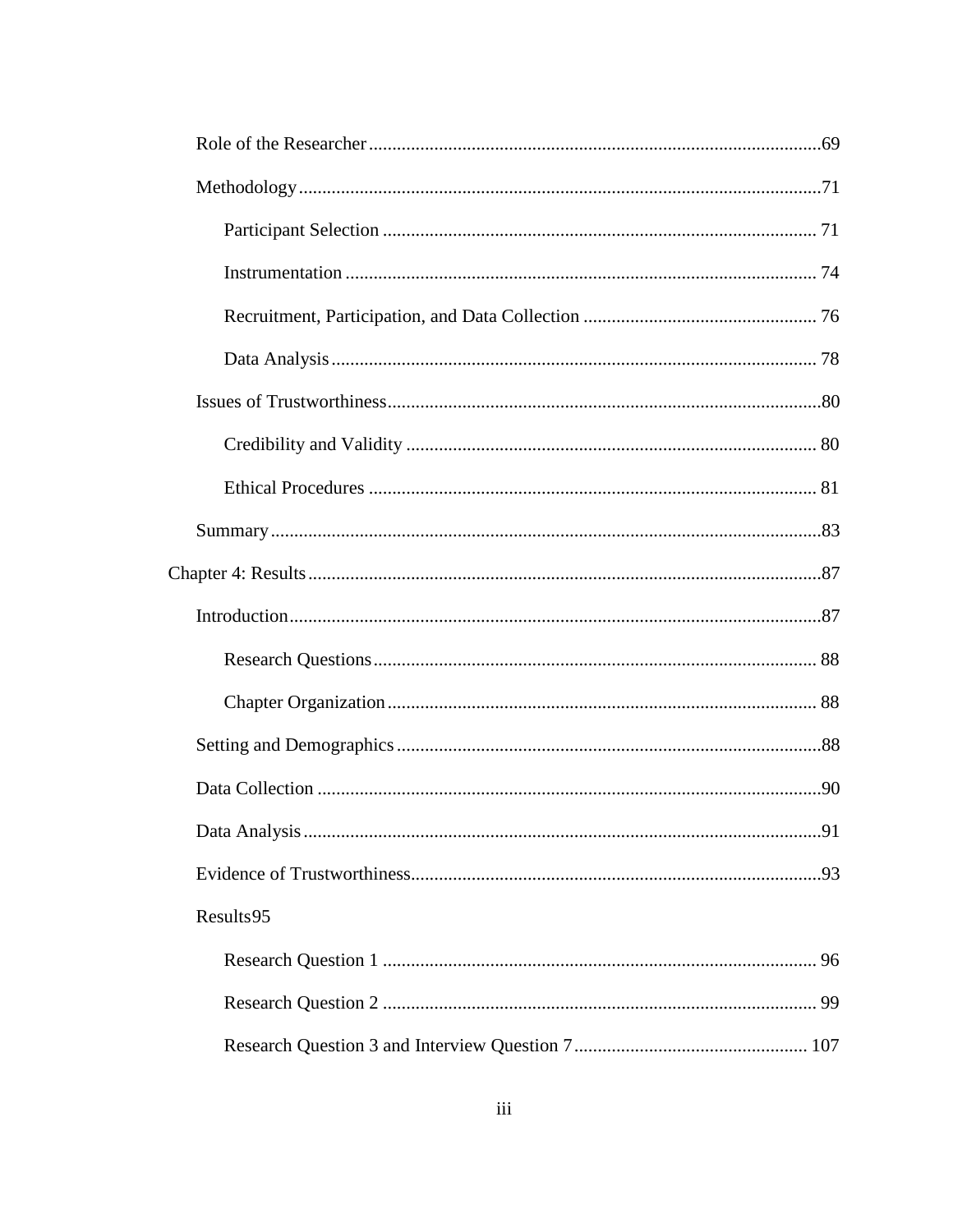| Appendix C: Email Request for Participation in a Research Study165 |  |
|--------------------------------------------------------------------|--|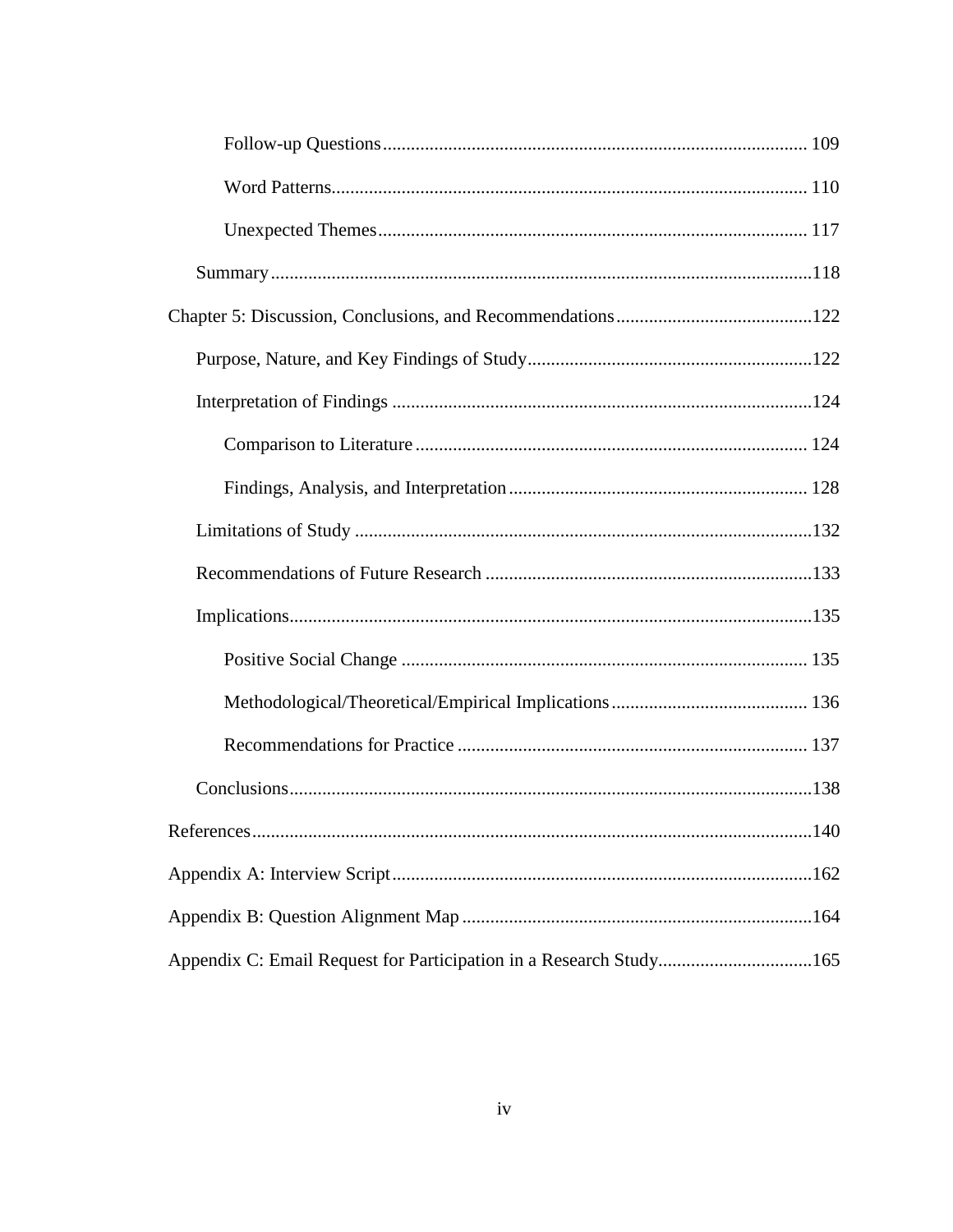### List of Tables

| Table 3. Phrases: Education, Training, Awareness, and Behavior  111                 |
|-------------------------------------------------------------------------------------|
|                                                                                     |
| Table 5. Phrases: Evidence-Based Practices, Research, and Universal Precautions 114 |
|                                                                                     |
| Table 7. Conceptual Framework and Interview Responses Alignments  131               |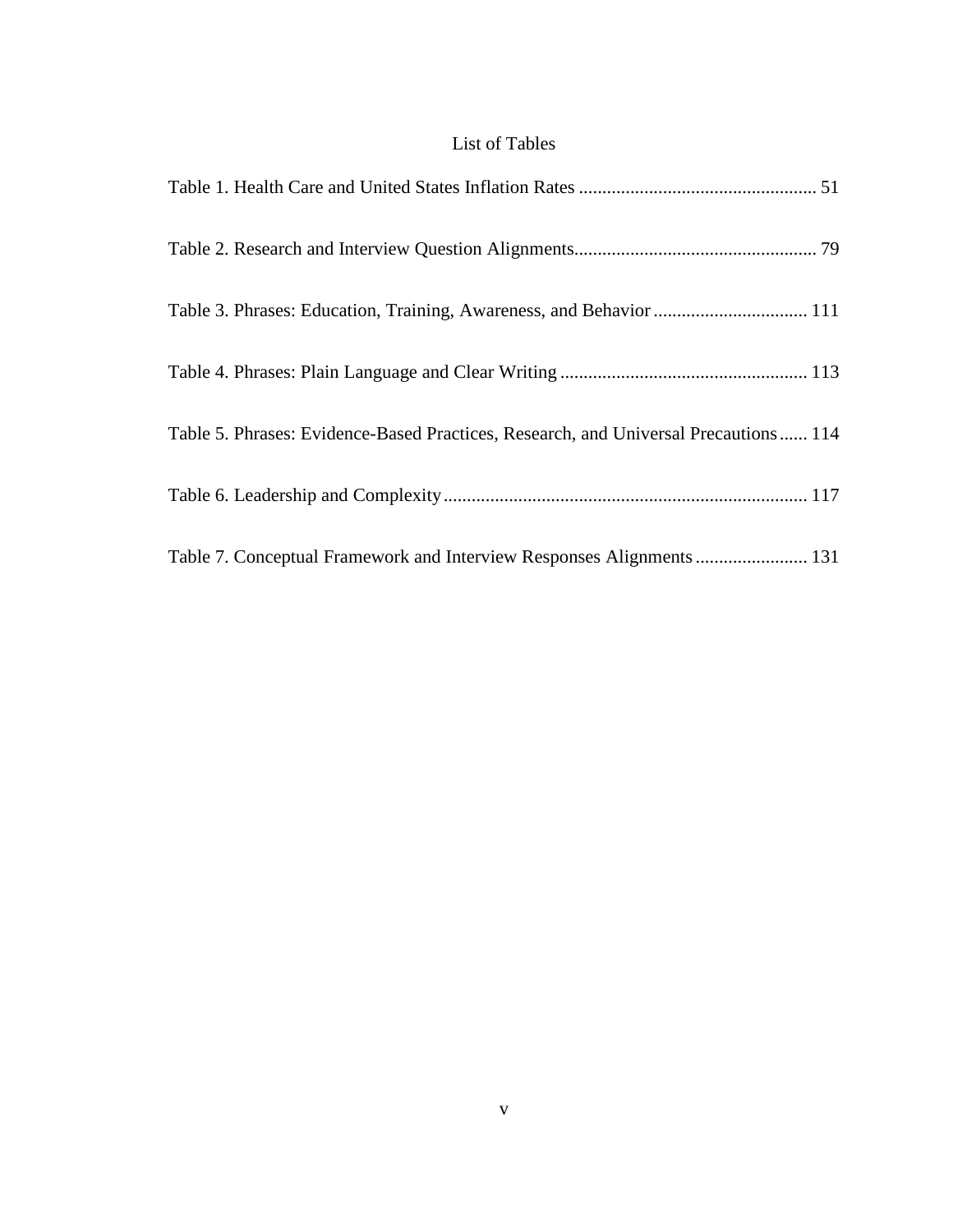## List of Figures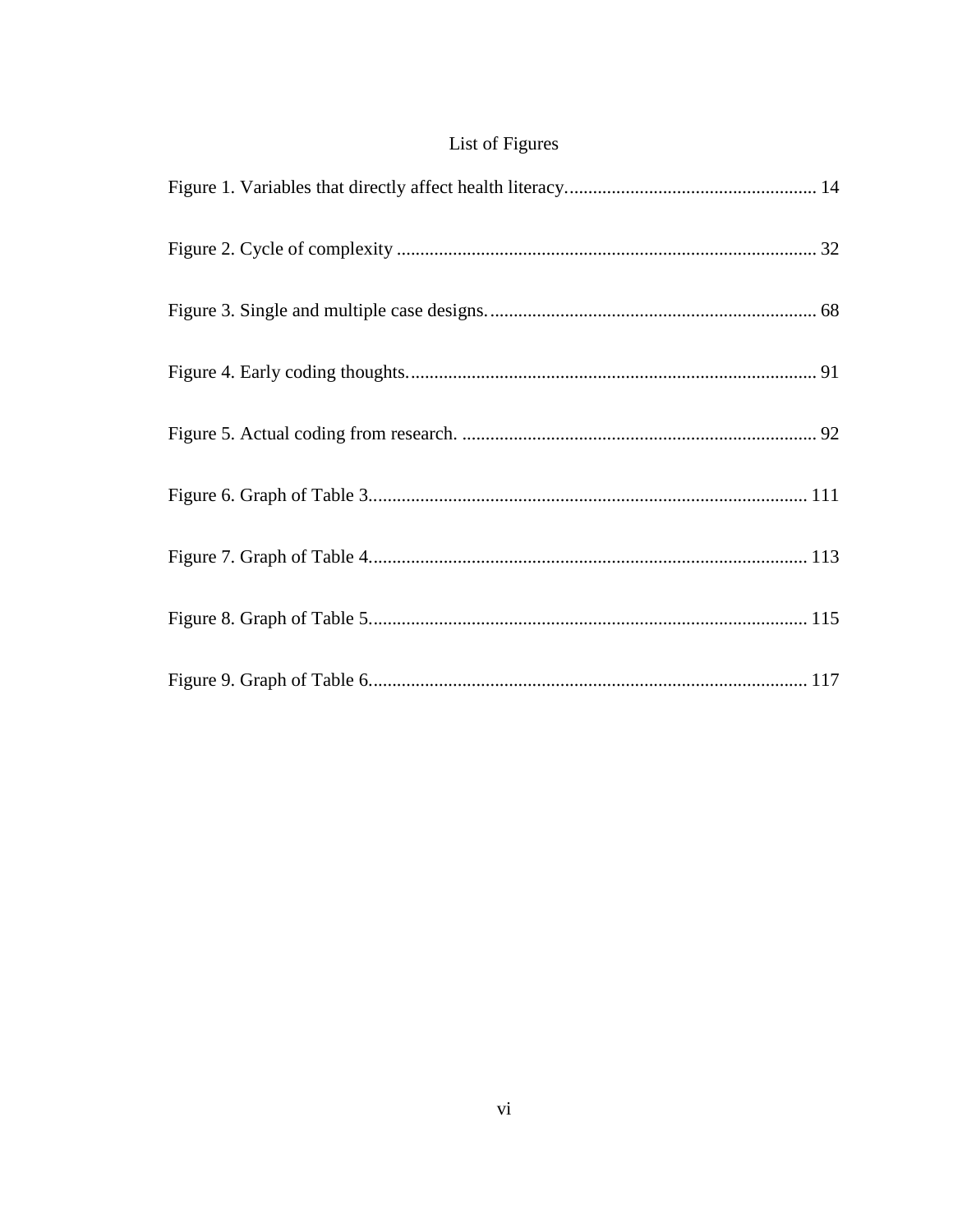Chapter 1: Introduction to the Study

#### **Introduction**

In the United States, patients are having problems understanding basic health information given to them and navigating the services they need to make appropriate decisions about their health. This is known as having low health literacy. Health literacy is defined by Ratazan, Parker, Seldon, and Zorn (2000), editors for the National Institute of Health, as "the degree to which individuals have the capacity to obtain, process, and understand basic health information and services needed to make appropriate health decisions" ("Introduction", p. vi).

The topic of health literacy has been on the forefront of health care for the past 10 years or more and has gone through numerous variations and changes, the definition itself, and the evolution and relationship between the concept and application (Kindig & McGinnis, 2007; Mackert, 2015; Rudd, 2010). Multiple studies have been conducted to analyze how to make hospitals and patients more health literate. Studies were conducted by individual researchers as well as commissioned by federal and nongovernment agencies:

- Literacy and Health Outcomes (Agency for Healthcare Research and Quality [AHRQ], 2004);
- Improving Health Literacy for Older Adults (Department of Health and Human Services, Centers for Disease Control and Prevention [CDC], 2009);
- FDA's Strategic Plan for Risk Communication (Department of Health and Human Services, Food and Drug Administration [FDA], 2009);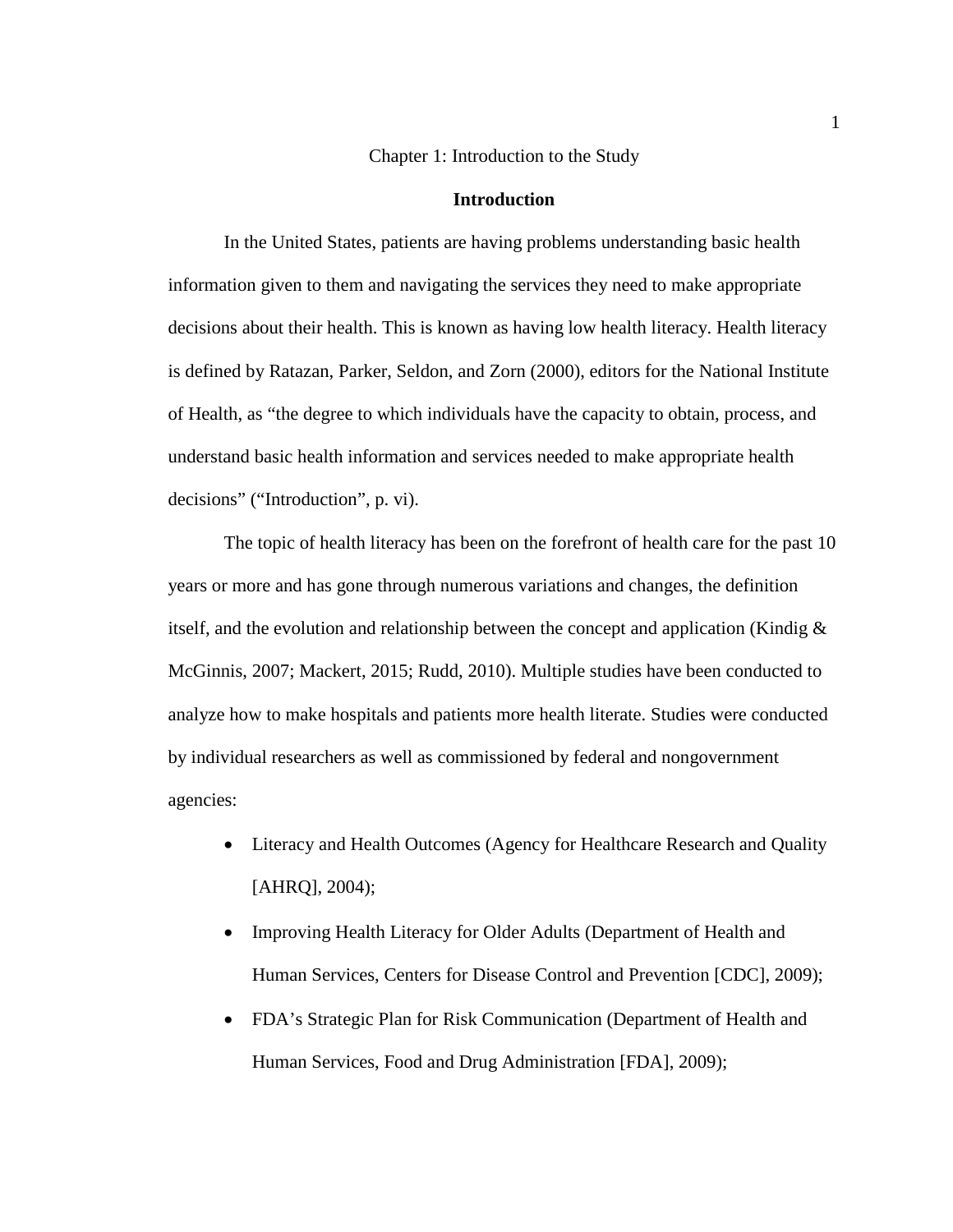- Proceedings of the Surgeon General's Workshop on Improving Health Literacy (Department of Health and Human Services, Office of the Surgeon General (U.S.) [OSG], 2006);
- Clear Communication (Department of Health and Human Services, National Institutes of Health [NIH], n.d.);
- Health Literacy: A Tool Kit for Communicators (America's Health Insurance Plans [AHIP], 2010);
- Health Literacy: Report of the Council on Scientific Affairs (American Medical Association, 1999);
- The Institute of Medicine: Health Literacy  $-$  A Prescription to End Confusion (Nielsen-Bohlman, Panzer, & Kindig, 2004); and
- Facts About Patient-Centered Communications (JCAHO, 2012).

Each study reached the consensus that there are variables that assess both the individual's and the healthcare provider's effectiveness of the patient's health outcome. Most of the research showed two prominent findings that laid the basis of this study's conceptual framework: (a) health is very complex, and (b) there is a correlation of low health literacy to healthcare costs, a patient's health outcome, and a patient's demographics (which includes socioeconomic status).

There have been multiple formal avenues to define, standardize, and legislate health literacy: two federal bills and the developing of performance measures or accreditation standards by the Joint Commission. While all were developed separately, it appears that work has ceased in both of the top-down endeavors at legislation (the two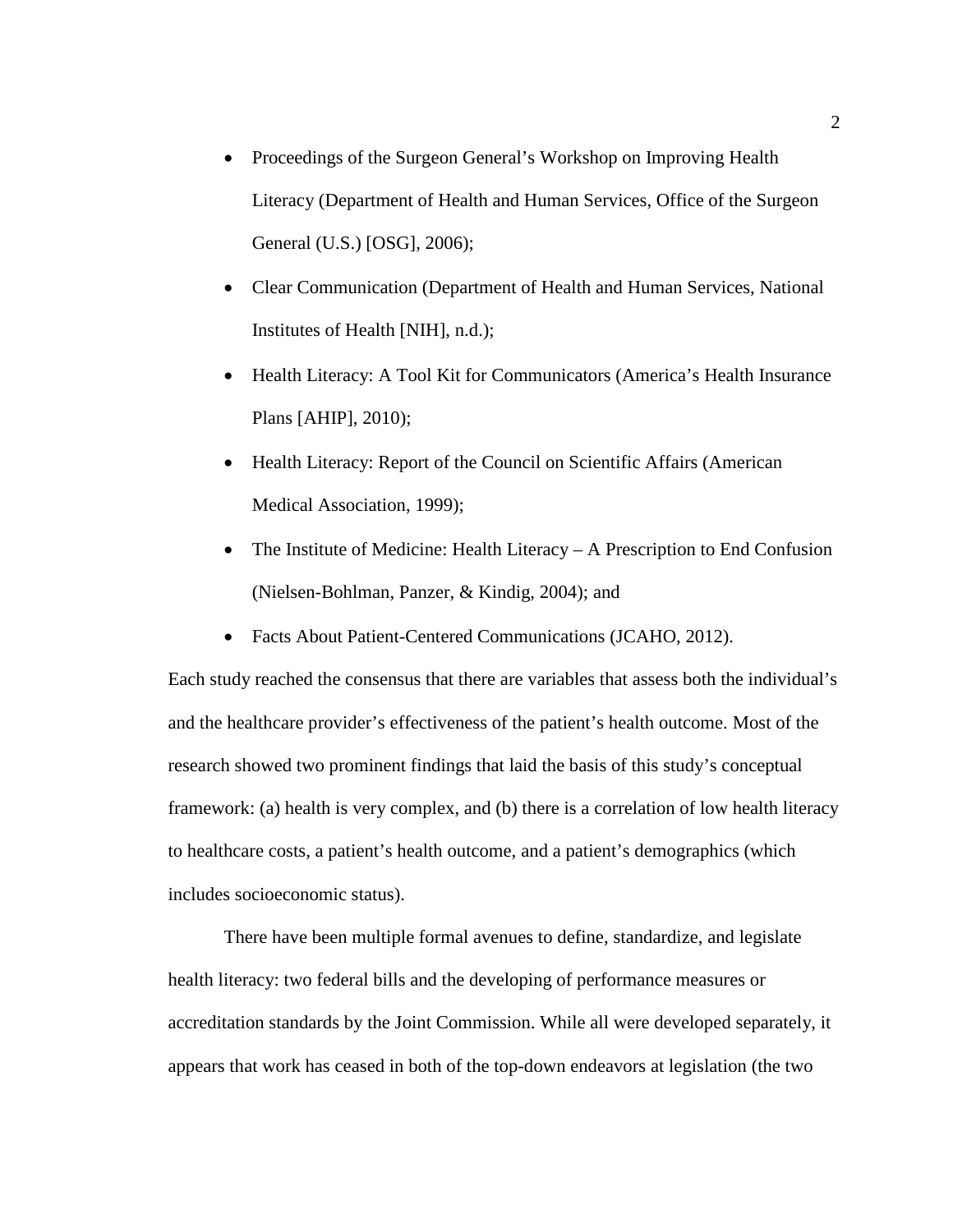bills were not enacted and cleared from the books [Civic Impulse, 2018a, 2018b; see also Health Literacy Act of 2007]) and the setting of criteria to standards incomplete (C. Cordero, perosnal communication, March 25, 2014). Community-based efforts are now the central focus and the impetus to address health literacy, and patient education now rests at the grassroots level. In this study, I explored and compared commonalities in health literacy best practices of organizations that are recognized as leaders in health literacy by the Department of Health and Human Services' (DHHS), Centers for Disease Control and Prevention (CDC) and on the Health Literacy List Serve, and I examined the process of policy development at the health grassroots-level by interviewing members from 13 organizations.

These organizations' best practices are promoting tools that mitigate the risk of low health literacy. The health literacy community, in each of the states these organizations reside, reaches out to other organizations and communities to develop tools and to educate medical providers. In this study, I compared these organizations' health literacy best practices to examine the process for developing policy.

This chapter has 12 major sections: Background, Problem Statement, Purpose of the Study, Research Questions, Theoretical Framework, Conceptual Framework, Nature of the Study, Definitions, Assumptions, Scope and Delimitations, Limitations, and Significance.

#### **Background**

Health is a concern for everyone. Kimbrough (2007) found that health affects the quality of life and the ability of people to obtain their life's goals. It is the ability to take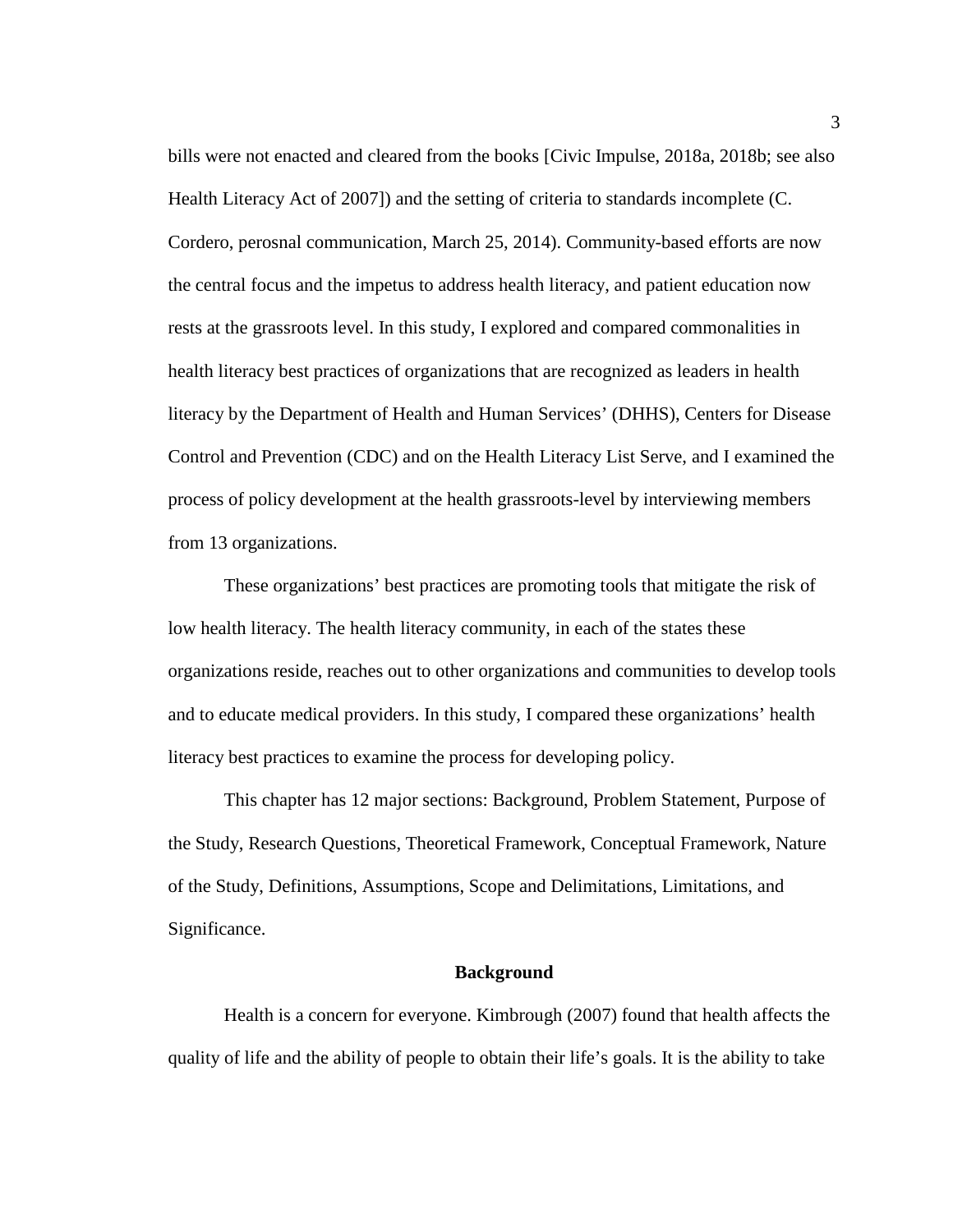care of one's self that will enhance quality of life, but can be impacted by race, socioeconomics, gender, and the environment (Kimbrough, 2007). Kimbrough also stated that society is morally responsible to ensure the health and well-being of each individual as well as for public health as a whole, rather than the onus being put soley on the individual.

Health literacy is an important factor in preventive medicine and is critical to transforming and maintaining public health care quality (Brach et al., 2012; Schnitzer, Rozenzweig, & Harris, 2011). Studies have shown that health literacy affects patients' health outcomes (Berkman et al., 2011; Bodie & Dutta, 2008; Brach et al., 2012; North Carolina Institute of Medicine [NCIOM], 2007; Paasche-Orlow & Wolf, 2007, 2010; OSG, 2006) and is a leading contributor to rising health costs (Berkman et al., 2011; Glassman, 2012; Kimbrough, 2007; NCIOM, 2007; Peters, Hibbard, Slovic, & Dieckman, 2007; Schnitzer et al., 2011; Somers & Mahadevan, 2010). Public health, as defined by C.E.A. Winslow in 1920 (as cited by Evans, 2009, p. 35), is the "science and of preventing disease, prolonging life, and promoting health and efficiency through organized community efforts." This is to be done by cleaning the environment, educating people in their personal health, organizating health services to diagnose early and prevent disease, and developing a societal mechanism to ensure to every individual a standard of living that will improve or maintain their health (Winslow, 1920, as referenced by Evans, 2009). Currently, according to the American Public Health Association, public health is the prevention of disease and promotion of good heatlh from small communities to entire countries (Evans, 2009).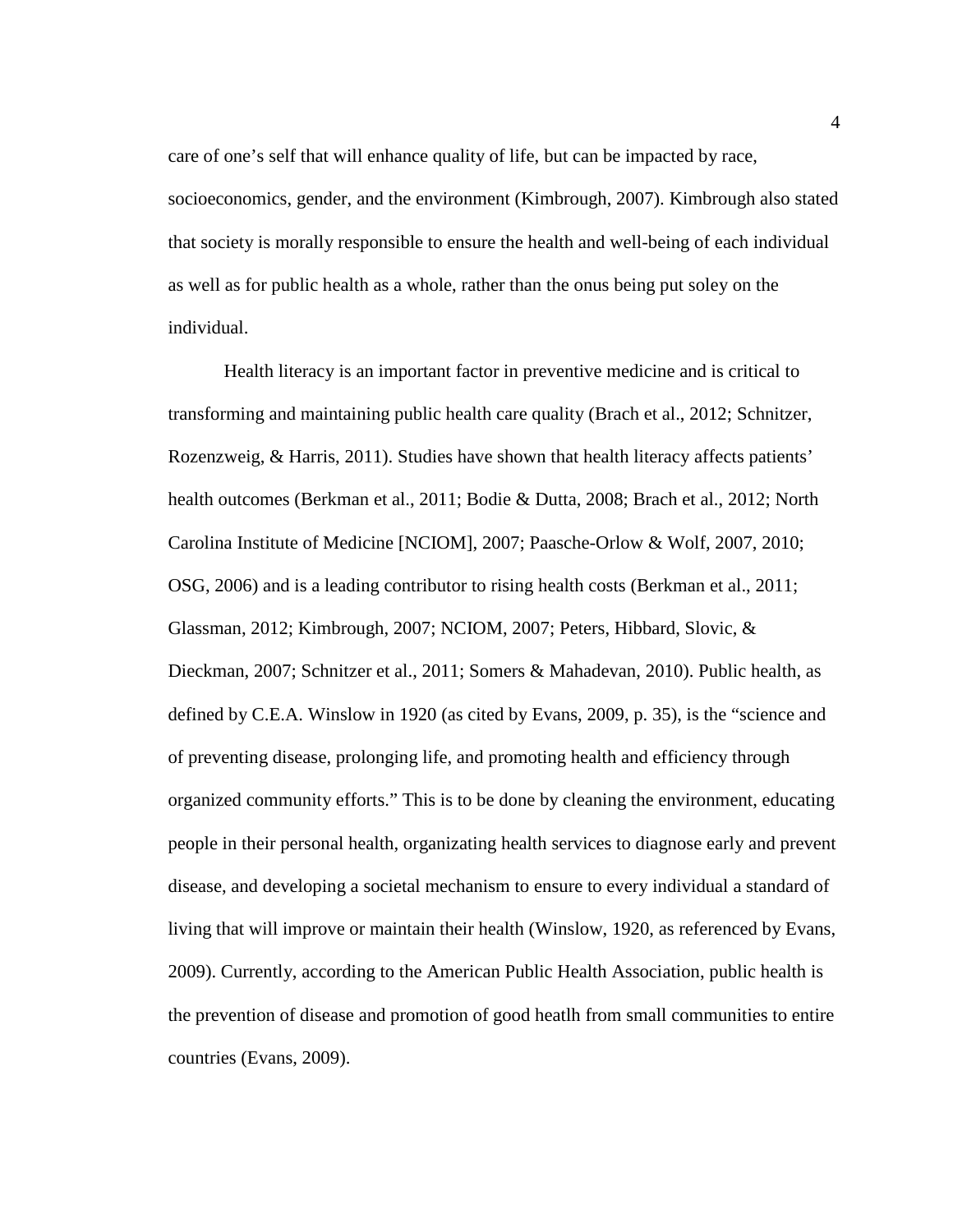Chatterjee (2003) pointed out that in the 1990s, the delivery of health care went through changes within organizations, developing and establishing new types of organizations and growing and integrating managed care. Along with these changes, the United States has had vast changes in demographics and new populations and communities are developed from immigrants dispersing throughout United States (Abu Dagga, 2009). Abu Dagga (2009) found that these demographic shifts affect health care in varying ways but mostly how the delivery is tailored due to the diverse cultures and languages. According to Chatterjee (2003), these changes and the healthcare market complexities make it hard to pinpoint the effects on patients. Abu Dagga, however, pointed out that the deviations in the use of health services is abetted by socioeconomic status, and that more needs to be understood about how it affects the patient outcomes. Andrulis and Brach (2007) supported this by stating that organizations are finding it difficult to address the breadth of literacy, cultural, and language issues. Health providers in the United States expect that patients can and will read, as well as act on, and adhere to healthcare literature and other types of communication no matter what level the literature originates from: federal, state, or local governments, private industry, or managed care organizations (Aruru, 2009).

With the above stated findings in literature and the shift/changes in demographics, the affect to health care and healthcare issues are becoming more complex in communities. In Valente's (2005) view, the challenge is to be able to manage the complexities and problems that are common to the public's health, within communities, regardless of size. Kimbrough (2007) equated community subgroups with a greater need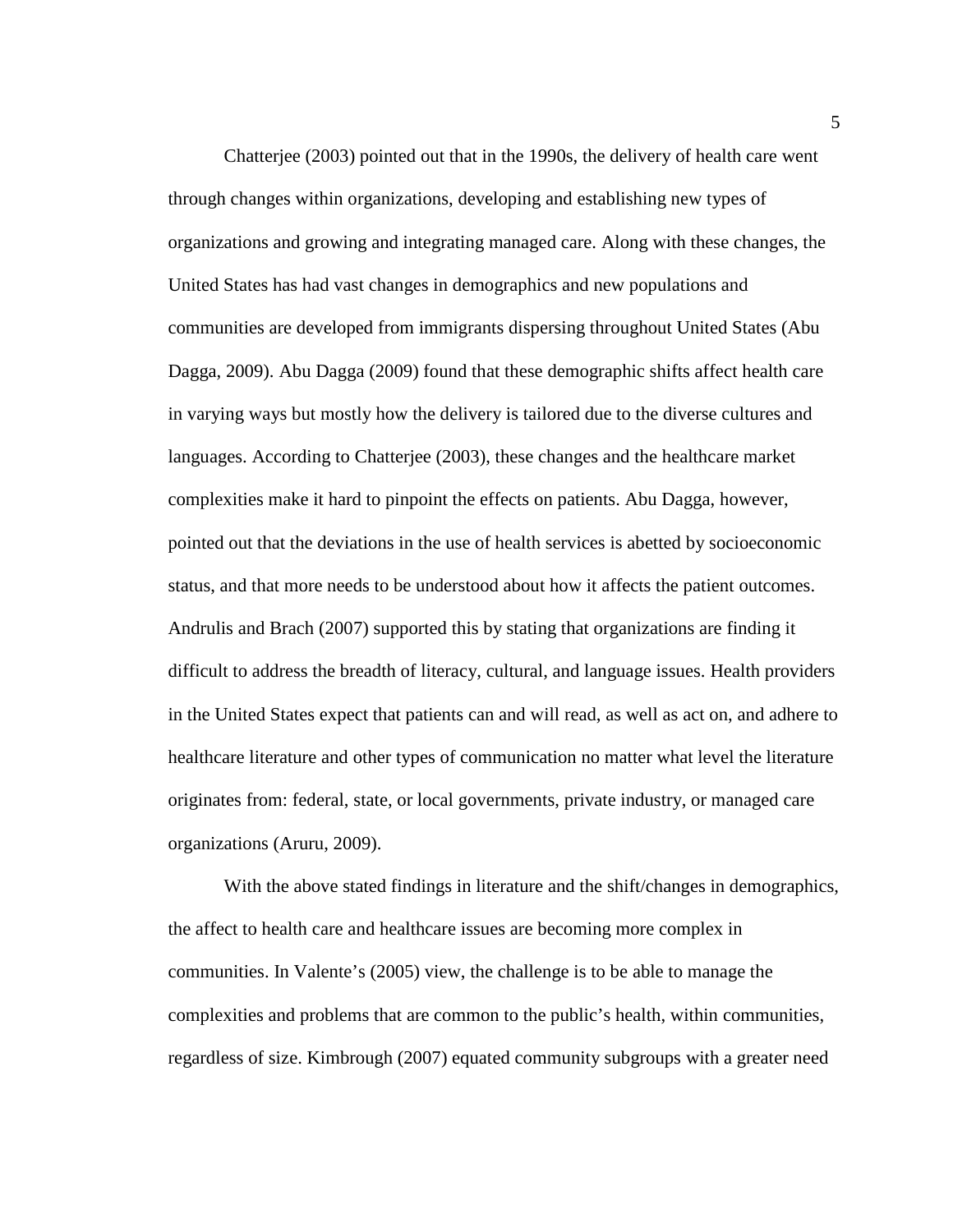for attention in managing public health. Both Demakakos, Nazroo, Breeze, and Marmot (2008) and Nobles, Weintraub, and Adler (2013) found that there is a direct association between the socioeconomic status components of income, education, and occupation and health status.

According to Benjamin (2010), in 2003, the health literacy skills of half the adults in the United States, were found to be poor or inadequate. There are no studies of late that state this has changed. Healthcare organizations and providers coordinate initiatives between them for communities to become health literate (Benjamin, 2010). Parker and Ratzan (2010) made four statements in their research that not only support the conceptual framework of this study but also summarize within literature health literacy, defined as the degree to which individuals can obtain, process, and understand health information and services to make decisions for their health:

- Health literacy has developed from an unknown to a recognized health policy issue;
- The focus has shifted from focusing on individual patient health literacy skills to include the health provider's and health organization's health literacy skills;
- Health care quality transformation in the  $21<sup>st</sup>$  century to a patient-centered approach is a formidable task; and
- It took a surmountable amount of time to cataloug the problem, define and promote the issue of health literacy as fundamental to decreasing the costs, reducing inequalities, and improving quality of health care.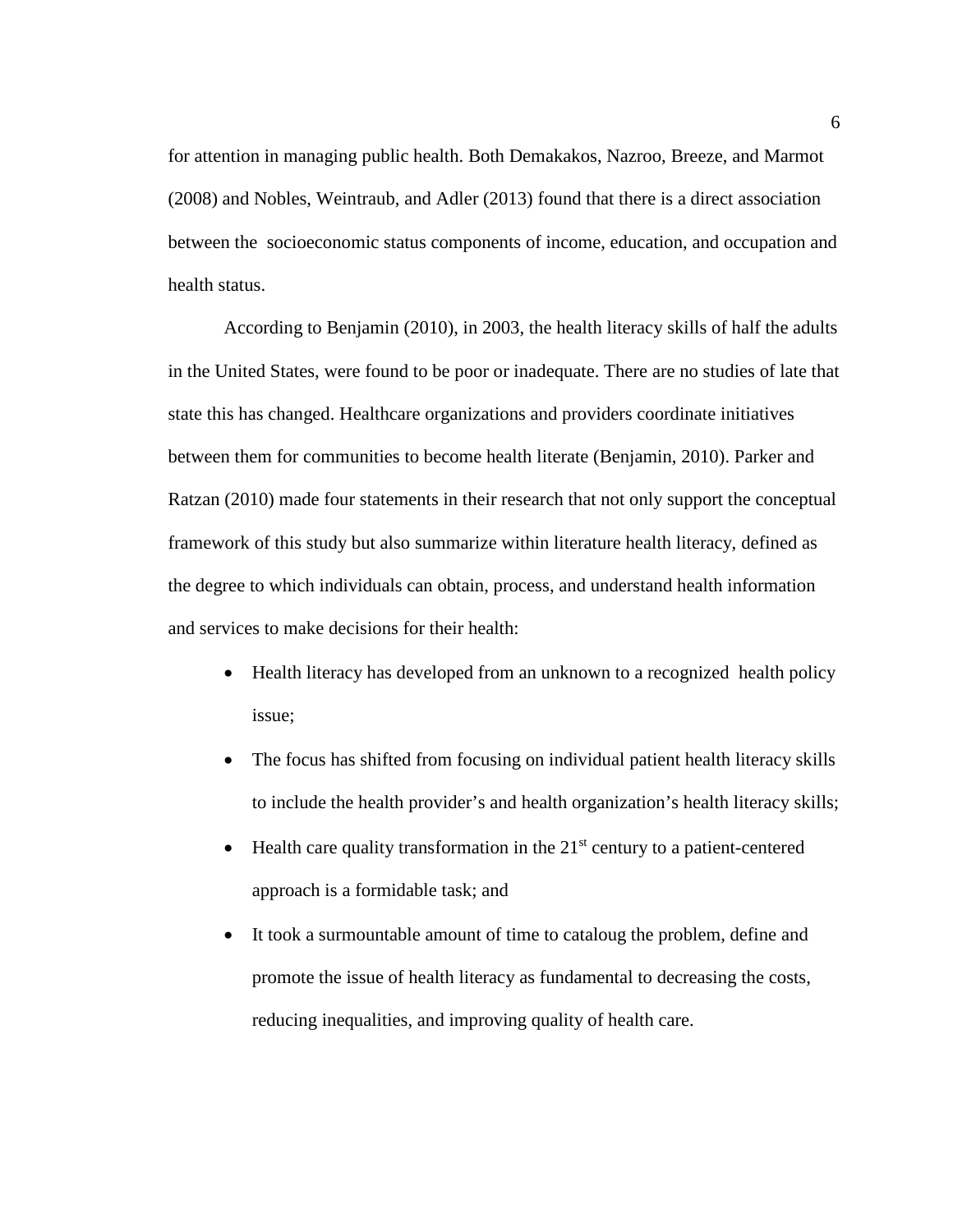Low health literacy is considered a critical piece missing from health care quality (Brach et al., 2012) and is being attributed to culture and demographic variables such as age, race, and socioeconomic status. According to Vernon, Trujillo, Rosenbaum, and DeBuonod (2007), over 30 % of America's adult population – approximately 87 million – are functionally illiterate. Chao, Anderson, and Hernandez (2009) found that due to the difficulty in untangling the health literacy issues that contribute to health outcomes and disparities, low health literacy is practically an epidemic connections and commonalities were also found as both health literacy and disparities focus on communication. According to Black (2009), what is overlooked are the tools that health care providers can use to assess patients' needs quicker.

Health literacy's use as a tool is twofold. It is a tool to assist in helping patients make a more informed decision about their health care as well as a tool for advocacy of healthcare for the patients themselves and their communities. The patient must be involved and educated/informed in order to be his/her own health advocate. Though this is an issue that cannot be ignored when looking holistically at health literacy, it is not the focus of this study and is not addressed.

Low health literacy conditions have been studied and documented by several agencies, both federal and private (AHRQ, 2004; AHIP, 2010; AMA, 1999; CDC, 2009; FDA, 2009; JCAHO, 2012; Nielsen-Bohlman et al., 2004; NIH, n.d.; OSG, 2006). Though there is much previous research, and the awareness of the impact of low health literacy is growing, the ability to maintain that momentum is questionable due to the growth in patient population diversity. The engagement of health literacy within the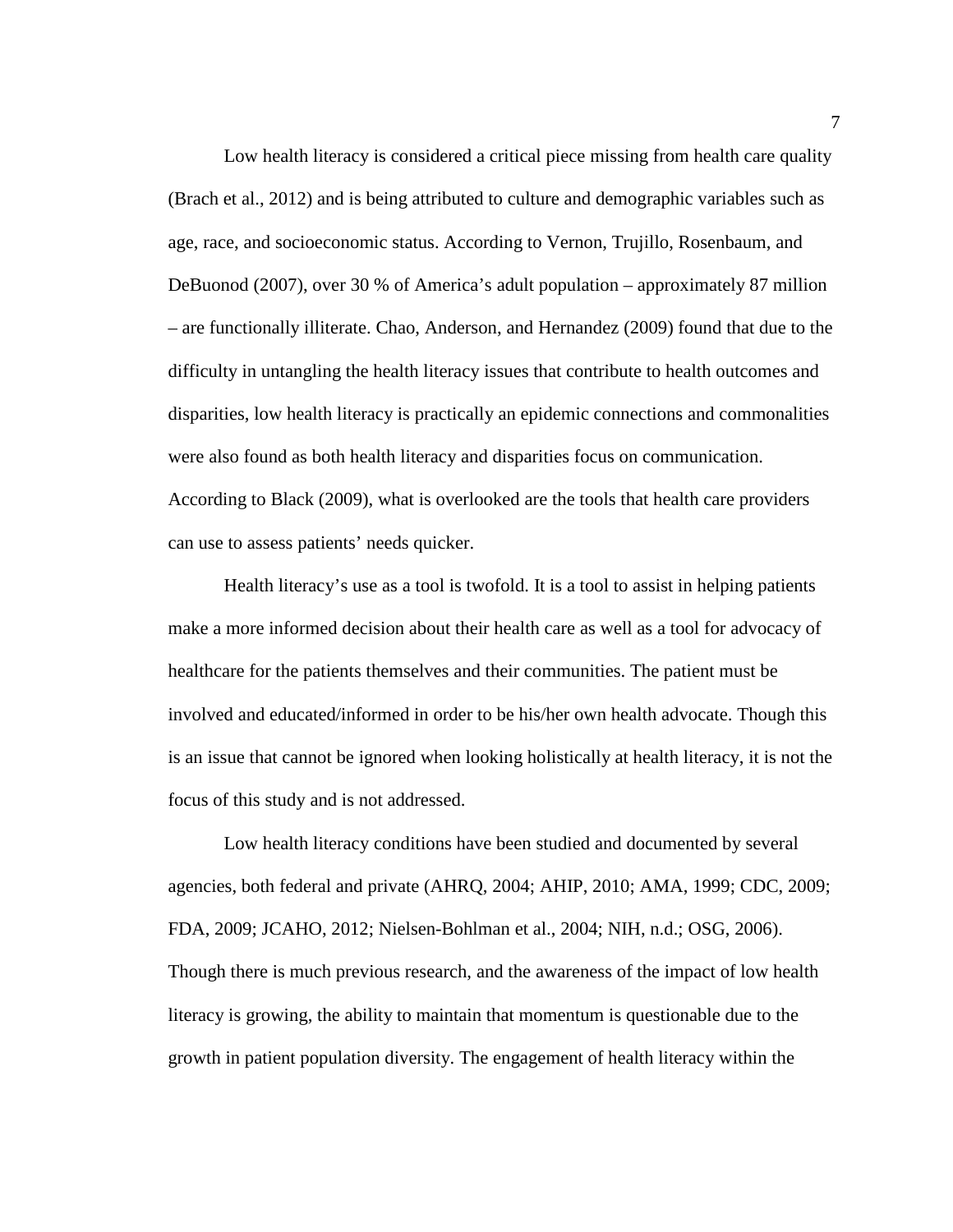communities, even from a policy perspective, will impact individuals more when it directly affects the patients themselves. Those with low health literacy due to low socioeconomics (Kimbrough, 2007) experience a greater impact.

It is organizations at the grassroots level that are now using and promoting the tools and guidelines to educate both citizens and the medical community. The main goals of these organizations could have implications beyond their local efforts. Keefe, Lane, and Swarts (2006) stated that the possibility could be viewed in two significant ways:

- Empower people living with health conditions to give them more control of their health and the decisions about them with the medical provider; and
- Provide services with alternative clinical solutions to care to better address individuals' needs than found in traditional health care facilities.

Though Whitman (2009) agreed, he asked three questions about an organization's abilities:

- Could an organization participate with this national advocacy without losing its ability to care for the ordinary people?
- Could an organization influence both local decision and integrate the state and federal policies and issues into their program?
- Could a nationwide organization influence the decisions that are not made locally but in another part of the United States?

The motivation of these organizations could determine how far reaching their effect is. However, it is questionable whether they can affect the standardization or legislation of health literacy. Keefe et al. (2006) stated that could possibly be done by rephrasing what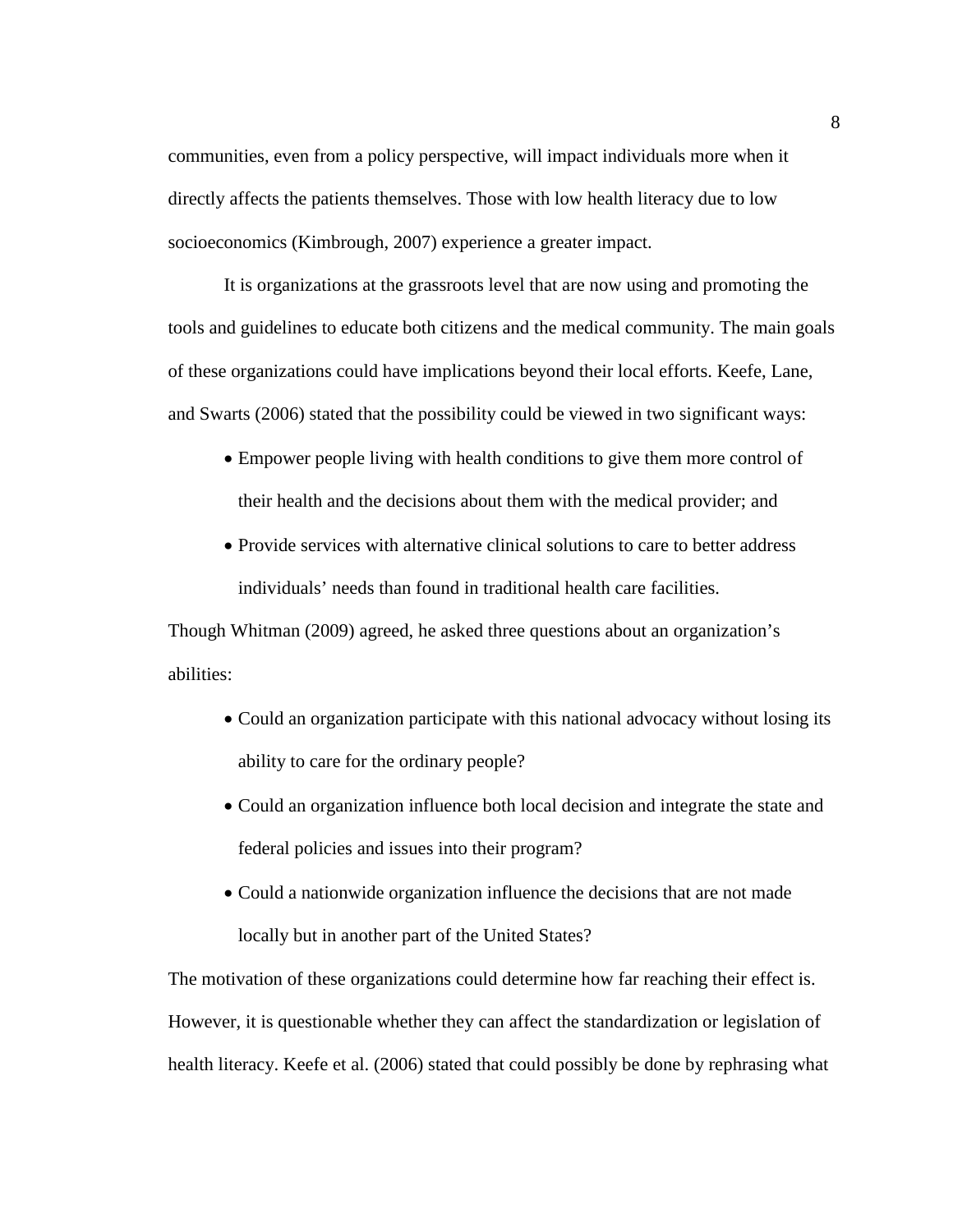is stated about health care and socioeconomics, reshaping research and the federal agendas, lobbying for the approval of pilot projects, and changing laws and/or how they are enforced by challenging the status quo through legal avenues.

Whether changing laws is possible is not the focus of the intent; rather people with the ability to impact through organizing and health-based social movements should not be ignored (Keefe Lane, & Swarts, 2006). However, even if these movements are successful, their advocacy to affect policy, funding, or health care issues may not be as effective (Keefe et al., 2006). In this study, I did not compare or focus on the organizations' policies, as the focus was on the best practices, the process of health literacy policy development, and the impact to patients' outcomes.

#### **Problem Statement**

Low health literacy is a problem the United States faces. Health literacy, like health care itself, is a complex issue. The complexity stems from patient demographics, the communities they live in, and medical and healthcare providers being very diverse. The medical community acknowledges low health literacy as a problem. Tools have been developed to assist providers in mitigating the risks of low health literacy. However, currently in the healthcare community, there is a lack of formal policy on health literacy. Most policy has focused on the delivery/providing of health care, but that threshold of what provision can do exclusive of improvements in literacy may have been reached. Though health literacy is not much use without healthcare provision, healthcare provision is of limited use without health literacy.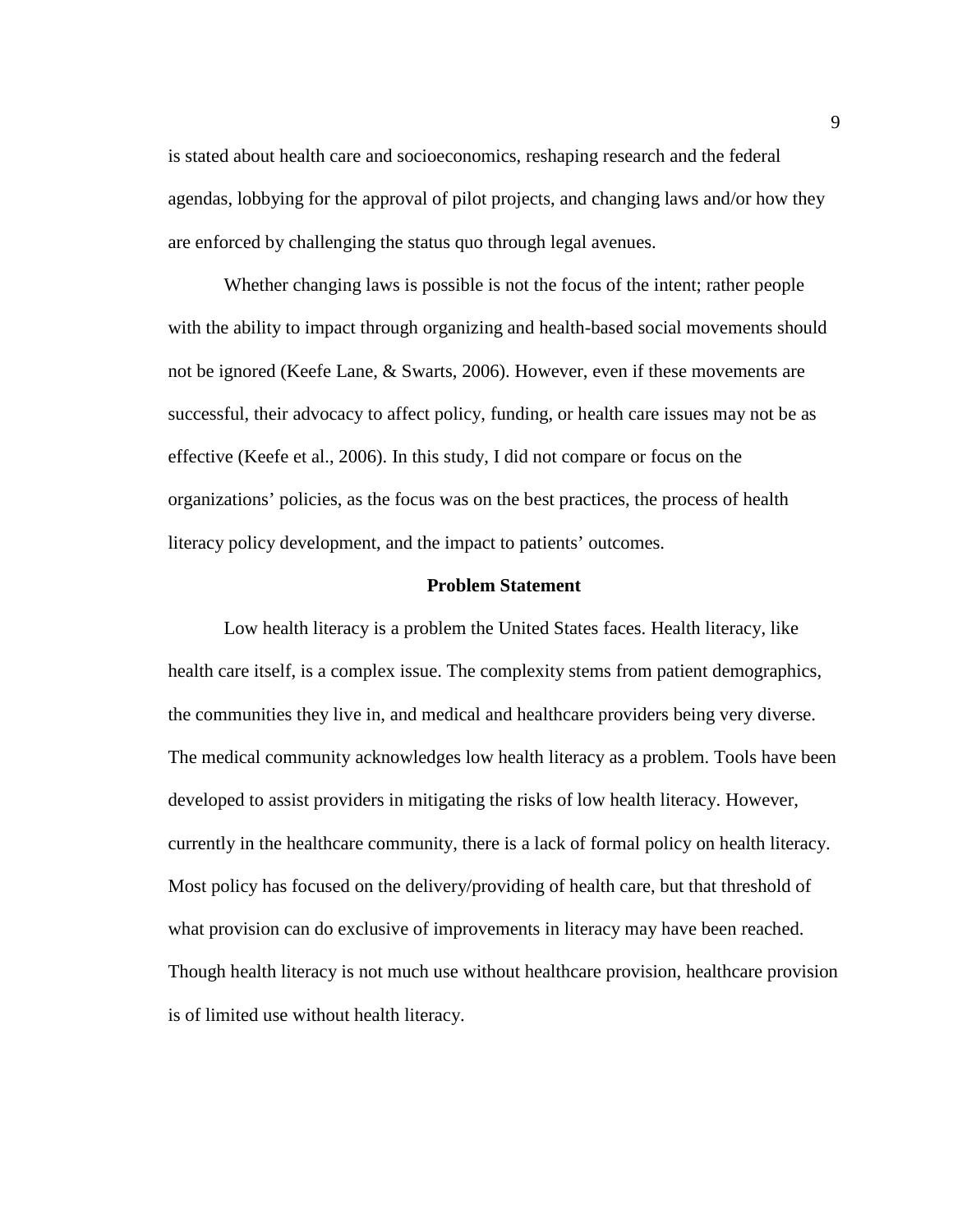This problem impacts everyone, from the patient, to the doctors, to the community, and to society. The patient's health outcome is the most obvious as health literacy is necessary for a patient to have an active role in his or her own health care. Other impacts, such as the rising cost of health care, are not as readily noticeable but are quite significant. There are many possible factors contributing to this problem:

- The complexity of health care (to include medical language and insurance);
- The complexity of health literacy (which includes language and the variables of demographics); and
- That the construction of an individual's approach to care is based on health literacy.

Poor literacy leads to a construction that undermines effective service, and good literacy has the opposite effect. This study contributes to the body of knowledge needed to address this problem by comparing health literacy best practices and its effect on the process of policy development to address health literacy through formal policy.

#### **Purpose of the Study**

The purpose of this qualitative case study was to explore and compare commonalities in health literacy best practices of organizations that are recognized as leaders in health literacy by the CDC and are addressing low health literacy in their communities. By comparing the organizations' abilities to implement standards of plain language (regulated through accreditation) and other health literacy tools/guidelines (without regulation), best practice recommendations could be made to various organizations regardless of level (local, state, federal, or nonprofit). By also exploring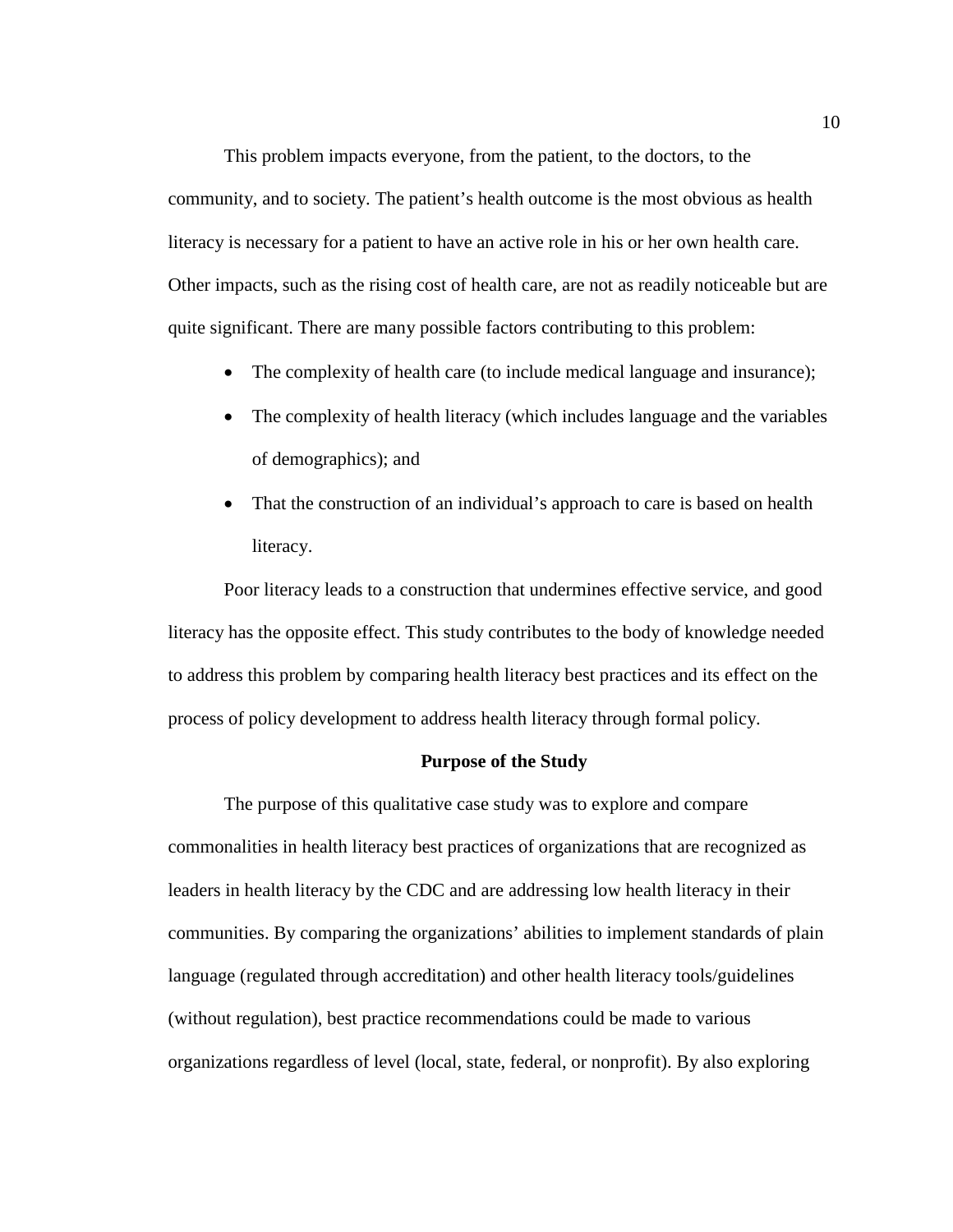these organizations, potential health literacy policy could be determined by examining what is currently being shaped, taught, and applied. Exploring commonalities of organizations that are addressing the complexity of health literacy within their communities would allow patients and healthcare providers to better address health concerns.

#### **Research Questions**

There were three research questions in this study. These questions were derived from the concept of healthcare complexity and that health literacy issues further complicate this.

Research Question (RQ)1: How are organizations implementing health literacy tools/guidelines without formal regulation?

RQ2: What impact does health literacy best practices have on the process of developing formal policy?

RQ3: How can health literacy be addressed through formal policy?

#### **Theoretical Framework**

The theoretical framework of this study was based on the Evans and Stoddart framework of determinants of health (also known as the model of health and well-being) and health behavioral theories. The following conceptual framework is based on health literacy best practices and policy, which are part of both theories.

The social determinants of health are the social, environmental, and economic conditions that influence and affect individuals' health and influence the functioning and well-being of a community (CDC, 2009; Department of Health and Human Services, Office of Disease Prevention and Health Promotion [DPHP], 2016). These conditions are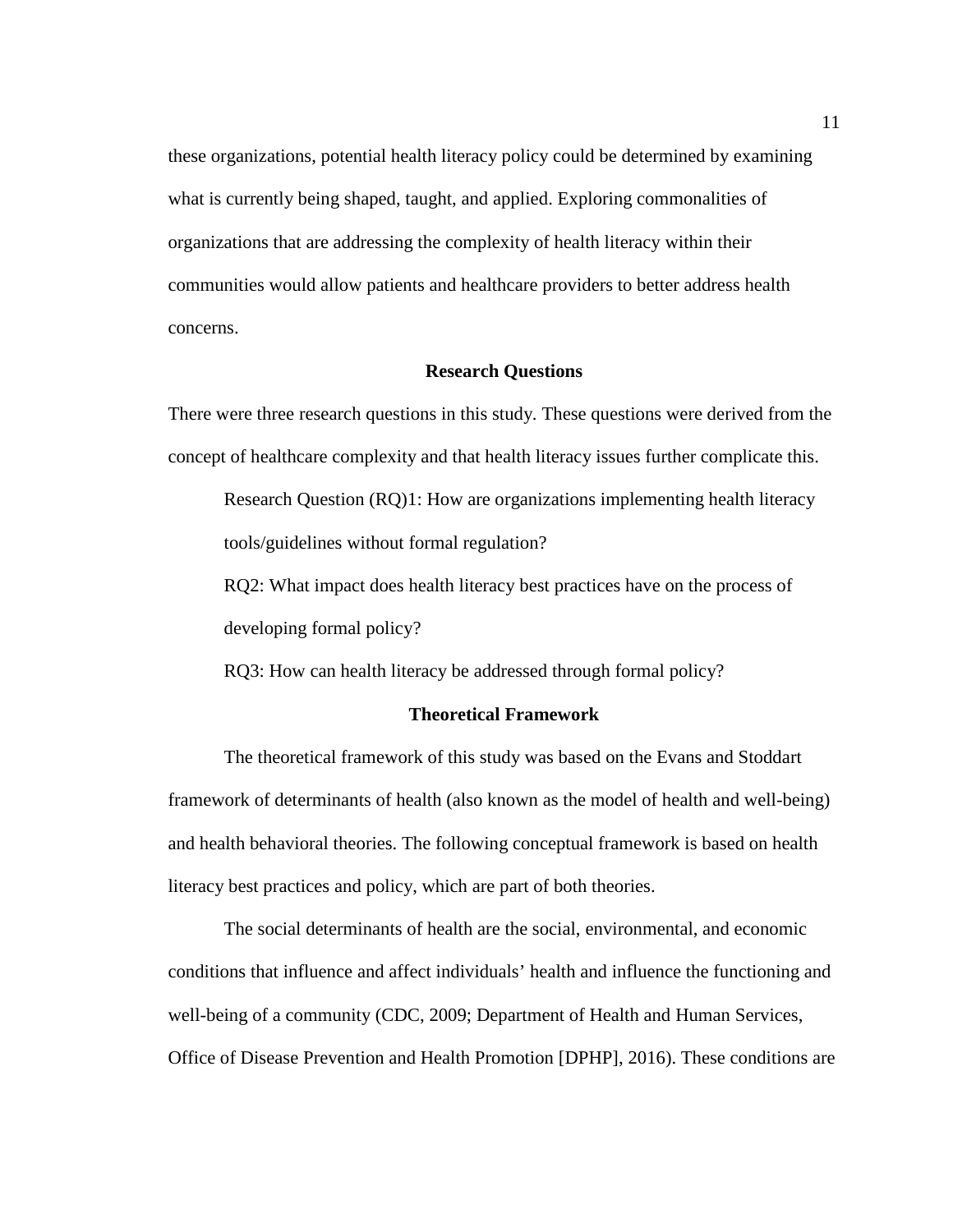shaped by the socioeconomics, which are influenced by policy (CDC, 2009; Kindig  $\&$ McGinnis, 2007).

The Evans and Stoddart field model of health and well-being is used to recognize the determinants of population health (Kindig & McGinnis, 2007). The World Health Organization (WHO) uses three main health behavioral theories in research: individual capacity (or intrapersonal), relationships (or interpersonal supports), and environmental contexts (or institutional factors, community factors, and public policy). The Office of Disease Prevention and Health Promotion (DPHP, 2010) stated that an individual's health is inseparable to a communities' health, which in turn establishes the health status of the nation.

The environmental context factor of the behavioral theories and the health and function and well-being components of the Evans and Stoddart model are the basis of this study's theoretical framework that ties into the conceptual framework. Both theories tie into the research questions, the Evans and Stoddart model through the third and fourth stages (additions of the health field and the focus on policy), and the behavioral through the environmental factor, which emphasizes on the policy aspect of health care.

#### **Conceptual Framework**

The construct of the conceptual framework was based on health literacy best practices and the process of policy development. The underlying concepts that surround the framework are as follows:

- Health care is complex;
- Low health literacy is a problem;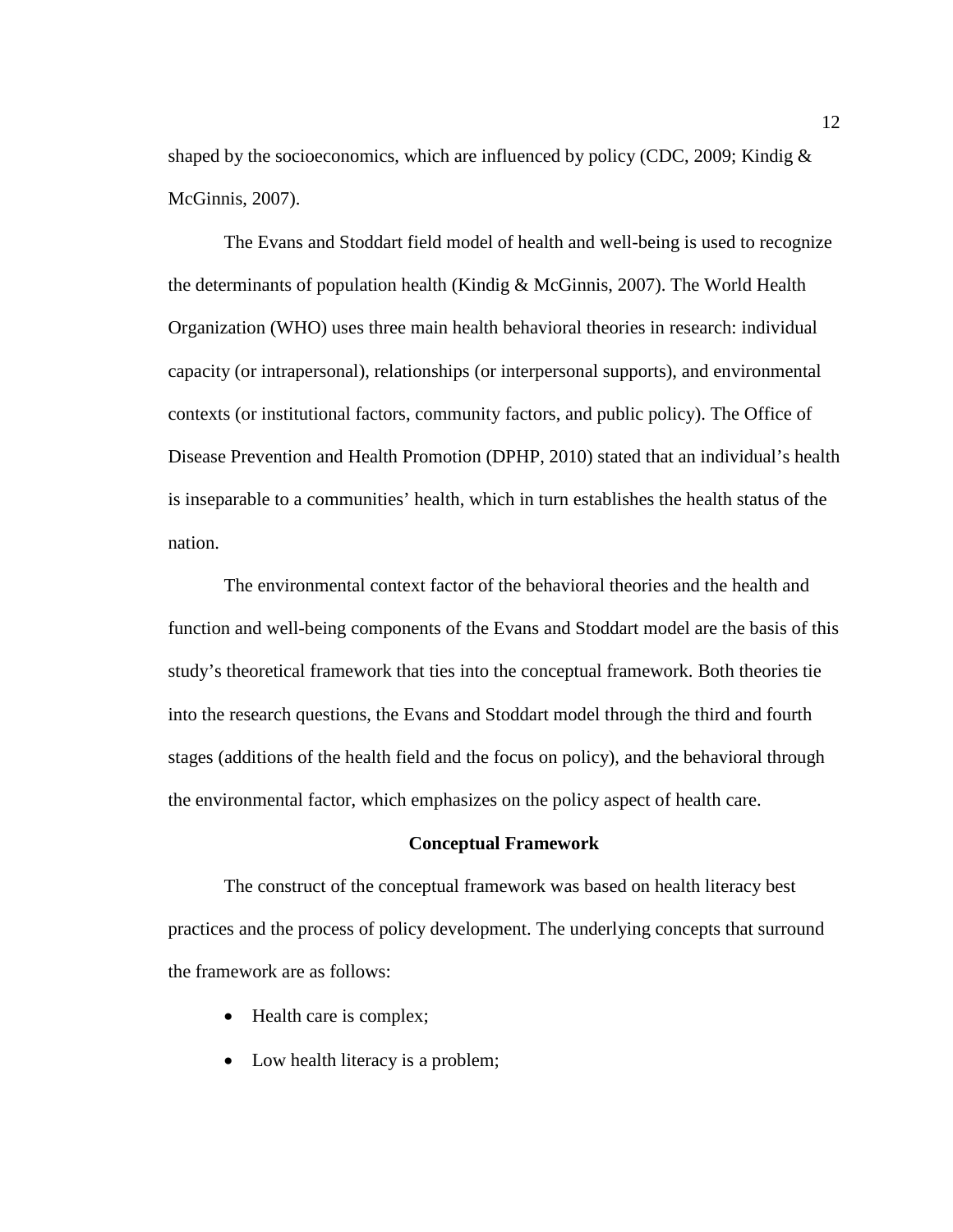- Health literacy is a complex issue;
- There is a lack of policy direction at the federal level; and
- Organizations at the grassroots level are shaping their role in the local communities implementing health literacy without the foundation of policy or centralized coordination.

In this study, I investigated how organizations implement health literacy tools and guidelines and promote policies. This is done in an environment of complex related issues and interlinked with complex network effects and specific elements that are complex as well. I explored the best practices of the organizations that have adapted most effectively.

#### **Nature of the Study**

By exploring how the organizations are implementing tools and best practices, a comparison was made to find commonalities to assist other organizations as well as the development of health literacy policy. These organizations were in diverse communities, thereby mirroring the concept of complexity. I interviewed members within organizations that are considered by the CDC to be leaders in the health literacy community and other members from organizations found on the health literacy list serve.

These organizations were a mixture of local, state, academia, government, and non-profit. This allowed an in-depth look at how health literacy tools/guidelines are being implemented. Participants were asked open-ended questions allowing the capture of multiple perspectives for better validity of the complexity and phenomenon.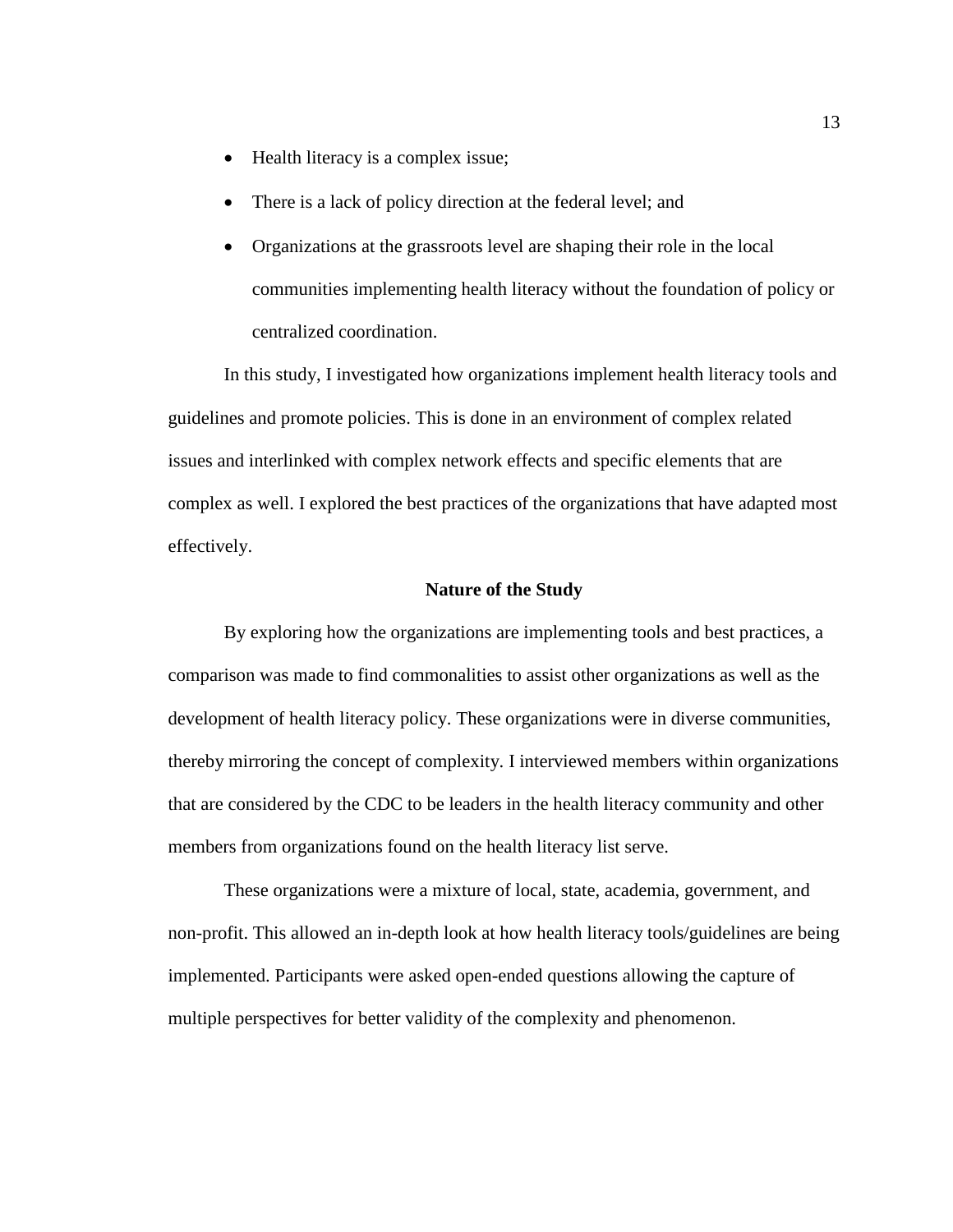#### **Key Concept and Phenomenon**

The key concept of this study is health literacy. The vast amount of literature shows that public health and health care alone are complex issues. Though health literacy is only one issue within the health care arena, it is among the most complex with a large – perhaps the largest – number of variables. Figure 1 depicts the complexity of health literacy.



*Figure 1.* Variables that directly affect health literacy. Variables that directly affect health literacy are patient demographics, socioeconomic status, hospitals, communities, and other various factors. This is a concept that depicts how variables interact exclusively with other variables which all affect health literacy.

Health literacy is considered a major contributor to health care complexity.

Studies have shown that low health literacy affects patients' health outcomes and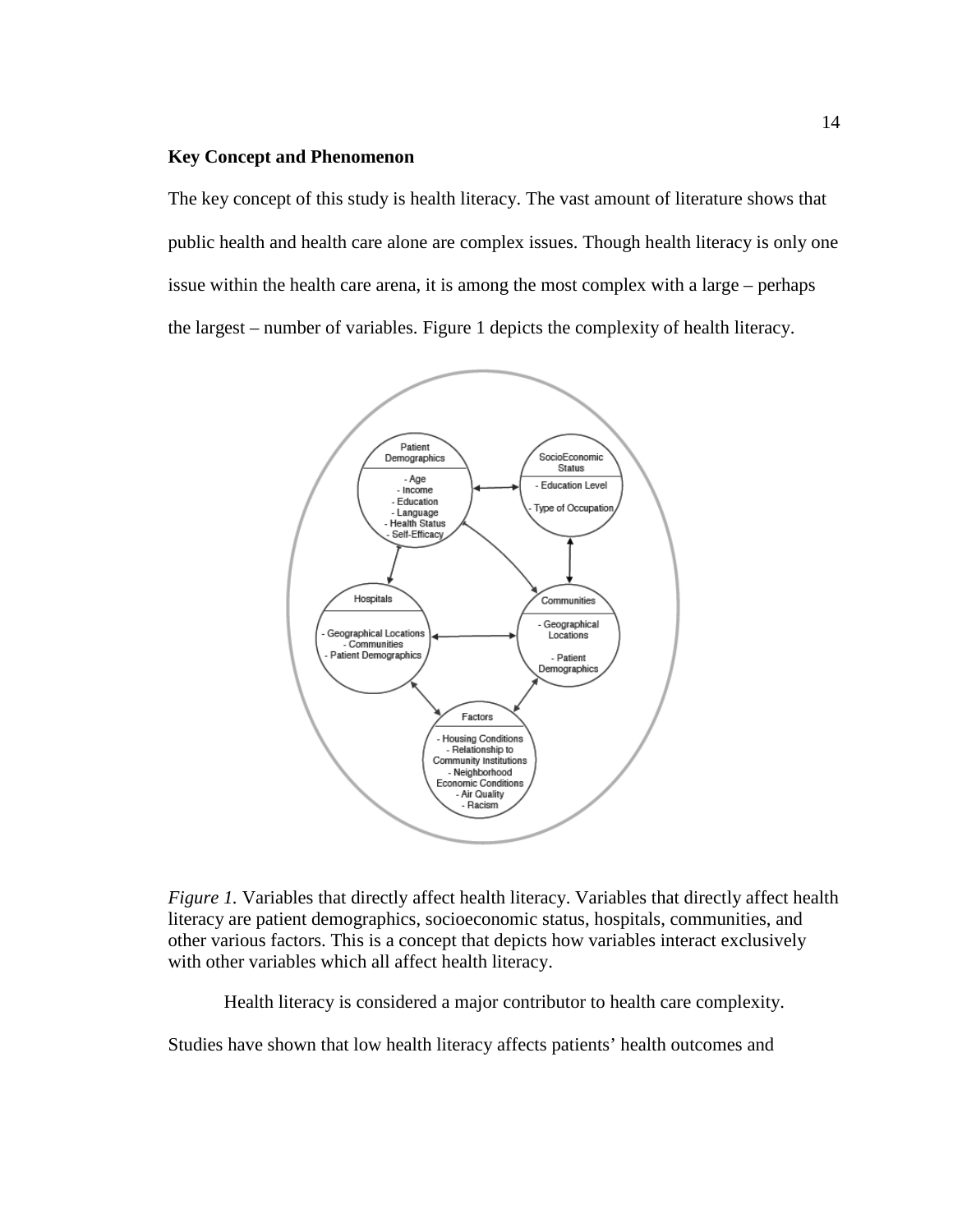contributes to increased health care costs. These concepts are discussed in more detail later Chapter 2.

The results of this study can impact hospitals, healthcare organizations, and other organizations that are currently shaping and implementing tools to lessen the effect of low health literacy. This study can further impact doctors, nurses, patients, and family members who are recipients of the applications of best practices and policies.

#### **Summary of Methodology**

The qualitative method for this study allowed for causal relationships but was constrained by the availability of data (see Esensoy  $&$  Carter, 2015). As this study was particularly based on the concept of health literacy complexity and without concrete policy research, capturing nonquantifiable information enhanced what was known – either by communities or organizations.

The multiple-case design was chosen to research health literacy best practices due to its descriptive nature and to give better validity to the findings. Through this design, I could view the construct of the managing behavior of the leading health literacy organizations. The multiple-case study design is also a leading method of examining policy and public administration. The multiple-case design replicated the holistic/singleunit of analysis with each case (organization's best practices) embedded in context (demographics). According to Yin (2012), using the case study as a research method usually shows that the researcher wants to get an up-close and in-depth understanding of a real-world phenomenon.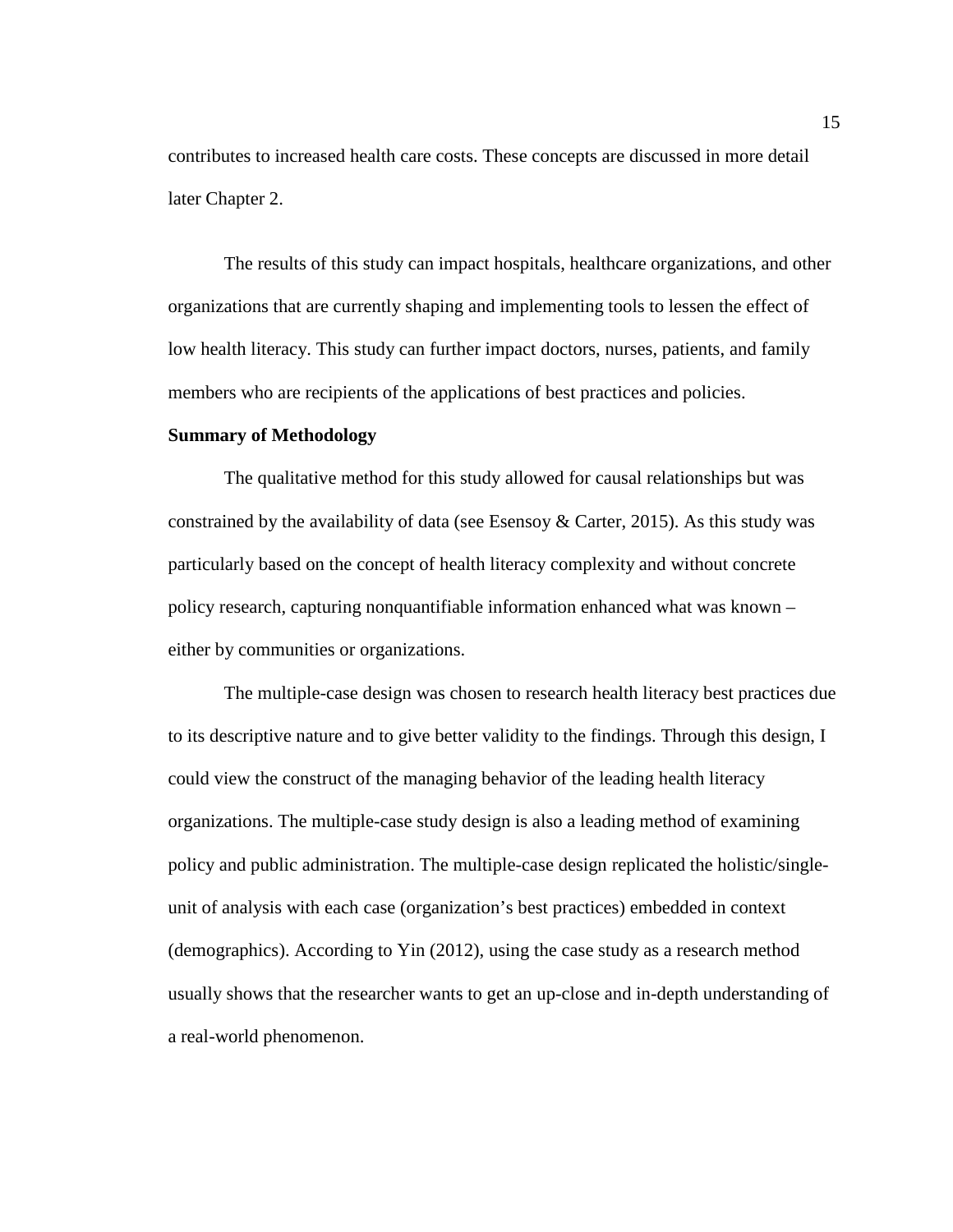In this study, I used a phenomenological approach using conventional and summative content analysis. The phenomenological approach challenges these perceptions by marrying the objective and subjective thinking and approaching the social activity with altered knowledge (Bazzul, 2015). I explored the phenomenon and understanding of how the organizations accomplish health literacy best practices and how the organizations accomplish integrating them with the objective development of policy. The data analysis of this study was done using Moustakas's (1994) phenomenological reduction – bracketing, horizontalizing, and clustering.

The multiple-case study method of exploration was done through using a series of in-depth interview questions that specifically addressed health literacy best practices and policy. These interviews were conducted with participants of organizations that are noted to be leaders in health literacy by the CDC and organizations on the health literacy list serve. There are currently 22 organizations on the CDC website and more on the health literacy list serve that are coalitions or collaboratives that include but are not all inclusive of the following: doctors, researchers, academia and educational resource groups, health services departments, health associations, agencies, and medical societies.

Purposive and expert sampling techniques were used because the organizations/populations were known (see Latham, 2007; Teddlie & Yu, 2007). The purposive technique allows a community of health literacy experts to be interviewed with questions that supported the conceptual framework.

In this study, I used nonprobability, purposive sampling. This is because the population was known and was not random. The sampling was purposeful and predefined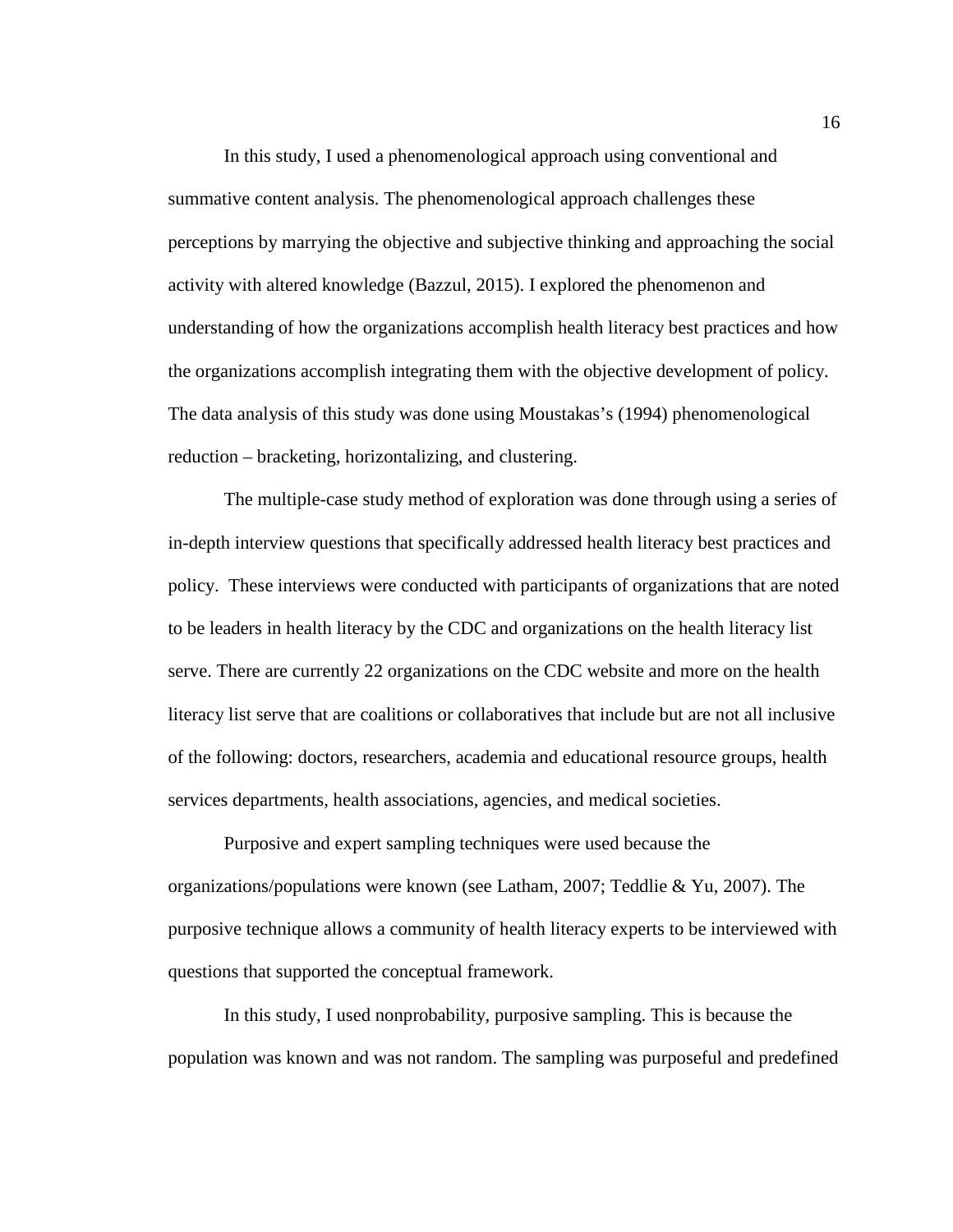within these organizations. To further clarify, the sampling was expert sampling, as it involved the gathering of known organizations, known staff, and committee members within a panel of subject matter experts on health literacy (see Elliott, McCaffrey, Perlman, Marshall, & Hambarsoomians, 2009). The variations of each coalition/collaborative/ group ensured the participants were representative of the desired population of the organizations. As the interviews were conducted, the rule of saturation was not a factor in dictating the final number of participants. According to Nastasi (n.d.), the benefit to qualitative sampling is flexibility and the counter to that is the high degree of ambiguity. The focus is not what the member/participant represents outside of the organization, but rather his or her participation in the organization itself. The interviews were based on availability.

The interviews were conducted through the online video- and tele-conferencing software, AnyMeeting, due to the high cost of travelling and limited availability of funds. Though AnyMeeting allows a face-to-face interview in real time, only one participant had the availability to do so. The other participants used the teleconferencing ability I set up through AnyMeeting. The use of AnyMeeting allows the interview to be recorded externally to a handheld micro digital voice recorder that was plugged into a USB port on the computer and internally to the computer. However, the sound was not of quality to understand the responses properly. The online video- and tele-conferencing program, AnyMeeting, has the ability to record and download the recording to the computer being used. No data were recorded onto the cloud or to the database of AnyMeeting. The interviews were then transcribed with speech recognition software. These transcripts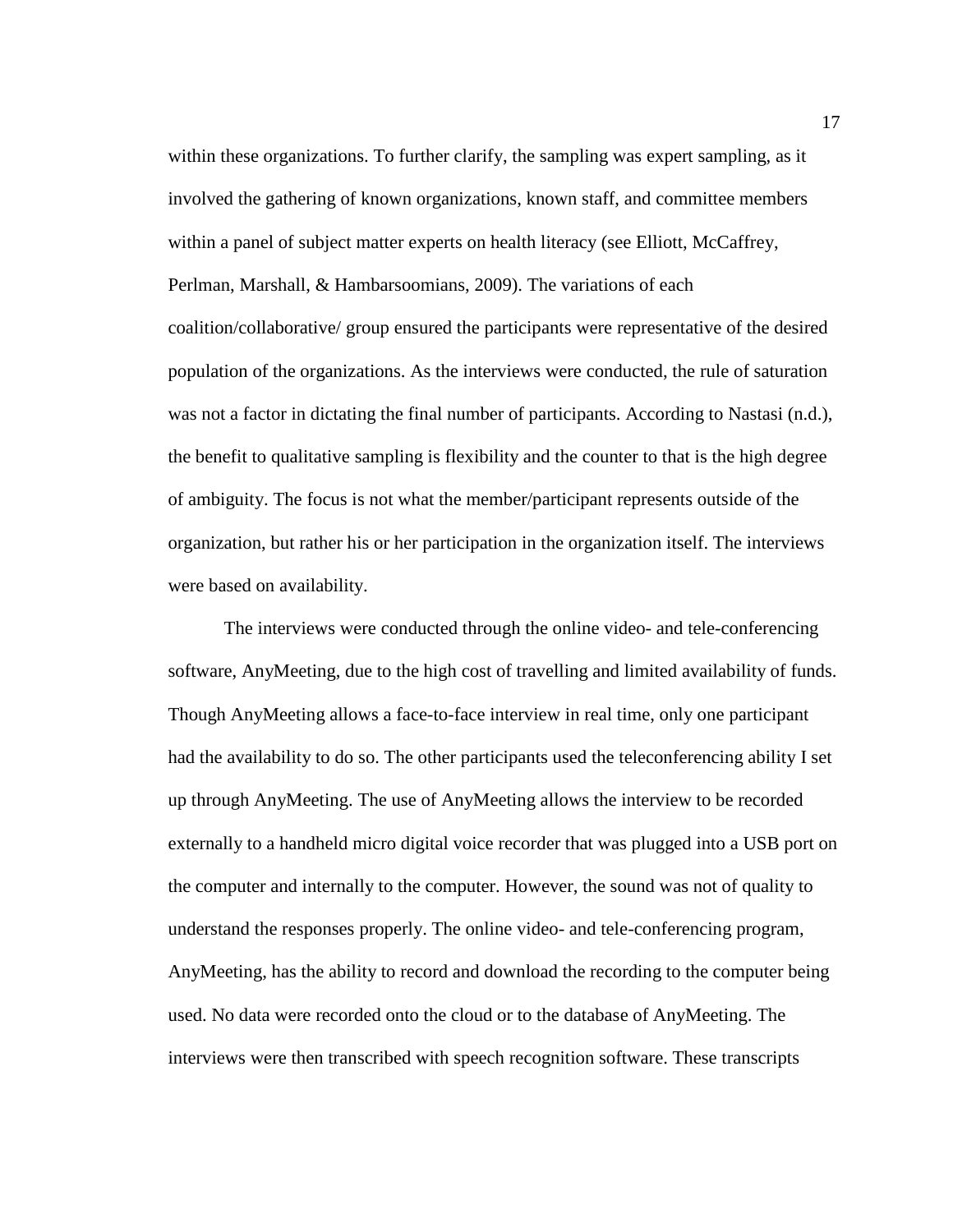were imported into the analytical software, NVivo, for coding and data connection. The NVivo software allowed me to be more thorough, attentive, and methodical, as well as helped me to reshape and reorganize coding, interrogate the data, and have rigor in dealing with a large amount of data (see Hilal & Alabri, 2013; Welsh, 2002; Zamawe, 2015). The analytical software was used to code with bracketing, horizontalizing, and clustering. The bracketing allowed understanding while lessening preconceived experiences. The horizontalizing listed relevant significant statements to the topic and marked them with equal value. The clustering identified themes and removed overlapping and repetitiveness. The methodology is described in detail in Chapter 3.

#### **Definitions of Terms**

*Accreditation*: A recognition given to a school or health care institution by a professional association or non-governmental agency for meeting established criteria and standards (Mosby's Medical Dictionary, 2009).

*Adherence to health behavior*: A sustained health behavior over a period of time that can determine the health outcome of an individual (Berkman et al., 2011).

*Agency for Healthcare Research and Quality*: Is a lead agency for the federal government with the responsibility to improve the quality, safety, efficiency, and effectiveness of health care (National Committee for Quality Assurance [NCQA], n.d.).

*American Health Quality Association*: A non-government agency that represents organizations and professionals working to improve health care quality in the United States (NCQA, n.d.).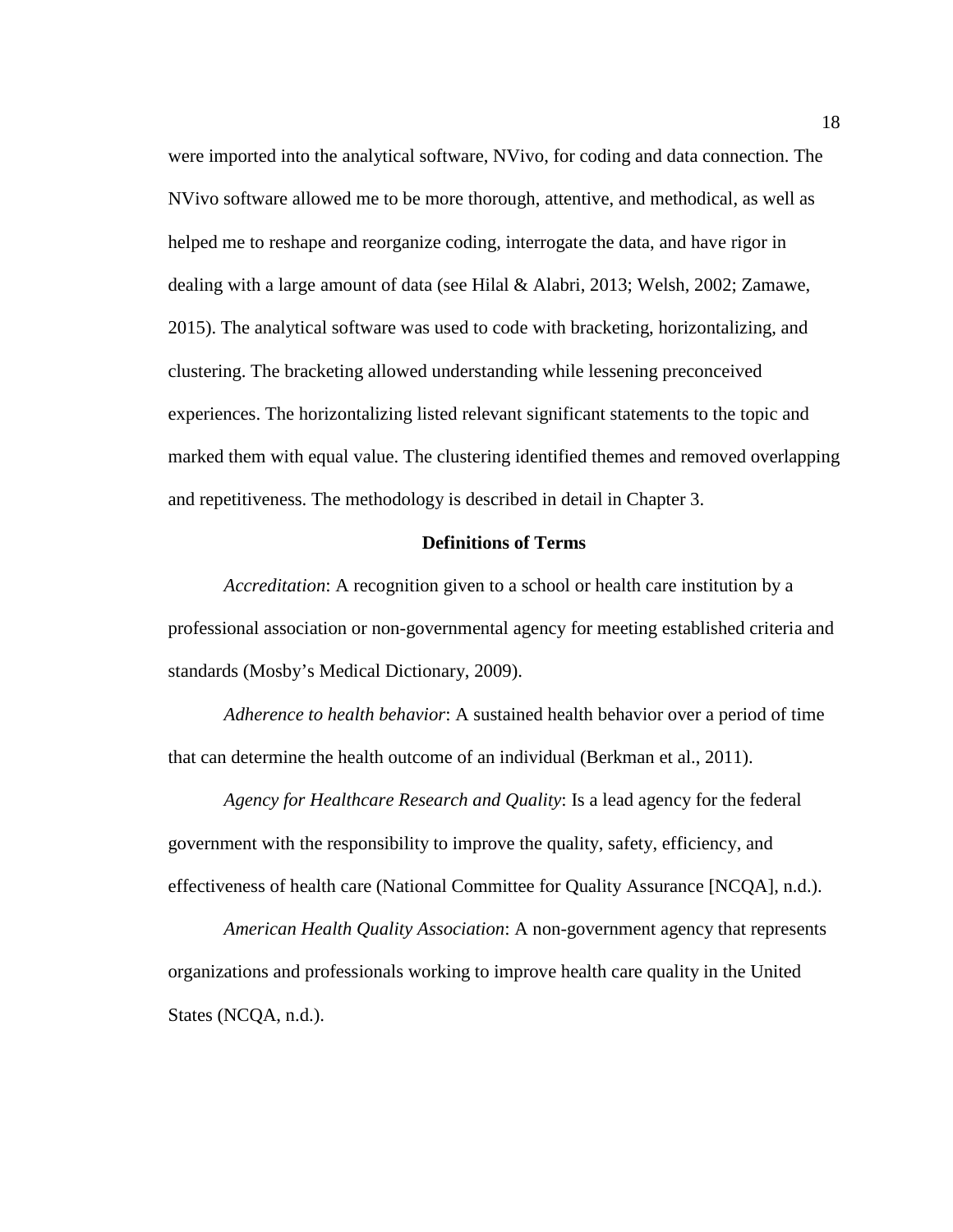*American Hospital Association*: A non-government national organization that represents hospitals, health care networks, communities, and patients (NCQA, n.d.).

*American Medical Association*: The largest physician group in the United States that advocates on issues of national health, patient safety, and health care quality (NCQA, n.d.).

*Criterion/Criteria*: A specific, measurable, predetermined rule or guideline on which an action or decision is based (Mosby's Medical Dictionary, 2009).

*Department of Health and Human Services*: A principal government agency for protecting the health of all Americans (DHHS, 2012).

*Grassroots*: A horizontal integrated organization that stems from the need for a larger coordinating capability (Couto, 1990).

*Health benefit*: In use with health literacy, implies that health literacy is a resource that can lead to personal health benefits, and higher levels of health literacy has social benefits within a larger population (Nutbeam, 2000).

*Healthcare provider*: An organization or individual that provides/gives health services or medical care to patients/health care consumers (American Heritage Medical Dictionary, 2007).

*Health literacy*: A patient's ability to find and understand basic health information, to navigate the process for health services, and make appropriate health decisions (Ratazan, Parker, Seldon, and Zorn, 2000; see also Berkman et al., 2011).

*Hospital*: An institution that provides medical, surgical, or psychiatric care and treatment for the sick or the injured (AHMD, 2007).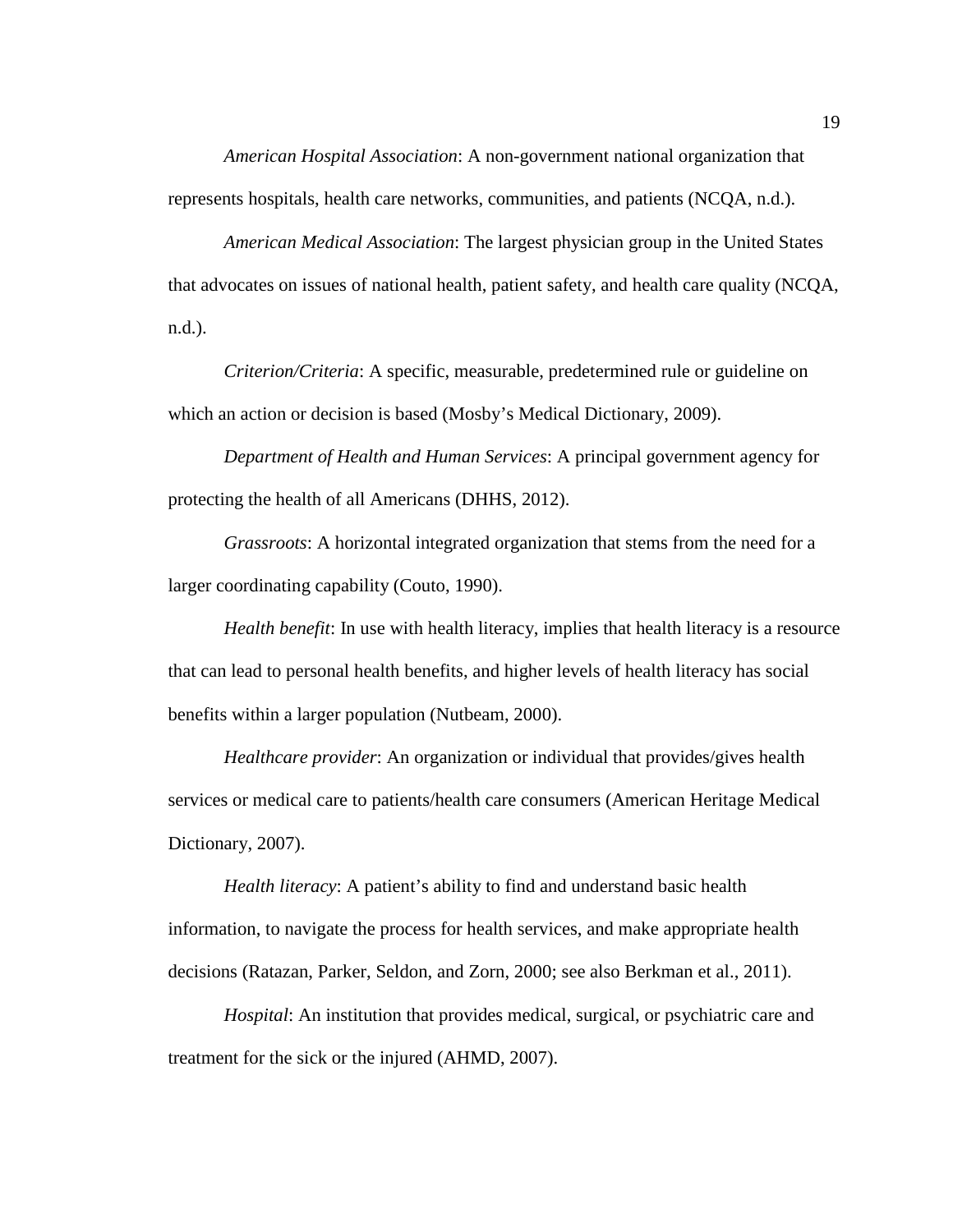*Hospital accreditation*: A self-regulating process by an independent nongovernmental agency that defines and monitors the quality of standards by which hospitals receive a symbol of quality (Heuer, 2002; NCQA, n.d.).

*Health status*: A health-related and quality-of-life standing related to either generic or condition-specific measures (Berkman et al., 2011).

*Institute of Medicine (IOM)*: An independent, nonprofit, and nongovernment organization that provides an unbiased, evidence-based, and authoritative view, analysis, and independent guidance or advice on health and science policy to policy makers, professionals, decision makers and the public (Brach et al., 2012; NCQA, n.d.).

*Joint Commission for Accreditation of Healthcare Organizations (JCAHO)*: An independent, nongovernment, nonprofit organization that accredits hospitals and other healthcare organizations and programs in the United States whose accreditation and certification is globally recognized (JCAHO, 2012; Heuer, 2002; NCQA, n.d.).

*Managed care*: A general term regarding the delivery and strategies for controlling costs to health care access by using primary care and prepayment options within a business framework (Simmons, 2004; Thomas, 2006).

*National Association for Healthcare Quality*: A non-government organization that promotes the improvement to the quality of health care through educational and developmental opportunities for professionals at all levels and health care settings (NCQA, n.d.).

*National Committee for Quality Assurance*: A foremost non-government organization for accreditation of health plans (NCQA, n.d.).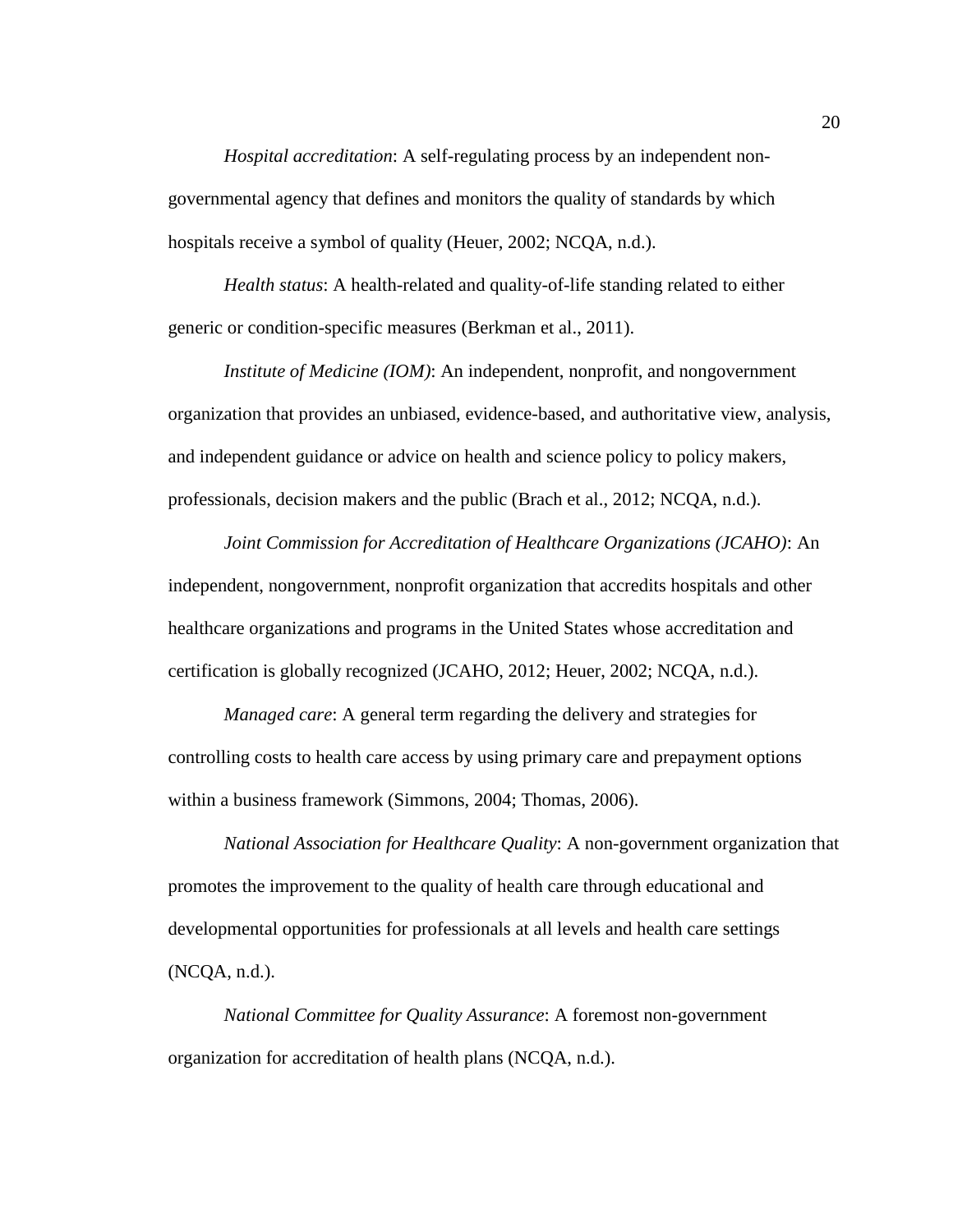*Patient-centered care*: A concept that while ensuring different healthcare providers and care settings are coordinated, puts patients' cultural traditions, personal preferences and values, family situations, and lifestyles first (NCQA, n.d.).

*Public health*: The prevention of disease and promotion good heatlh within communities and nations by the use of health education, sanitation, and the control of communicable disease and environmental hazards (AHMD, 2007; Evans, 2009).

*Quality health care*: Is defined as giving the best (correct and timely) care (diagnosis and treatment) to an individual patient NCQA, n.d.).

*Self-efficacy*: In the context of health care, it refers to the confidence a patient has in his/her own ability to successfully managing his/her health care needs" (Seligman et al., 2007).

*Socioeconomic status*: Education, occupation type, and income, indicating material resources and perceived level of prestige (Black, 2009; Sentell, 2003).

#### **Assumptions**

There were five assumptions for this study. The first assumption was that hospitals and healthcare providers want to be patient-centered organizations, and they have identified potential gaps in providing health care to patients, other than demographics. The second assumption was that while some aspects that impact patient care cannot be easily changed (i.e., demographics), others (i.e., health literacy) can be changed with policy. Underlying this assumption is that while self-efficacy, numeracy, and education are basic variables that can be manipulated by the patient and can affect demographics (i.e.,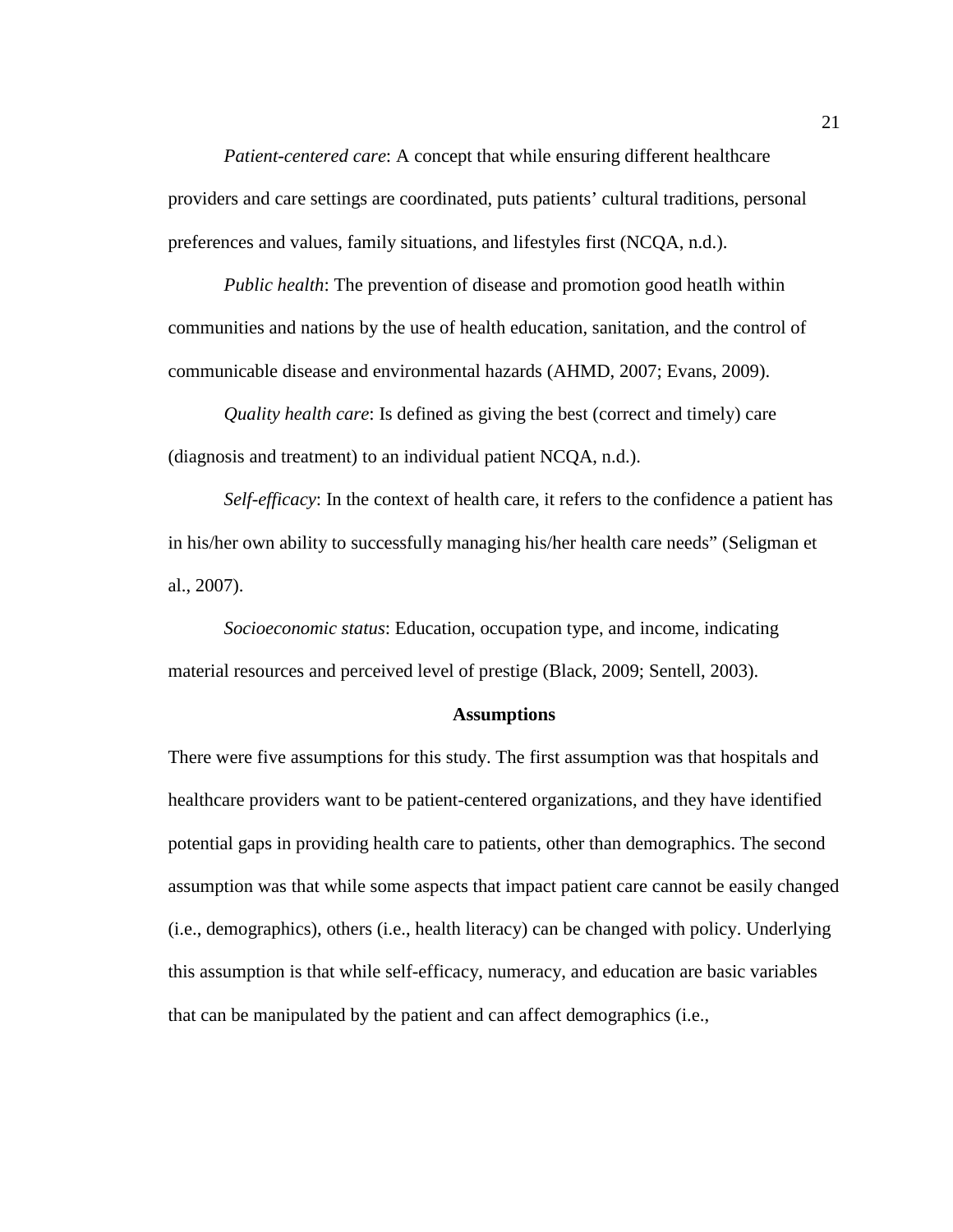socioeconomics), demographics itself cannot be fully manipulated by the patient. Selfefficacy, numeracy, and education are identified in this study but not fully explored.

The third assumption was that the respondents were willing participants and would be honest in their answers to the interview questions in order to further the exploration of health literacy. It was my role as the researcher to assure them that this study has only positive implications. As there were a limited number of resources and there were a limited number of best practice organizations, the fourth assumption was that saturation was not expected with the sample number of participants. The organizations sampled were from 20 states, thereby having varying communities and demographics. The fifth assumption was that the responses would have recurring trigger phrases or words that would be used to code and match research questions.

#### **Scope and Delimitations**

#### **Scope**

The scope of this research was limited to organizations within the United States that have been identified by the CDC as promoting health literacy within the healthcare communities of their states. The leaders, or individuals who were selected to represent them, were interviewed. The postpositivist approach was used to measure the phenomena. This allowed the descriptive method paired with deductive reasoning and understanding. Both interpretive theory and appreciative inquiry were used. The interpretive theory enhanced the exploration into the intentions and constructs of developing the tools in promoting actions to mitigate the risks of low health literacy. The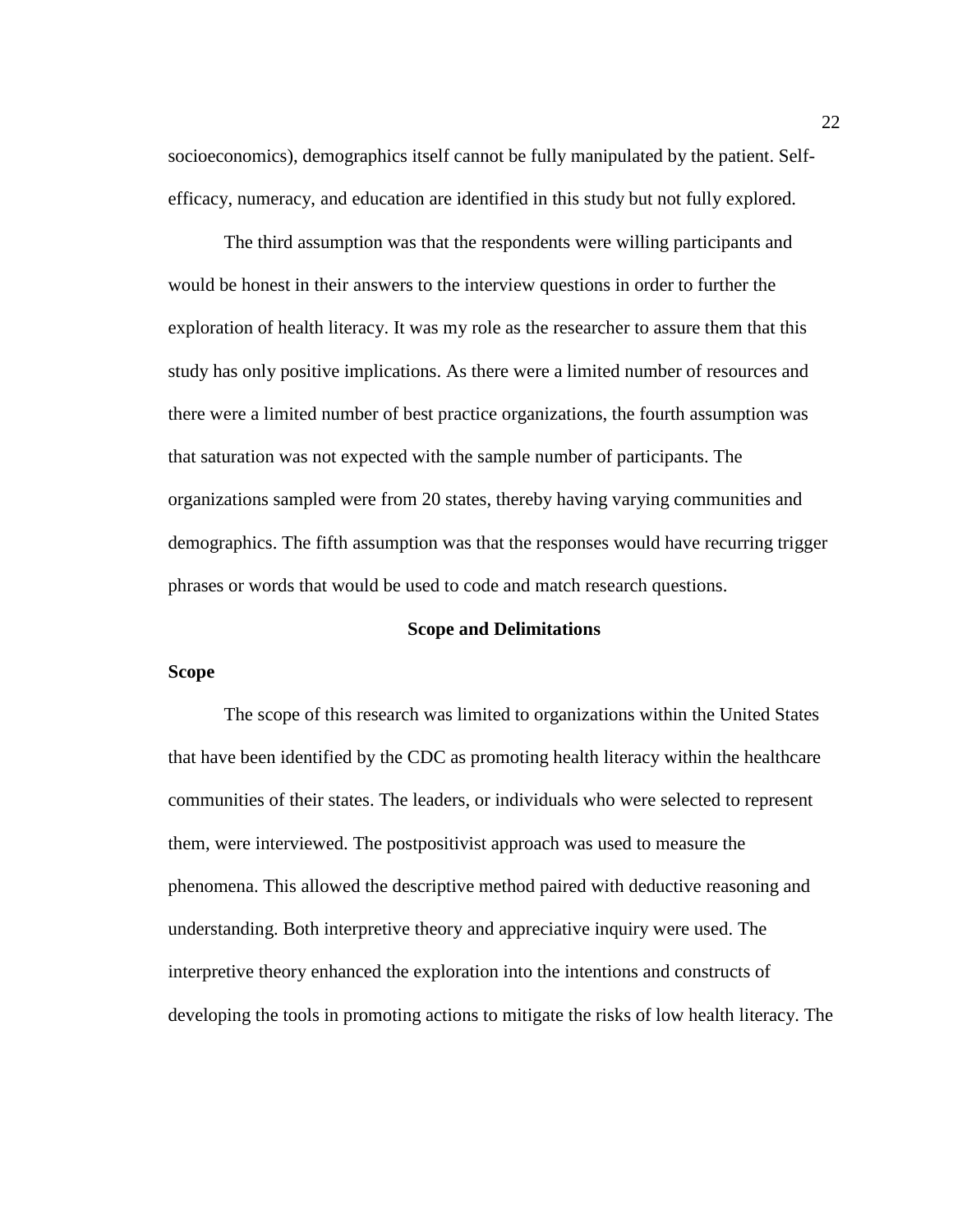appreciative inquiry allowed support to the methodology in that the organizations responded to positive inquiries.

#### **Delimitations**

There were four delimitations that were significant to this study:

1. Interviews were the primary source of data collection, which provided depth of understanding at the expense of breadth.

2. In order to allow a more complete understanding of how health literacy was being explored and/or addressed by these organizations, open-ended questions were used during the interviews.

3. The sampling and sample size was affected by having a set number of organizations. However, there results allowed a varied look at the health literacy issue at the different organizations.

4. In order to assure manageability, this study only included the organizations included on the CDC website and on the health literacy list serve. Some of the participants were associated with healthcare providers and/or other healthcare associations or organizations. This allowed diversity in the responses.

#### **Limitations**

There were several limitations of this study. One limitation stated prior to conducting the research is that health literacy affects such a broad range of culture and diversity in patients, healthcare providers, and communities, and examining the specificity of any of these attributes was not possible within this study. This was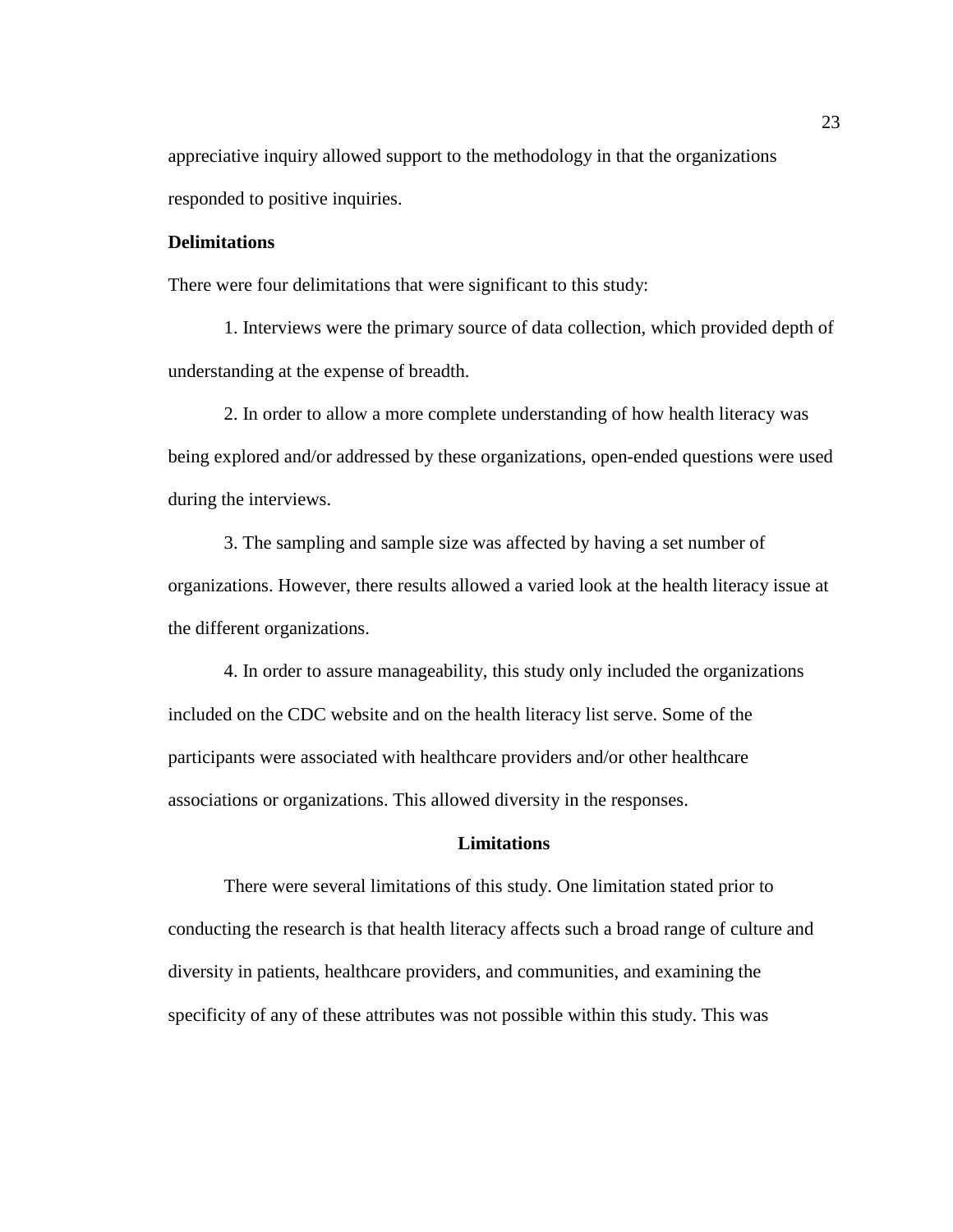furthered by a limitation that emerged on the definition of community. There were five definitions of community between the 13 participating organizations.

Another limitation stated prior to conducting the research was the limiting of organizations shown on the CDC website, as they were recognized as having involvement in health literacy and interacting at the state and regional levels. This population was widened to use organizations that were found on the health literacy list serve as stated as a back-up plan. This allowed the minimum sampling size  $(N = 6)$  to be met and exceeded  $(N = 13)$ .

A third limitation stated prior to conducting the research was that I would use voluntary interviews of personnel at these organizations associated with health literacy. Accordingly, a limitation that arose was the differing job roles of the participants. This was due in part to the organizations' scopes of practice being divergent and therefore the understanding or ideas of health literacy best practices and policy development and/or involvement also differs.

#### **Significance**

The importance of health literacy to the patient is significant to their wellbeing. It impacts not only the patient but their families, their communities, the healthcare provider, and society as well. In this study, I explored how organizations are implementing best practices in health literacy. This exploration derived the organizations' process of developing policy.

Examining how organizations are implementing health literacy best practices could further the awareness and the necessity to further the process of developing health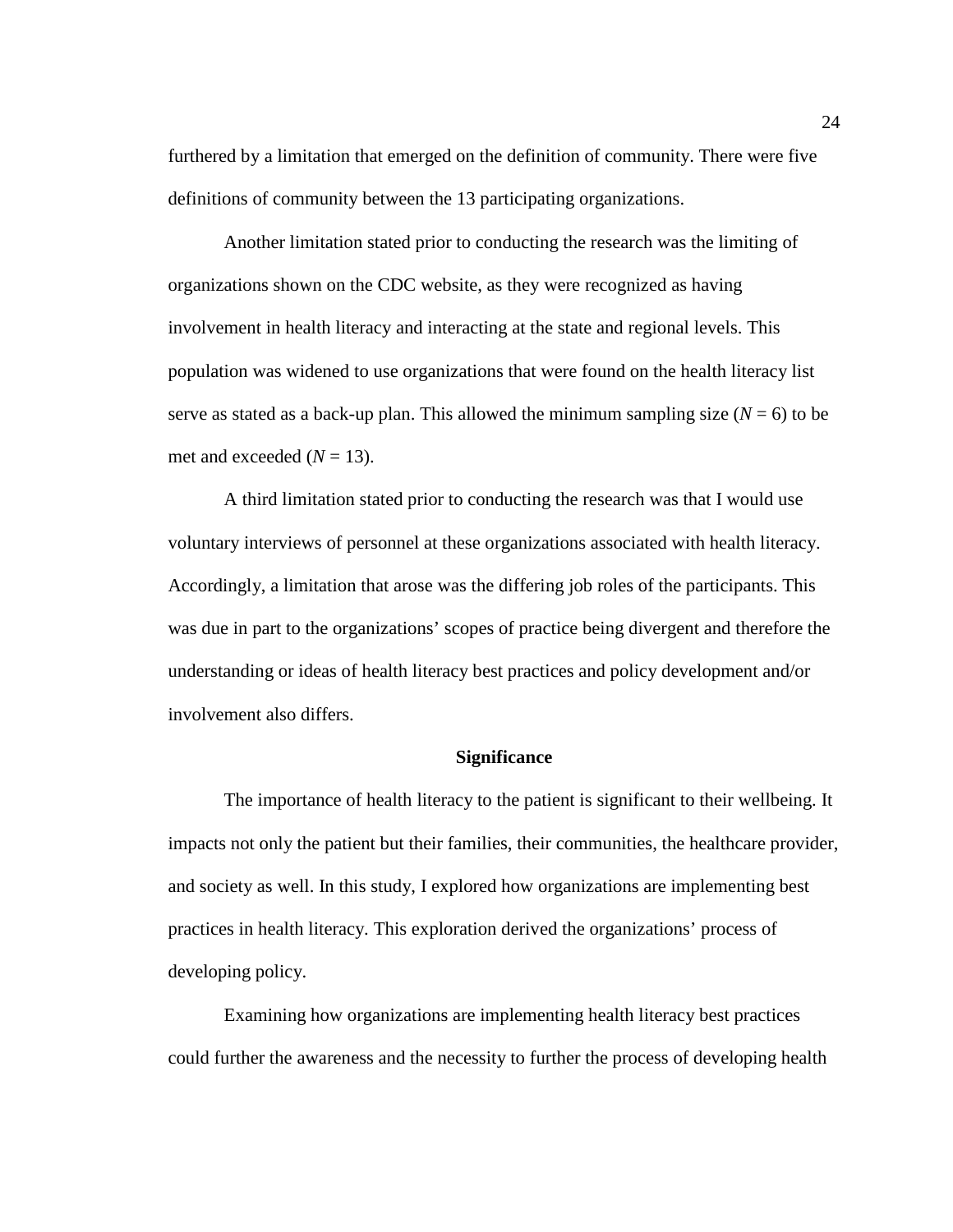literacy policy. By comparing these organizations' ability to implement best practices, standards of plain language, and other health literacy tools/guidelines, recommendations can be made to various organizations regardless of level (local, state, or federal). By also exploring these organizations, extended measures and tools on health literacy and literacy in the education field might be developed by comparing what is currently being shaped, taught, and applied. Therefore, through this study, I can potentially impact other professional communities to take measures in reducing illiteracy, which will contribute in reducing the percentage of patients with low health literacy. The information found can also lend to further research.

#### **Summary**

For years, physicians held the power of knowledge, and patients were to listen and take their advice without questioning (Kimbrough, 2007). In time, patients have been given more control over their health issues. However, it has become increasingly clear that there is one main obstacle in doing so – the patient's health literacy level. Today, there is little doubt to the importance of health literacy in the healthcare community to include the provider and patient.

It is well documented that one of the biggest challenges in healthcare today is low health literacy. This phenomenon has been studied for over 30 years. The gap between just reading and the ability to read written health information has been growing (Stableford & Mettger, 2007). Researchers have indicated that the United States faces major issues of risk of threat to the health of the populace as well as the increase of fiscal spending due to chronic health conditions, leading to more frequent hospitalizations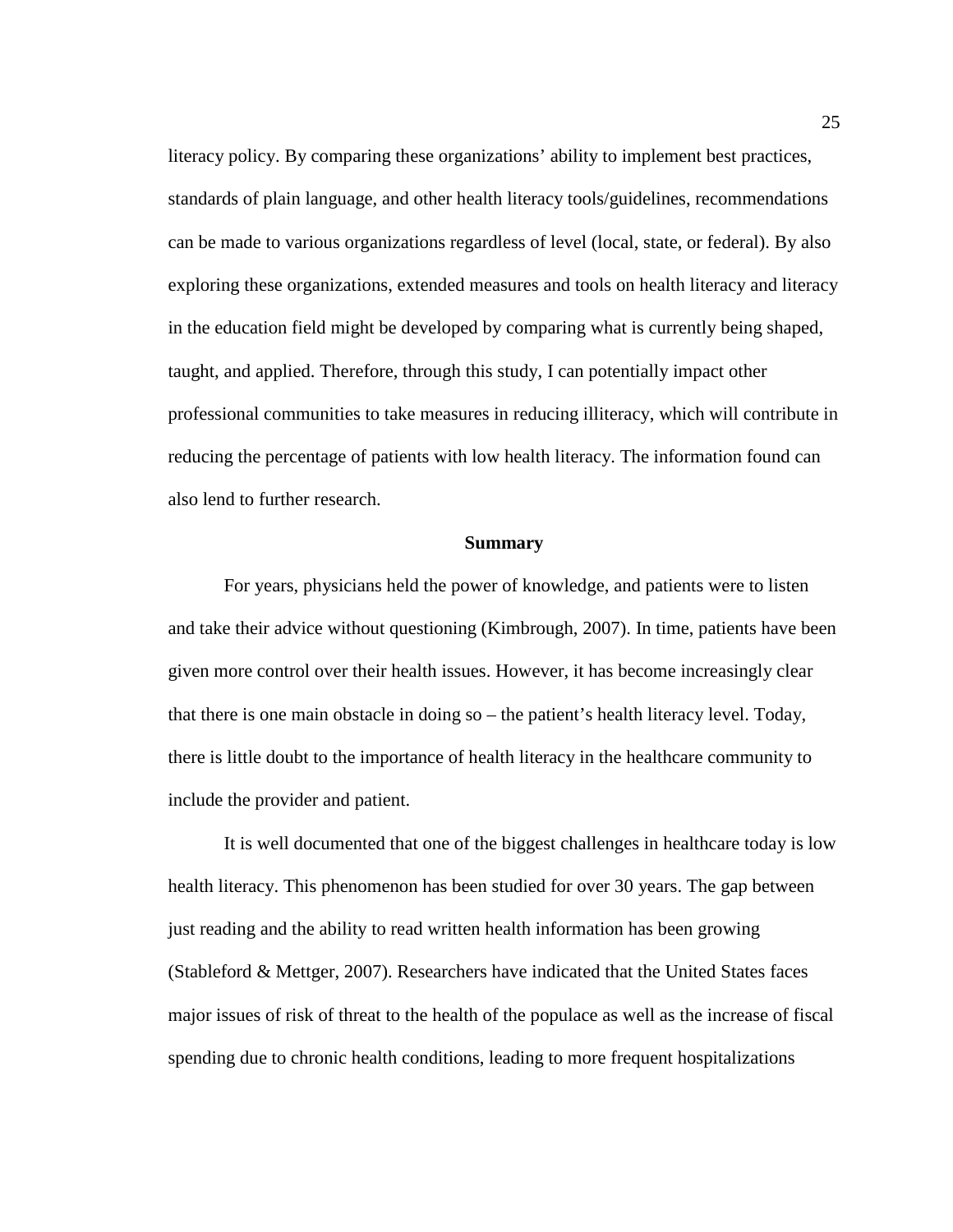(Kimbrough, 2007; Stableford & Mettger, 2007). Variables of issues (e.g., demographics, socioeconomic status, and the environment) impact health literacy. Addressing these issues is a step towards reducing health disparities in various healthcare environments (Koh et al., 2012). However, exploring and understanding the best level to address these issues will allow the policies at various levels to be written and potentially empower accreditation standard development to resume.

In order for a patient to properly process the information given to them by a physician or pharmacist, the patient must understand the circumstances of his or her health and health needs. For this, they must be health literate. However, the onus is not entirely on the patient. A health provider must understand the intricacies of helping that patient understand.

This phenomenon is affected by variables of demographics, socioeconomic status, community, education, and environment. The number of combinations of these variables is infinitesimal, and any combination affects the level of health literacy in patients and healthcare providers. This directly affects a patient's health, a community's well-being, and the cost of health care to the nation.

Policies that direct or ensure the patient's safety are imperative, and accreditation ensures standards across the nation are met. However, policies and accreditations each must be able to define and specify criterion for either to succeed. If neither succeeds, low health literacy will continue to cultivate, and the cost of health care will continue to increase.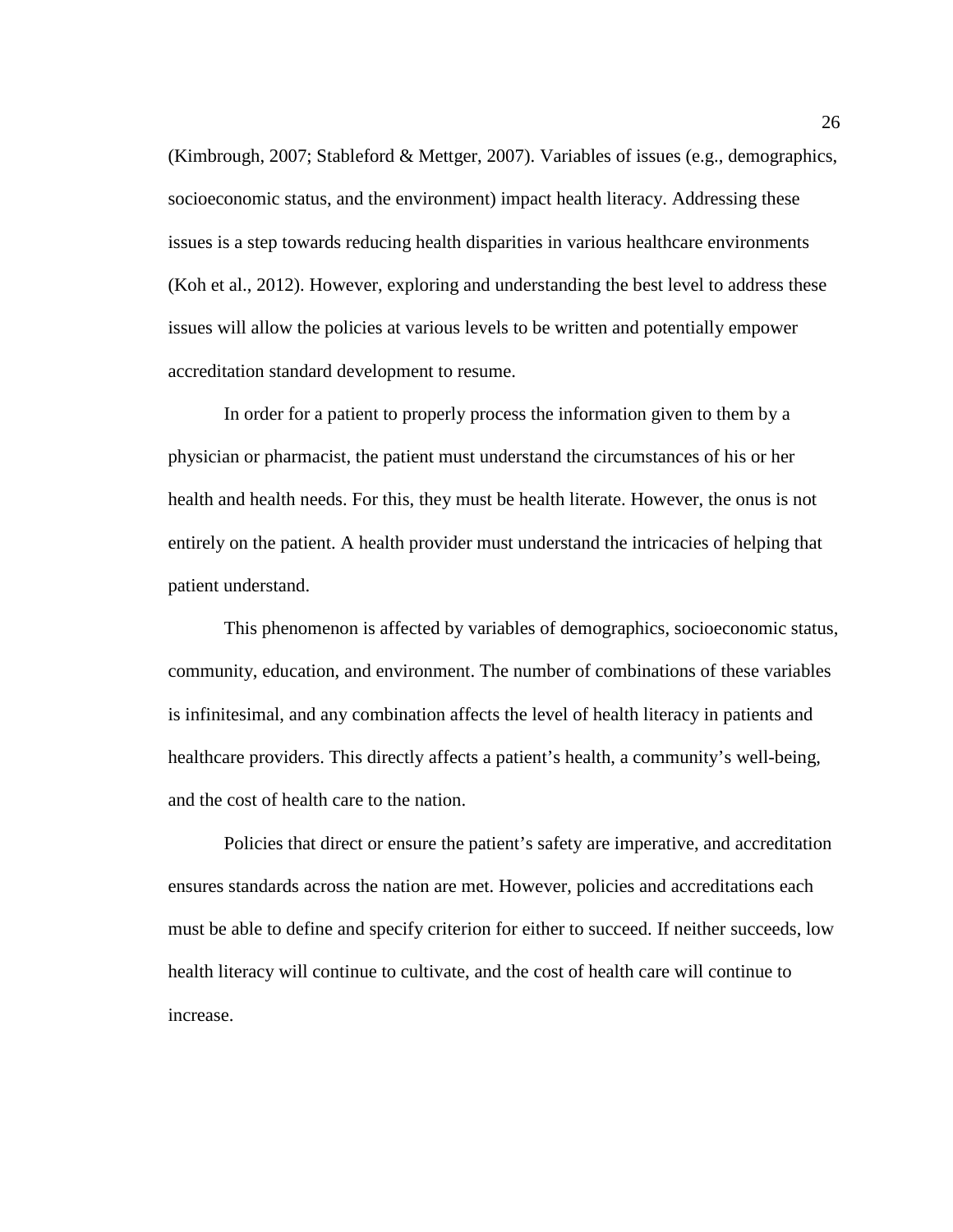In Chapter 1, I set the framework and the purpose of this phenomenological study. In Chapter 2, I provide a literature review. I look more in-depth at the history of health literacy and policies and concepts from the literature such as the complexity of health care and related concepts of policies, accreditation, and governance. In Chapter 3, the methodology is discussed in detail as well as the design of the study, the qualitative analysis, and the procedures that were explored. In Chapter 4, I explain the how I conducted the research and discuss the results of the analysis. In Chapter 5, I present my findings of the results and discuss the future research and the implications for positive social change.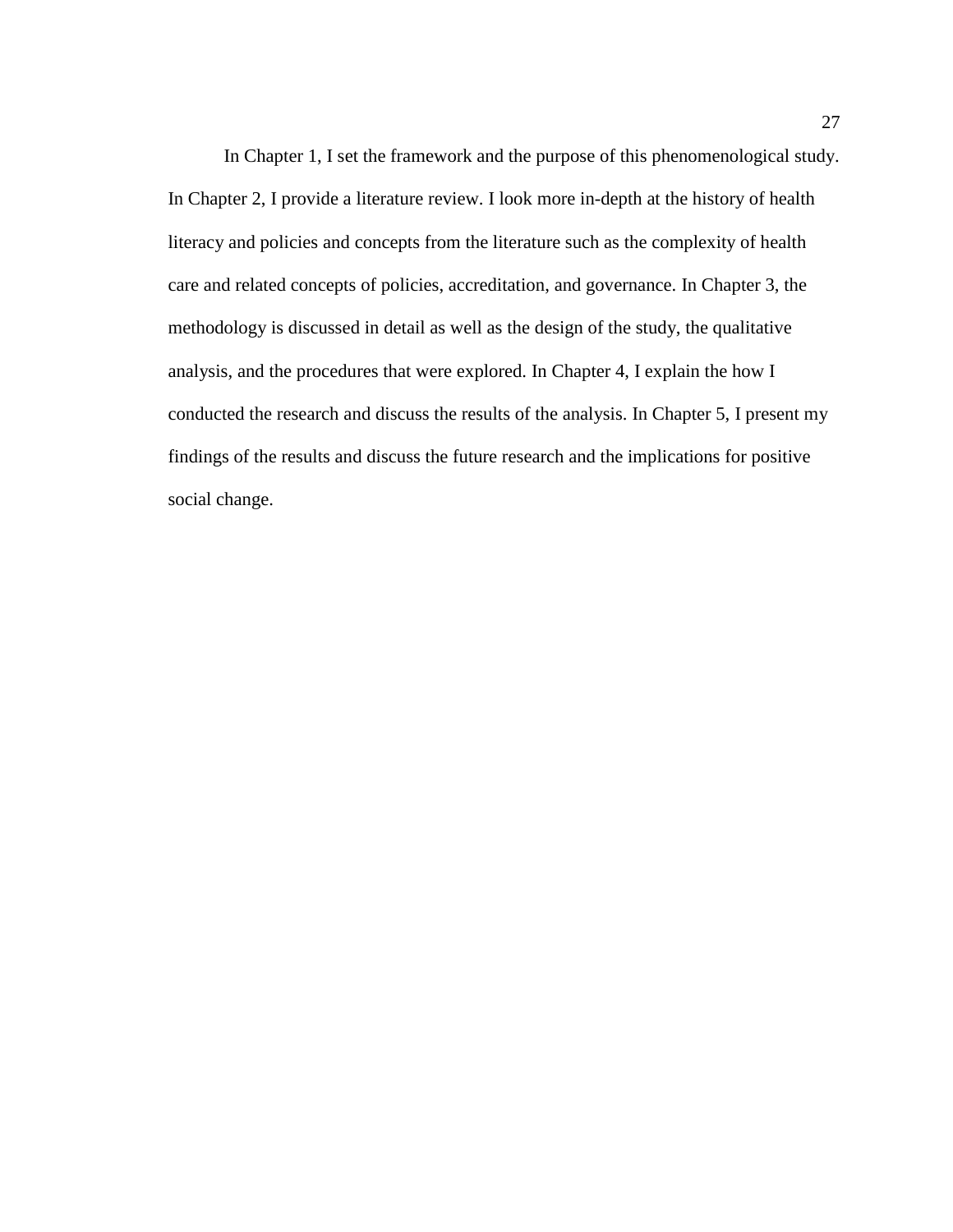#### Chapter 2: Literature Review

## **Introduction**

Low health literacy is a problem the United States faces. Health literacy, like health care itself, is a complex issue. The complexity stems from patient demographics, the communities they live in, and medical and healthcare providers being very diverse (see Figure 1). The medical community has also acknowledged low health literacy as a problem. Tools have been developed to assist providers in mitigating the risks of low health literacy. However, currently in the healthcare community, there is a lack of formal policy on health literacy. Most policy has focused on the provision, but the threshold of what provision can do exclusive of improvements in literacy may have been reached. Though health literacy is not much use without health care provisions, health care provisions are of limited use without health literacy, and policy is the foundation for literacy and health work (Shohet & Renaud, 2006). However, Evans and Stoddart (1990) found a growing gap between the determinants of health and health policy.

This problem impacts everyone – from the patient, to the doctors, to the community, and to society. The patient's health outcome is the most obvious as health literacy is necessary for a patient to have an active role in his or her own health care. Other impacts, such as the rising cost of health care, are not as readily noticeable; however, are quite significant. There are many possible factors contributing to this problem:

The complexity of health care (to include medical language and insurance);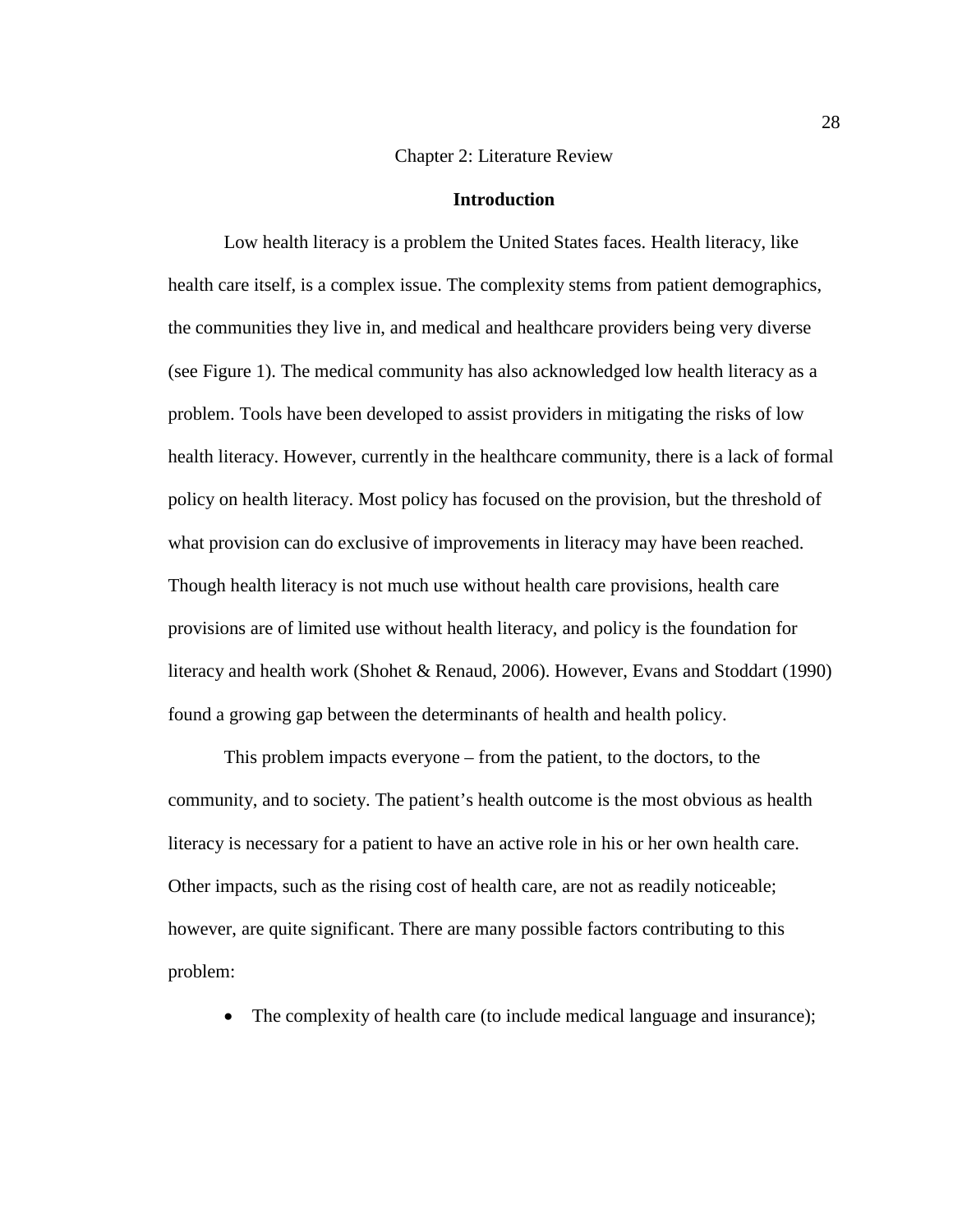- The complexity of health literacy (which includes language and the variables of demographics); and
- That the construction of an individual's approach to care is based on health literacy.

Whereas poor literacy leads to a construction that undermines effective service, and good literacy has the opposite effect. This study contributes to the body of knowledge needed to address this problem by exploring how health literacy can be addressed through formal policy.

The purpose of this case study was to explore and compare commonalities in health literacy best practices of organizations that are recognized as leaders in health literacy by the CDC and are addressing low health literacy in their communities. By comparing these organizations' ability to implement standards of plain language (regulated through accreditation) and other health literacy tools/guidelines (without regulation), best practice recommendations could be made to various organizations regardless of level (local, state, or federal). By also exploring these organizations, potential health literacy policy might be determined by examining what is currently being shaped, taught, and applied. Exploring commonalities of organizations that are addressing the complexity of health literacy within their communities will allow patients and healthcare providers to better address health concerns.

## **Synopsis of Current Literature**

Health literacy is defined as a patient's ability to find and understand basic health information, to navigate the process for health services, and make appropriate health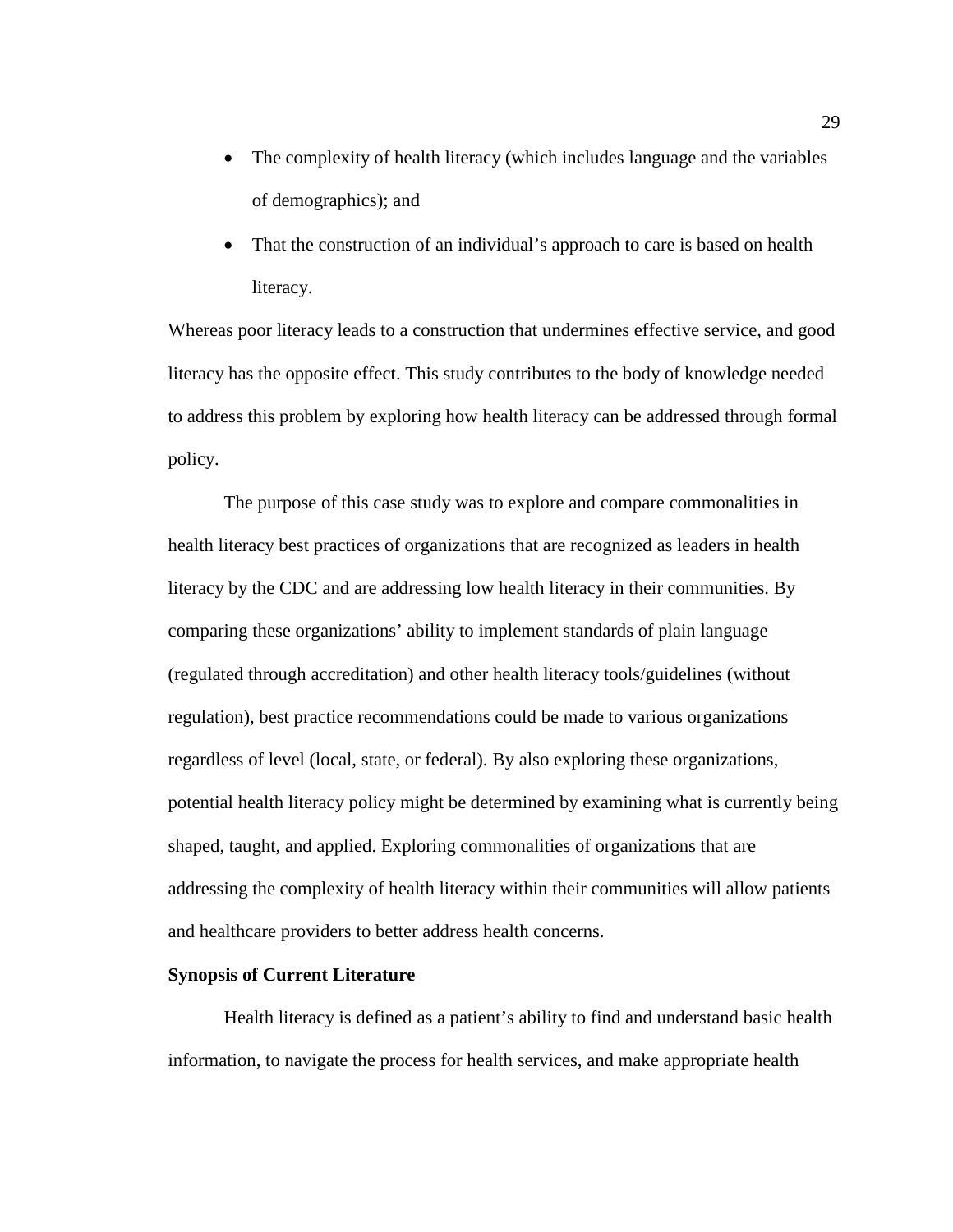decisions (Ratazan et al., 2000; see also Berkman et al., 2011). It is considered a major contributor to health care complexity. Studies have shown that health literacy affects patients' health outcomes (Berkman et al., 2011; Bodie & Dutta, 2008; Brach et al., 2012; Chao, Anderson, & Hernandez, 2009; Kimbrough, 2007; Lurie & Parker, 2007; NCIOM, 2007; OSG, 2006; Peters et al., 2007; Somers & Mahadevan, 2010), and that low health literacy is a leading contributor to rising health care costs (Berkman et al., 2011; Glassman, 2012; Kimbrough, 2007; NCIOM, 2007; Peters et al., 2007; Schnitzer et al., 2011; Somers & Mahadevan, 2010). Health literacy not only affects patients but hospitals and healthcare providers as well. The complexity of health literacy is driven by multiple variances such as demographics and socioeconomic statuses. However, improving health literacy can reduce hospitalizations and use of emergency care, and potentially limit crisis care (Mitka, 2012).

**Social determinants of health.** A determinant can be defined as any factor (event, characteristic, etc.) that changes a condition or defined characteristic (Kindig  $\&$ McGinnis, 2007). The social determinants of health are further defined as conditions that currently exist or changes to those conditions that affect the health and/or quality of life of people and the communities they live in (DPHP, 2016). These conditions or changes can be social, economic, and/or physical environments (to include schools, churches, workplaces, and communities/ neighborhoods) and can be influenced by money, power, and/or resources. Policy has a direct effect on these determinants. According to Kindig and McGinnis (2007), positive determinants, such as education and preventive medical care, will be effective in generations to come.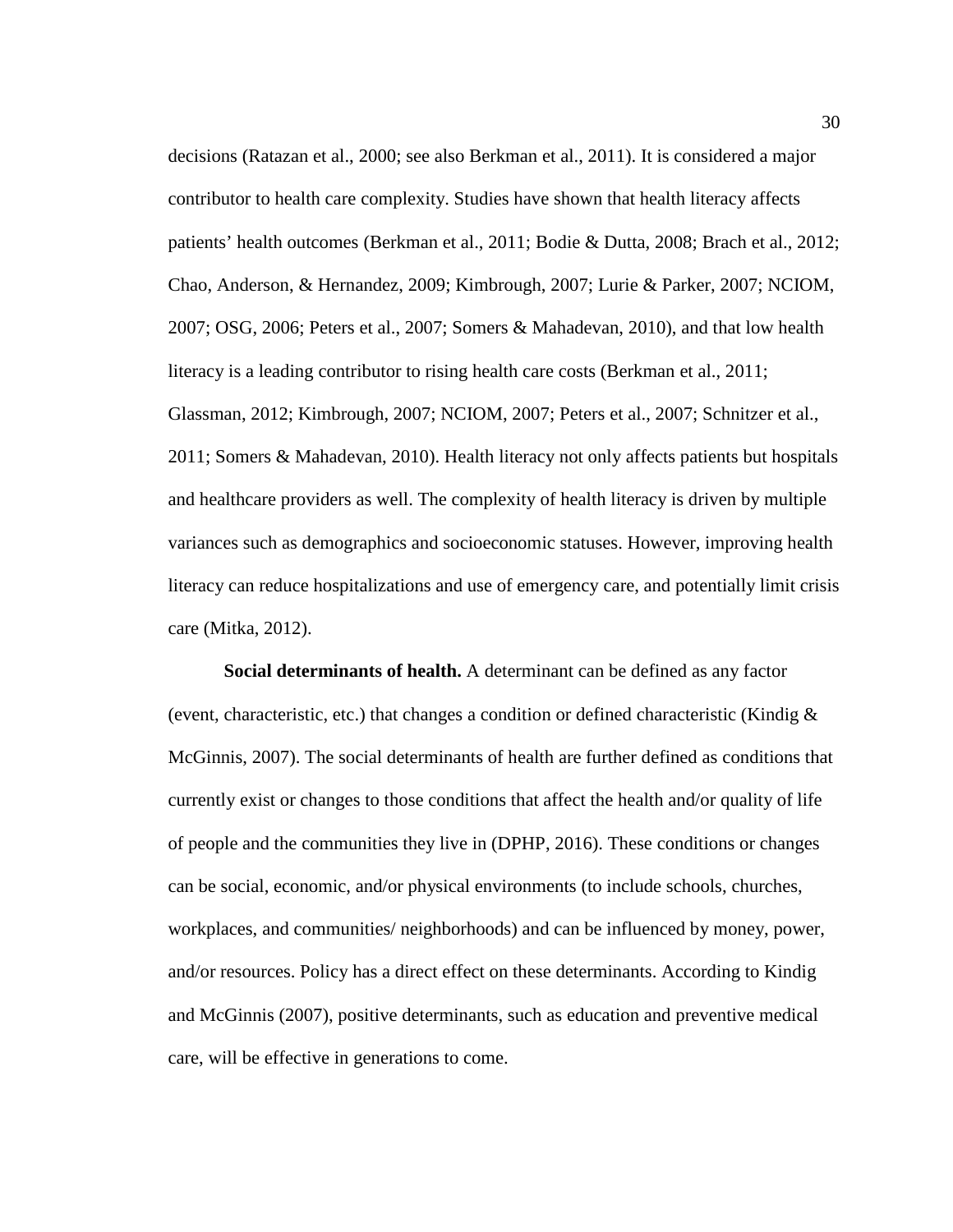Public Health. In 1920, Winslow defined public health as the "science and of preventing disease, prolonging life, and promoting health and efficiency through organized community efforts" (Winslow, 1920, as cited in Evans, 2009, p. 35). The American Public Health Association defined it as preventing disease coupled with promoting the health of people and communities (American Public Health Association, n.d.). According to the National Center for Chronic Disease Prevention and Health Promotion, in 2005, the United States population had approximately 35 million adults who were at the age of 65 or older, and this number is predicted to double by the year 2030 (as cited in Valente, 2005). Whereas older adults use health care more often than other age groups and make up a large percentage of communities, the challenge then is to ensure that communities, regardless of size, are enabled to combat health problems and manage the complexities that are embedded in the concept of public health (Valente, 2005).

**Complexity.** Bureaucracies complicate health care and public health procedures and processes (Peters et al., 2007), making health literacy a complex concept (Brach et al., 2012; Schyve, 2007. However, not adding health literacy makes it harder to determine how changes made by bureaucracies will impact health care system and services (see Figure 2).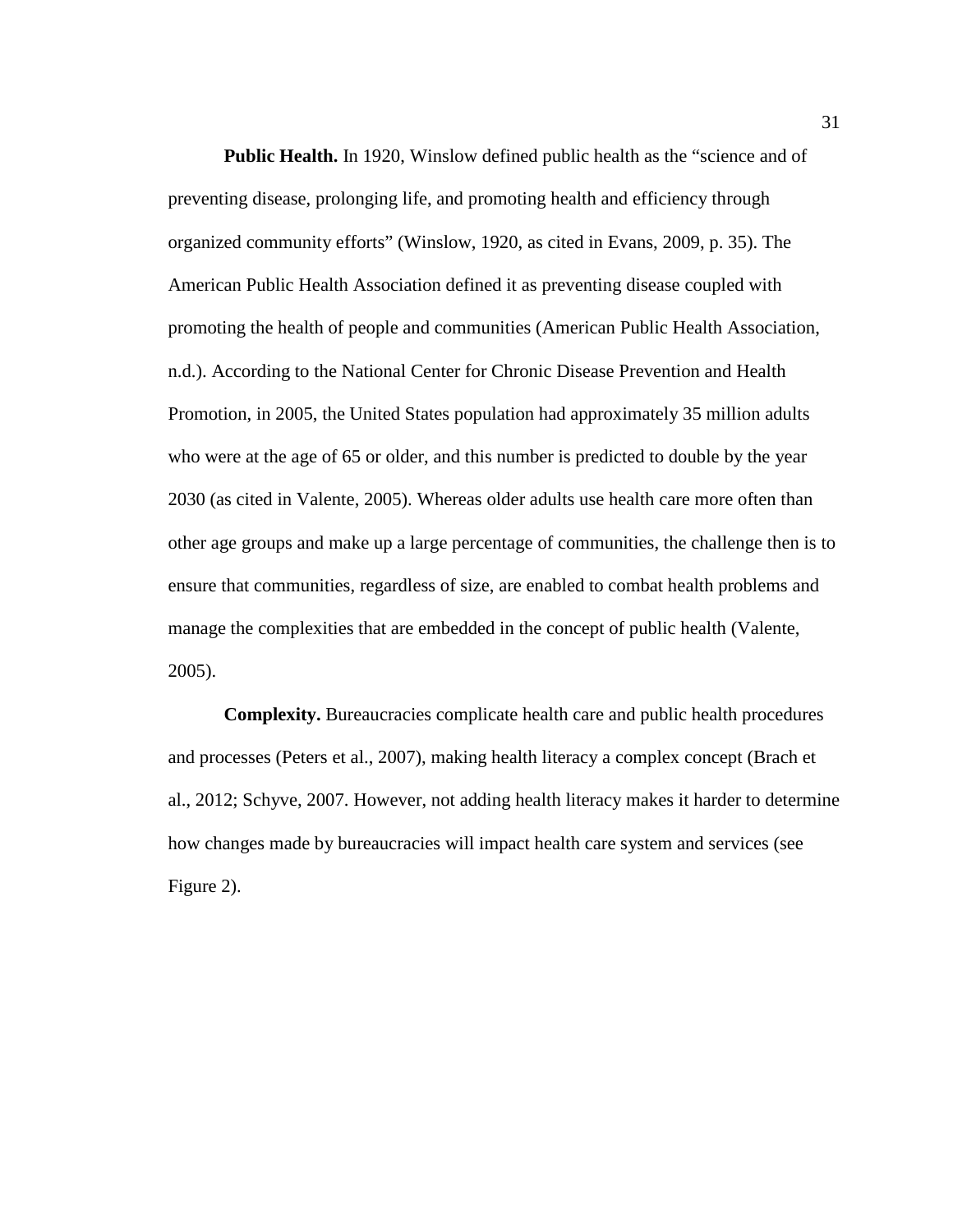

*Figure 2*. Cycle of complexity. The cycle of complexity shows that health literacy is the link to health care complexity.

This complexity is evolving and is putting health care further in crisis (Thomas, 2006) and, as Lackey (2009) stated, the advertising, employing, and insuring of health care and medical knowledge conflict with having the access, money, and education to health care. Between the differences in languages, for example, English and Spanish, cultures, and education levels, health literacy can put patients at a disadvantage in managing their health care. Low health literacy puts patients at an even greater disadvantage, which is a major challenge to lowering the costs yet providing good health care (Schnitzer et al., 2011; Stableford & Mettger, 2007). Any changes made are difficult to identify due to the complexity of health care markets.

The complexity is not just at the level of public health and health care. Much of the literature on health literacy proposed that there is a relationship between literacy and health that impacts health knowledge and status and the access to health services (Berkman et al., 2011; Chiarelli & Edwards, 2006; Glassman, 2012; Parker & Ratzan, 2010). The relationship is based, as most relationships are, on commonalities and expectations. What provides those commonalities and expectations are standards and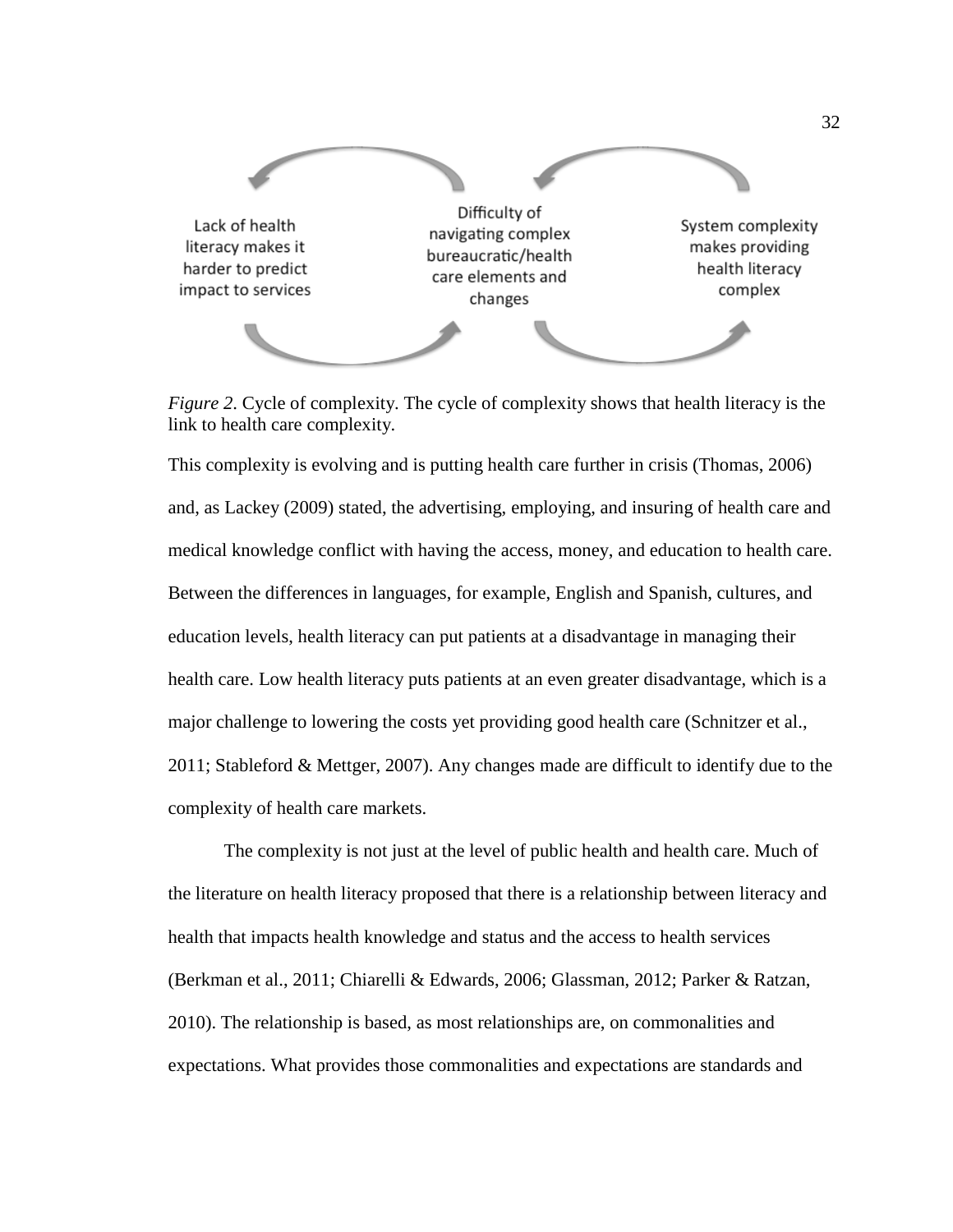policies. The complexities of these are driven by several factors: socioeconomic status, language (medical and that spoken by the patient), age, education, income, occupation, geographic area, numeracy, and self-efficacy to name a few (AbuDagga, 2009; Black, 2009; Chao et al., 2009; Kimbrough, 2007; Sentell, 2003).

**Patient-centered care.** The patient is at the center of attention in health care, whether it is in relation to insurance or just medical treatment, and is becoming increasingly so in regards to managing one's own health (NCIOM, 2007). Government agencies and administrators, health care management agencies, professionals, and producers (i.e., pharmaceuticals and purchasers) are pushing healthcare to the forefront of attention in all venues but safety and quality in particular (Noble, 2008). However, stakeholders trying to build better health care and using various sources for their basis can be inconsistent (Peters et al., 2007) and information further complicates this. To emphasize their analysis, Wiltshire, Roberts, Brown, and Sarto (2009) use the framework from Beisecker and Beisecker's 1990 study:

Patient power in the doctor-patient communication is influenced by a complex interaction of patient and doctor sociodemographic characteristics (e.g., age, patient income, cultural background), attitudes (e.g., patient's information seeking and assertiveness, doctor receptiveness, patient trust in doctor, and patient-doctor role expectations), and situational factors (e.g., type of visit, type of illness, length of visit, presence of a companion, and physician's communicative style of behavior; pp. 316-317).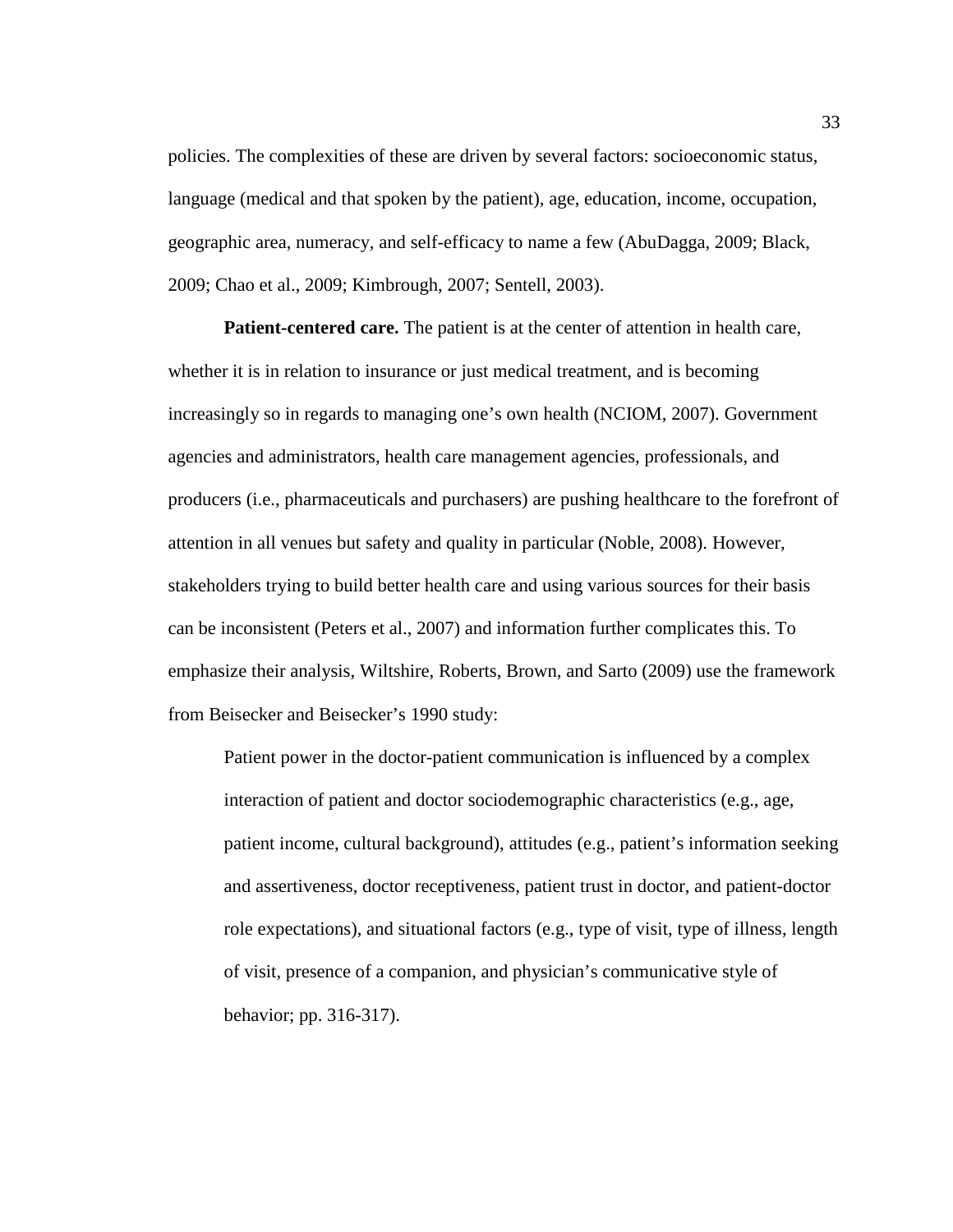The quality of health care and patient-physician communication are directly affected by addressing health literacy. They are interrelated and interdependent (Black, 2009). Decision making, patient adherence, and treatment outcome goals should be centered on patient care and health literacy (Black, 2009; Chao et al., 2009).

**Health Literacy Policy.** There is little literature regarding how health organizations are addressing the problem of low health literacy (Gazmararian, Beditz, Pisano, & Carreon, 2010). Sentell (2003) supported this stating that national health surveys do not include literacy or health literacy. However, researchers have shown that there is a need for oversight in various aspects of health care. According to Koh (2011), accountability is needed from the government and organizations that are responsible for improving population health, and Epstein, Fiscella, Lesser, and Stange (2010) called for a national-level policy for patient-centered care. Kimbrough (2007) stated that to gain health literacy, we have to understand why there is low health literacy, then framework in the provisions to help people become health literate, thereby using health literacy as a tool for positive social change.

Intervening may take unconventional routes/ways to get the message forefront and possibly affect policy at local, state, and perhaps federal levels. Henry et al. (2011) stated that intervention is one thing and implementation is another. They found that one of the biggest barriers and challenges, is changing the mindset for professionals from being a coined phrase to an everyday practice (Henry et al., 2011).

Researchers have shown that one way to effect change in both the medical and political professions is to frame it with a bottom-up model. One limitation to that,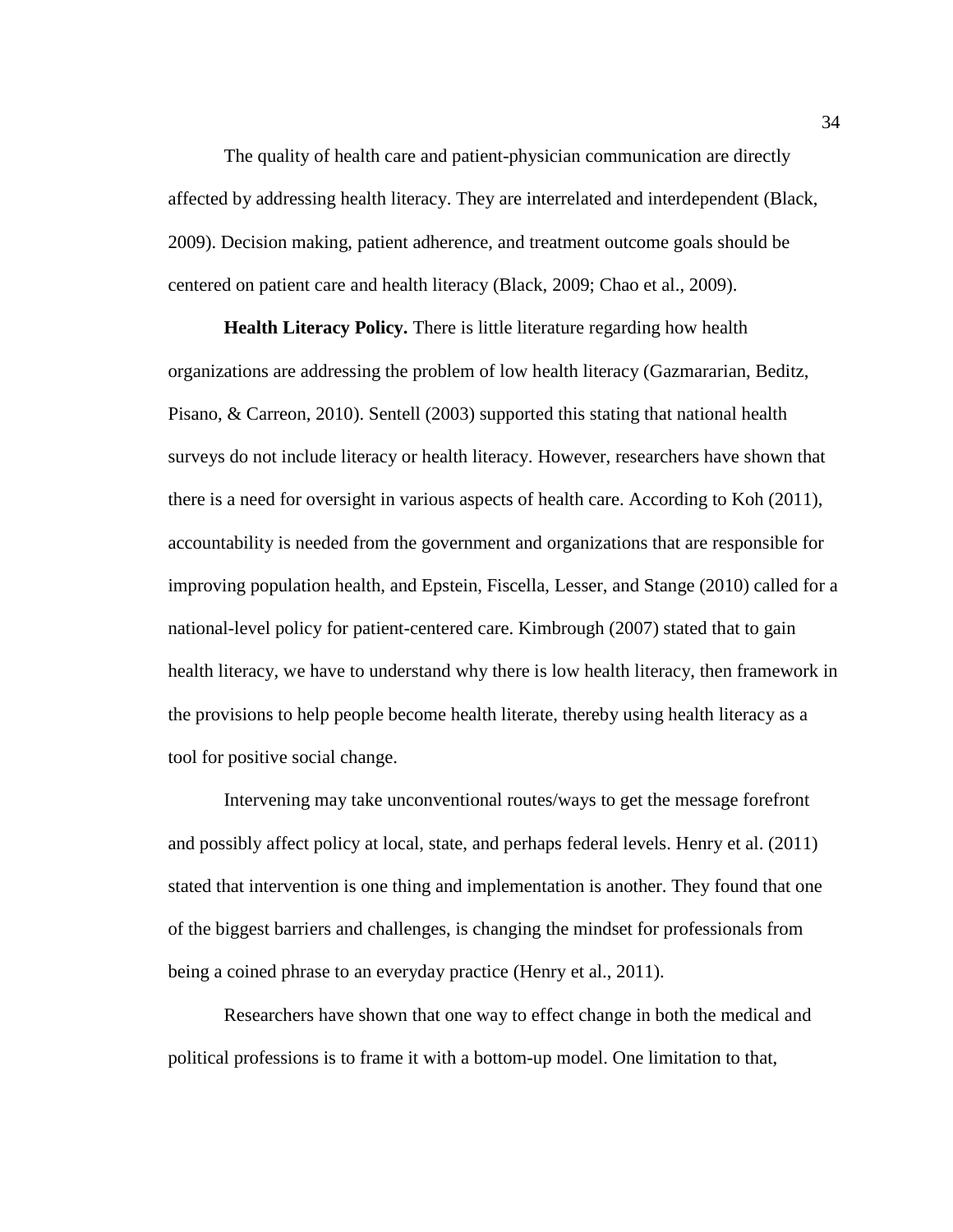however, can be the make-up of the community (Henry et al., 2011). Despite the limitation, grassroots efforts can fill the gap among health care activists and the population (Hoffman, 2003). Tharp and Hollar (2002) stated, change takes educating, thereby, calling on the grassroots organizations to have educational and informing activities about public policy issues. Other researchers have called for identifying gaps within current health policy and health literacy best practices to close these gaps and lead to actionable changes (Shone, 2012).

Researchers have not given a definitive model for capacity building for any one specific or all health issues. Specific issues often face very different needs and have potentially different policy gaps. There have been many health-based social movements organized by grassroots activists trying to impact health and social policy, but few studies have been done to show the effectiveness of their policy change efforts (Keefe et al., 2006).

### **Major Sections of Chapter 2**

In this chapter, I briefly look at the strategy used in the literature search and discuss the accessed databases and search engines, search terms, and iterative search process. The following section address the conceptual framework expounding what was discussed in Chapter 1 through the literature, and how health literacy and policy has been applied in previous research. This leads into the main portion of the chapter, discussing the literature reviewed. This section is divided into three subsections: (a) health literacy; (b) policy and governance; and (c) health literate organizations. Finally, I conclude this chapter with a summary of the themes found in the literature and introduce Chapter 3.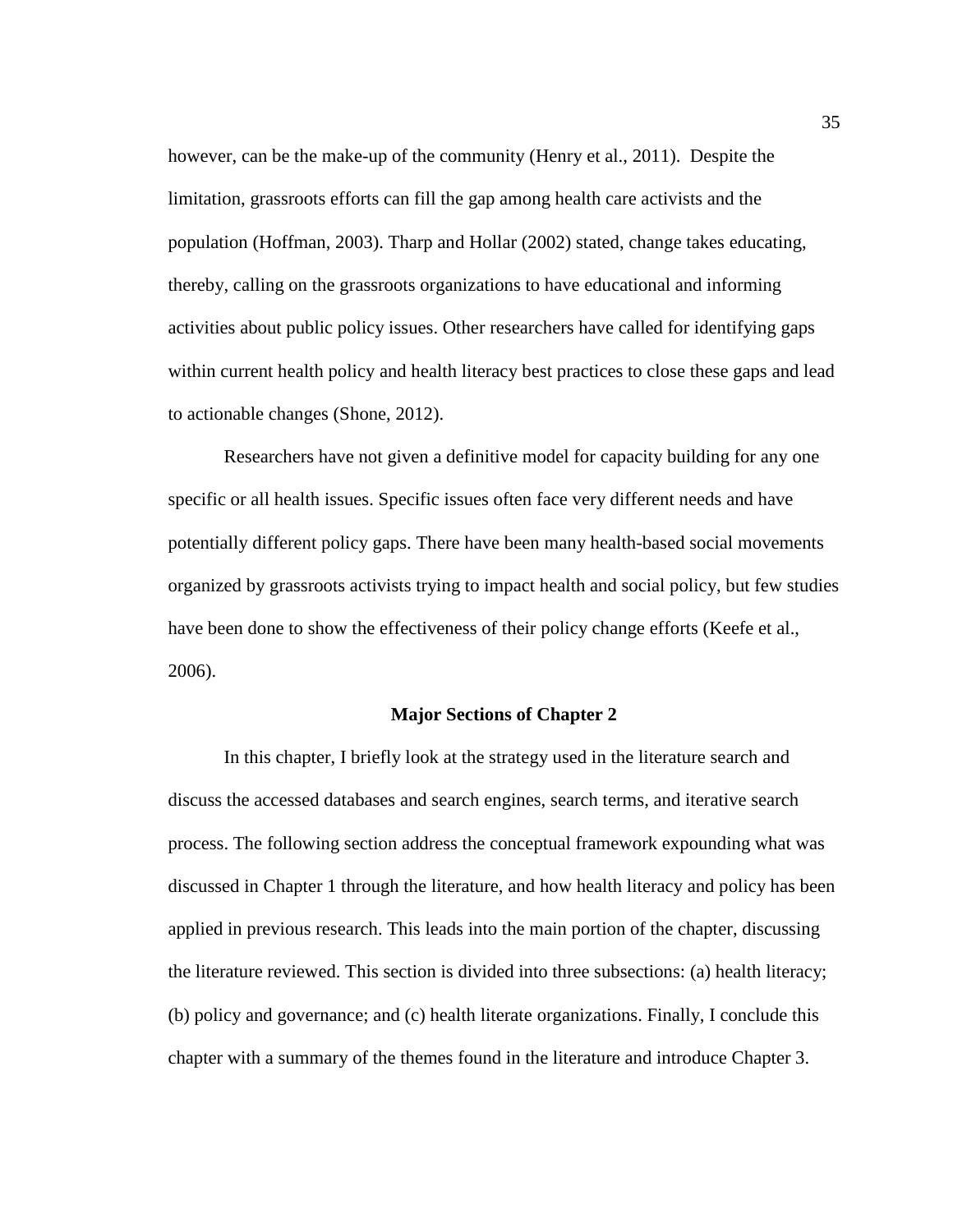### **Literature Search Strategy**

Health literacy crosses various disciplines, such as health, education, and policy, and variables such as community, economic conditions/status, and demographics. To narrow a search down to a few databases would limit the understanding of the integral complex interactions of health literacy, health care provisions, and policy under just one of the mentioned disciplines and/or variables. Though the subject of complexity is discussed later in this chapter, it is because of the complexity of health literacy and the impact that culture, society, health systems, and education systems have on health outcomes (American Association of Family and Consumer Services, 2010) that multiple databases were searched, and the Walden Thoreau was used. The Google search engine was also used to find organizations promoting health literacy as well as the federal legislative bills.

The search terms used through the Walden Thoreau were *health, health care* (used both as a single word and separate words), *health literacy* (used both as a single word and separate words), *accreditation*, *policy and federal* (also used as a term and as two separate search variables), *hospital*, *health provider and health care provider*, *standards*, *criteria*, *education;* and *culture*. The search results were varied and therefore put into three main categories (described above): (a) health literacy; (b) policy and governance; and (c) health literate organizations.

The literature on health literacy was found to have a broad range of information and research on health literacy. However, the literature that was available specifically on policy or relative to policy was limited, and the literature reviewed was outside of the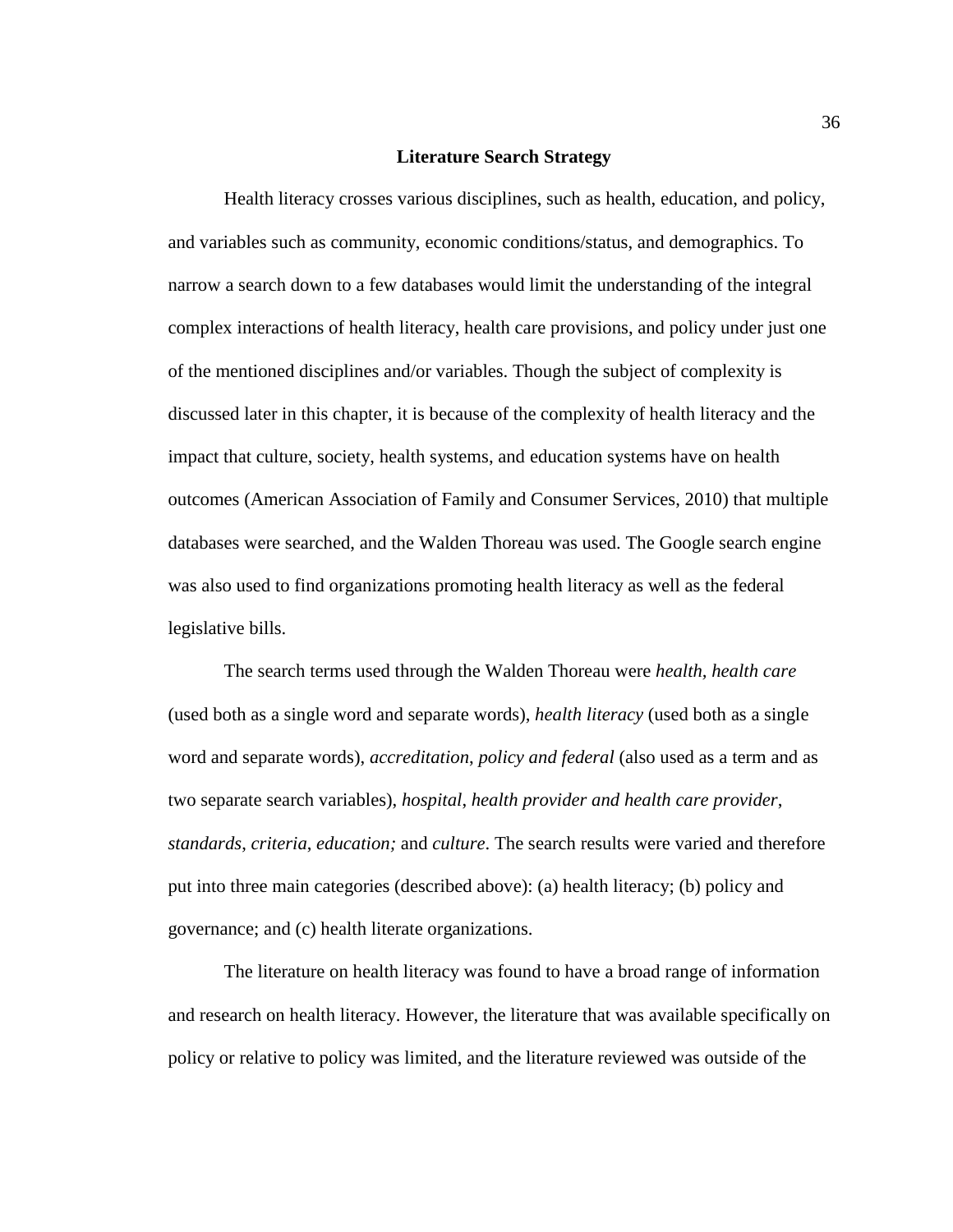standard of 5 years or newer. The literature that is most current has not changed much from other years, though some researchers are looking forward to what can be done electronically with health literacy, which is a discussion for Chapter 5. That there are still questions on health literacy policy supports the rationale for this study.

### **Theoretical Framework**

The theoretical framework of this study was based on the Evans and Stoddart framework of determinants of health (also known as the model of health and well-being) and health behavioral theories. The following conceptual framework is based on health literacy best practices and policy, which are part of both theories.

# **Determinants of Health**

The social determinants of health are the social, environmental, and economic conditions that influence and affect individuals' health and influence the functioning and well-being of a community (CDC, 2009; DPHP, 2016). These conditions are shaped by the socioeconomics, which are influenced by policy (CDC, 2009; Kindig & McGinnis, 2007).

As the original model, the Evans and Stoddart Field Model of Health and Well-Being is often used to recognize the factors of population health (Kindig & McGinnis, 2007) and approach to achieving health and well-being (CDC, 2009). Health equity is defined as having no health disparities among social groups of all level of social hierarchy (CDC, 2007).

The purpose of the model was not to present a comprehensive view of the determinants of health – but to construct an analytical framework highlighting how the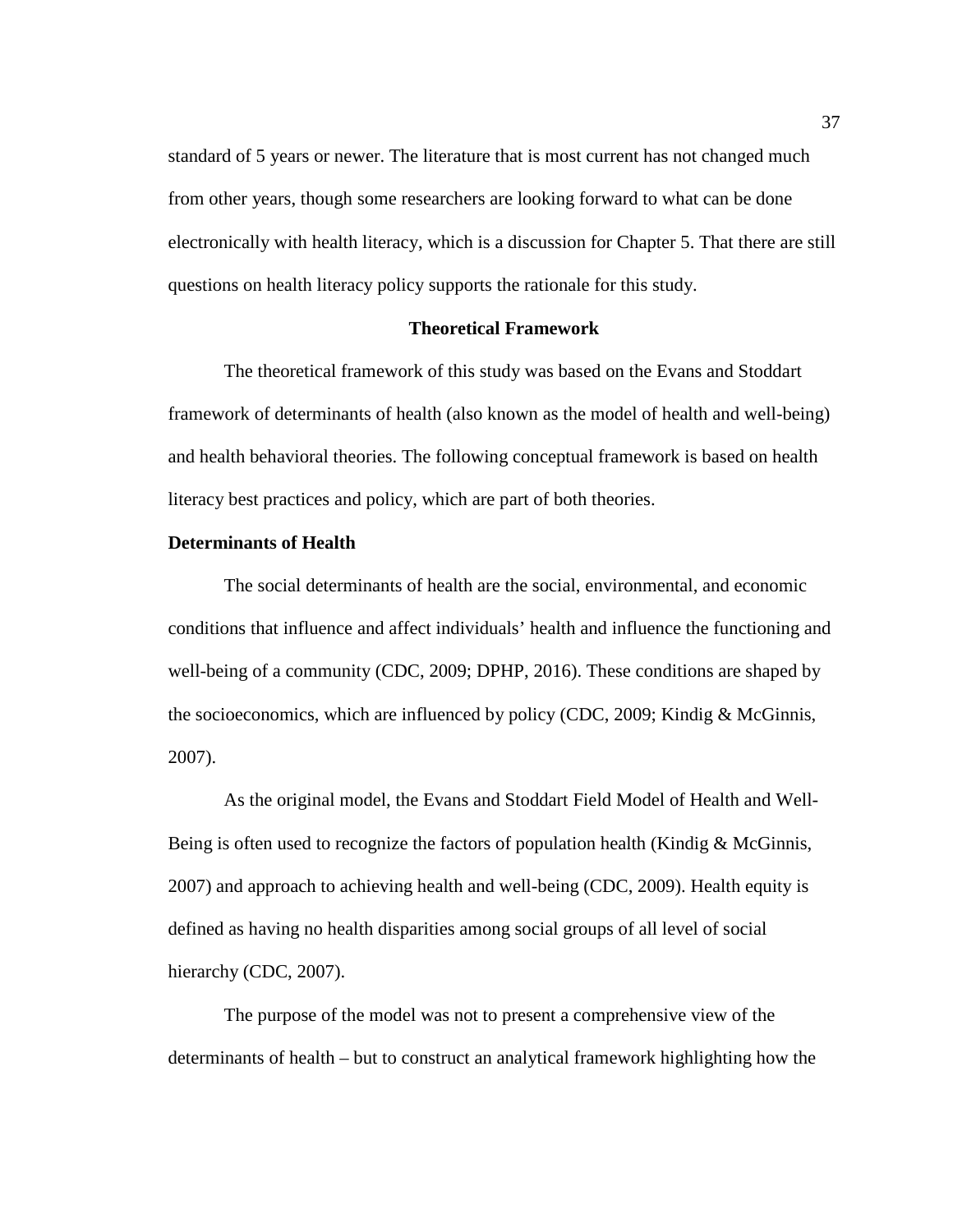various factors and forces interact to the differing concepts of health (Evans & Stoddart, 1990). The framework was built by adding the complex components of health as well as the basis of health policy. The model was built in five stages (Evans & Stoddart, 1990):

- 1. The understanding of the interaction of disease and health care was conceived.
- 2. The cost and effectiveness of health care were integrated.
- 3. The factoring of the effects of the health field (lifestyle, environment, human biology, and health care organizations) was added.
- 4. The health and function, and disease are separated; well-being and a focus toward policy is added.
- 5. The understanding that prosperity is linked to health care was made.

# **Health Behavioral Theories**

The World Health Organization (2012) uses three main health behavioral theories in research: (a) individual capacity (or intrapersonal); (b) relationships (or interpersonal supports); and (c) environmental contexts (or institutional factors, community factors, and public policy).

The individual or intrapersonal is defined as having six levels of capacity or having characteristics that influences behavior: (a) awareness and knowledge; (b) beliefs; (c) opinions and attitudes; (d) self-efficacy; intentions; and (e) skills and personal power (World Health Organization [WHO], 2012). In the literature reviewed, the majority of the research is based upon this theory and focused on the individual's health literacy level and capability and is being recognized in works such as Wong (2012).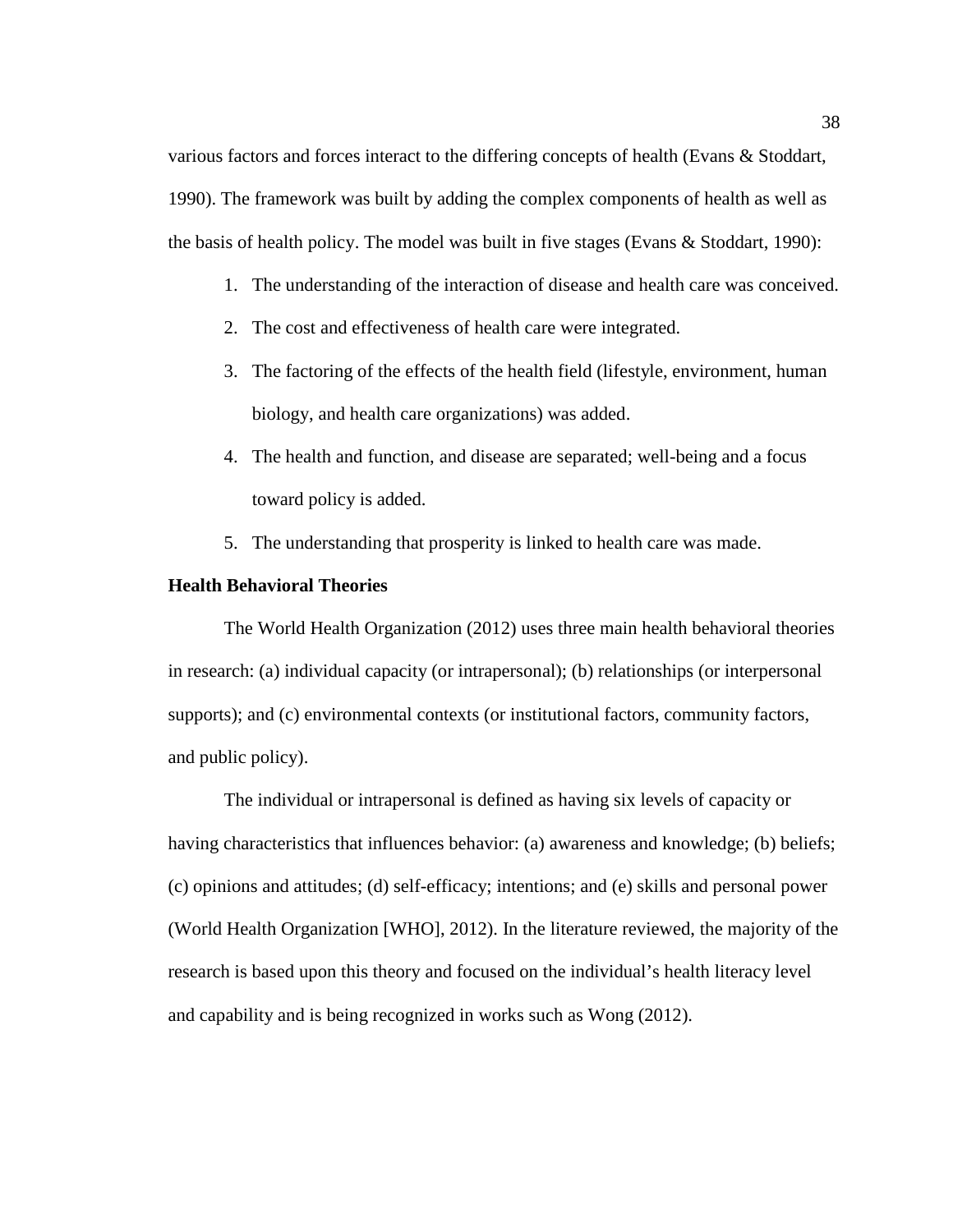The relationship/interpersonal support is defined as having the processes and primary groups, to included family, friends, and peers, that gives the individual their social identity, support, and role definition (WHO, 2012). This is also known as social learning theory and based on the idea that people generate the environment that they live in, which impacts their health (WHO, 2012).

The environmental contexts theory is defined by three factors – institutional/ organizational, community, and public policy – that influence the social system function and change (WHO, 2012). The institutional factor is the rules, regulations, laws, and policies of how we are governed and the formal-type structure of the institutions we engage in (e.g., schools). These institutional factors may limit or encourage the individual's social identity and role in society (WHO, 2012). The community factor is the formal and informal norms and standards that are designed by social networks that occur within individuals, groups, and organizations (WHO, 2012). The public policy factor is the policies and laws (local, state, and federal) that legalize, standardize, or influence health actions and practices that affect disease prevention, control, and management (WHO, 2012).

## **Theoretical to Conceptual**

The environmental context factor of the behavioral theories and the health  $\&$ function and well-being components of the Evans and Stoddart model are the basis of this study's theoretical framework that ties into the conceptual framework. Much of health literacy research has focused on just the individuals and/or the individuals with specific conditions (Mackert, Champlin, Su, & Guadagno, 2015). A good portion of the research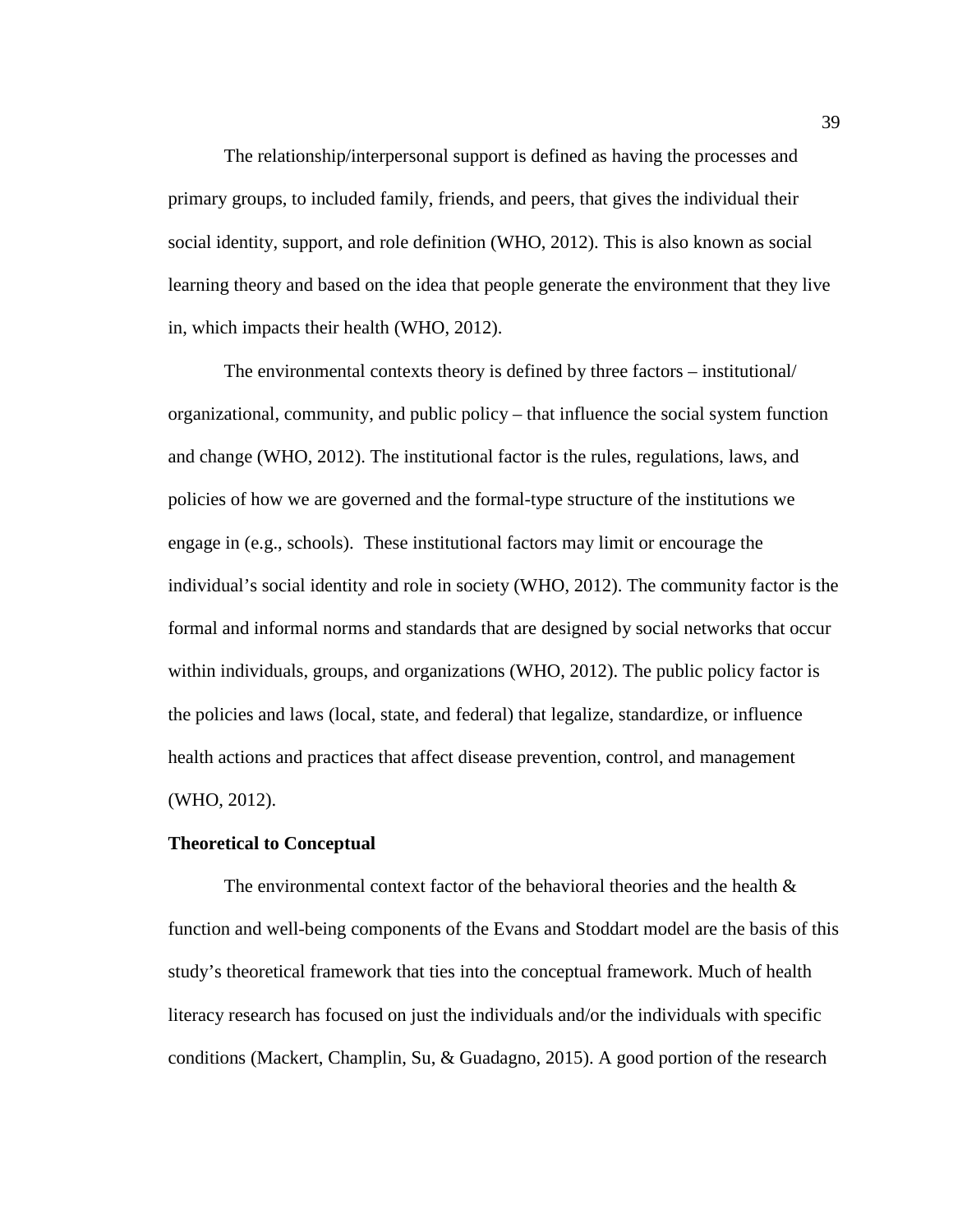done has also focused on the interactions between the individual and those around them, such as a caregiver, family, etc., and/or the life stage of the individual (Mackert et al., 2015).

New research is now starting to look beyond the intra- and interpersonal to focusing on the environment of the healthcare provider and searching for the gaps between what has been researched and how it can be translated to support this new direction (Mackert, 2015; Mackert et al., 2015; Rudd, 2010; Weaver, Wray, Zellin, Guatam, & Jupka, 2012; Weiss, 2015; Wong, 2012). In this study, I tied together the fourth stage of the Evans and Stoddart model, the environmental context of the behavioral theories, and the following conceptual framework by exploring the utilization of health literacy best practices on the process of policy development.

## **Conceptual Framework**

The construct of the conceptual framework was based on health literacy best practices and the process of policy development. The underlying concepts that surround the framework are:

- Health care is complex;
- Low health literacy is a problem;
- Health literacy is a complex issue;
- There is a lack of policy direction at the federal level; and
- Organizations at the grassroots level are shaping their role in the local communities implementing health literacy without the foundation of policy or centralized coordination.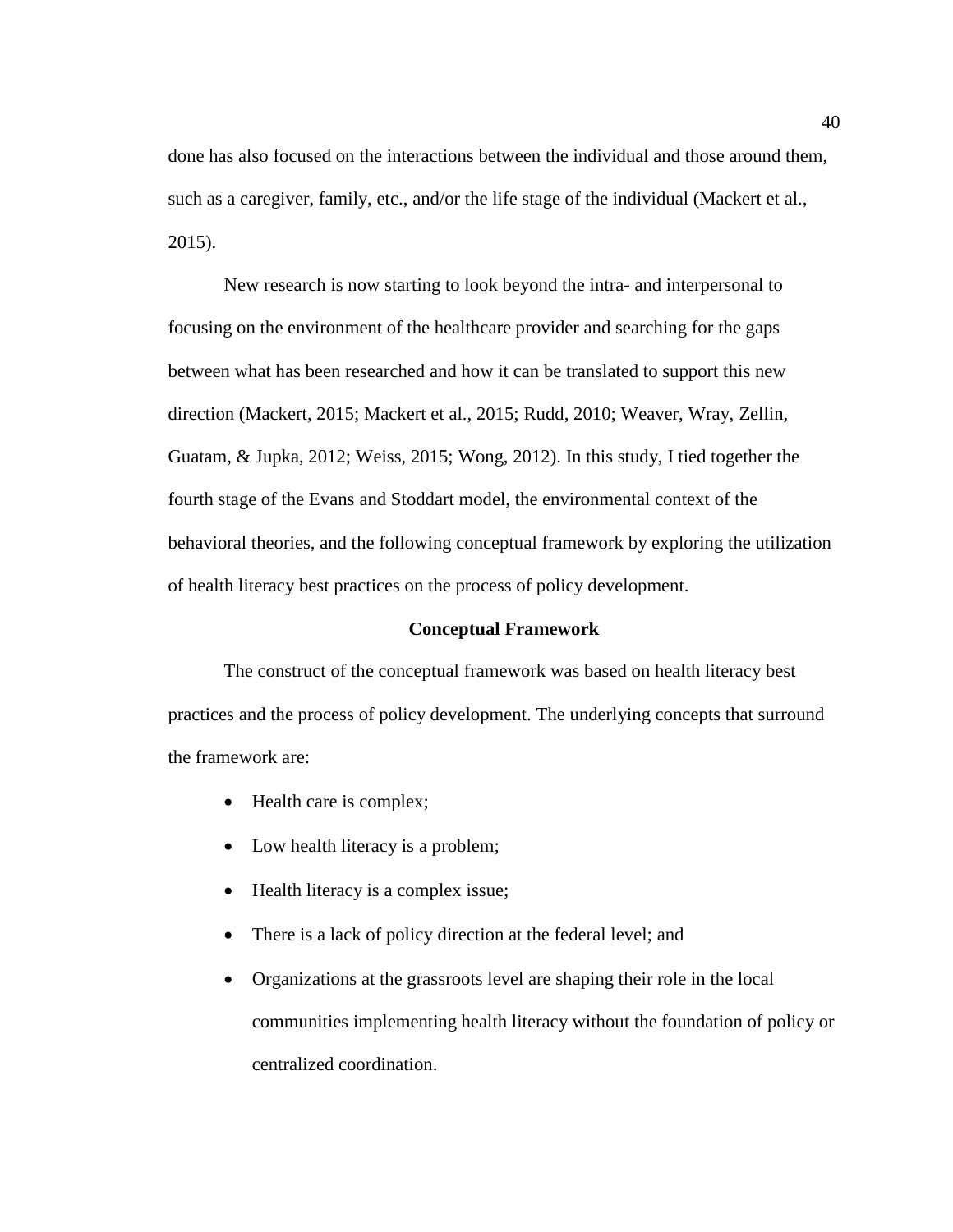In this study, I looked at how organizations implement health literacy tools and guidelines and promote policies in an environment of complex related issues and interlinked with complex network effects and specific elements that are complex as well. I also explored the best practices of the organizations that have adapted most effectively.

The multiple case design was chosen to research health literacy best practices due to its descriptive nature. It allows the construct to view the managing behavior of the leading health literacy organizations and is a leading method of examining policy and public administration. The purposive and expert sampling techniques are being used as the organizations/populations are known. The purposive allows a community of health literacy experts to be interviewed with questions that supported the conceptual framework.

## **Literature Review**

## **Health Literacy**

According the Ad Hoc Committee on Health Literacy in 1999, the term health literacy has been in use in literature for approximately 30 years (Nutbeam, 2000). It is noted that the term was first used in the paper *Health Education as Social Policy*, written by Simonds in 1974 that discussed health education as a policy issue that affected the health care and education systems as well as mass communication (Ratzan, 2001). However, according to the American Association of Family & Consumer Sciences (2010), the concept of health literacy is much more recent in the literacy community and there are no set definitions or conceptual frameworks for health literacy.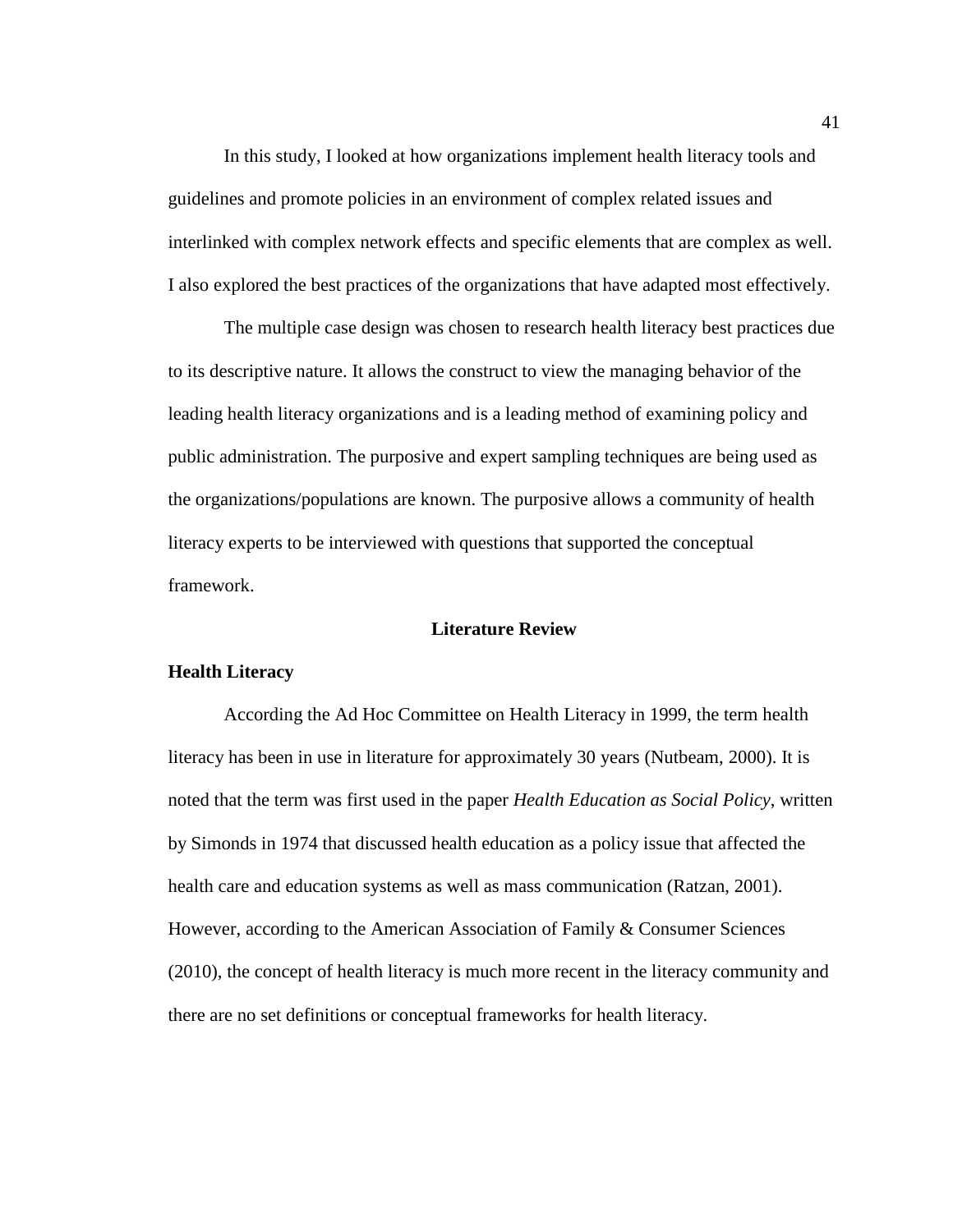Schnitzer, Rosenzweig, and Harris (2011) stated that former definitions lend to merely having the ability to read and that the definition has evolved to having wider and understated factors. There are four basic definitions of health literacy that are in use today:

- World Health Organization (1998) "represents the cognitive and social skills which determine the motivation and ability of individuals to gain access to, understand, and use, the information in ways which promote and maintain good health" (p. 10);
- Ratazan et al.  $(2000)$  "the degree to which individuals have the capacity to obtain, process, and understand basic health information and services needed to make appropriate health decisions";
- National Health Education Standards (NHES) "the capacity of an individual to obtain, interpret, and understand basic health information and services and the competence to use such information and services in ways which are health-enhancing" (Marx, Hudson, Deal, Pateman, & Middleton, 2007, p. 158); and
- Schnitzer et al.  $(2011)$  "these are the basic cognitive skills that all people need, for instance, to find their way to the right unit in a hospital or other health facility, to fill out medical and insurance forms accurately and completely, to understand specific medical instructions, and to communicate their history and health needs to health care providers" (p. 164).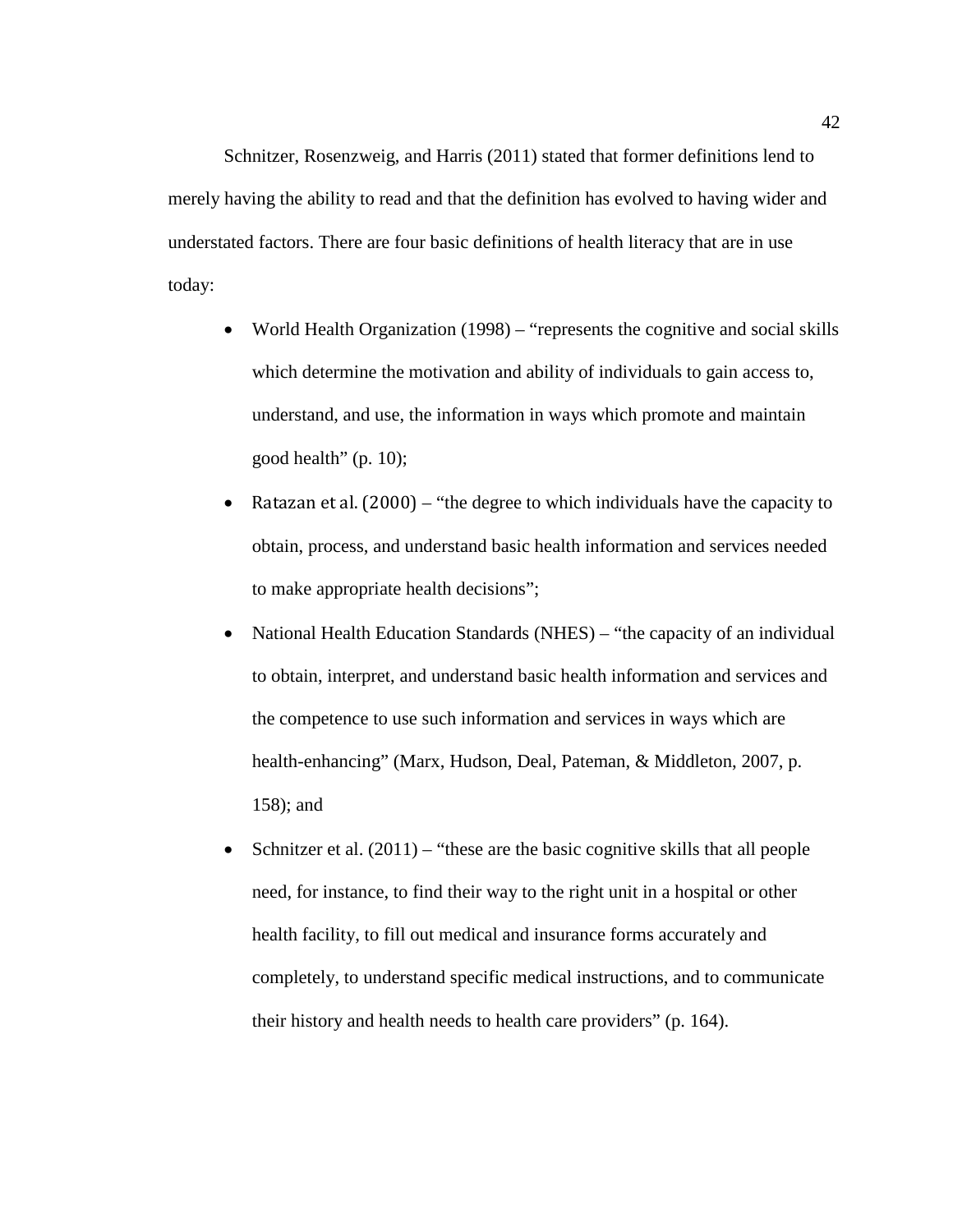There is considerable ambiguity in defining health literacy and what should be individual skill or community/global-level ability which affects the research being done to try to improve health literacy as well as measuring health literacy (Mackert, 2015; Mackert, Chaplin, Su, & Guadagno, 2015; Menzies, 2012; Rudd, 2010).

Although defining health literacy is important, understanding its impact on society is critical to minimalizing the effects of low health literacy. The AAFCS (2012) stated that health literacy is complex and is affected by societal culture, and the health and educational systems, which, in turn, affects health. The Office of Disease Prevention of Health Promotion (n.d.) delineates this further:

- Health literacy is affected by:
	- o Communications skills lay persons and professionals
	- o Knowledge of health topics lay persons and professionals
	- o Culture
	- o Demands of health care and public health systems
	- o Demands of situation/context;
- Health literacy affects ability to:
	- o Navigate health care system (filling out forms and locating providers and services)
	- o Share personal information with providers (health history)
	- o Perform self-care and chronic-disease management
	- o Understand mathematical concepts (probability and/or risk).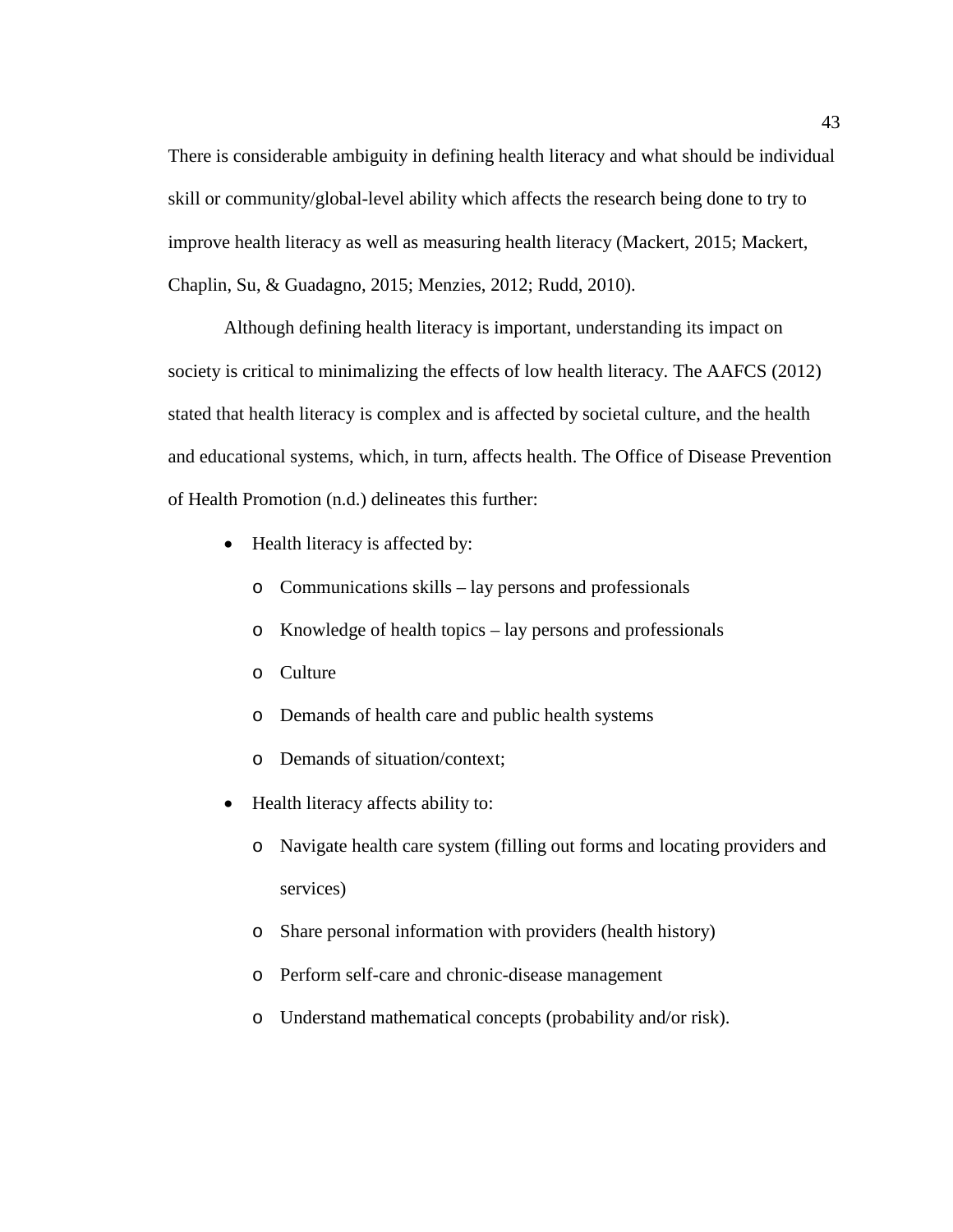Therefore, studies show that, by definition, health literacy is not just a patient's problem, that it is also the provider's and health care system's problem that affects the quality of medical care the patient receives (VanGeest, Welch, & Weiner, 2010; see also Nielsen-Bohlman et al., 2004; Parker, Ratzan, & Lurie, 2003; Wong, 2012). Health literacy, according to Ratzan (2001), is also not just health knowledge. Lackey (2009) describes the relationship with physicians as a difficult partnership which requires changing their disciplinary knowledge and ideologies. Kimbrough (2007) supports this but stated that race, ethnicity, and income disparity is a lot of the obstacles.

Prior research shows that there isn't one single factor, phenomenon, directive, policy, action, or even person that can be singularly pinpointed as the justification for low health literacy or health care problems within the industry. Research on health literacy has been primarily defining it and examining the effects low health literacy has or what conditions arise from it. Literature shows that there are appeals to move beyond the same type of research and written articles on health literacy (Mackert, 2015; Ross, Culbert, Gasper, & Kimmey, 2009; Rudd, 2010; Weaver et al., 2012). Research on the development and/or implementation of policy regarding health literacy is non-existent. Reasons for this could be that research has focused on the impact of health care provision (services) and policy has focused on provision. Research literature on provision absent of health literacy and its impact was not found. This study's scope of the phenomenon of health literacy policy has not previously been addressed and can potentially impact the approach of improvements in health literacy.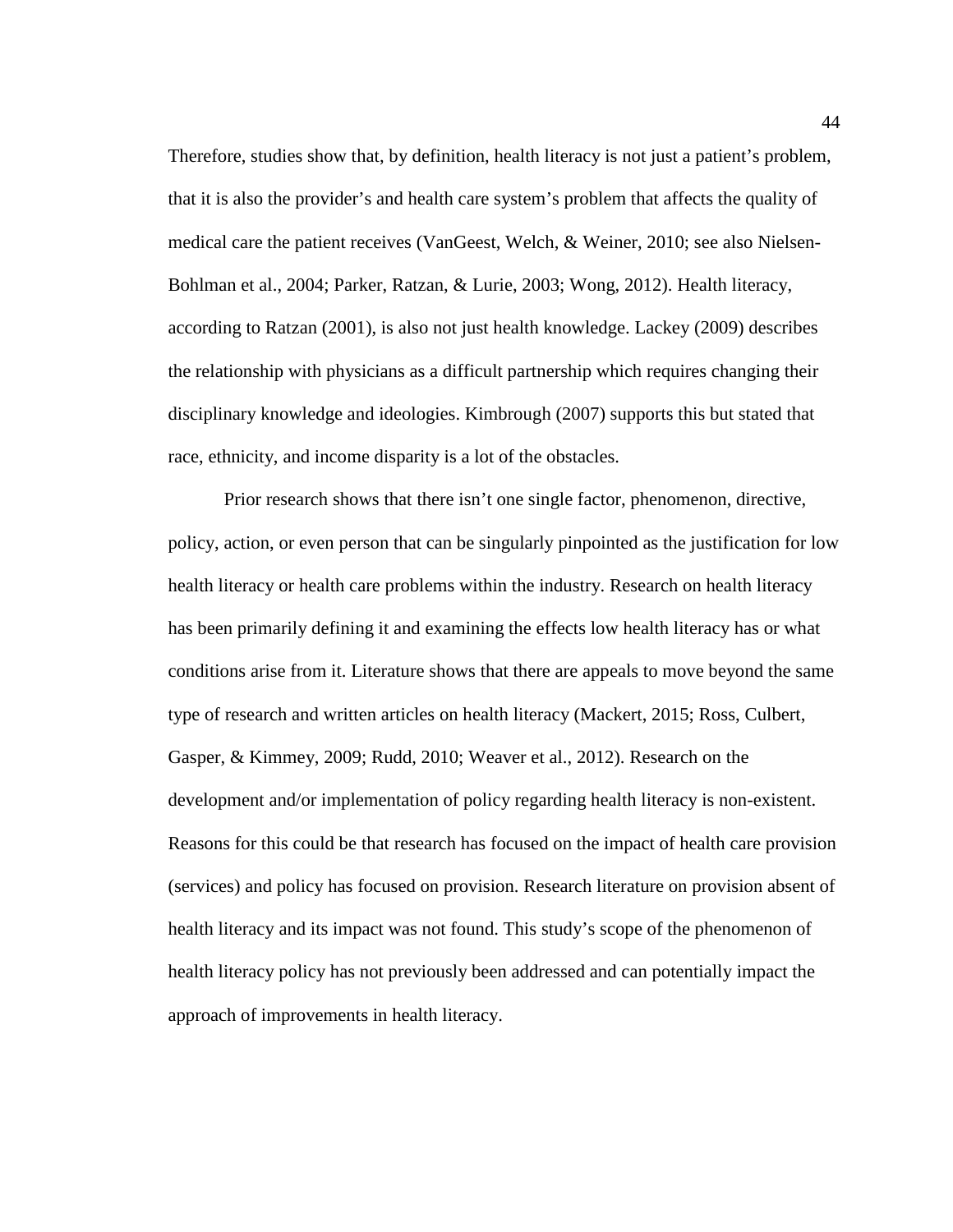The complexity of the problems of low health literacy is only a portion of the full concept of complexity. There are three major concepts of health literacy found in the literature that were explored:

- The complexity of health care (Brach et al., 2012; Chao et al., 2009; Chatterjee, 2003; Schyve, 2007; Thomas, 2006; DHHS, 2003);
- The correlation of health literacy to health care costs and outcomes (Berkman) et al., 2011; Glassman, 2012; Kimbrough, 2007; Paasche-Orlow, Parker, Gazmararian, Nielsen-Bohlman, & Rudd, 2005; Rudd, 2012; Schnitzer et al., 2011; Somers & Mahadevan, 2010; Williams & Marks, 2011; OSG, 2006); and
- The use of organizations to influence policy (Schauffler & Wilkerson, 1997; Kissam, 2011; Hoffman, 2003; Gordon, 2003; Keefe et al., 2006; Whitman, 2009; Couto, 1990).

**Health literacy complexity.** As discussed, the definition of health literacy through literature varies, as does the explanation of what contributes to these variables. Simply put, because of the complexity of the healthcare system, it is easy to comprehend that limited health literacy can be associated with poor health (DPHP, n.d.). Chao et al. (2009) stated that health care complexity and the patients themselves contribute to the difficulties of health literacy and addressing the disparities is daunting because health literacy is a combination of social and individual factors, and those are education, culture, and language.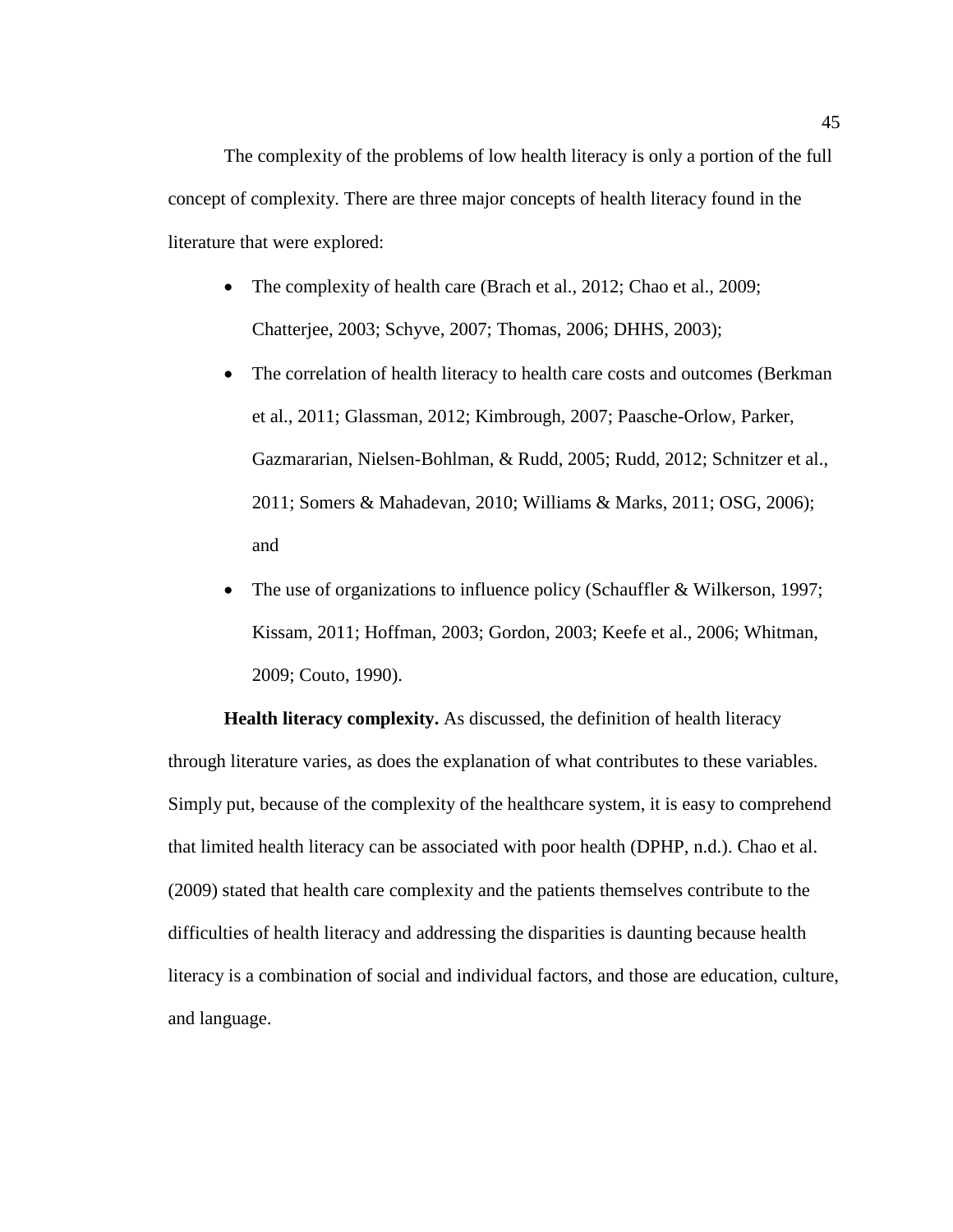The individual factors and the variables that are affected by health literacy are more than just education, culture, and language. There are five major variables that categorize this phenomenon: patient demographics, socioeconomic status, hospitals, communities, and various factors such as housing conditions, air quality, racism, the relationship to community institutions, and neighborhood economic conditions. Though socioeconomic status is often incorporated as part of demographics, for the purpose of this study, it is considered a separate variable that is discussed through literature. Patient demographics include age, language, health status, numeracy, and self-efficacy. Socioeconomic status includes, income, education level, and type of occupation. The hospital variable includes the hospital geographical location, the community it serves, and the patient demographics (which includes socioeconomic status). The community variable also includes the geographical location, the patient demographics, and socioeconomic status. Though all the factors (mentioned previously) are important to the communities and hospitals, in this study, I did not focus on the housing conditions, air quality, or the racism.

The complexity of health care is not anything new. It goes back as far as medicine and the treatment of illnesses. However, health care isn't the only complexity. As stated by DHHS, the Office of the Surgeon General (OSG, 2006), limited health literacy problems are immeasurable and complex. The issue of health care being complex doesn't stay at the health care organizations level; it goes down into the systems to a clinic or the clinician's office (Schyve, 2007). This complexity impinges on the ability to clearly identify effects to changes and contributes to making health literacy more difficult to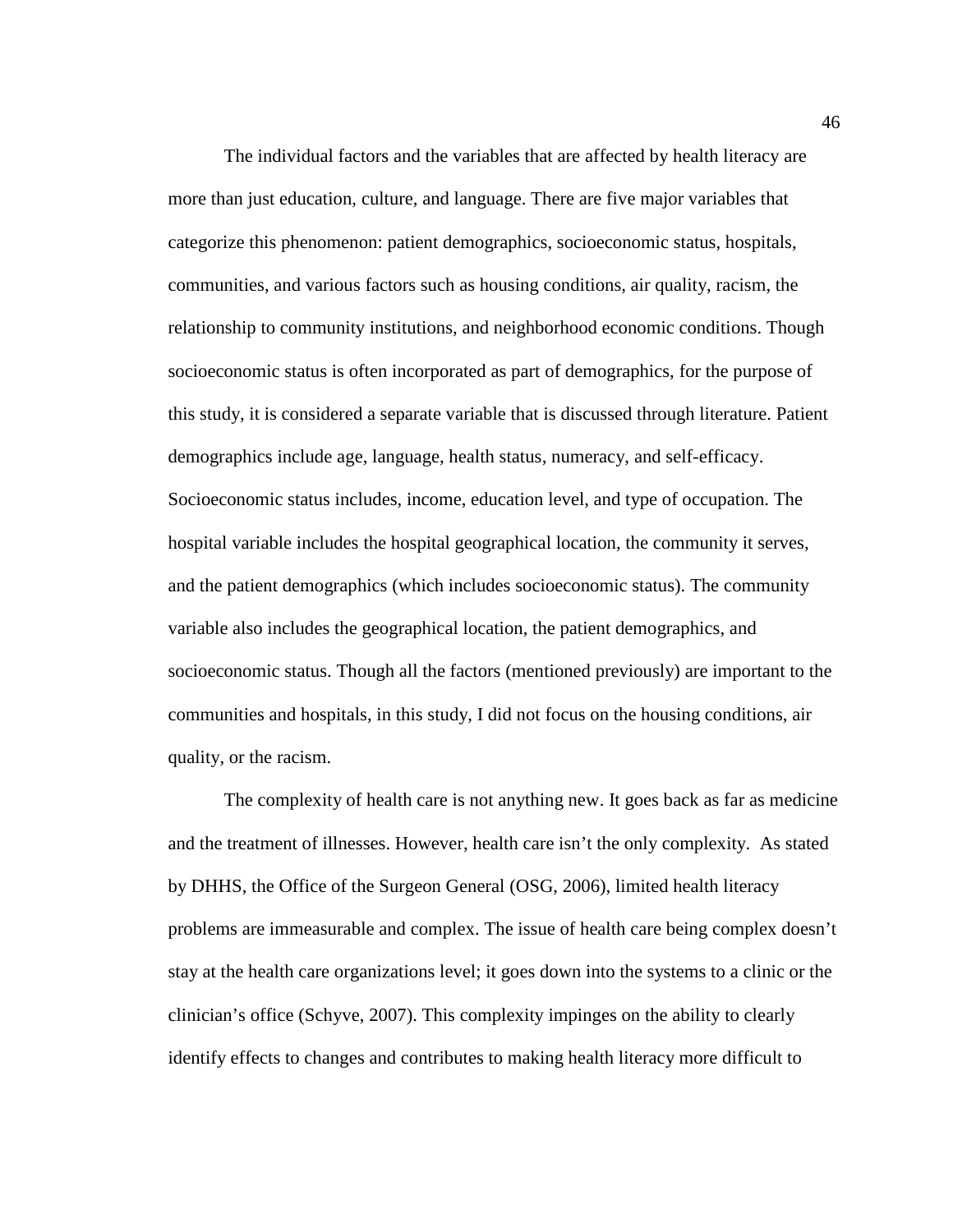those that have low health literacy (Chao et al., 2009; Chatterjee, 2003). According to Glassman (2012), health complexity is related to health literacy in that patients face complex decisions about their treatments and therefore it impacts their health knowledge, their health status, and their access to health care.

The correlation of health literacy to health care concept states that 1) health literacy influences the cost of medicine; 2) health literacy affects the health outcome of the patient; and 3) health literacy is affected by five key variables that embodies a patient:

- Demographics (Kimbrough, 2007; Rudd, 2012; Somers & Mahadevan, 2010; OSG, 2006);
- Socioeconomic status (AbuDagga, 2009; Arcaya & Briggs, 2011; Black, 2009; Chao et al., 2009; NCIOM, 2007; Nutbeam, 2000; Sentell, 2003; OSG, 2006; Wood, 2006);
- Education (NCIOM, 2007; Nutbeam, 2000; Sentell, 2003; Stableford and Mettger, 2007);
- Self-efficacy (Black, 2009; Nutbeam, 2000; Seligman et al., 2007; Villaire & Mayer, 2009); and
- Numeracy (Peters et al., 2007).

There is debate among researchers regarding a direct correlation of the patients' health literacy skill levels to the rise and fall of healthcare costs (Berkman et al., 2011; Glassman, 2012; Paasche-Orlow et al., 2005; Schnitzer et al., 2011; Somers & Mahadevan, 2010; Williams & Marks, 2011).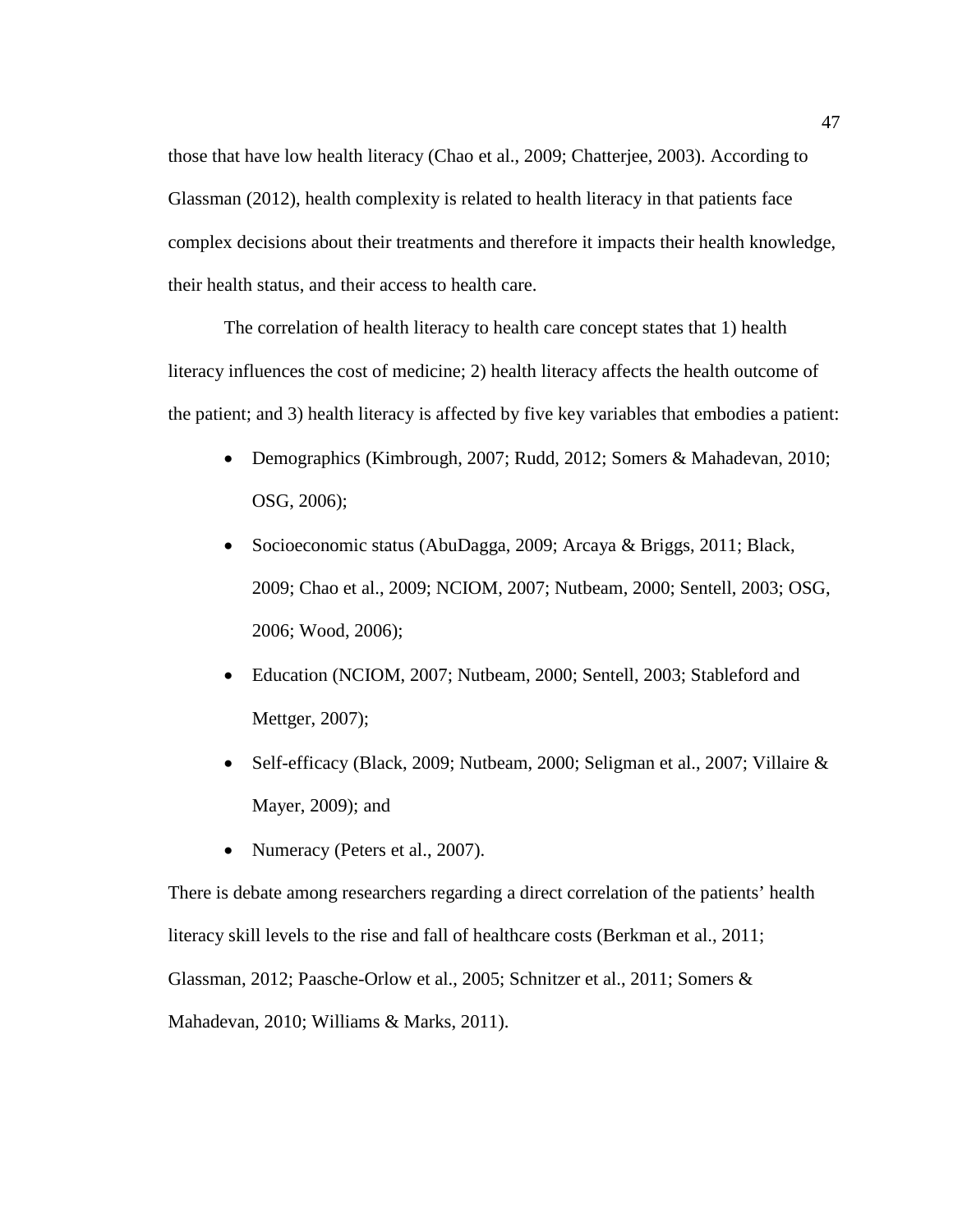The National Assessment of Adult Literacy stated, 12 % of Americans are health literate (OSG, 2006). That leaves the majority of the country with poor health literacy skills and the difficulty with complex information that accompanies everyday tasks (Paasche-Orlow et al., 2005). This substantiated *Health People 2010* broadening the definition of health literacy to include the "by-product of system-level contributions" and not put the full burden on the individual (Somers & Mahadevan, 2010, p. 5).

However, the early definition of health literacy alludes to the complex nature that surrounds the individual patient. According to Bodie and Dutta (2008), the definitions of health literacy highlight four aspects of the construct:

- 1. People need the ability to gain appropriate health information must have the drive to do so.
- 2. Health literate people are able to understand the information that s/he has gathered.
- 3. Health literacy involves a confidence competency in using health information.
- 4. Health literacy definitions advocate that having the motivation and capability to gather, comprehend, and use health information in proper ways should impact health and well-being positively.

The key variables of patients will determine the level of health literacy and their ability to navigate through healthcare issues and complex healthcare systems. This is a broad perception as seen in the WHO's definition of health literacy as "the cognitive and social skills which determine the motivation and ability of individuals to gain access to,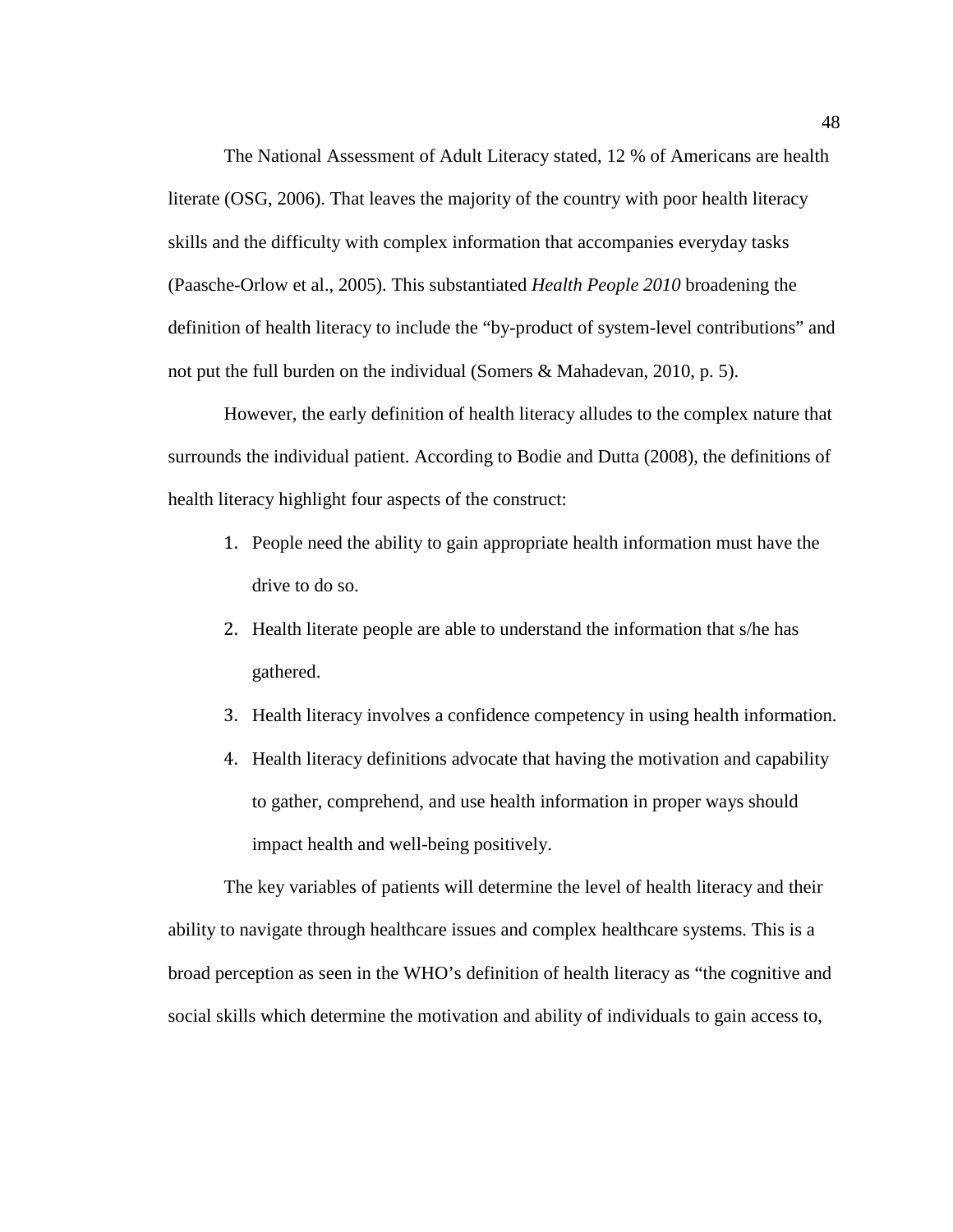understand and use information in ways which promote and maintain good health" (Bodie & Dutta, 2008, p. 18).

Though the field and research of health literacy has advanced since acknowledging that health literacy has implications for health outcomes, it's still a significant problem in the United States. Ten years ago, approximately 80 million adults (36 %) had low health literacy (Berkman et al., 2011). Berkman et al.'s (2011) findings show that five studies showed lower health literacy may be potentially associated with increased hospitalization, a greater use of emergency care services in nine studies, a lower use of mammography in four studies, and four studies showed a lower receipt of influenza vaccine. One study suggested that health literacy could lower the effect of education, income, and the geographical community on health outcomes (Berkman et al., 2011). There is obviously a clear association of higher risk of mortality in seniors but high evidence stated that poor ability to take medications properly (five studies), poorer ability to interpret labels and health messages (three studies), and poor overall health status among seniors (five studies) is associated with lower health literacy (Berkman et al, 2011). Low, Low, Baumer, and Huynh (2005) stated that health is distributed unevenly due to socioeconomics. It is widely known and understood that the effects of social economics encompass both the individual and the community. Thereby, the health of the individual is affected by his or her own social economics and of those of the community (Lurie & Parker, 2007).

A lot of attention and research focuses on quality of care as a way to improve patient health outcomes thereby also reducing the cost of healthcare. However, the North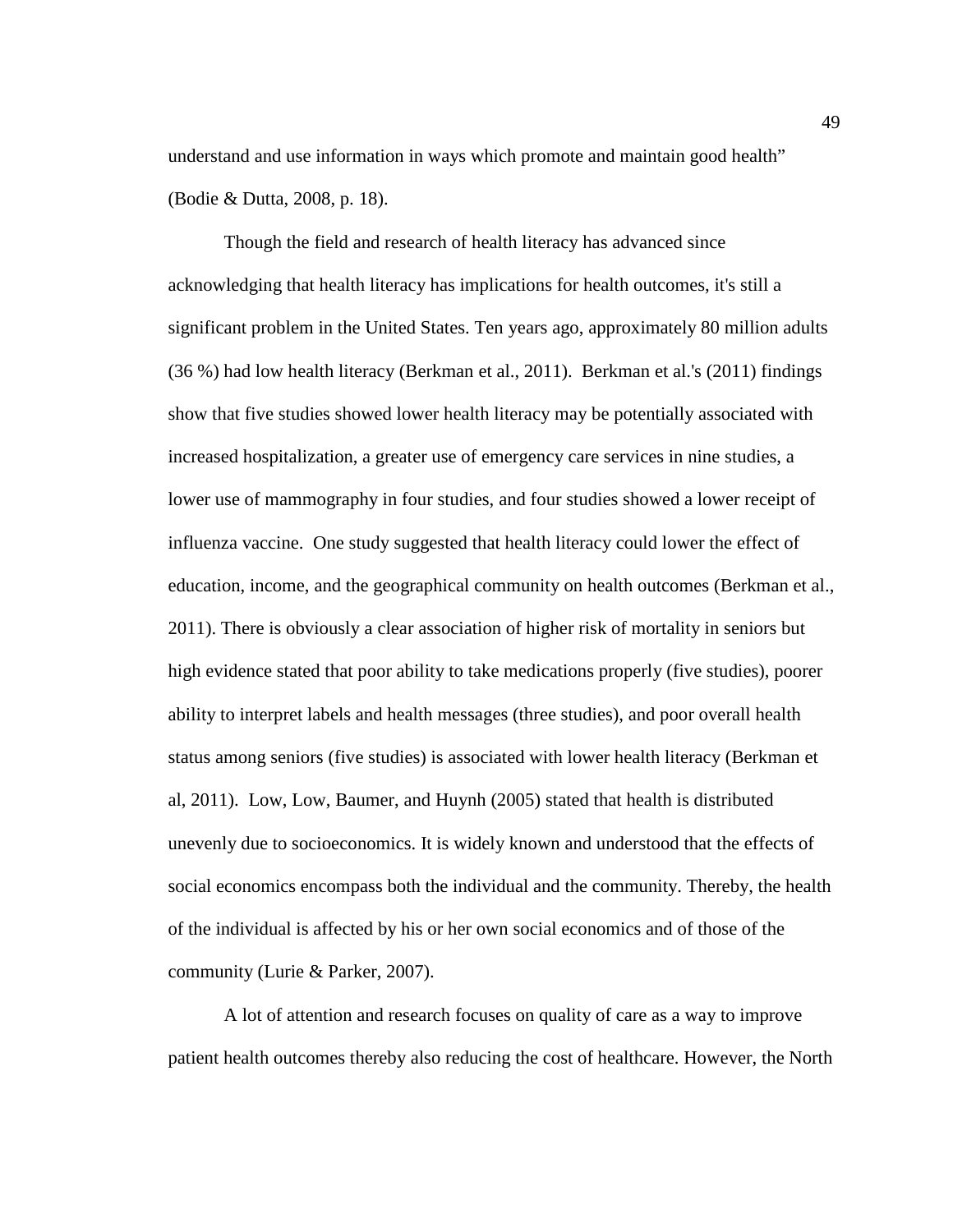Carolina Institute of Medicine (NCIOM, 2007) stated these initiatives could fail if the healthcare system and community does not efficiently integrate more effective communication with those that have low health literacy skills. Williams and Marks (2011) agree and stated that opportunities need to be created for both individuals and communities to increase healthier choices and healthier living.

Within the last 5 to 10 years, the cost of healthcare has been the focus of the healthcare community. Some research shows that health literacy is driving the cost of healthcare and estimates that the cost to the US economy is an average of \$168 billion per year (Schnitzer et al., 2011; Somers & Mahadevan, 2010) with an increase of no less than \$30 billion in approximately a decade (Glassman, 2012; Paasche-Orlow et al., 2005). With the economy strapped, this becomes a concern, as the cost is not just to the patients themselves but also those who deliver their care and to the taxpayers as well. In the current decade, the government has had more focus on health literacy with the notion that it is linked to economic outcomes (Hunter & Franken, 2012). As publicized in OECD International Literacy Surveys between 1990 and 2000, this situation is not new (Hunter & Franken, 2012). The late 1990s found the nation looking at a financial crisis due to healthcare costs with the growth of the United States healthcare spending outpacing the growth of the Gross Domestic Product by more than 2% per year over the previous 30 years (Ginsburg as quoted by Black, 2009). According to YCharts.com, that trend has continued and shows that the health care inflation rate is far above the consumer price index. From May 2012 to April 2016, the health care inflation rate was 2.77% and the United States inflation rate was 0.79% shown in Table 1.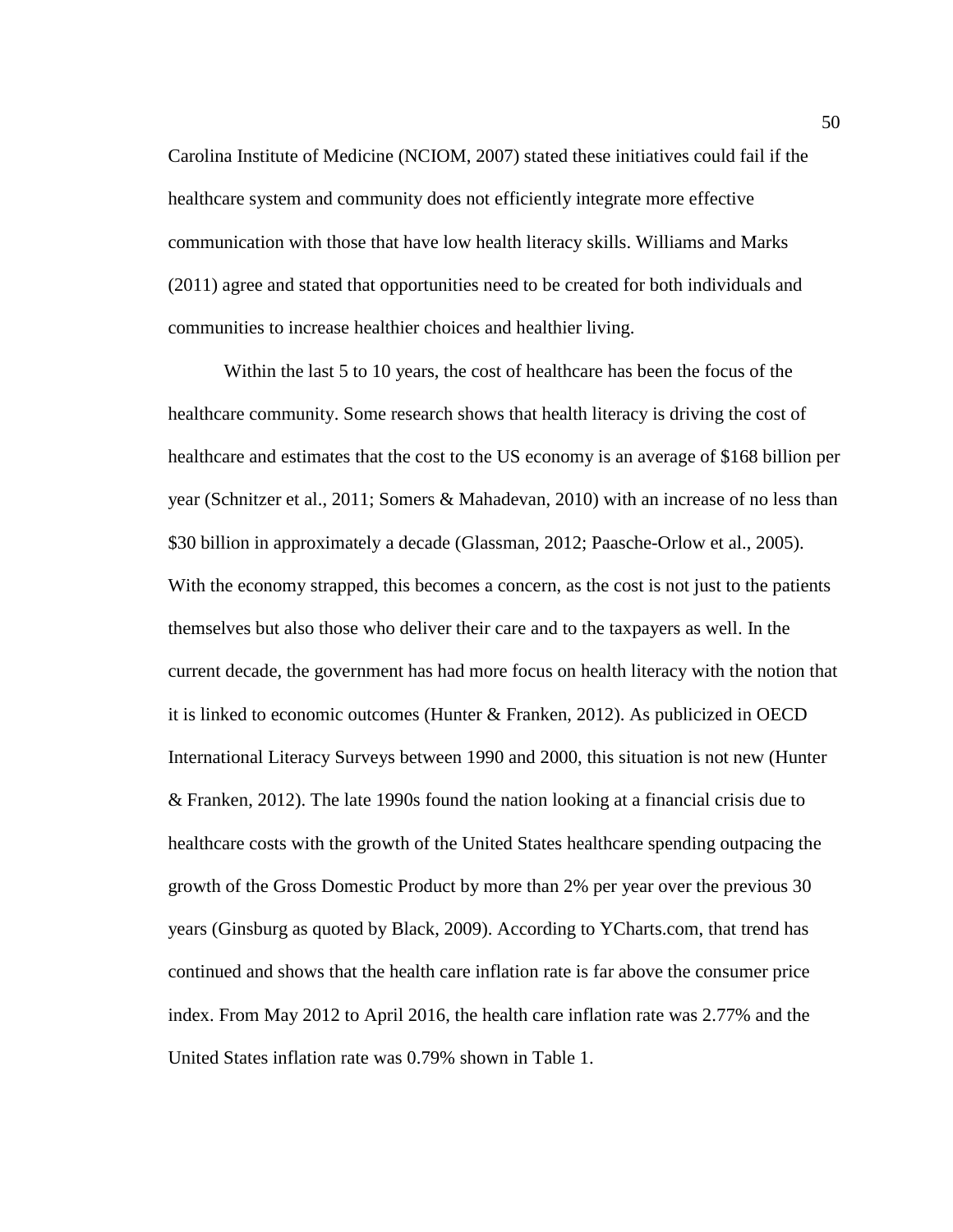## Table 1

## *Health Care and United States Inflation Rates*

| meann care imilation rate                      |                          |                          |          |                          |          |                          |                 |                                                    |
|------------------------------------------------|--------------------------|--------------------------|----------|--------------------------|----------|--------------------------|-----------------|----------------------------------------------------|
|                                                | May 2012 -<br>April 2013 | May 2013 -<br>April 2014 |          | May 2014 -<br>April 2015 |          | May 2015 -<br>April 2016 |                 |                                                    |
| Average rate increase per<br>12 month period:  | 3.52%                    | 2.21%                    |          | 2.50%                    |          | 2.84%                    | for four years: | Average increase Average change for<br>four years: |
| Average increase change<br>In-between periods: | 1.31%                    |                          | $-0.29%$ |                          | $-0.34%$ |                          | 2.77%           | 0.68%                                              |
| U.S. inflation rate                            |                          |                          |          |                          |          |                          |                 |                                                    |
|                                                | May 2012 -<br>April 2013 | May 2013 -<br>April 2014 |          | May 2014 -<br>April 2015 |          | May 2015 -<br>April 2016 |                 |                                                    |
| Average rate increase per<br>12 month period:  | 1.62%                    | 1.19%                    |          | 0.59%                    |          | $-0.23%$                 | for four years: | Average increase Average change for<br>four years: |
| Average increase change<br>In-between periods: | 0.43%                    |                          | 0.69%    |                          | 0.82%    |                          | 0.79%           | 0.62%                                              |

Health case inflation rate

*Note*. Data was retrieved from public information distributed by YCharts.com, 2016. The effects of inflating costs and other issues due to low health literacy can also be exacerbated by the effects of market factors and stakeholders working at times concurrently with each other while times consecutively (AbuDagga, 2009; Hassan, 2006). According to Seligman et al. (2007), stakeholders are the health care providers, as well as the patients, families, and the caregivers.

The blurred line between market factors and stakeholders is hinging on the socioeconomic and the demographic of the patient stakeholder (AbuDagga, 2009; Chiarelli & Edwards, 2006; Collins, 2008). In his research, AbuDagga (2009) substantiated this "hinging" in two of his ten hypotheses equating them to markets with higher per-capita incomes (hypothesis 9) and markets with lower percentage of minority population (hypothesis 10). Sentell (2003) stated that an autonomous relationship between literacy and health in any aspect is complex due to various factors associated with literacy and health.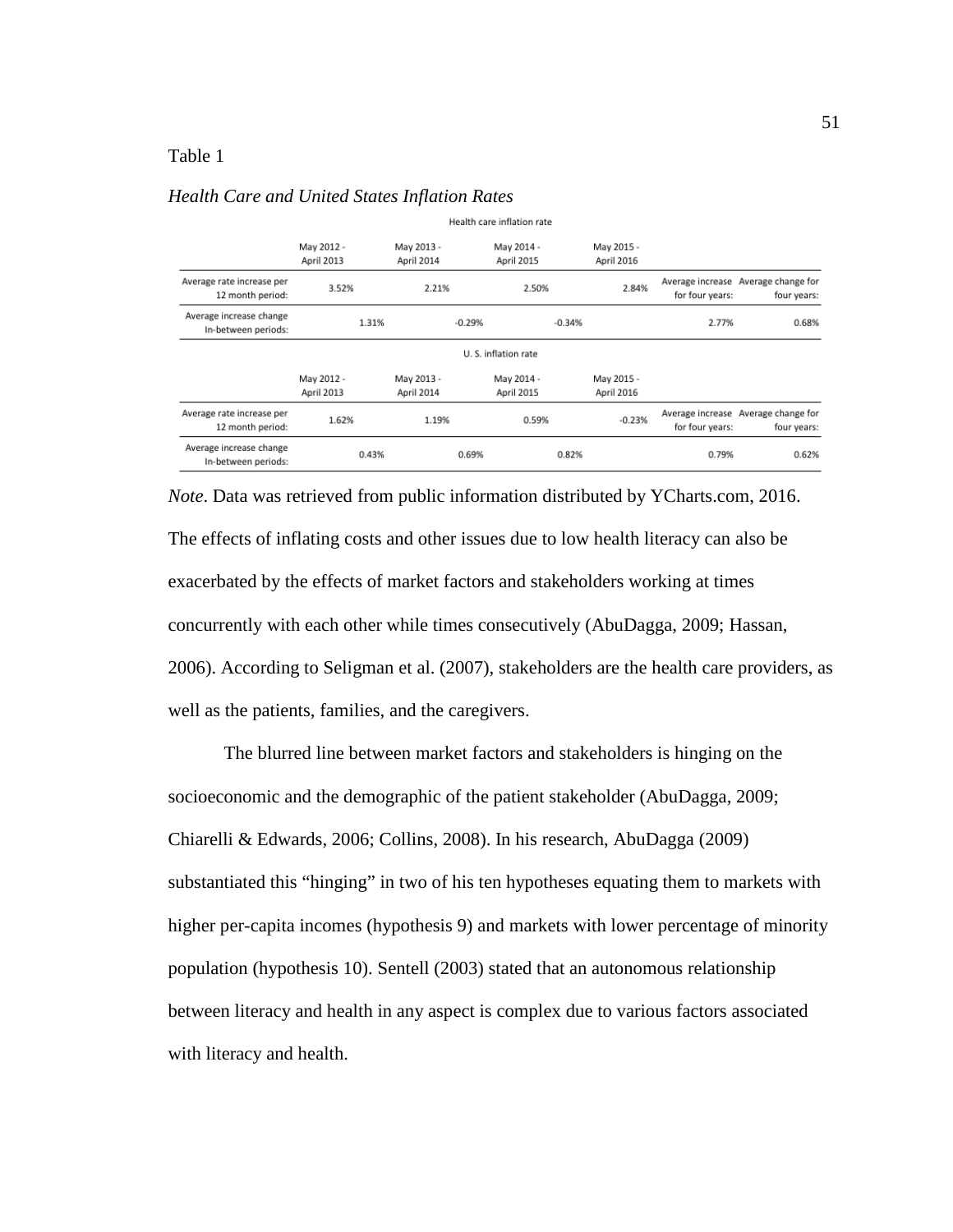**Impact of health care and outcomes.** Low health literacy is known to impact the patient's ability to self-care thereby increasing the visits to hospitals (DPHP, n.d.; Kennedy, 2005; Kimbrough, 2007; OSG, 2006; Rowlands, Berry, Protheroe, & Rudd, 2015; VanGeest et al., 2010). It is easy to understand that the more a patient uses health care, the more it will cost the patient. However, literature shows that patients with low health literacy will have poor health outcomes thereby using health care more and perhaps incorrectly (AAFCS, n.d.; Kimbrough, 2007; Chao et al., 2009). In 2007, a study was conducted that assessed the annual cost of low health literacy was approximately \$106 billion to \$238 billion (Vernon, Trujillo, Rosenbaum, & DeBuono, 2007). In 2003, Berkman et al. (2011) found that approximately 80 million adults in the United States (36 %) had limited health literacy.

Low health literacy isn't limited to patients with English as a second language. One of the largest groups is adults over 65 (DPHP, 2010; NCIOM, 2007). According to Thomas (2006), this number will increase going from 35 million to 70 million by 2030. The next largest group is the growing immigrant population (Chao et al., 2007). According to Sentell (2003), minorities are represented disproportionately and, though faulty, race is more commonly measured and compared than is socioeconomic status or even literacy. Sentell (2003) also points out that income and better health are associated – as income rises, the health of the individual rises as well. Kimbrough (2007) stated that this type of disparity demonstrates the inequities of health in society and the impact of social issues, such as health literacy, contributes to it and shouldn't be overlooked.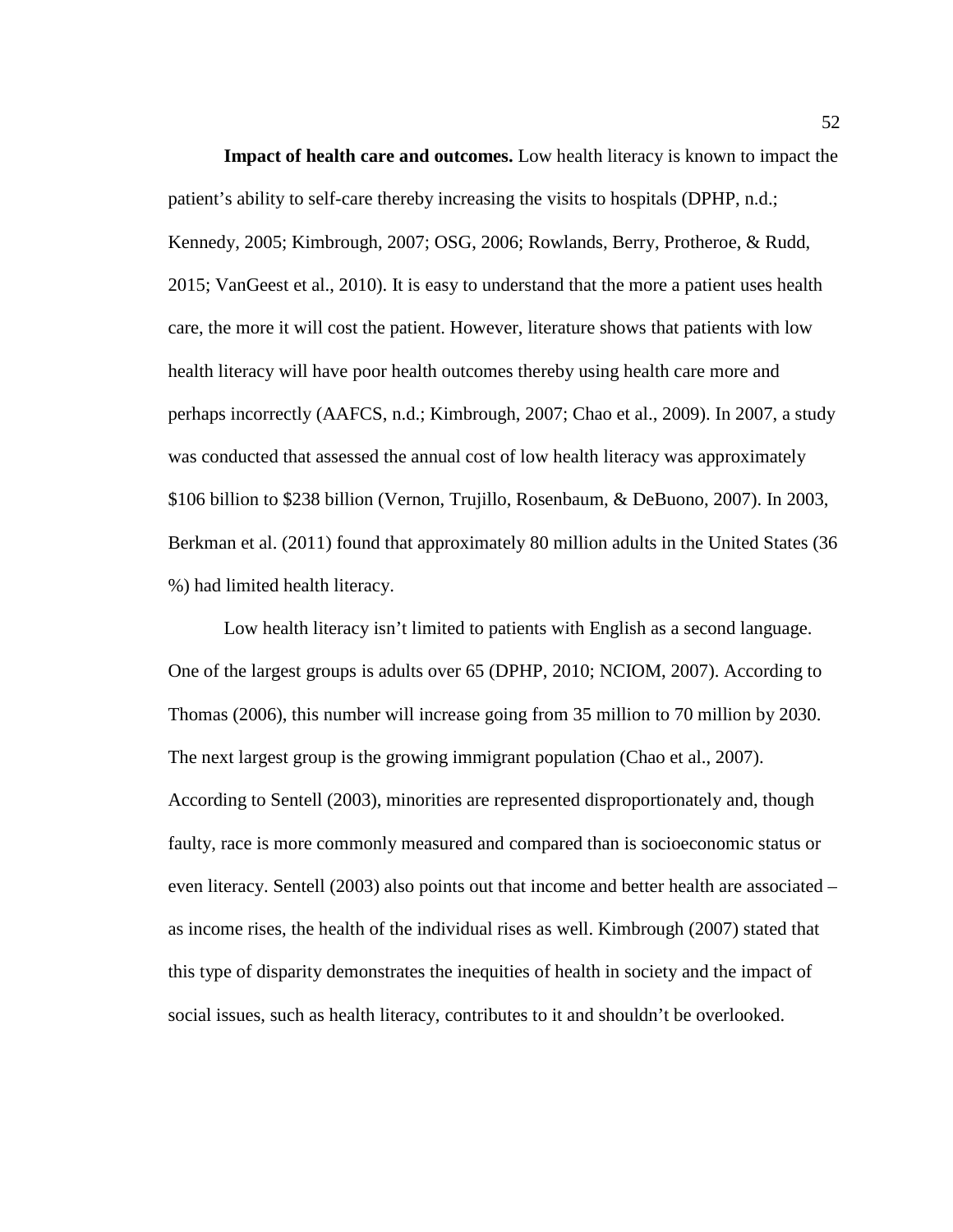As stated previously, health literacy is affected by and affects various variables to include demographics, etc. However, there is also a correlation to basic functions of education (literacy and numeracy), education level itself, culture, and self-efficacy that affects and is affected by health literacy.

**Literacy and education.** Literature shows that there is a relationship and correlation of health literacy to literacy and education (DHHS, 2003; Nutbeam, 2000; Glassman, 2012; Chao et al., 2009). According to Ratzan (2001), health education can have a great impact if it provides information and knowledge that can be used beyond the school walls or a health facility. Sentell (2003) stated that education is the most obvious link to literacy itself but that literacy is independently associated with income and occupation that affects and is affected by health literacy. Paasche-Orlow, Parker, Gazmararian, Nielsen-Bohlman, and Rudd (2005) concur stating that education and income are the most common demographic features associated with health literacy and significant in regression analysis.

Because health literacy is dependent on fundamental literacy, those that do not have health education, will not have the skills to use health information and strategies to increase health literacy levels which are linked to increasing literacy (Nutbeam, 2000; NCIOM, 2007). Mogford, Gould, and DeVoght (2010) propose that education shouldn't focus on to eliminate only individual inequities but rather individuals and communities. Lurie and Parker (2007) agree stating that an individual's health is affected by their socioeconomic status and individuals that live in their communities and neighborhoods and view health literacy as a community issue. Perhaps encouraging schools to start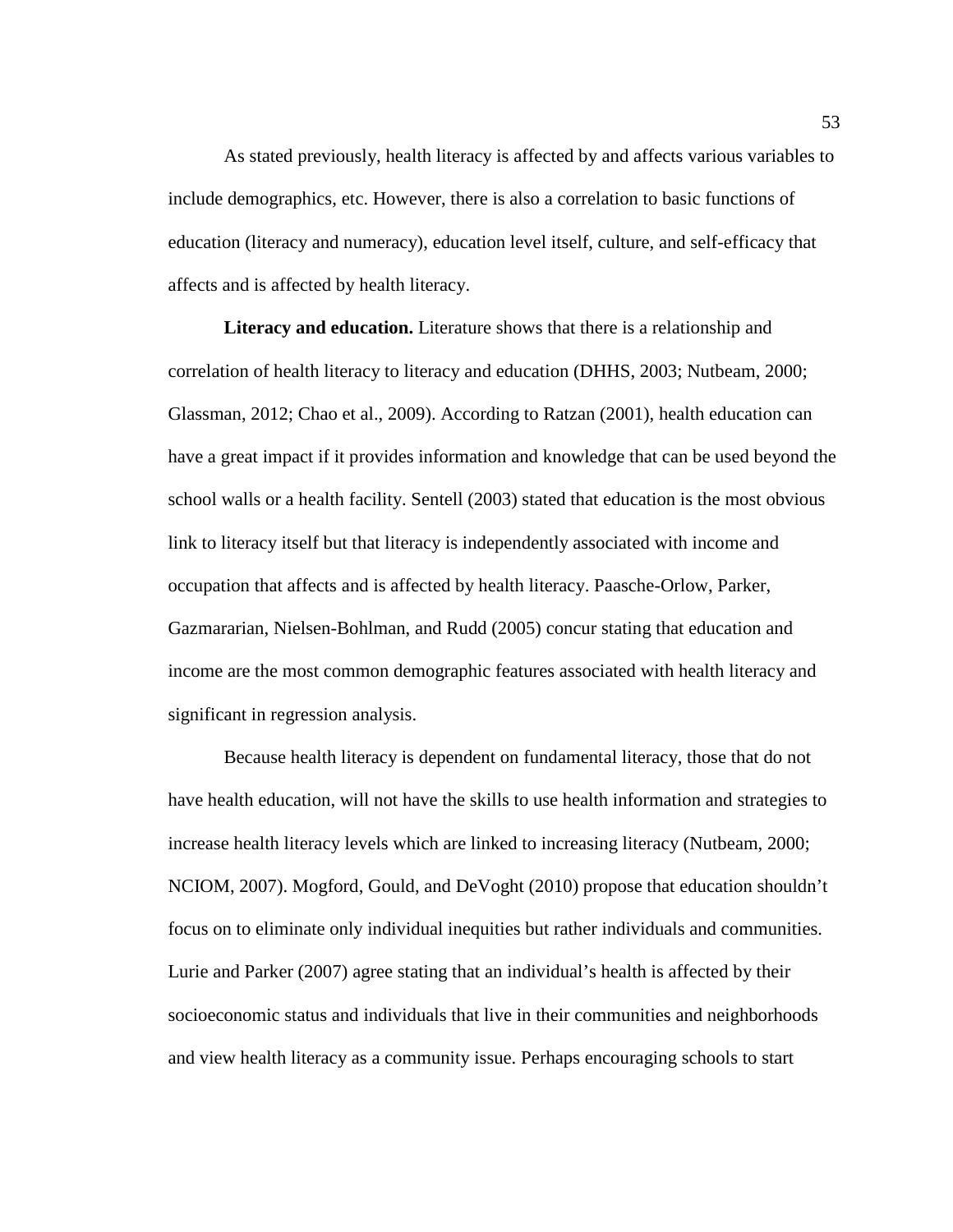educating early would be a long-term impact if not a step towards a healthier pathway even though it may be a policy battle in changing curriculum (Menzies, 2012).

**Numeracy.** Like literacy, numeracy has a strong relationship with health literacy. Numeracy is defined as being a part of literacy that facilitates basic math skills that allows probability and numerical notions that are needed to function in society every day (DPHP, 2010. These skills are necessary to be able to calculate cholesterol and blood sugar levels, measure medications, and understand nutrition labels, all of which require math skills (DPHP, n.d.). Numeracy is also necessary to understand health plans in which an individual must compare coverage percentages, calculate premiums, co pays, and deductibles (DPHP, n.d.).

**Self-efficacy.** According to Seligman et al. (2007), "self-efficacy in health care, is an individual's confidence in being able to successfully organize and perform the activities essential to managing their own health and care. Bodie and Dutta (2008) found that in four studies, knowledge, self-efficacy, and stigma may mediate the fundamentals between health literacy and health outcomes which explains how low health literacy affects health outcomes. The Office of Disease Prevention and Health Promotion (n.d.) stated increasing self-efficacy, confidence in one's ability, is key to increasing decision making.

## **Policy and Governance**

Most policy in the past forty years has focused on provision. It should be questioned whether we have hit the limit of what provision can do without improvements in literacy. Kickbusch (2001) stated that health is an increasingly complex societal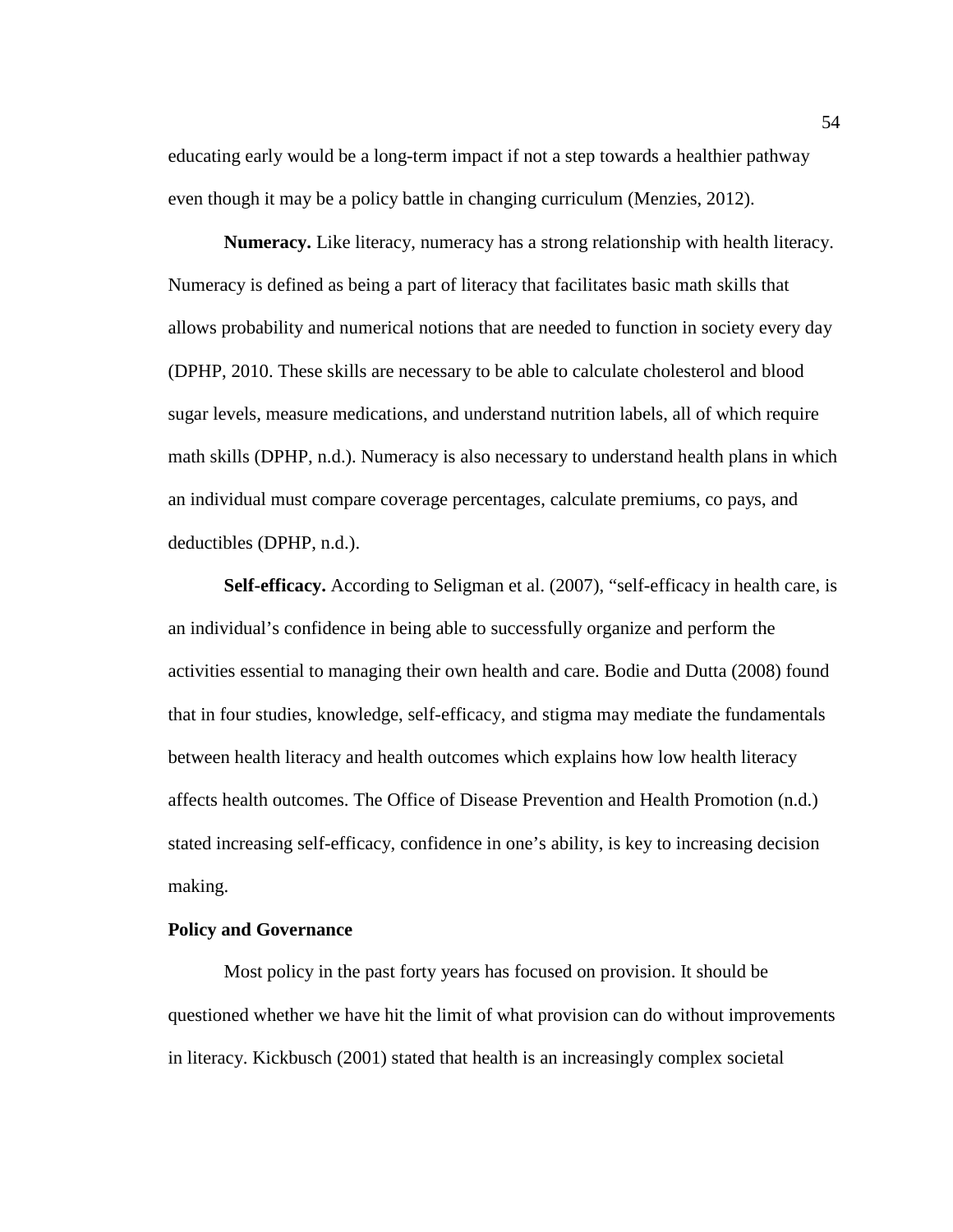system and the connection between health literacy, socioeconomics, and health will increase. Williams and Marks (2011) found that opportunities need to be created for both individuals and communities to increase healthier choices and healthier living. This in turn will improve the nation's health as well as the economic benefits (Williams  $\&$ Marks, 2011).

Health care changes mirror and are shaped by society that are driven by developments in science, medicine, and pharmacology as well as economics, government regulations, and patient demographics (Thomas, 2006). Thomas (2006) stated that health policy has evolved from individualism and entrepreneurism but is not organized in its methods thereby making public policy increasingly important to the future of health care. Kickbusch (2001) outlined three challenges to policy:

- Reliable measures of health literacy of societies and populations;
- Scientifically quantifying policy's impact on the quality of life and health outcomes; and
- Public health involvements that notably increase health literacy use.

Kickbusch (2001) also found that health literacy and societal wealth are both measurable determinants of health outcomes and that the conceptual model for health literacy's political goal should be capability not function and to develop the measures and indicators within a community.

Bryan's (2008) findings support this stating to engage the stakeholders on the status (demographics, socioeconomics, and literary data) for their communities, to petition state and national legislators with the initiatives and broad effects on their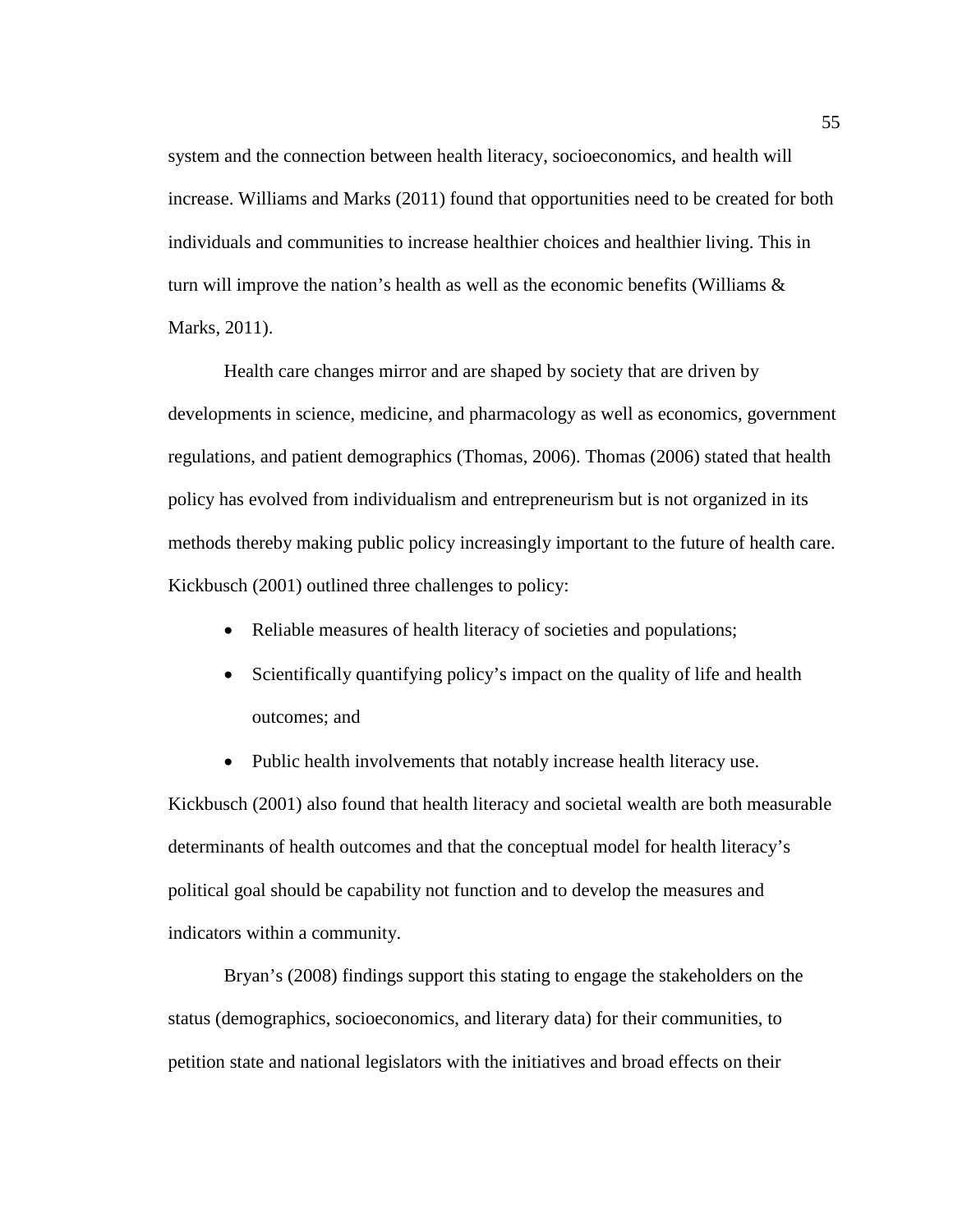communities, and to outline a plan with health literacy approaches that can be used to communicate needs. Williams-Crowe and Aultman's (1994) research found that to participate in the policy process, the health agency must be organized, develop political relationships within the communities and with legislative representatives, combine exacting knowledge of public health with practical and realistic approaches, and early on, involve the community in the policy process. Ratzan (2001) mirrors this stating decision should be based on sound science and theory and involve a partnership between the legislators, public health officials, and society. Ratzan also stated policymakers that are familiar with health sector must be conscious of the determinants of health illiteracy.

So far, literature shows that policy shouldn't be formed in a vacuum. Health policies, according to Longest in 1998, are the primary avenues society uses to strive for health, with respect to the working definitions of health and the key factors that measure health (as cited by Wood, 2006). This must be managed formally to meet the clinical and social objectives within budgetary limits with many believing this should be the governments and the dominant authority of the national government can provide planning and distribution of health care resources and the institutions/organizations provide formal structure and can influence the society (Wood, 2006).

According to McDonald (2006), legislators who are not experts whom write public health policy, possibly do not comprehend medical terminology or related health issues and the end results potentially impact the population's health and well-being. Two other findings support this stating, that policy writers and public leaders need to recognize this, and that it is essential that policy makers correctly define the problem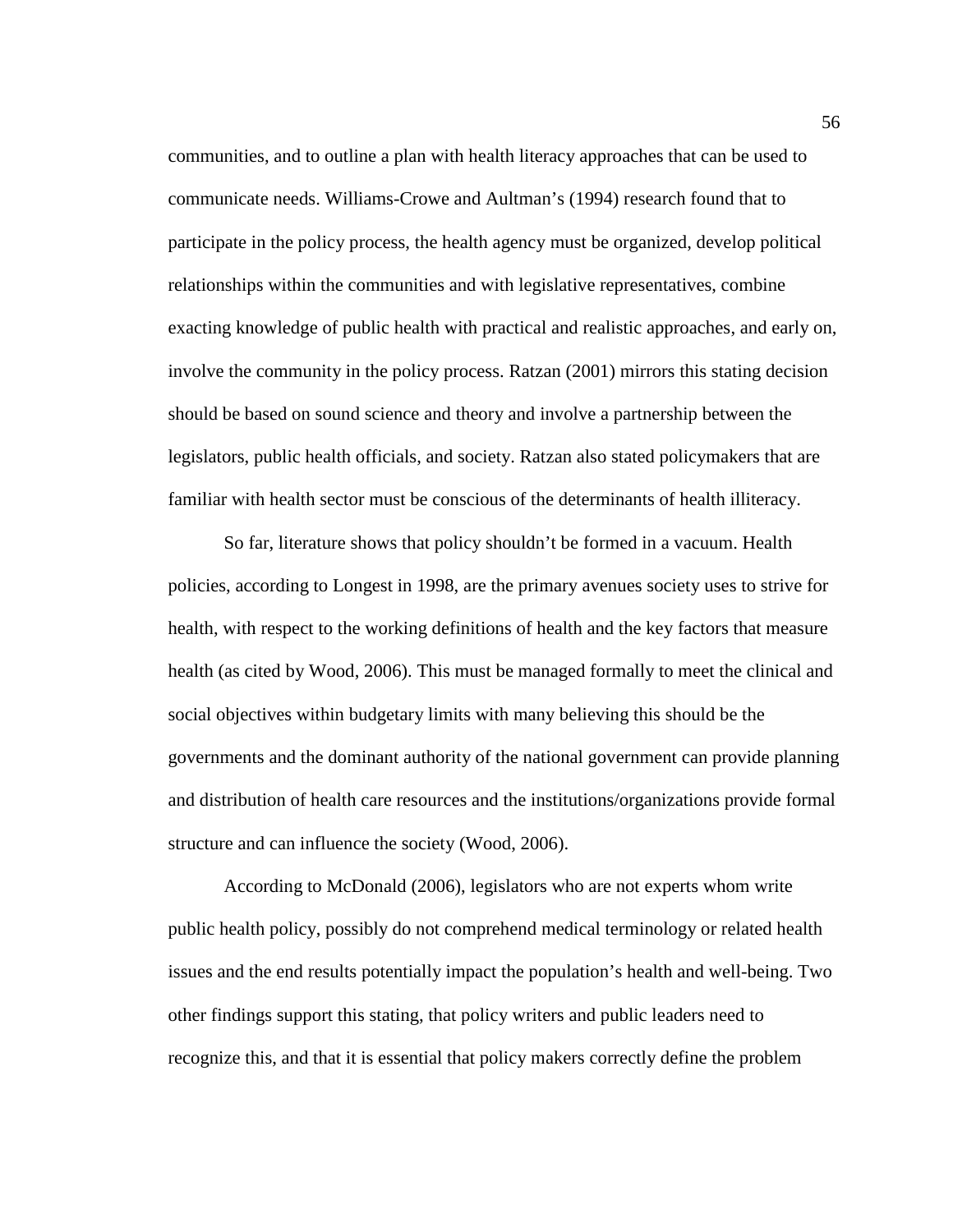enabling solutions to ensure positive public health outcomes for everyone regardless of their socioeconomic status (Frist, 2005; Koh, 2009). The extent to which one can be informed with understanding of policy issues shaped by the larger social entity and addressed in the past is the level of health policy literacy (Wolbring, Leopatza, & Yumakulov, 2012). This includes:

- Understanding policy development and social embeddedness, history of arguments of a health policy discussion and the consequences; and
- How emerging social, scientific, and technological developments affect policy and formal discussions (Wolbring et al., 2012).

Arcaya and Briggs (2011) argue that the government needs to be innovative and have structured practices enabling them to focus on policy that addresses the social determinants of health. Koh's (2011) findings support this – there is a need for a broad social determinants approach, putting health in all policies, and having clear accountability from all key players involved in improving the population's health. In fact, the Institute of Medicine (IOM, 1988) recommends that every public health agency should serve their communities by leading in the developing of comprehensive health polices by using scientific knowledge in public health decision-making. IOM (1988) also stated that responsible leadership in health policy is approaching the process strategically and communicates with other related groups (i.e., state agencies and advocacy groups) to affect policies and policy development as well as serve the communities' needs.

There are challenges with formulating public health policy even without bringing health literacy to the table. Wood (2006) stated policy decisions are based on the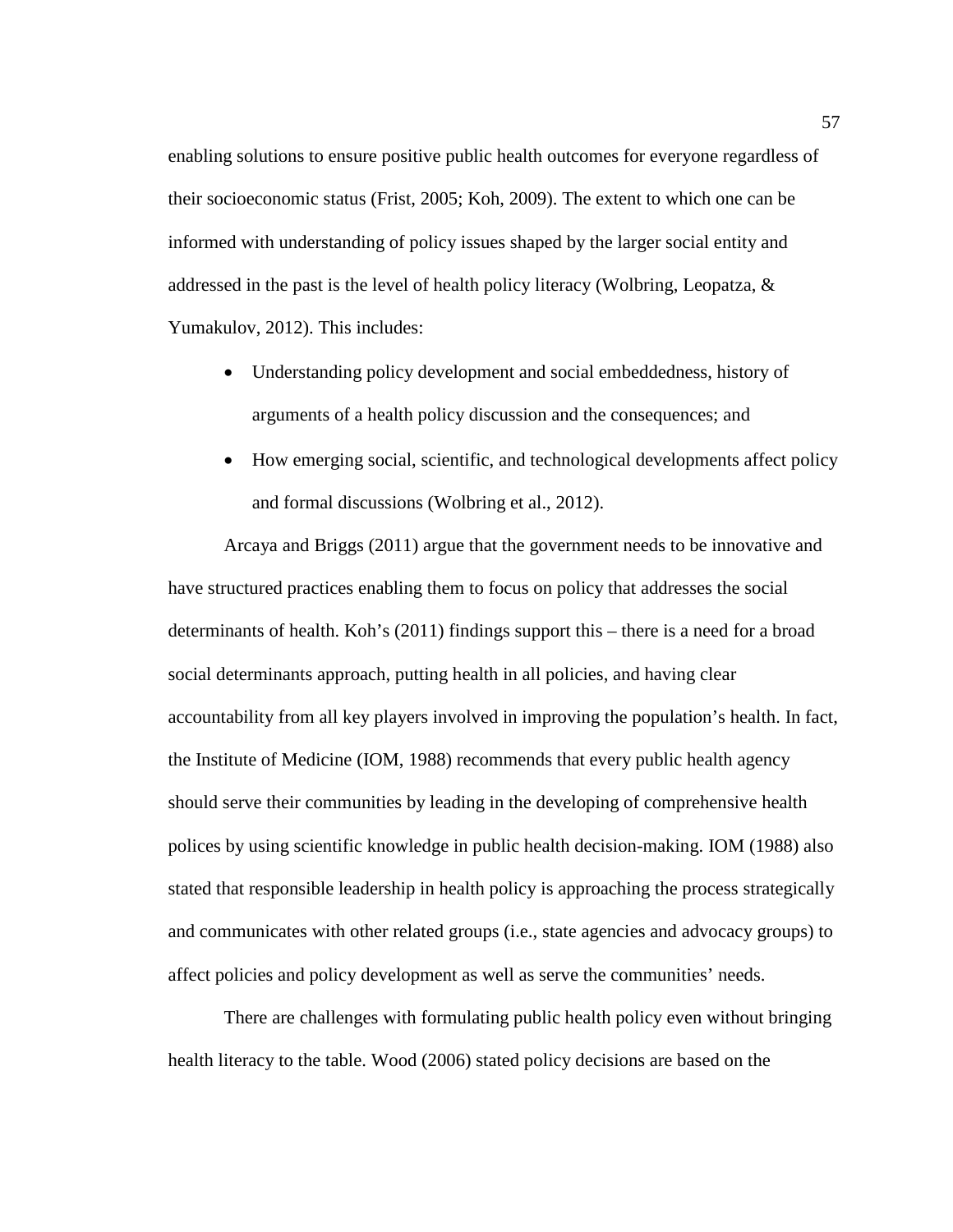availability of financial resources and on economic feasibilities. This not only affects people's out-of-pocket expenses but produces an excess of health providers in underprivileged areas (Wood, 2006). This will affect also the health literacy level of the community and particularly those that are greatly affected by low health literacy – in essence, the minorities and socioeconomically disadvantaged (Schnitzer et al., 2011).

So far, literature has shown that policymaking should not be legislation without the representation of key players (i.e., politicians, health organizations and agencies are often the gatekeeper that intercede and implement policy and changes (Watt, Sword,  $\&$ Krueger, 2005). Parker and Kindig (2006) found that health literacy improvement should be a shared responsibility with a significant share to be held by the health care system. However, it is in question whether policy will assist the health care system in any capacity to improve health literacy. Watt, Sword, and Krueger (2005) stated that though a health care system must have a provider's commitment as the foundation to effective policy implementation, political objectives and policies by themselves, regardless of intention, won't change a health care system's practice. Though health literacy has begun to make headway into policy, it is largely ignored in the practice arena and is insufficient in meeting the needs of society and relatively useless to the healthcare community (Pleasant, Cabe, Patel, Cosenza, & Carmona, 2015).

Ratzan (2001) found that health literacy can link the concepts of knowledge and practice. Implementation of policy should include health literacy (Somers & Mahadevan, 2010); however, research linking or studying the relationship between health literacy and public policy is little perhaps due to barriers bridging research and policy (McDonald,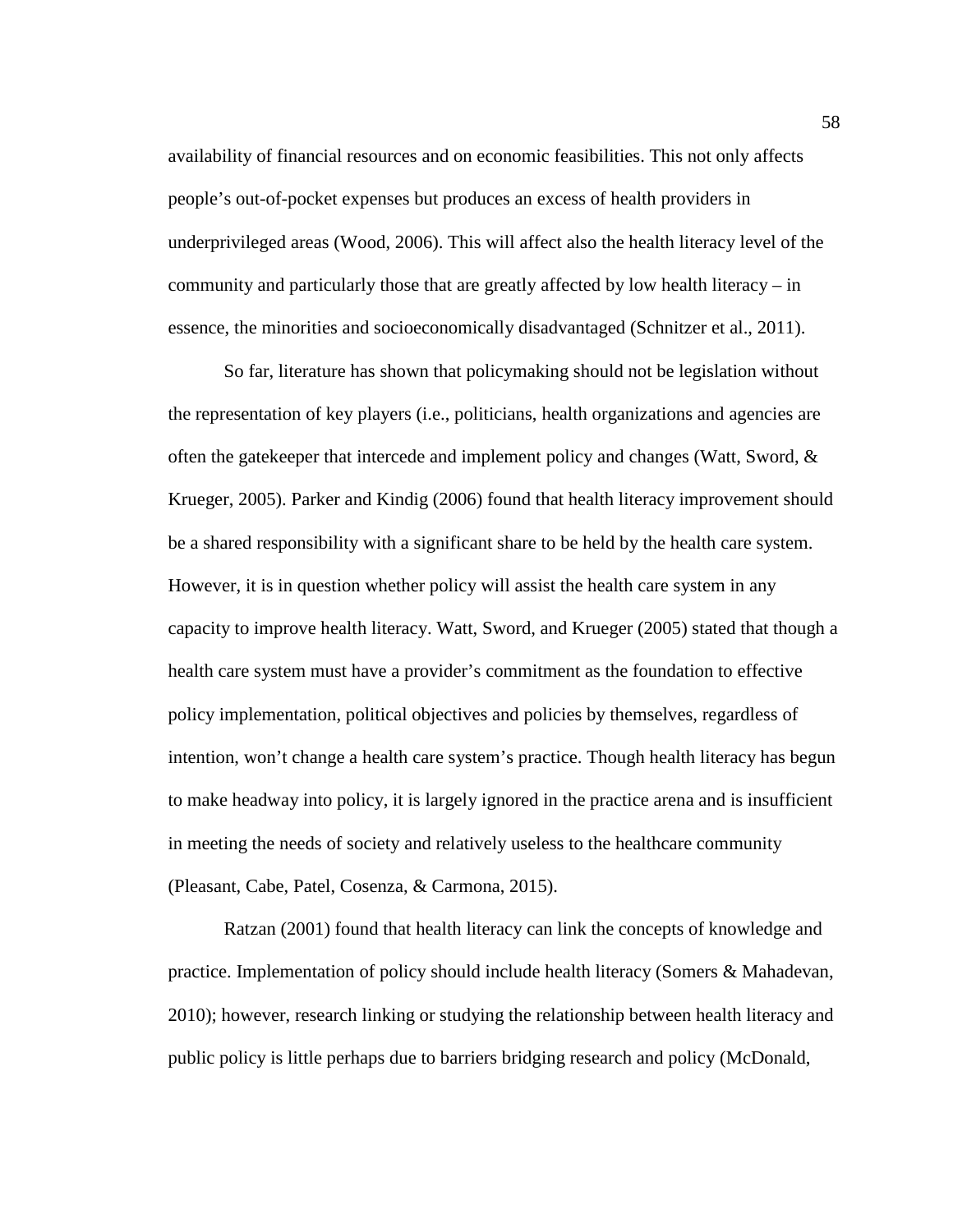2006; Davis, Gross, & Clancy, 2012). Bell and Standish (2005) found that perhaps combining policy and community can bridge the gap. Arcaya and Briggs (2011) agree finding that community involvement and development while improving other means of intervening creating an impact on the population. According to Ross (2004), this should be done by organizations with consistent influence with both the communities and legislators.

### **Health Literate Organizations**

Health literacy has been studied and research has been done on the impact of low health literacy and the understanding is evolving. Abrams, Kurtz-Rossi, Riffenburgh, and Savage (2014) published "Building Health Literate Organizations: A Guidebook to Achieving Organizational Change". The authors capitalized on tools, guidelines, and resources that organizations need and use effectively and reliably; and thereby stated before making any of the tools policy on a grand scale, it should be tested and refined on a smaller scale first (Abrams, Kurtz-Rossi, Riffenburgh, & Savage, 2014).

Health literate organizations are focused on the communities as well as individual patients. The patient population is becoming more and more diverse and healthcare professionals and organizations seek ways to communicate to the various cultures, languages, and education (Wynia & Matiasek, 2006; Schnitzer et al., 2011; Schyve, 2007). Wynia and Matiasek (2006) found organizations within local communities raise the awareness of health care, services and are key for health education efforts. Lurie and Parker's (2007) findings matched this stating that because health literacy is related to income and education, health literacy is a neighborhood and community issue.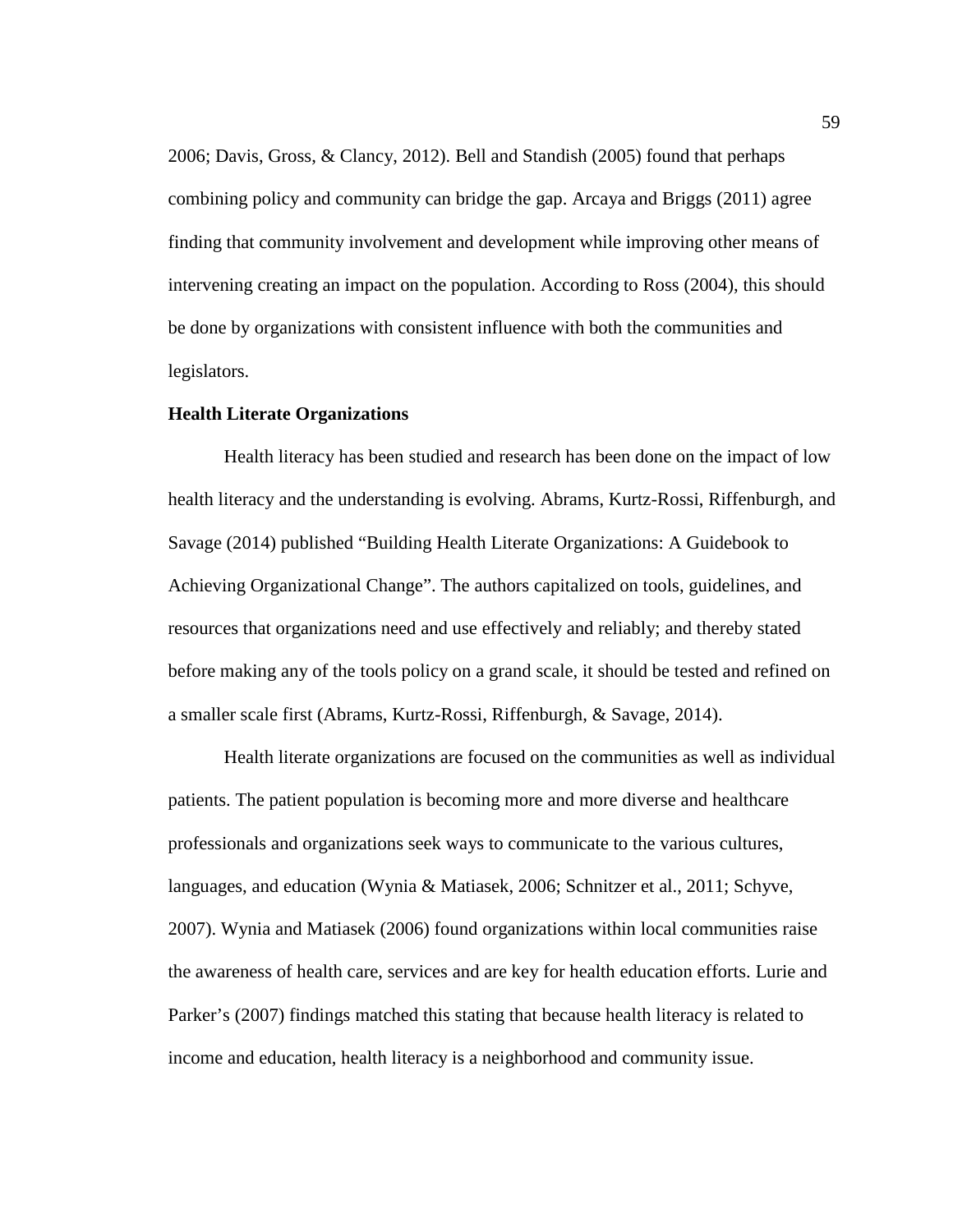#### **Summary**

The vast amount of literature shows us that public health and health care are complex with complex issues. Health literacy is only one issue but perhaps the most complex due to so many variables such as (but not all inclusive) education, age, health condition, language, and environment. In their study, Parker, Ratzan, and Lurie's (2003) called for the development of indicators and mechanisms that these variables can be held accountable, and Epstein et al. (2010) called for a directed and dedicated national policy for patient-centered care. However, there is not a one-size-fits-all solution (OSG, 2006).

Major health policy developments at the federal level brought health literacy to the "tipping point" moving health literacy from the margins to mainstream healthcare practice:

- The Patient Protection and Affordable Care Act (2010);
- The National Action Plan to Improve Health Literacy (2010); and
- The Plain Writing Act of 2010.

Likewise, major legislation, Health Literacy Act of 2007, was not signed and the development of standards for health literacy accreditation was limited to using plain language after 2 years. Therefore, policymakers need to focus on the policy intent or objective, the pros and cons of alternate methods, and the possible obstacles during the implementation of the policy (Watt et al., 2005).

Health literacy is considered to be the foundation of patient-centered care. However, as Schnitzer et al. (2011) pointed out, it is improbable that patients' health literacy skills will notably improve during a medical visit. It must be a comprehensive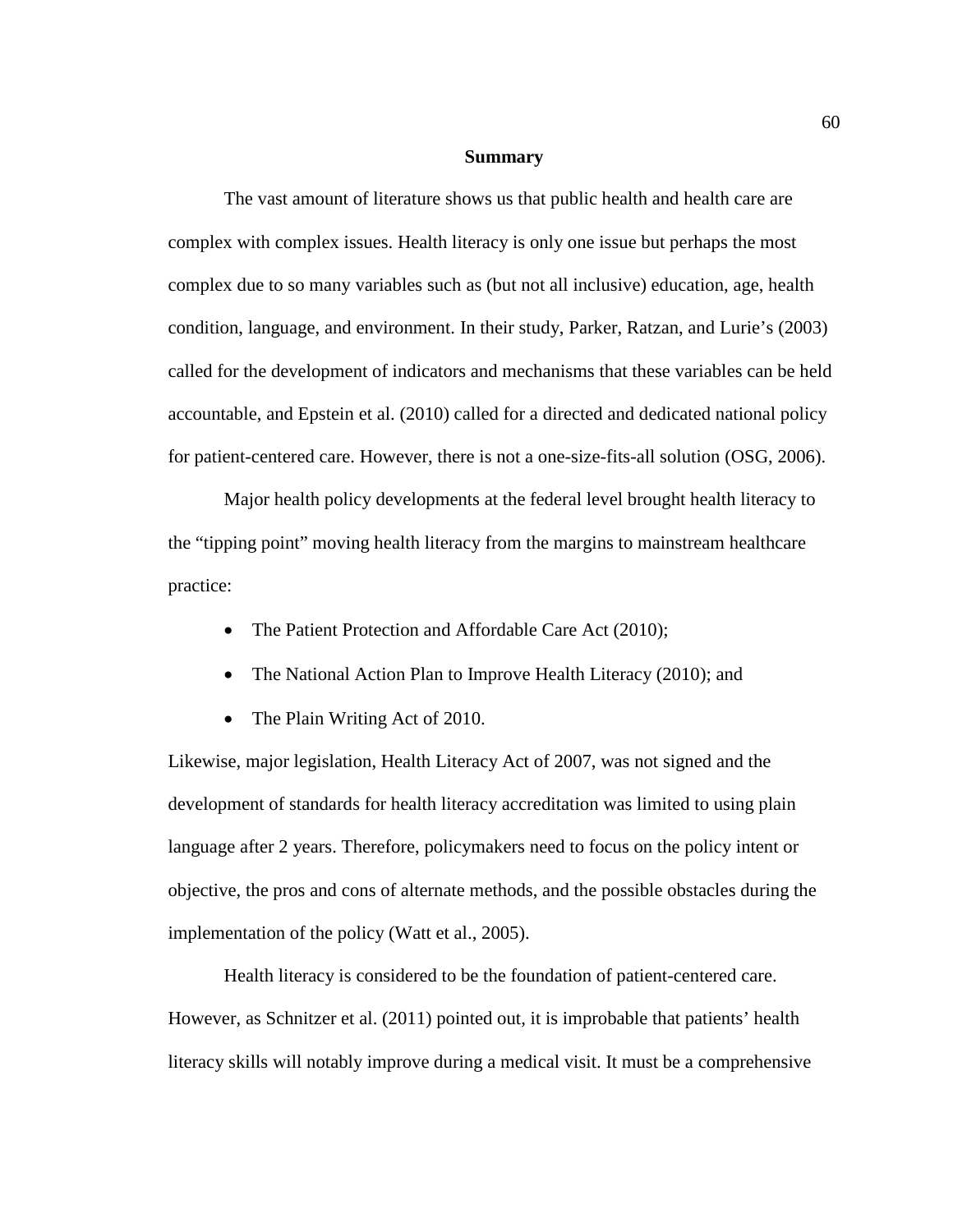approach that includes assessment and policy development, identifying the contributing factors such as education, economics, physical environment, politics and government, communication, and accessibility to health services (Anderko, 2010). Any assessment on health can be used to fabricate new laws and develop programs within communities that impact public health (Williams & Mark, 2011). Health affects the quality of life and the ability of people to reach their goals (Kimbrough, 2007). This quality is impacted by our demographics, socioeconomic statuses, and environment. Kimbrough (2007) argues that society has a responsibility to ensure quality health and well-being that is diverse and will fit people as individuals as opposed to making a diverse society and environments fit one type of healthcare. The sense of community is rapidly disappearing; it is the organizations within the communities that are paying attention to the impact of public policy's impact on public health within communities where it may be a fair assumption that the populace is vastly unaware of health literacy (Couto, 1990; Pleasant et al., 2015).

Health literacy, as research to improve health care, as well as policy, has experienced growth but has focused on documenting relevance and now needs to focus on an approach to use this research within the communities (Pleasant et al., 2015). This has been argued for many years. The scope of health literacy research is too narrow – focused on reading levels, patient comprehension, utilization of services, and health outcomes – and best practices were focused on language and culture (Shohet  $\&$  Renaud, 2006). Future research should include assessments with tools that meet that need and relevancy of a health literate organization (Weaver et al., 2012). Weiss (2015) questioned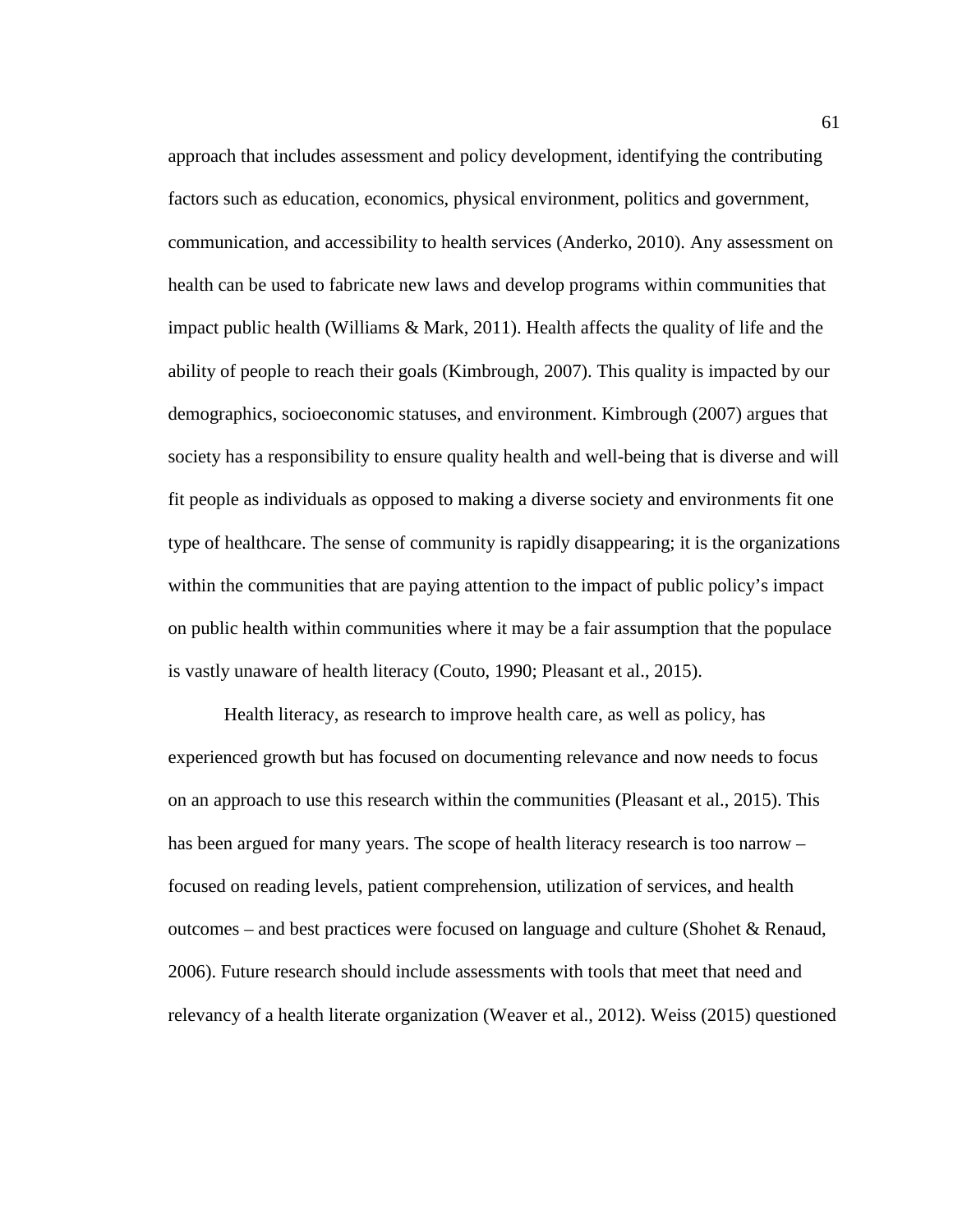whether our tax money is being spent on the right things with the funds obligated for health literacy research.

Through this study, I advocated for the understanding of critical heath literacy in our society. My exploration on the extent of organizations' influence on health literacy policy not only contributes to the body of knowledge but by comparing these organizations' best practices with health literacy tools/guidelines (without regulation), best practice recommendations can be made to various organizations regardless of level (local, state, or federal). By also exploring these organizations, possible health literacy policy might be determined by comparing what is currently being shaped, taught, and applied. Exploring commonalities of organizations that are addressing the complexity of health literacy within their communities allows patients and healthcare providers to better address health concerns and potentially influence how health care providers improve patients' ability to maintain their own health and help them be their own advocate. The next chapter of this study, Chapter 3, discusses the methodology in more detail.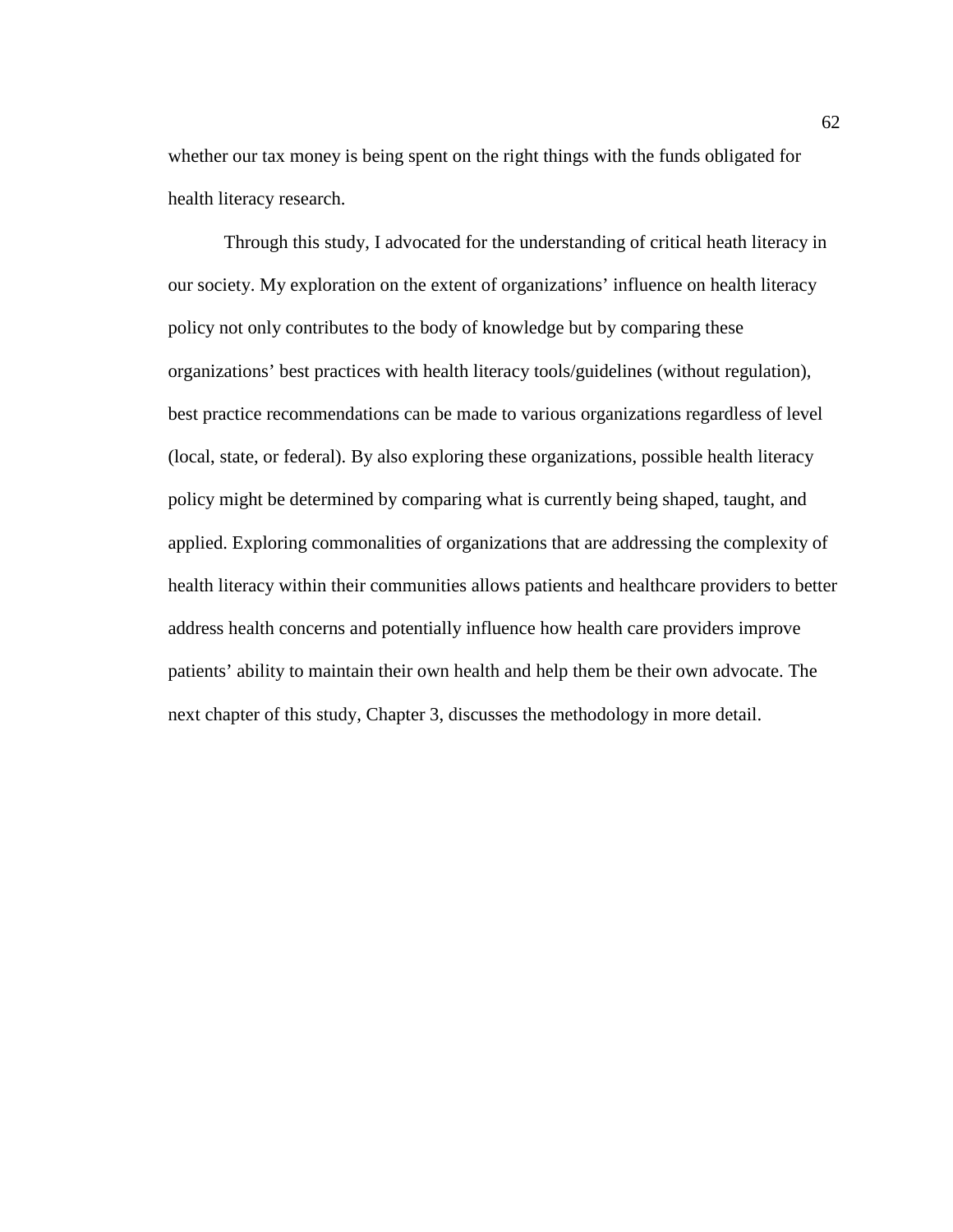#### Chapter 3: Research Method

#### **Purpose**

The purpose of this qualitative case study was to explore and compare commonalities in health literacy best practices of organizations that are recognized as leaders in health literacy by the CDC and organizations found on the health literacy list serve. These organizations are addressing low health literacy in their communities. By comparing the organizations' abilities to implement standards of plain language (regulated through accreditation) and other health literacy tools/guidelines (without regulation), best practice recommendations can be made to various organizations regardless of level (local, state, federal, or nonprofit). By also exploring these organizations, potential health literacy policy might be determined by examining what is currently being shaped, taught, and applied. Exploring commonalities of organizations that are addressing the complexity of health literacy within their communities will allow patients and healthcare providers to better address health concerns.

Low health literacy is a problem the United States faces. Health literacy, like health care itself, is a complex issue. The complexity stems from patient demographics, the communities they live in, and medical and healthcare providers being very diverse (see Figure 1). The medical community acknowledges low health literacy as a problem. Tools have been developed to assist providers in mitigating the risks of low health literacy. However, currently in the health care community, there is a lack of formal policy on health literacy. Most policy has focused on the delivery/providing of health care, but that threshold may have been reached of what provision can do exclusive of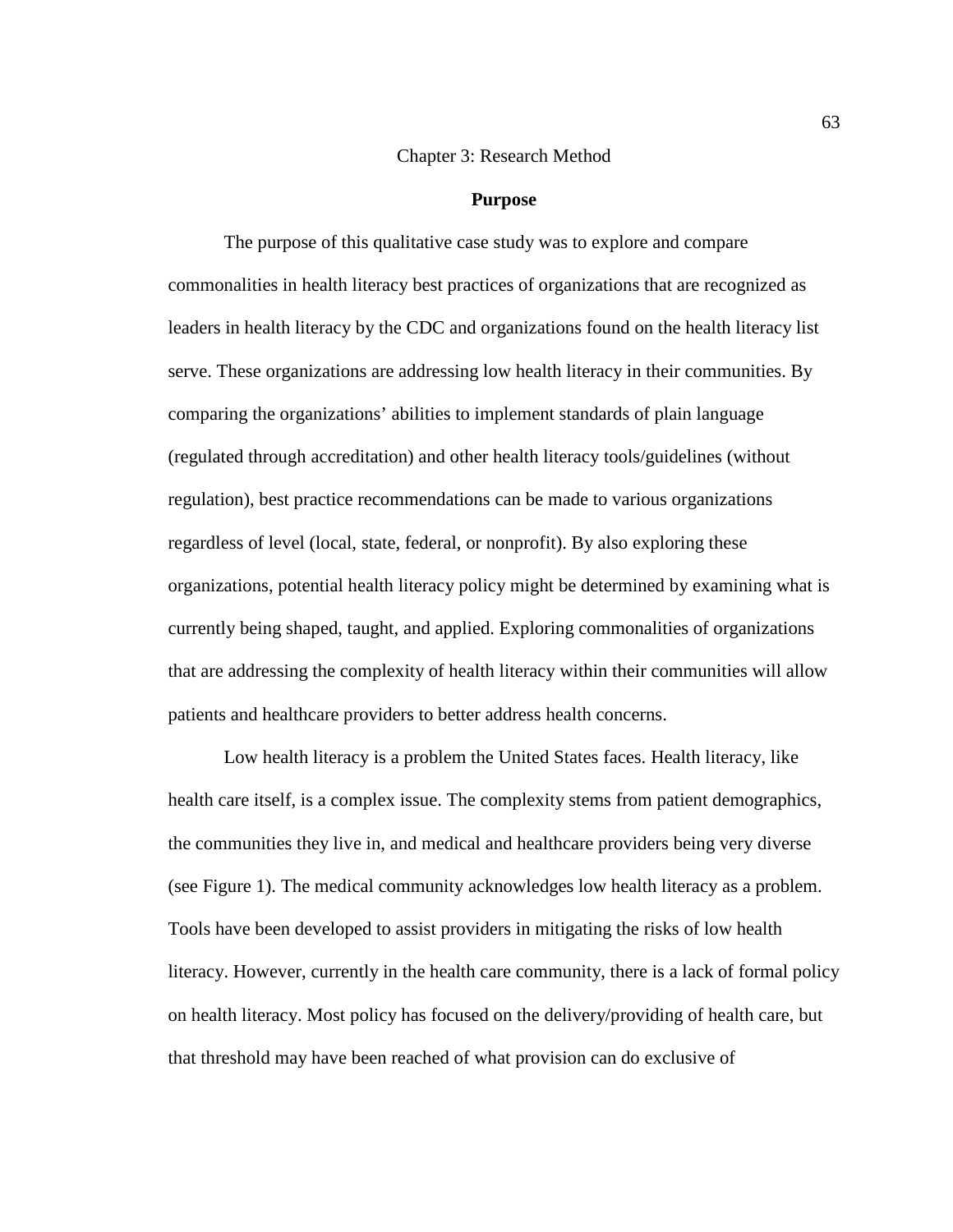improvements in literacy. Though health literacy is not much use without healthcare provision, healthcare provision is of limited use without health literacy.

This problem impacts everyone, from the patient, to the doctors, to the community, and to society. The patient's health outcome is the most obvious as health literacy is necessary for a patient to have an active role in his or her own health care. Other impacts, such as the rising cost of health care, are not as readily noticeable; however, they are quite significant. There are many possible factors contributing to this problem:

- The complexity of health care (to include medical language and insurance);
- The complexity of health literacy (which includes language and the variables of demographics); and
- That the construction of an individual's approach to care is based on health literacy.

Poor literacy leads to a construction that undermines effective service and good literacy has the opposite effect. This study contributes to the body of knowledge needed to address this problem by comparing health literacy best practices and its effect on the process of policy development to address health literacy through formal policy.

### **Major Sections of Chapter 3**

Chapter 3 has four major sections that follow the chapter's introduction: Research Design and Rationale, Role of the Researcher, Methodology, and Issues of Trustworthiness. I concluded Chapter 3 with a summarization of the main points and an introduction to Chapter 4.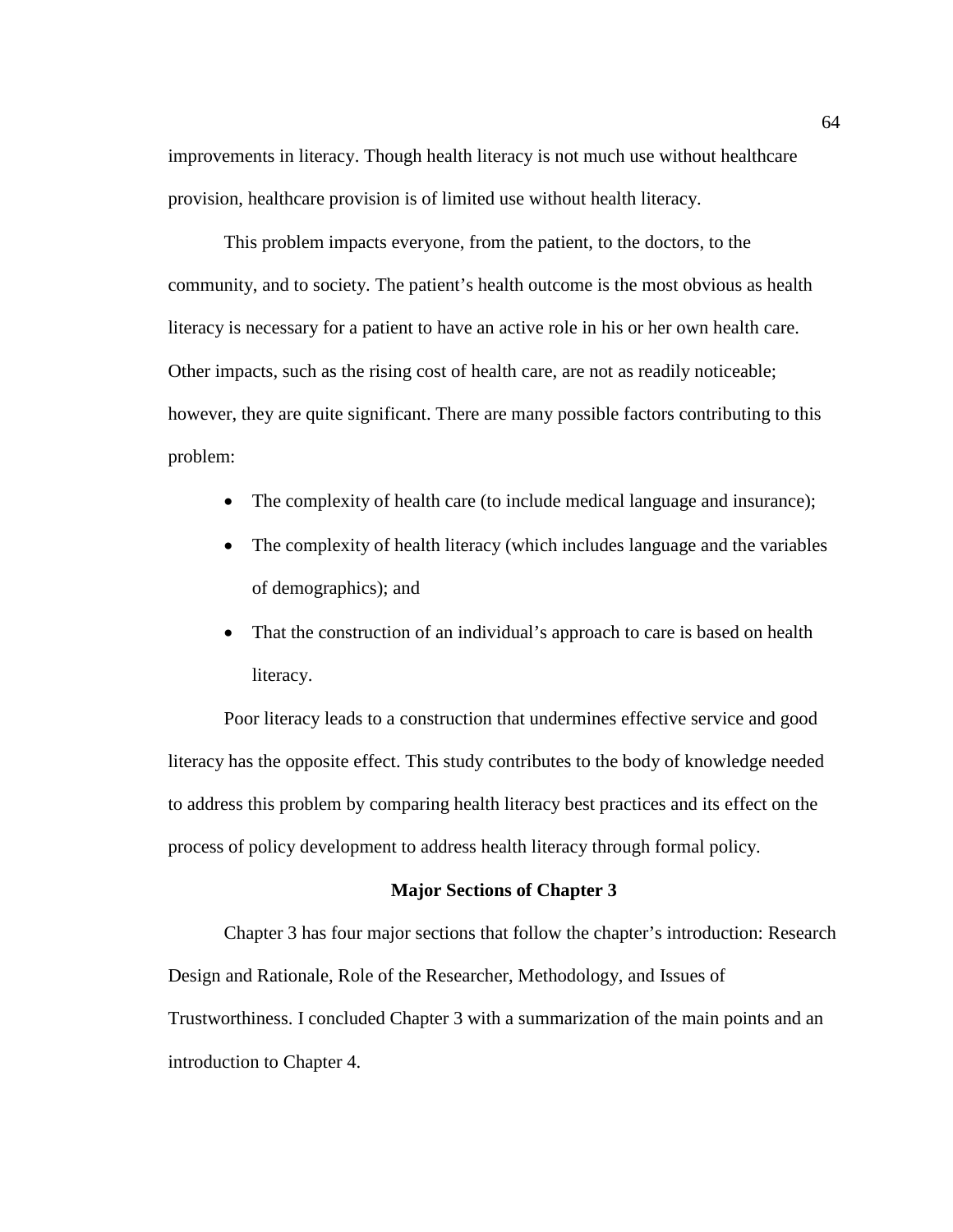### **Research Design and Rationale**

## **Research Questions**

There were three research questions in this study. These questions were derived from the concept of healthcare complexity and that health literacy issues further complicate this.

RQ1: How are organizations implementing health literacy tools/guidelines without formal regulation?

RQ2: What impact does health literacy best practices have on the process of developing formal policy?

RQ3: How can health literacy be addressed through formal policy?

## **Concept of the Study**

The key concept of this study was health literacy. The vast amount of literature has shown that public health and health care alone are complex issues. Though health literacy is only one issue within the health care arena, it is among the most complex with a large – perhaps the largest – number of variables. Health literacy is considered a major contributor to health care complexity. Studies have shown that low health literacy affects patients' health outcomes and contributes to increased health care costs.

This study impacts hospitals, healthcare organizations, and other organizations that are currently shaping and implementing tools to lessen the effect of low health literacy. This study can potentially also impact doctors, nurses, patients, and family members who will be recipients of the applications of best practices and policies.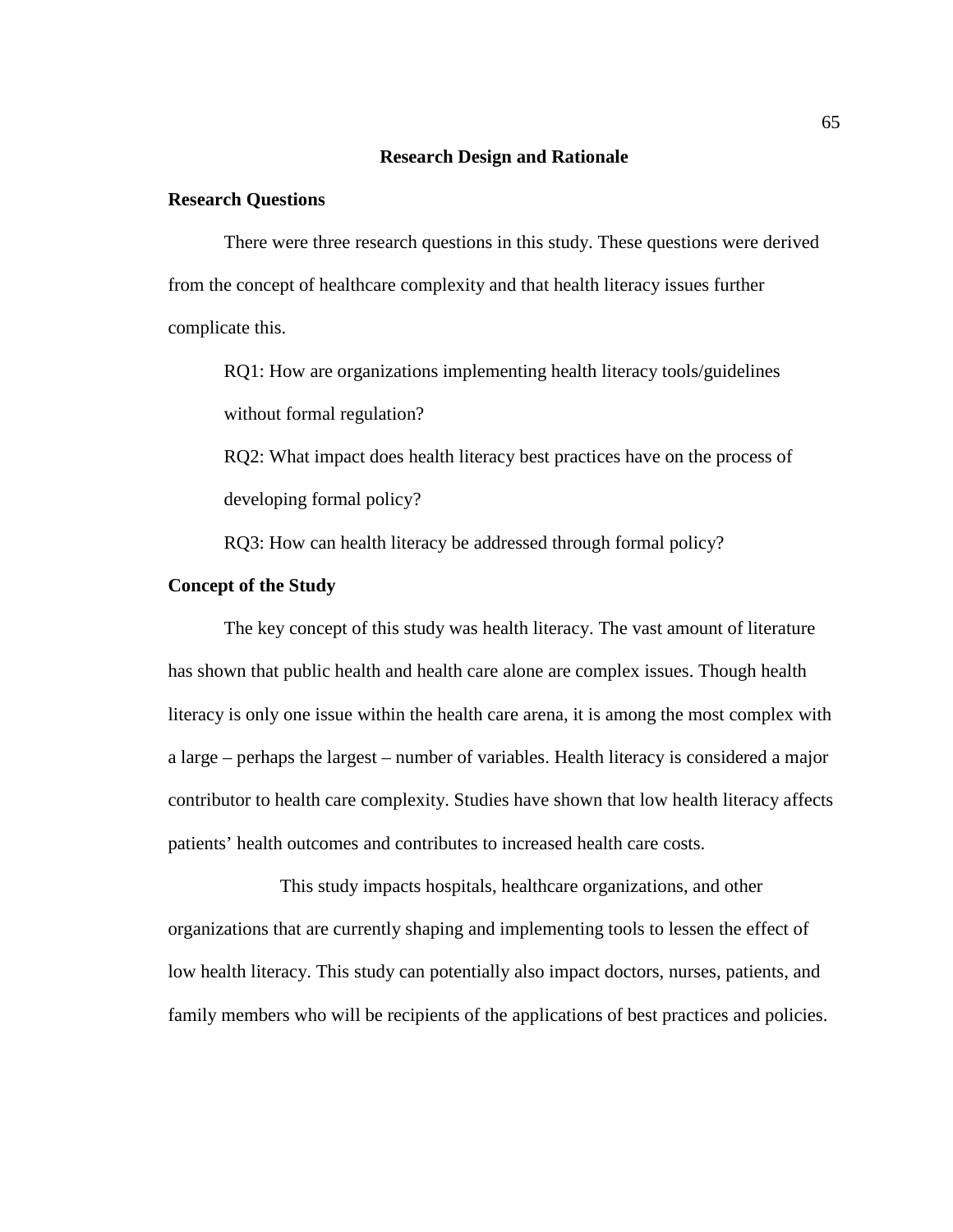## **Research Method**

In this study, I examined the interaction (health literacy best practices) of organizations and the surrounding communities. What is seen as reality in regards to health literacy is part of the construction of information that the organization gathers and that was represented by the organization to this study. Both the reality of the communities or the interpretation of the organizations can exist separately due to the construct of this study, whose purpose and intent is to seek to understand, rely on the participant's expert knowledge, and use broad, general, and open-ended questions.

In this study, I used a qualitative method with a phenomenological approach using the multiple case study design. The data collection was from an expert purposive sampling of participants – from organizations identified by the CDC as being exemplars of strong health literacy policy and organizations from the health literacy list serve – sacrificing the detail from a focused sample, without moving away from the basic interview approach.

The qualitative method allows for causal relationships but is constrained by the availability of data (see Esensoy  $\&$  Carter, 2015). As the perspective of this study was particularly based on the concept of health literacy complexity and without concrete policy research, capturing nonquantifiable information can enhance what is known – either by communities or organizations. Qualitative context analysis of verbal data collection is dynamic and permits summarization of the information drawn from the interviews (see Sandelowski, 2000). Consideration for using this methodology was that this study was self-funded and I had to generalize from the responses. The qualitative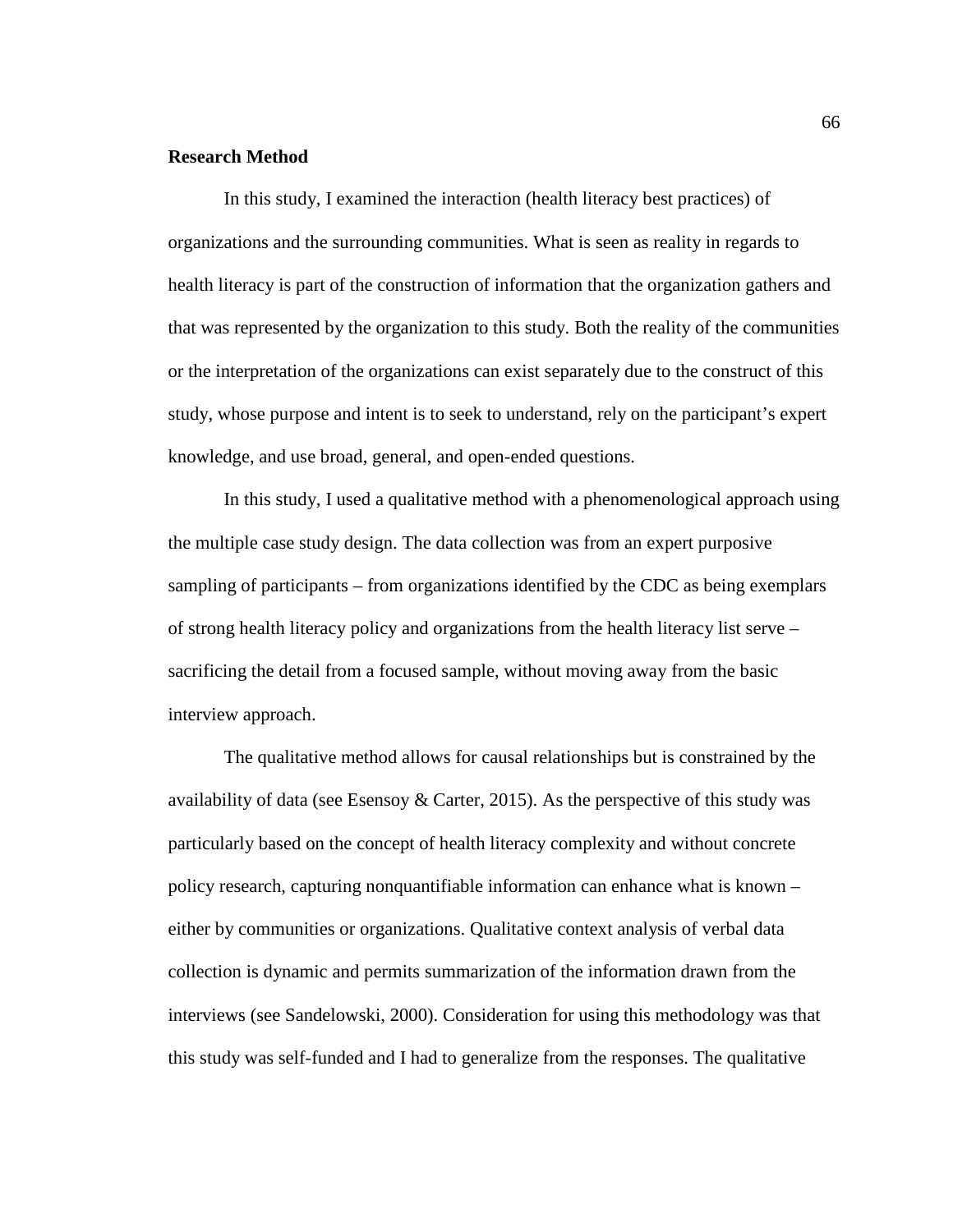method for this study allowed generalization of the phenomenon versus the possibility of confusion if confronted by too much detail (see Sandelowski, 1993). The potential variables of this study were expected, and the qualitative setting incorporated them in the responses of the participants (see Krefting, 1991).

To be able to generate theories/hypothesis, using the case study design allowed me to become more experienced in the phenomenon of health literacy best practices. Though specifics of each organization were stated in the responses to the interview questions, in this study, I employed the generalities of health literacy best practices.

Bonoma (1985) defined a case study as using interviews, data, observation, and information to describe a situation of behavior in which all characteristics of cases are the same. The health literacy best practice processes and their potential interaction with the process of developing policy can be potentially applied to other/all organizations.

According to Yin (2012, 2014), using a case study as a research method usually shows that the researcher wants to get an up-close and in-depth understanding of a realworld phenomenon. Yin also stated that there are three situations relevant to the use of case studies to use research question(s) to address either what is happening or how it happened, emphasize a phenomenon with real-world context, and conduct evaluations. The third situation debunks the myth of using case studies as a method. According to Yin (2012), the case study is used for exploring and collecting data to determine if the topic is feasible or needs further exploring.

In this research, I used the multiple-case design, which will give better validity to the findings. The multiple-case design replicated the holistic/single-unit of analysis with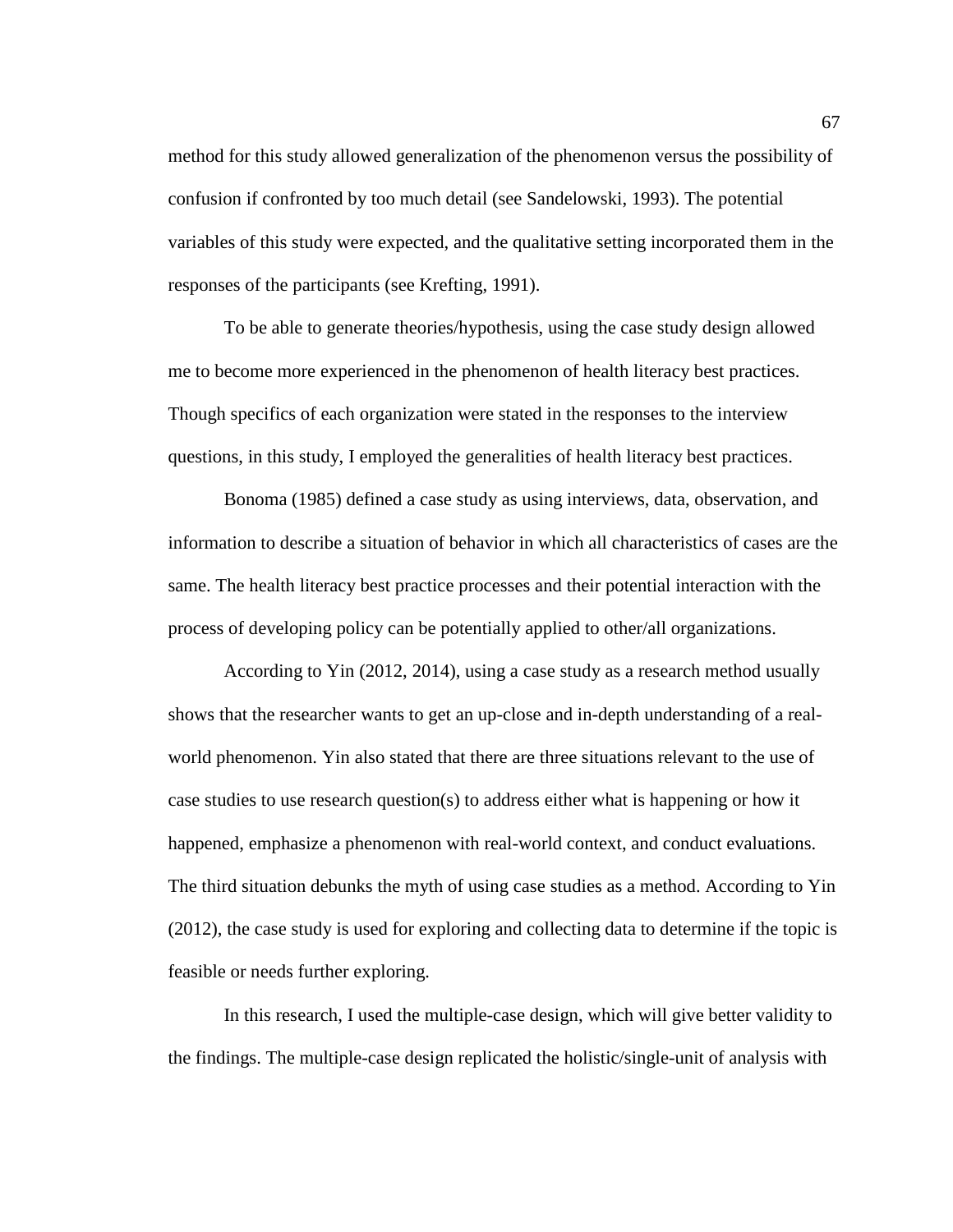each case (organization' best practices) embedded in context (demographics). Figure 3 depicts this holistic and multiple case designs.





Phenomenology itself looks at the everyday, normal perceptions of the world and tries to make sense of it by integrating science and education (Bazzul, 2015). The phenomenological approach challenges these perceptions by marrying the objective and subjective thinking and approaching of the social activity with altered knowledge (Bazzul, 2015). In this study, I explored the phenomenon and understanding how the organizations accomplish health literacy best practices and how the organizations accomplish integrating it with objective development of policy.

The data analysis of this study was done using Moustakas's (1994) phenomenological reduction – bracketing, horizontalizing, and clustering. Bracketing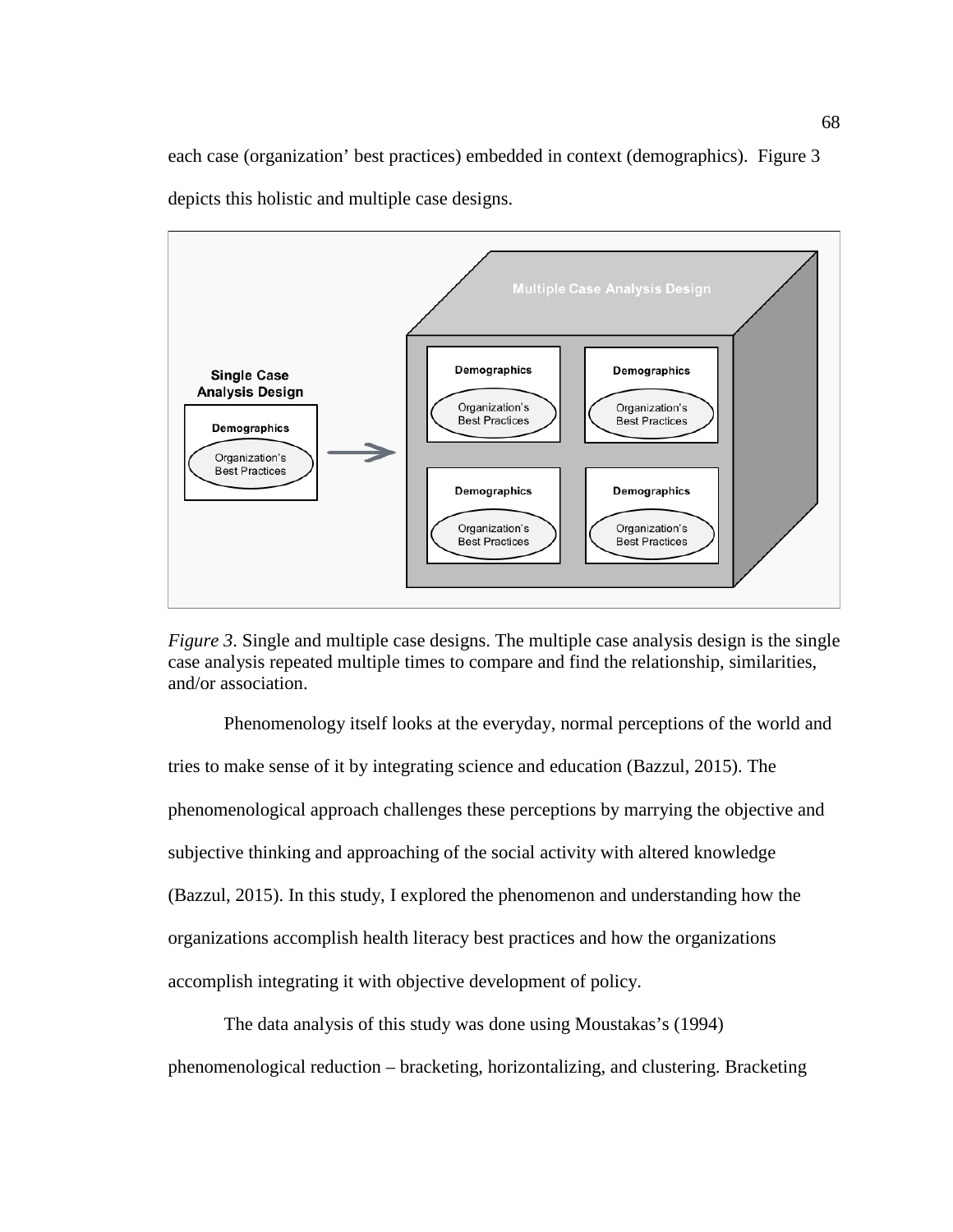focuses the research and roots the process on the topic and question (Moustakas, 1994). Horizontaling statements initially gives them equal value where later those values that overlap or are repetitive are deleted, leaving the main textural meanings (or horizons) of the phenomenon (Moustakas, 1994). Clustering puts the horizons into themes and organizes them into a succinct description of the phenomenon (Moustakas, 1994).

### **Role of the Researcher**

My primary role as the researcher in this phenomenological case study was that of an interviewer. That role was not one to only ask questions and take mark of the answers but also to conduct the interviews using open-ended questions.

Motivating the interviewees to want to participate in answering the questions honestly and openly was essential to gathering the data. It is hard to interview someone who is closed off. One way to accomplish this is to put the participant at ease if necessary, but most importantly to convey the importance of their participation. Every person has good and bad days. Therefore, it is critical to ensure that as the interviewer, all personal distractions were dealt with knowing what can be done prior and what must be done later.

While the optimal interview is done in person, this was not possible due to the expense of travel. Therefore, the interviews were done through the Internet using the online video and telephone conferencing program, AnyMeeting. A verbatim transcript is a must but does not convey intonation, body language, or gestures. That is one of the limitations of this study – the availability of the participant to be interviewed in person. However, this did not limit the ability to put the participant at ease.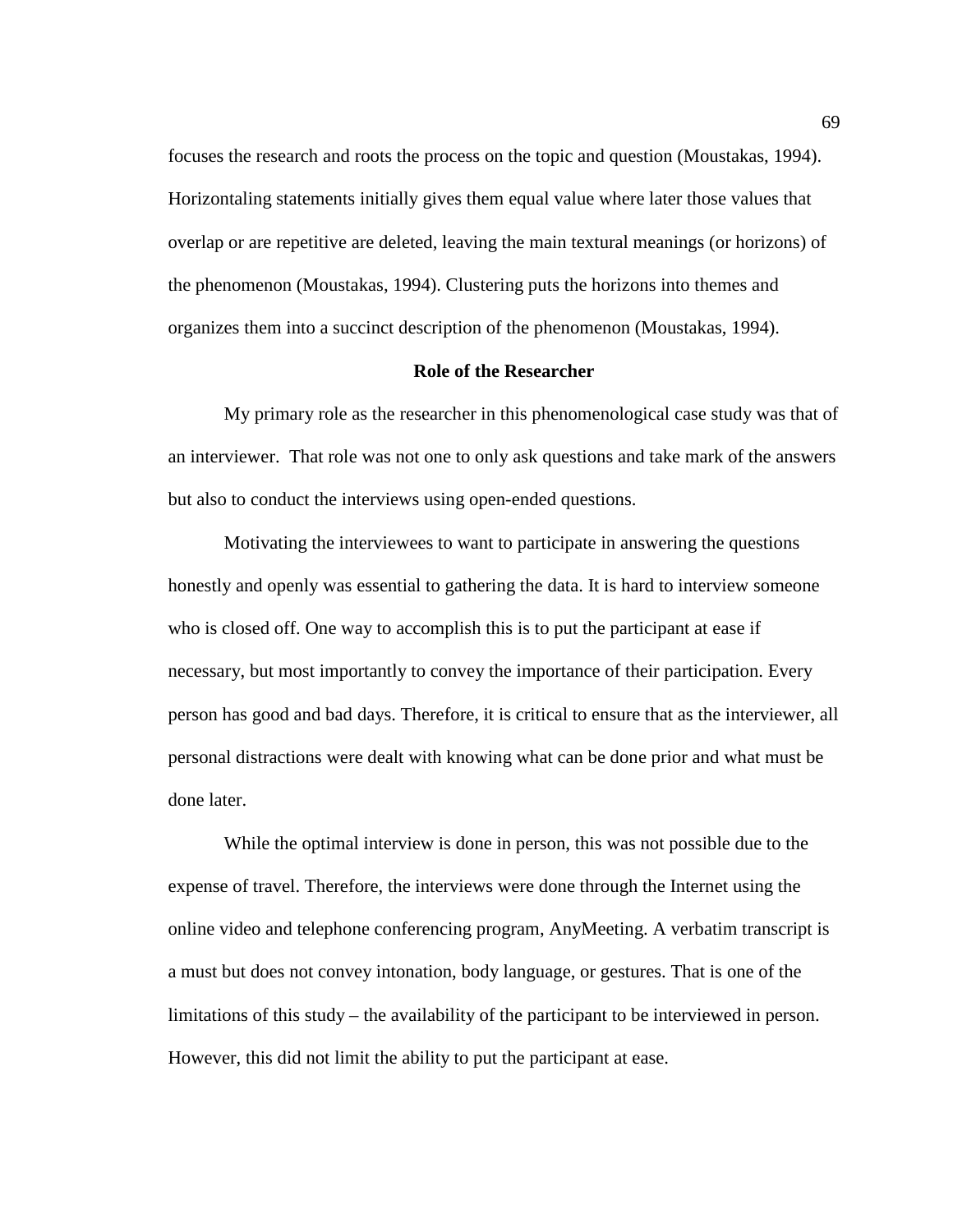Any confusion or concerns on the participants' part would have skewed their responses. As the interviewer, clarification was pertinent. To alleviate this, a script (Appendix A) was used to ensure that all participants followed the same pattern of questions. This also allowed for preparation for possible objections or questions, foreseeable or not.

I did not have any personal or professional relationships with anyone who worked for any of the organizations that are listed on the CDC website (http://www.cdc.gov/healthliteracy/statedata/index.html). However, any biases on my part were strictly from the anticipation of conducting this study. This study was born from the personal loss of my sister due inadequate doctor/patient communication (with possible low health literacy involved) and my desire to find answers. This study evolved to one that is rooted in the desire to participate in researching and developing policies to mitigate the effects of and/or low health literacy itself.

To eliminate any remaining biases, a script was used (see Appendix A). There were three parts to the script: (a) the introduction and explanation of the study, (b) the interview, and (c) the conclusion and acknowledging their participation. During the interview, each participant was asked all the same questions in the same order. This supported the validity of the study. One possible limitation of interviewing is the interviewer finishing the sentences of the participant. To mitigate this, the use of silent encouragement for the participant to continue or elaborate a train of thought as well as asking for clarification was used. However, clarification questions were possible and were unscripted.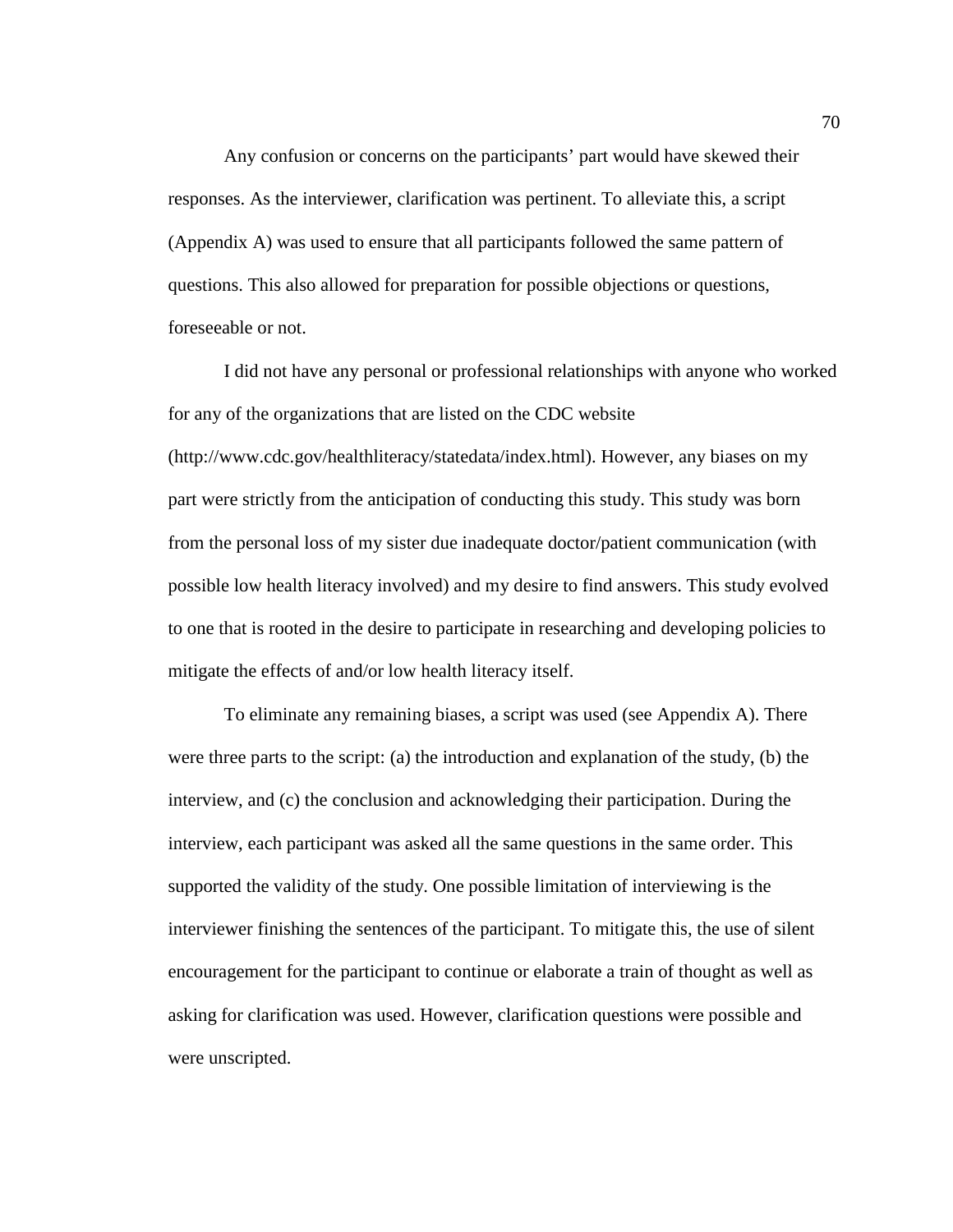### **Methodology**

## **Participant Selection**

The participants were members of organizations that are considered by the CDC to be leaders in health literacy best practices and from organizations found on the health literacy list serve. The target populations were subject matter experts (SME) on health literacy. In these types of organizations, the SMEs are usually a member of the steering committee, a board member, and/or a principal staff (dependent on their given title). Each organization is a coalition or collaborative that includes but is not all inclusive of doctors, researchers, academia and educational resource groups, health services departments and providers, health associations, agencies, and medical societies. The ethnicity, gender, or race were not a determination or bias in the selection of participants.

In this study, I used non-probability, purposive sampling. This is because the population was known and was not random. The sampling was purposeful and predefined within these organizations (Latham, 2007). To further clarify, the sampling was expert sampling, as it involved the gathering of known organizations, known staff, and committee members from within a panel of SMEs on health literacy. The sampling strategy also used the nonproportional quota sampling. With this strategy, if there were not participants from each of the organizations, it assured the representation of the varying organizations.

Five other sampling strategies (convenience, snowballing, simple, systematic, and stratified random) were considered but not used due to the demographics of the population. The participants are in organizations that are located in approximately 20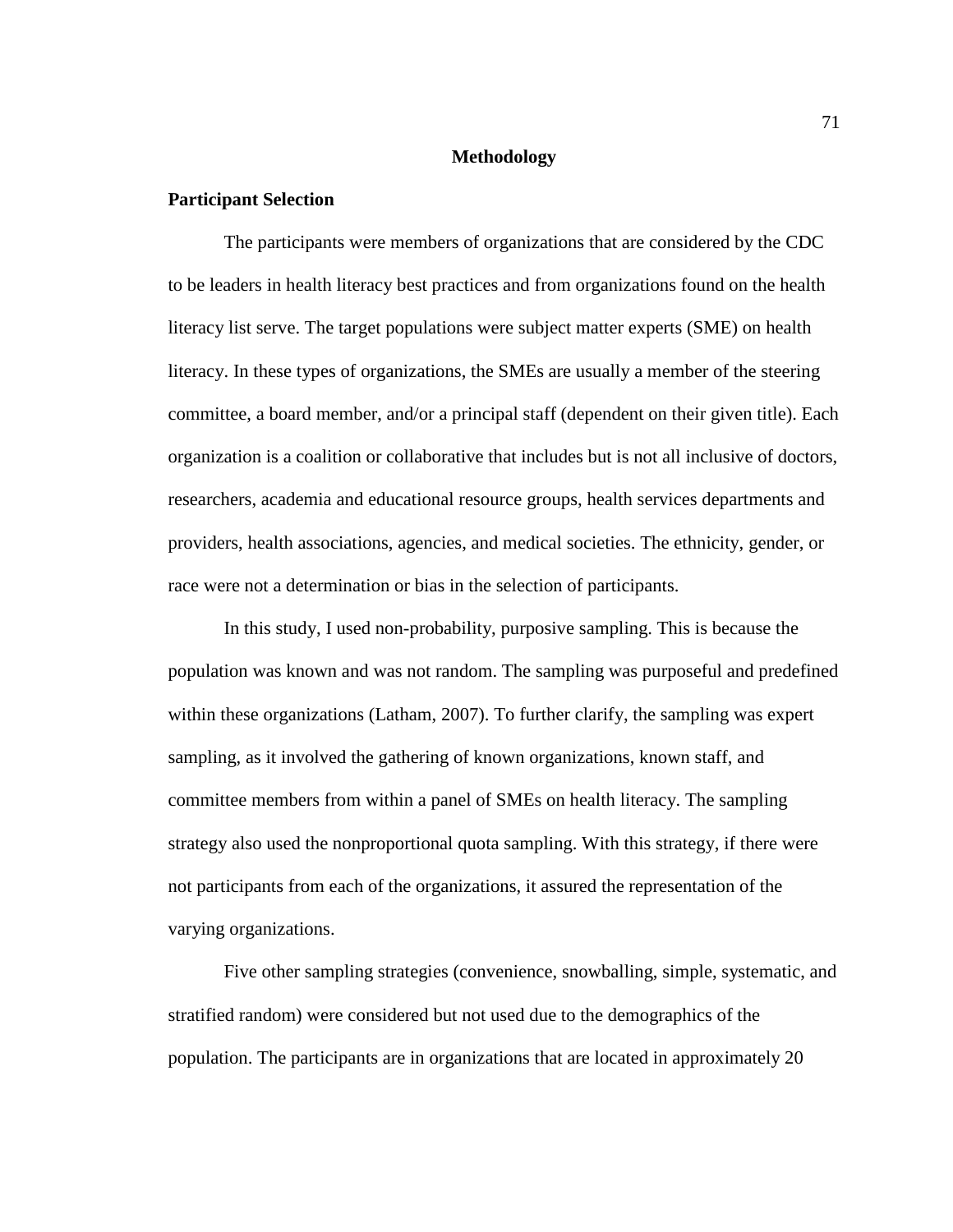states. Therefore, the convenience sampling technique would not be suitable as the participants are not within a convenient proximity to the researcher (Latham, 2007; Teddlie & Yu, 2007). However, though the participants are not in a close proximity, they are accessible and so the snowballing is also not fitting sampling technique to use (Latham, 2007; Teddlie & Yu, 2007). The simple, systematic, and stratified random techniques were not applicable as these strategies target the population randomly and not specifically as is needed to address the specific topic of health literacy best practices (Latham, 2007; Teddlie & Yu, 2007).

The purposive sampling technique further describes the strategy, answers the theoretical and practical issues, and explains the participant criterion (Latham, 2007). The target list is known – the leaders are stated on the web sites of each of the organizations. The access was open to everyone and supported further studies. The sampling technique also allows the community of health literacy experts to be interviewed with questions that are supported by the theoretical framework of this study. The purposive sampling technique also eliminated sampling bias, as the units (organization's leadership) were characteristic of the population of experts and allowed the ability to gather from individuals with the health literacy knowledge base.

Galvin (2014) defines saturation as the point at which no new relevant information is forthcoming. In qualitative studies, if saturation is reached prior to assessing the *N* population, then fewer may be used (Nastasi, n.d.), and if performing indepth interviews, that number can reach to 30 people (Nastasi, n.d.). Both of these were applied. However, as the interviews were conducted, the rule of saturation did not dictate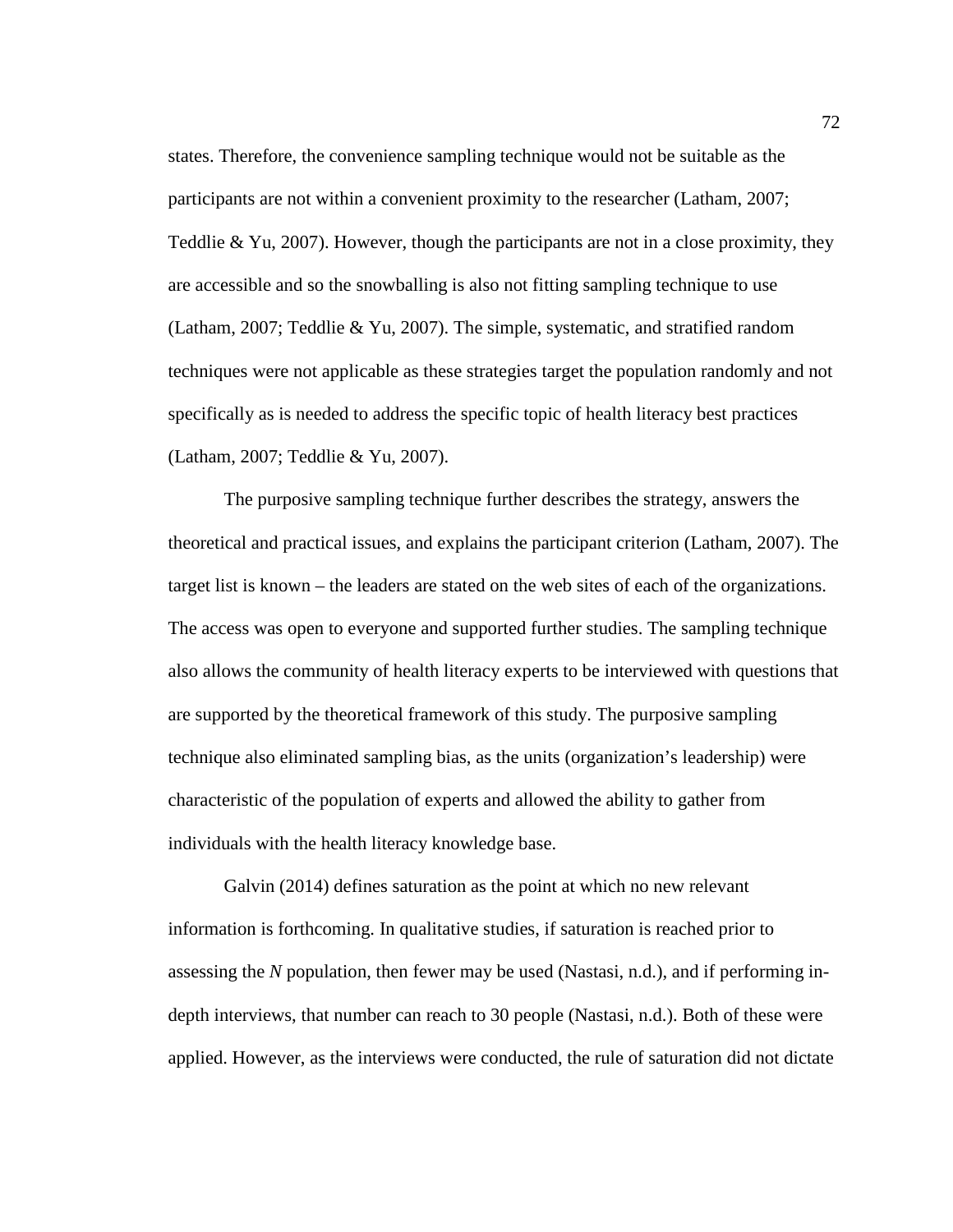the final number of participants. According to Nastasi (n.d.), the benefit to qualitative sampling is flexibility and the counter to that is the high degree of ambiguity.

Through this method, a base of 20 people was to be selected. This is the number of organizations listed on the CDC web site and predicates the determination of the base number. It was not expected that saturation would be reached because the organizations are from different states thereby having varying communities and demographics. However, if saturation was reached prior to interviewing the base number, then the interviews would have ceased and any interviews from the same state would have been noted to determine significance. However, the base number was not reached with 13 participants from 13 different organizations were interviewed.

According to Marshall, Cardon, Poddar, and Fontenot (2013), the sample size is directly related to the saturation and for case studies; the recommended number of interviews is six. In the review of literature, I had not found any prior research that was related to this particular study, and I expected the quality of this study to be high. Therefore, based on the Guest, Bunce, and Johnson (2006) scale of data saturation, I would not have reached saturation with one interview per organization but perhaps would have with two interviews per organization based on the number of studies directly related to mine (not found and assumed to be zero), the number of interviews per study (20), and the study quality (assumed to be high). Although there are approximately 20 organizations on the CDC website and more on the health literacy list serve, only 13 organizations participated.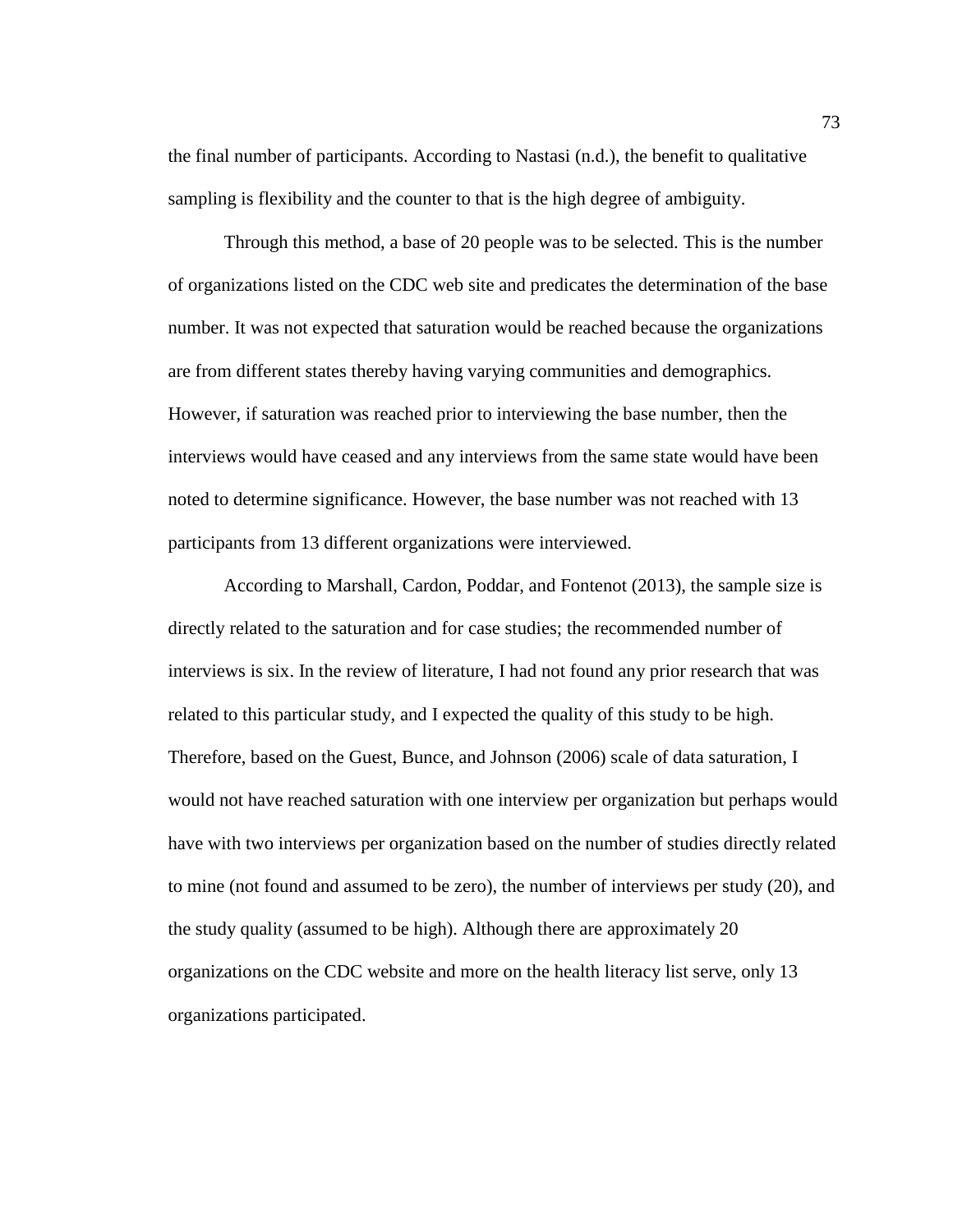Recruitment of participants for a researcher is akin to cold calls for a sales representative. It can be hard to plan in detail, since it is dependent on the participants' responses and therefore unpredictable, as well as emotionally draining trying to 'sell' their study to people they've never met (Kristensen & Ravn, 2015). Although it is not an integral part of the methodological narrative in qualitative studies and is a part of the technical background to a study, it is not considered to be of scientific interest and therefore is not an established method or process described in length in textbooks (Kristensen & Ravn, 2015).

The participants were initially contacted by email introducing the study and myself with a request for a response within 3 days. Some organizations were contacted by phone as their websites did not list email addresses. If I did not receive a response after the initial email, I followed-up with a phone call. If the contact was not available, a message was left. If the contact still did not respond within 3 days, it was assumed that s/he does not wish to participate. A follow-up phone call or email was also placed once the contact responded with an affirmative response to participate to schedule the interview.

#### **Instrumentation**

The data collection instruments used in this study were open-ended interview questions and responses that were captured on voice recorder, video, and written notes. The interview questions were devised through the research questions and the intent of this study. The interview questions can be found under the *Creditability and Validity* section of this chapter and in *Appendix B*.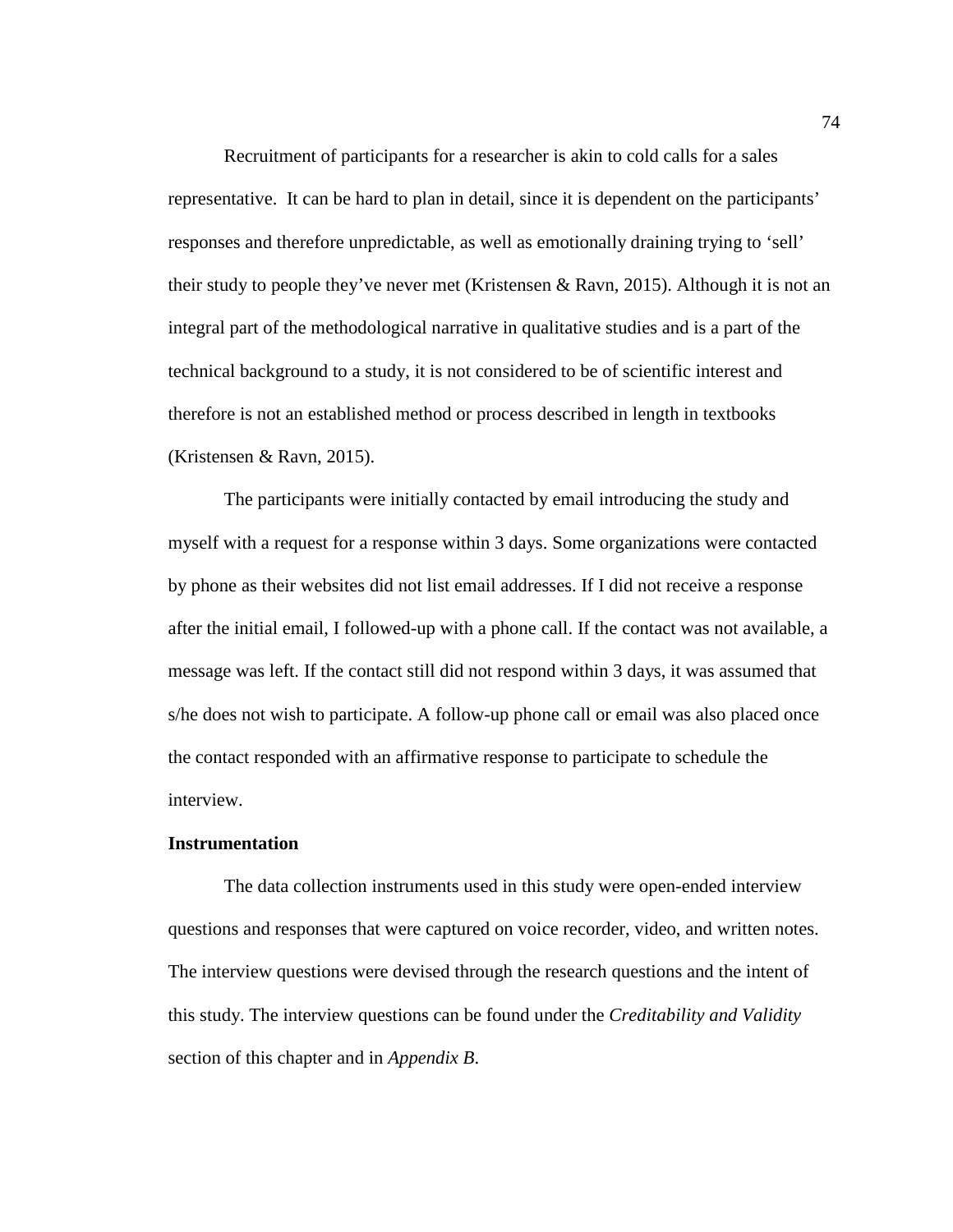The organizations that made up the sampling population were in different states. This study was not funded by any outside party that would have allowed me to travel with paid time-off. Therefore, face-to-face interviews were not a viable option whereas a virtual face-to-face interview could be done with less funds and better time-management. The interviews were conducted through the online video- and tele-conferencing software, AnyMeeting, due to the high cost of travelling and limited availability of funds. Though AnyMeeting allowed a face-to-face interview in real time, only one participant had the availability to do so. The other participants used the teleconferencing ability I set up through AnyMeeting. The use of AnyMeeting allowed the interview to be recorded externally to a handheld micro digital voice recorder that was plugged into a USB port on the computer and internally to the computer. However, the sound was not of quality to understand the responses. The online video- and tele-conferencing program, AnyMeeting, had the ability to record the interview and download the recording to the computer being used. No data was recorded on to the "cloud" or to the database of AnyMeeting.

Each participant was sent the interview questions at the time they are sent the consent and permission forms. The participant used the questions during the interview. The participants' responses were analyzed using NVivo software, which allowed me to bracket and code the responses to identify the themes and concepts. This was done quickly after the interviews due to the proficiency of the software.

The interview script was the only instrument used to gather data. The survey was considered as a potential method of data collection. However, this would have limited the detail in the information given by the participant. The open-ended interviews allowed for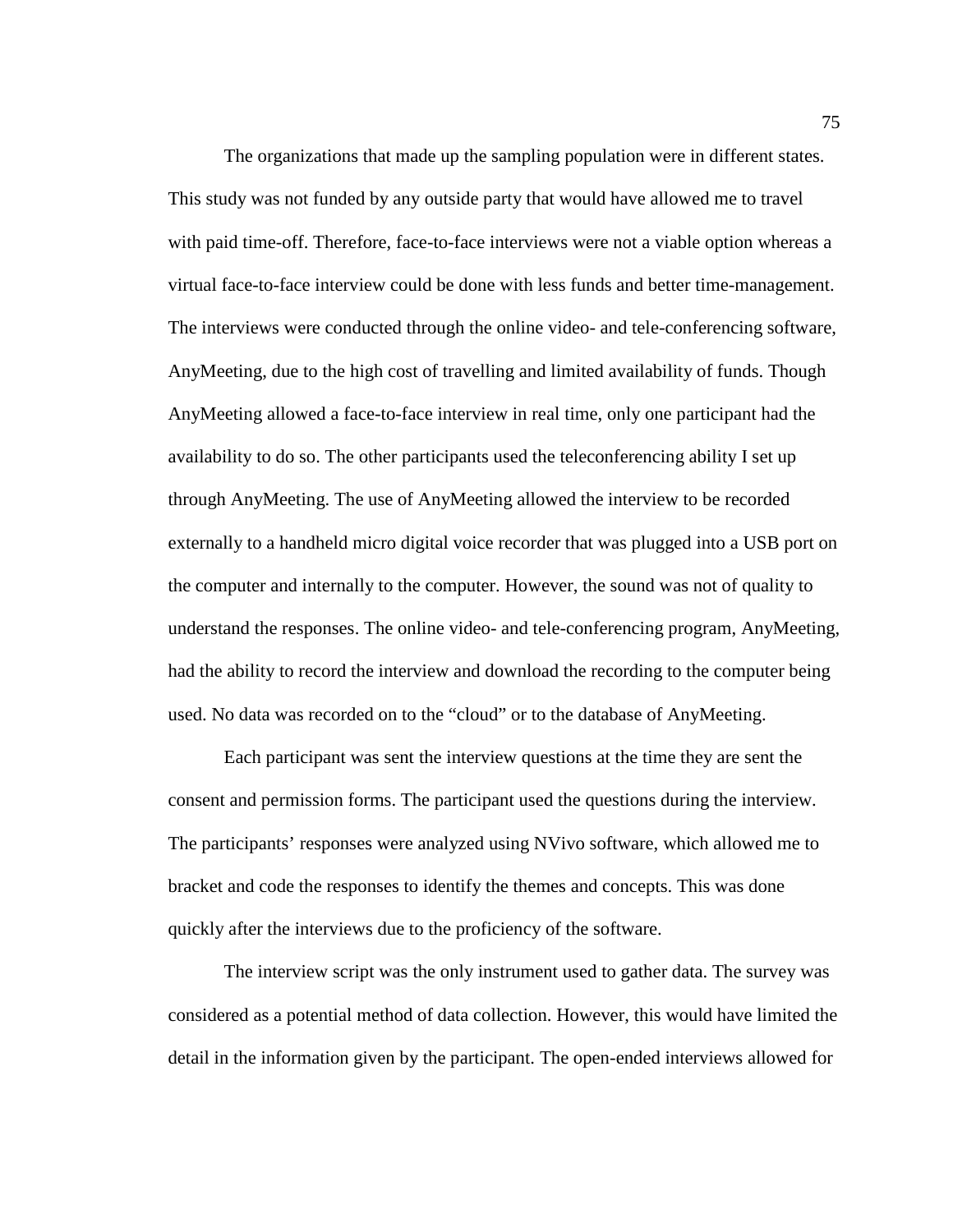a large amount of detailed answers that provided the depth of information important to this study's data collection (Husain, Bais, Hussain, & Samad, 2012; Seidman, 2012). Open-ended questions provided information and allowed the participant to respond without presumption (Husain et al., 2012; Seidman, 2012).

## **Recruitment, Participation, and Data Collection**

The data were collected directly from the participants being interviewed remotely via tele-conferencing and one via video-conferencing. Initially the participants were contacted directly by email. A few organizations had to initially be called to request email addresses. Any emails that were not responded to were followed by a phone call (if a phone number was available) requesting the interview. Through this method, 13 participants were interviewed; eight out of the 20 organizations (the number of organizations listed on the CDC web site which determined the original base number of 20); and five organizations from the health literacy list serve. The data collection tools used in this study were the interview script and researcher notes, the teleconferencing and videoconferencing recordings, the audio transcription software, and the data analysis software. The participants were interviewed through the means of online videoconferencing (e.g., AnyMeeting). Only one organization had the ability to do videoconferencing, the other participants a telephonic interview was conducted. By utilizing the online conferencing method, the interviews were captured by the online media and transmitted directly to and stored locally on the computer. A transcription software program was then used to transcribe the recordings. The voice was also recorded externally to a handheld micro digital voice recorder plugged into a USB port on the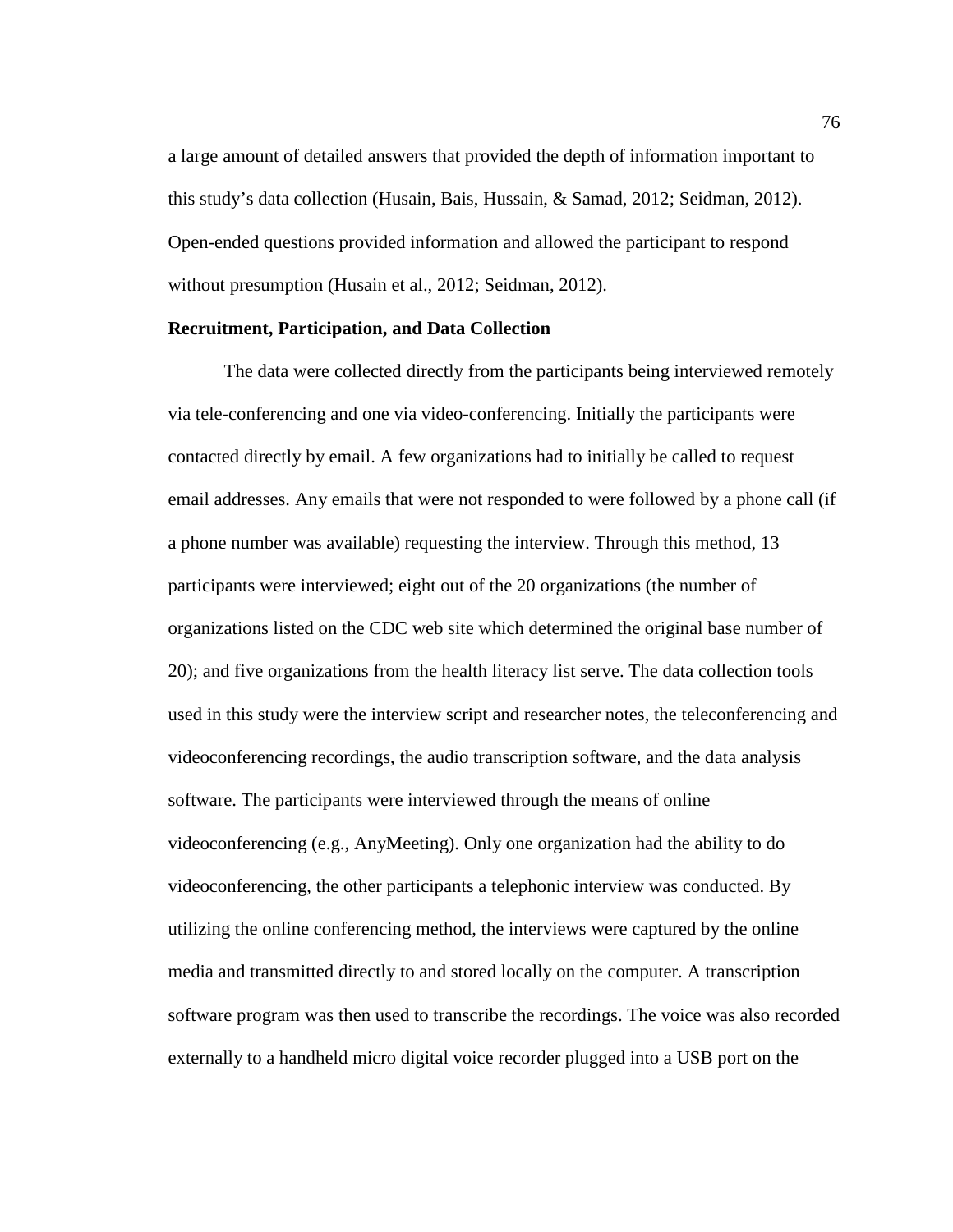computer and internally to the computer. This method was not effective for quality of sound. As the majority of the interviews were not done by videoconferencing due to the participant's not having the ability to do so, the online conferencing software still allowed me to use this method to capture the interview without video. Both the videoconferencing software and transcription software are "off-the-shelf" and available to the public. The online videoconferencing program, AnyMeeting, has the ability to record and download the recording to the computer being used. No data was recorded on to the "cloud" or to the database of AnyMeeting.

I conducted all interviews. The frequency of the interviews depended upon the availability of each participant and his or her time zone. The goal, however, was to interview two to four participants per day thereby taking 5 to 10 days to complete the interviews. Each interview consisted of seven questions. The expected response to each question was 5 minutes in length, and the minimum length of the full interview to be approximately 45 minutes with an expectation to take up to 90 or more minutes. Each interview was therefore given the allotment of 120 minutes (2 hours) to allow the participants to not feel rushed thereby giving fuller responses adding to the data available for capturing the information needed to construct the bracketing and themes to understand the impact of the organizations. In reality, 11 interviews took between 30-45 minutes each with two interviews being 55 minutes in length.

The contingency plan used was that if fewer than 10 organizations from the original plan of the 20 organizations on the CDC website accepted the invitation to participate, the personnel actively communicating on the health literacy list-serve email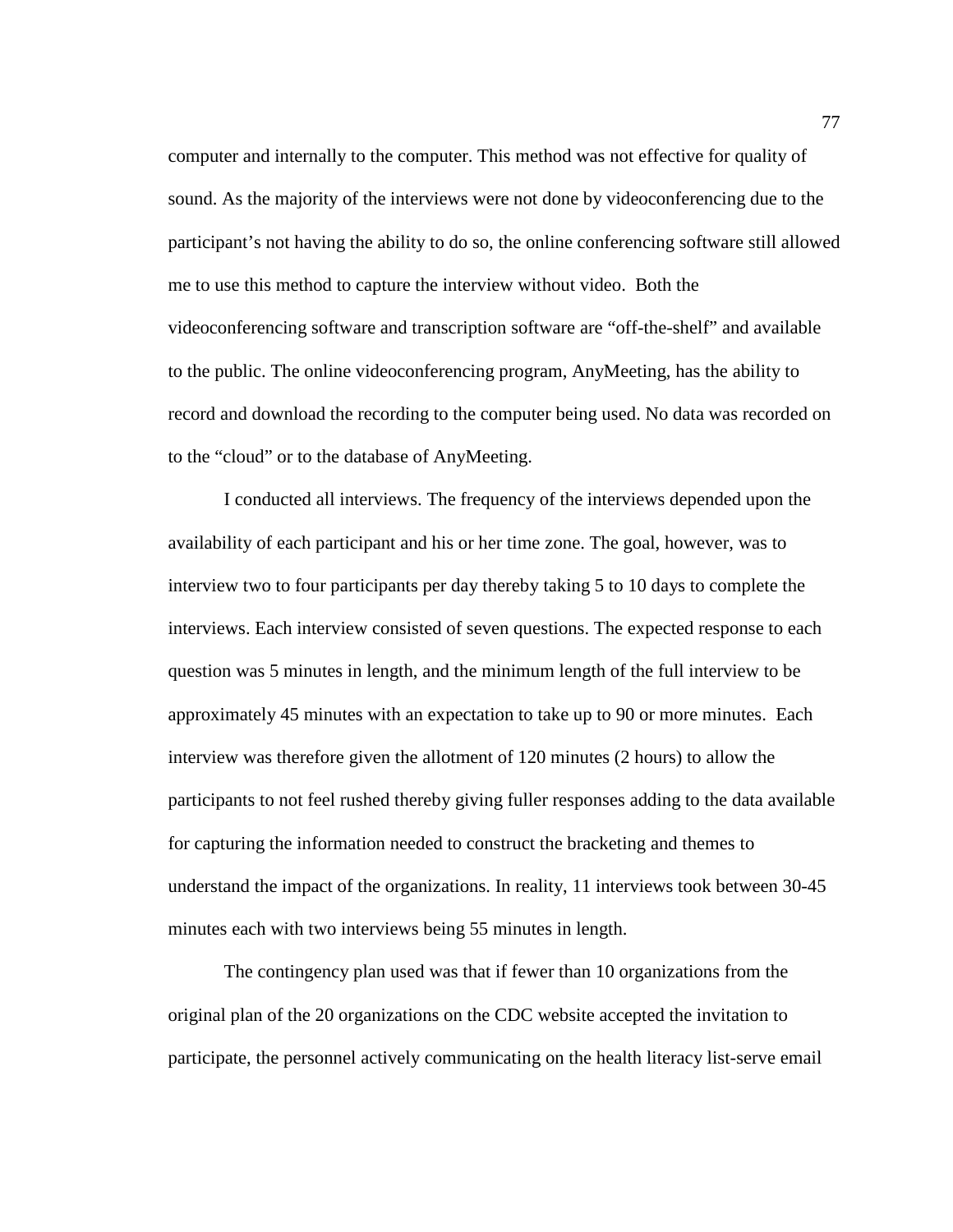(an email with a restricted distribution to an audience on a specific topic) would be requested to participate. The minimum number of respondents needed was the difference of how many organizations willing to participate from the minimum of the sampling number of ten. This plan was used as there were only eight from the CDC website that participated.

## **Data Analysis**

Each interview question was correlated to one or more research questions. The responses of the participants were expected to have trigger words and/or specific phrasing that addresses the research question(s). The recurring trigger words and/or phrasing was used to code and match to the research questions. The recordings were transcribed using speech recognition software and manually. I and a disinterested party reviewed each transcription three times to ensure there were not be any misinterpretations by the software. Once done, the transcripts were emailed to the participant to review. This was to allow for any clarification by my request or by the participant. This contributed to the validity of the study.

These transcripts were imported into the analytical software, NVivo, for coding and data connection. The NVivo software allowed me to be more thorough, attentive, and methodical (Hilal & Alabri, 2013; Welsh, 2002; Zamawe, 2015). It also helped to reshape and reorganize coding, interrogate the data, and have rigor in dealing with a large amount of data (Hilal & Alabri, 2013; Welsh, 2002; Zamawe, 2015). The analytical software was used to code with bracketing, horizontalizing, and clustering. The bracketing allowed understanding while lessening preconceived experiences. The horizontalizing listed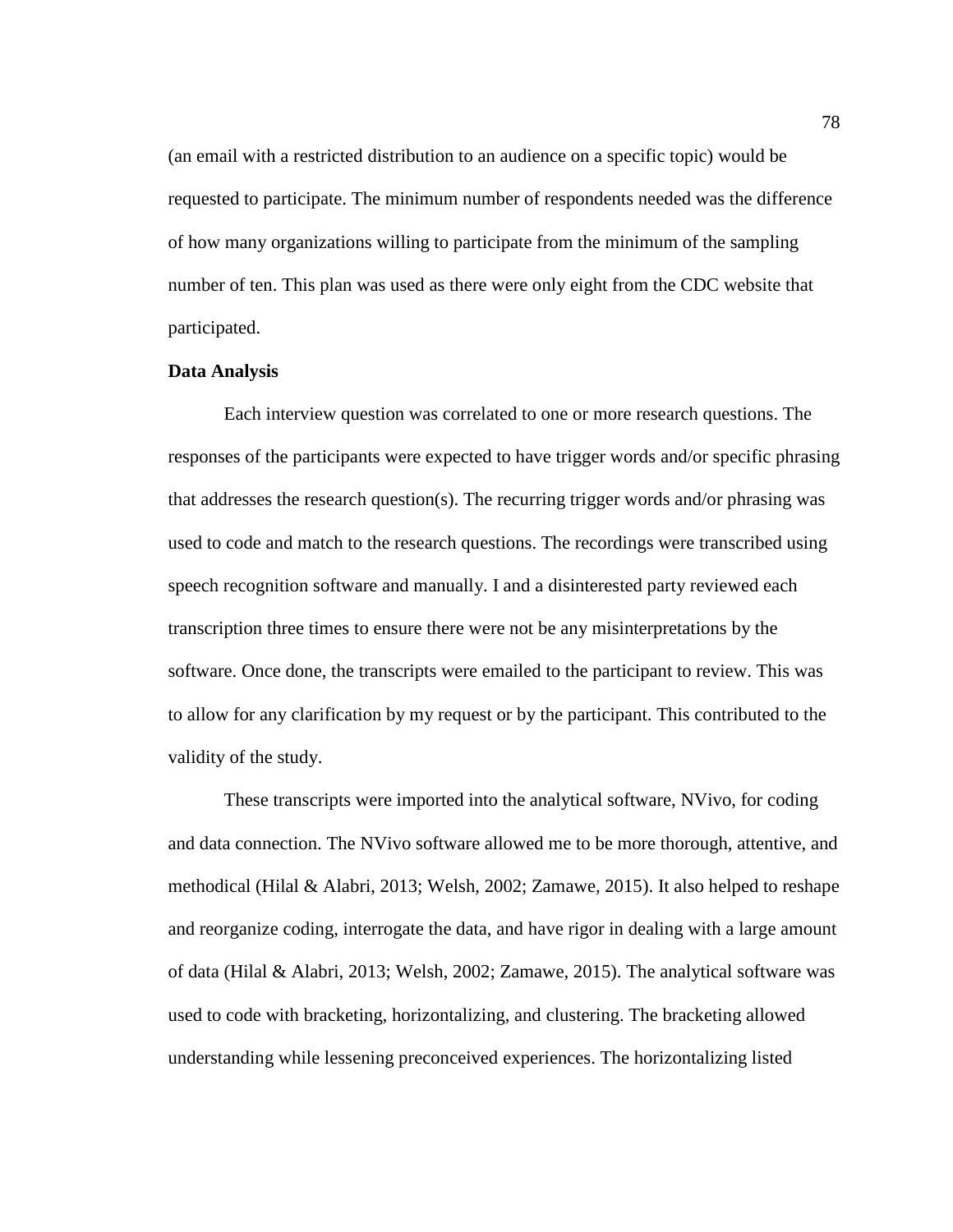relevant significant statements to the topic and marked them with equal value. The clustering aided in identifying themes and removed overlapping and repetitiveness and the NVivo software also kept track of emerging themes (Odena, 2013).

The software Mindjet was also used for mapping the responses to the research questions. Mindjet allowed the ability to recognize overlapping themes and phrasing to more than one research question. If there was a question about or seeming ambiguity to the meaning of the response, it was initially addressed during the interview; however, any further need for clarification was be obtained at the point of coding and mapping.

Each interview question corresponded to one or more research questions. In some cases, the research question was used as an interview question (see Table 2). This ensured the validity of the research question as well as the sufficiency of the interview question. The interviews identified the themes and concepts embedded in the participant's responses.

### Table 2

|   | Research questions                                                                                  | Interview questions                                                                                       |
|---|-----------------------------------------------------------------------------------------------------|-----------------------------------------------------------------------------------------------------------|
| L | How are organizations implementing health literacy<br>tools/guidelines without regulation?          | What is involved in addressing health literacy in the<br>communities?                                     |
|   |                                                                                                     | To what extent would formal regulations impact the<br>implementation of health literacy tools/guidelines? |
| 2 | What impact does health literacy best practices have<br>on the process of developing formal policy? | What are your organization's top three health literacy<br>best practices?                                 |
|   |                                                                                                     | How did your organization develop each of these best<br>practices?                                        |
|   |                                                                                                     | How is your organization using health literacy best<br>practices in developing policy?                    |
|   |                                                                                                     | Not all experts agree. How does this organization<br>build congruency on policy?                          |
| 3 | How can health literacy be addressed through formal<br>policy?                                      | How can health literacy be addressed through formal<br>policy?                                            |

## *Research and Interview Question Alignments*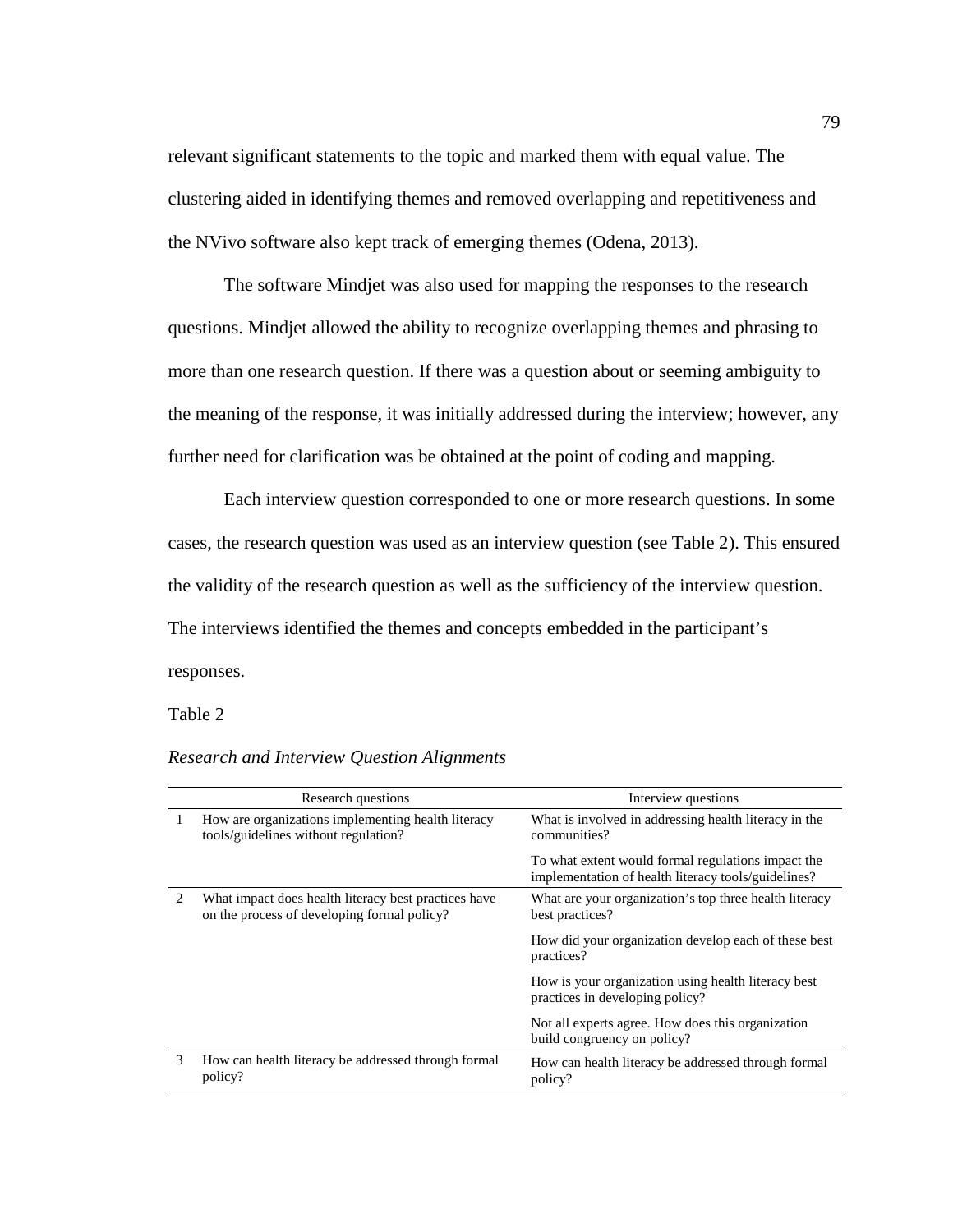#### **Issues of Trustworthiness**

### **Credibility and Validity**

Cope (2014) refers to research believability as credibility. Social qualitative research is meant to understand interaction and meanings and is not based on a measurement (Drost, 2011; Feldman, 2007; Galvin, 2014; Gershon, 2008). The term validity in qualitative research is based on the concept that the researcher provides and is a means of ensuring that there are indicators to tap into that concept (Drost, 2011). Validity is, however, a case of trustworthiness of the researcher in showing the accuracy of the findings and how they are conveyed (Marshall & Rossman, 2016; Power & Gendron, 2015). Gershon (2008) suggested using the intentionality of the study as opposed to a construct of measurement.

The use of triangulation validates this multiple case study with the use of several organizations as sources (see Yin, 2014). Using triangulation to check the interpretation of the participants' responses was another form of trustworthiness (see Bell, 2013). It increased the validity and credibility of the study as well as strengthened the data analysis for clearer interpretation (see Koc & Boz, 2014). The triangulation was from the interviews, my notes, the transcripts, and the audit trails.

Dependability is defined as the ability to replicate a study with the same conditions and participants (Cope, 2014). The strategies to ensure dependability was having the participants check the transcripts for correctness and the audit trail of the process (see Marshall & Rossman, 2016) for those that did. For those that did not respond, the transcripts were reviewed by a disinterested third party. The dependability of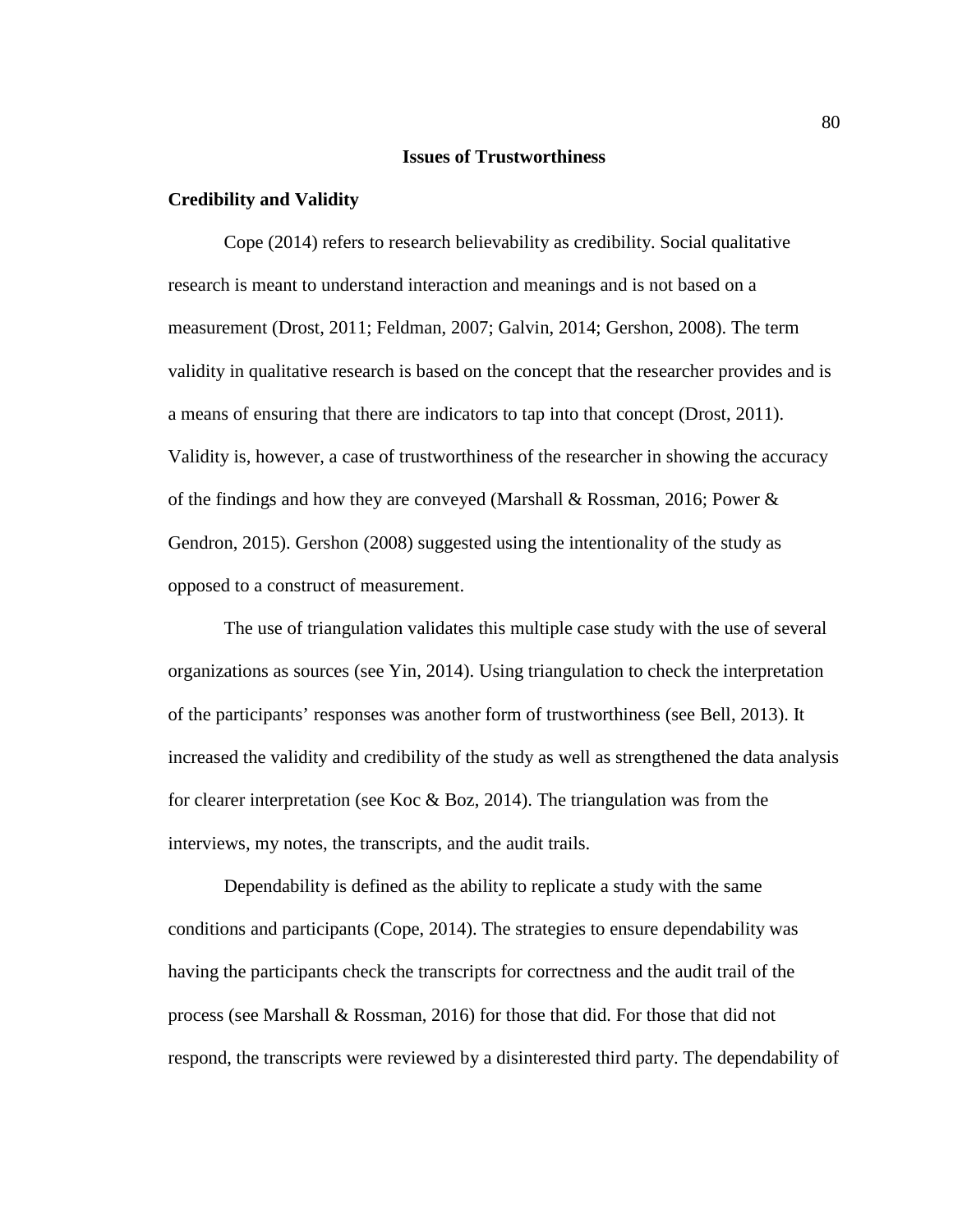the results of this study was reliable only upon the respondent's ability to answer the question. It was also dependent on the respondent's availability to be interviewed. However, the single strategy was to have the respondent verify that the transcript was a valid response.

Transferability is defined as to the degree the study findings meet the criteria for other studies (Cope, 2014). The strategies were continually checked on any biases that might have come up and a continuous audit trail on the conduct of this study. The results of this study have a high degree of transferability to any research on health literacy complexity, standardization and/or grassroots phenomena. The transferability contributes to the existing body of knowledge on health literacy by comparing common health literacy priorities and implementation of tools and guidelines without standardization or regulation.

The single strategy available to confirm or corroborate the results is to have a disinterested party review the audio and typed transcripts for mistakes. This eliminated any bias or distortion. This also supported the intercoder reliability in which the coding was crosschecked to ensure that the code definitions were the same in every use.

#### **Ethical Procedures**

The organizations and the participants remain confidential. They are referred to as "Participant 1", "Participant 2", etc. There were only one respondents from each of the 13 organizations. This study's focus was to consider anyone, including the participants, that may be impacted by low health literacy and improve that awareness and understanding.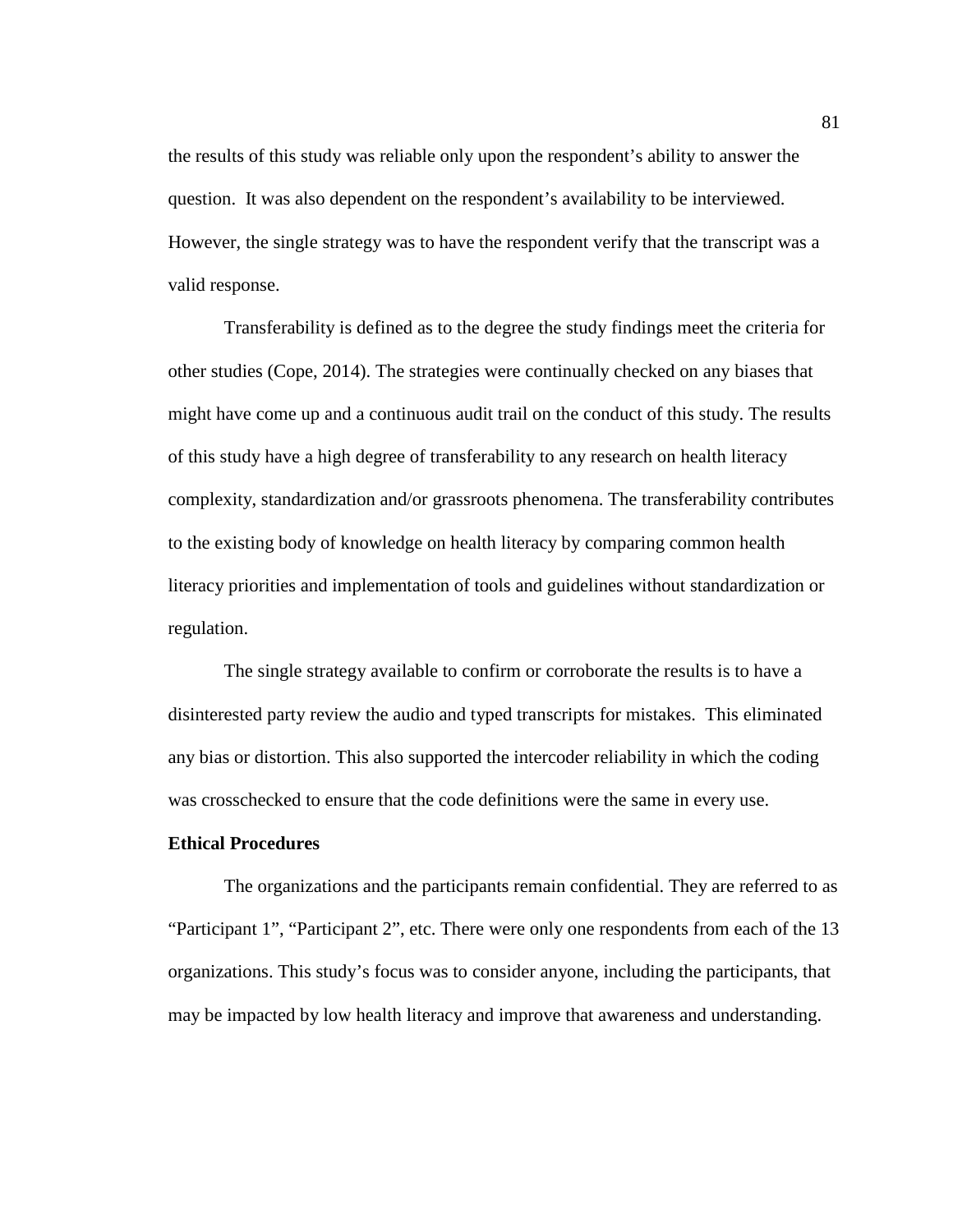This study used one agreement forms in the data collection: Consent Form for Participation in a Research Study. This Agreement ensured the participants understood what this study was regarding. This Agreement became an informed consent upon the explanation of the study. The agreement to tape the interview was also be verbally captured on tape. The permission to use information obtained in the interview was also on the consent form. The organizations had the right to request me to sign an agreement prior to interviewing any persons but did not exercise it.

Though the Agreements collected have printed and signed names, none of the Agreements are published, thereby preserving the confidentiality of the participants. Names remained associated to the participants' responses through the validity process. Once the respondents validated the transcriptions, the coding and bracketing process started. The names were disassociated from the responses at this time. Pseudonyms were used for control purposes. This also would have applied during the interview. If a participant was not willing to answer a particular question, s/he would not be coerced into doing so.

This study's data will be kept for the recommended time period of 5 years. The relevancy will determine whether the data is to be used for comparison purposes on later research. The data may also be used to expand this study at a later time as well.

As this study cannot guarantee complete confidentiality or indirect identification, due to identifying the participants by narrowing down from the organization level, security measures are emplaced for the ethical protection of their identity. The following are included in the security protocols: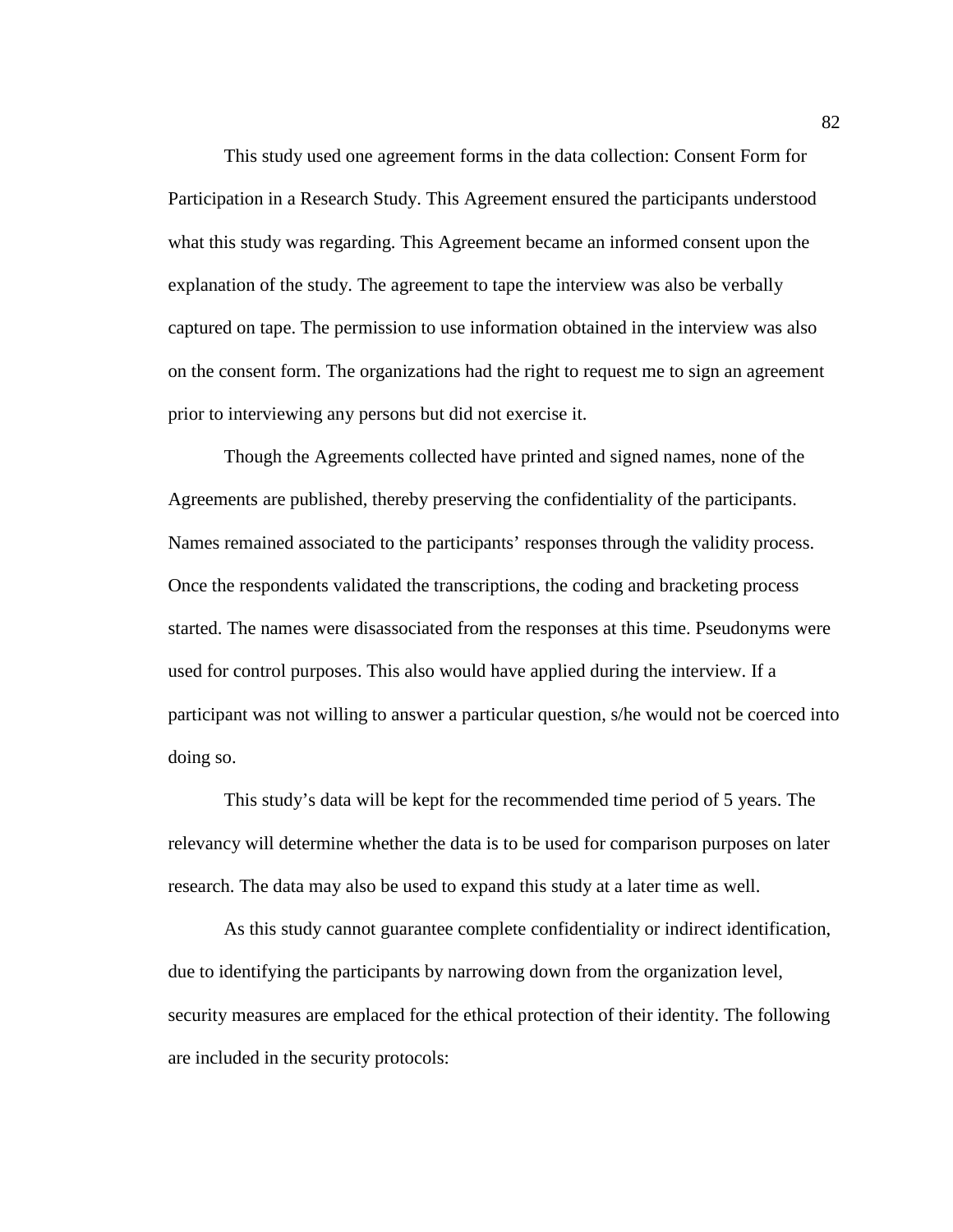- Interviews recorded by video, voice recordings, and hand-written notes;
- Transcripts electrons within the software applications and hand written;
- Emails; and
- Signed consent forms possibly mailed or scanned in and sent by email.

Any portion that is hand written or in paper-form was scanned to a pdf format. Upon ensuring that it has properly scanned, the paper format was shredded. All participant data has been securely deleted from the computer and voice recorder as it has successfully transferred to the external hard drive.

This study was conducted with high integrity. My intent in conducting this study was to aid in the understanding and lessening the impact of low health literacy. It would be a detriment to any health literacy research to suppress, falsify, or invent findings. It would also go against the integrity I hold. There is a great need to ensure that there is no omission of information, falsifying what was stated, or fabricating the findings. This serves as a checks-and-balance and will mitigate any ethical concerns and lend credibility, validity, and integrity to the study. This study was approved by the Walden University Institutional Review Board (06-02-17-0078136).

### **Summary**

Health care is a complex issue. Health literacy is also a complex issue and possibly more so. Communities, health care providers and patients have commonalities but will never be the same as their neighboring community or the patients' neighbors. Therefore, health care providers cannot treat everyone the same and the tools and guidelines used will differ as well.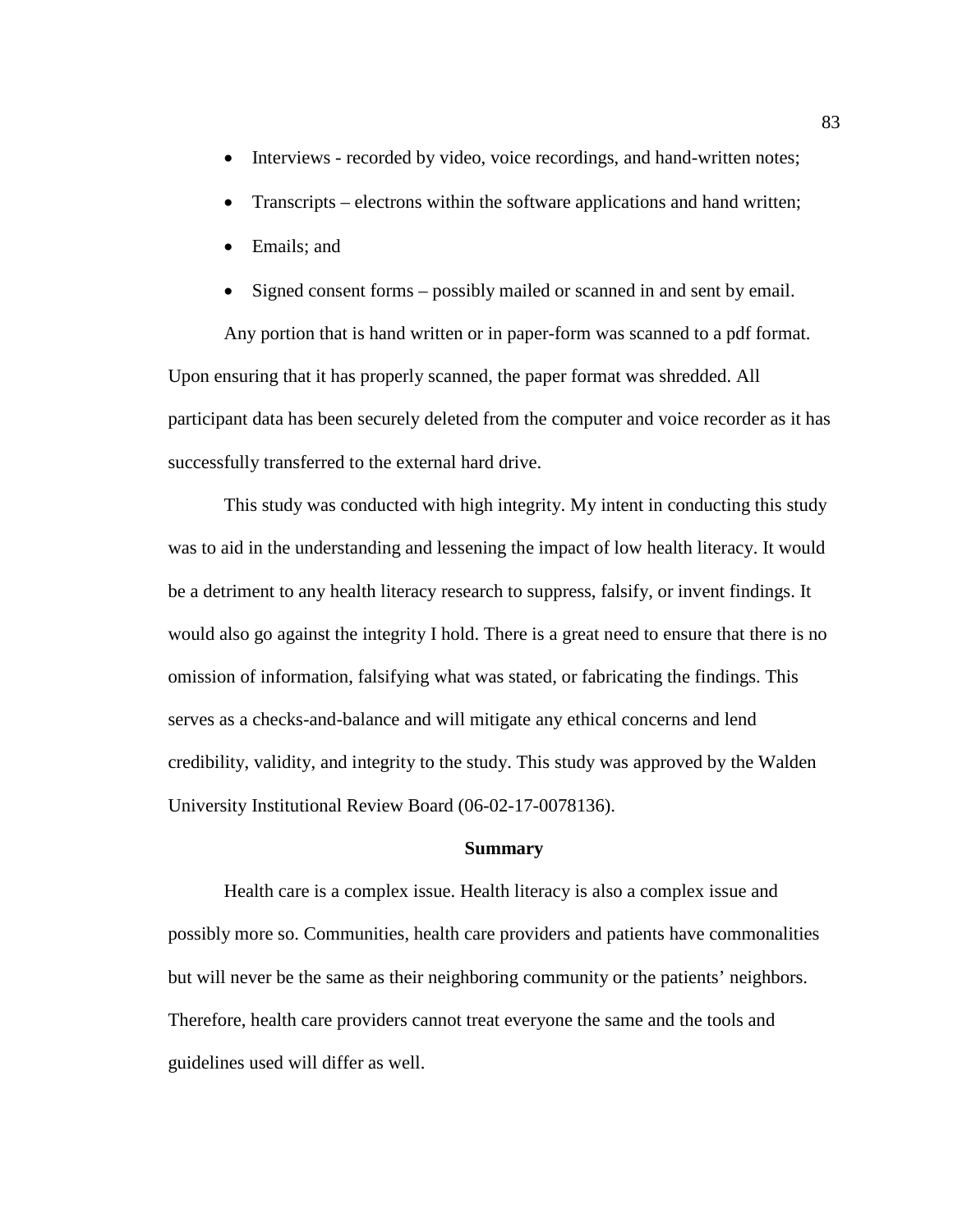This study impact hospitals, healthcare organizations, other organizations, doctors, nurses, patients, and health care administrators. In examining the health literacy best practices of organizations and the surrounding communities, this study explores how the organizations specifically addresses health literacy holistically as well as their perceptions at a broader level in respect to policy. This study interviewed participants from 13 organizations from different states. All of these organizations focus on health literacy within their communities. These organizations are at the state level and local levels.

This study used a qualitative method with a phenomenological approach using the multiple case study design and using expert purposive sampling to collect data. The multiple-case design gives better validity to the findings. A base of 13 people was selected, of which eight organizations are listed on the CDC web site and five were found from the health literacy list serve. Most of the participants were initially contacted by email introducing the study and myself with a request for a response. I followed-up with a phone call to affirm the response to participate and to be able to schedule the interview. Some organizations were initially contacted by phone requesting an email address for a potential participant. If the contact did not respond within 3 days, it was assumed that s/he does not wish to participate.

The instruments used in this study were the interview questions and responses. The interview questions were devised through the research questions and the intent of this study. The interviews were remotely conducted via teleconferencing or videoconferencing. If the organization did not have the ability to videoconference, then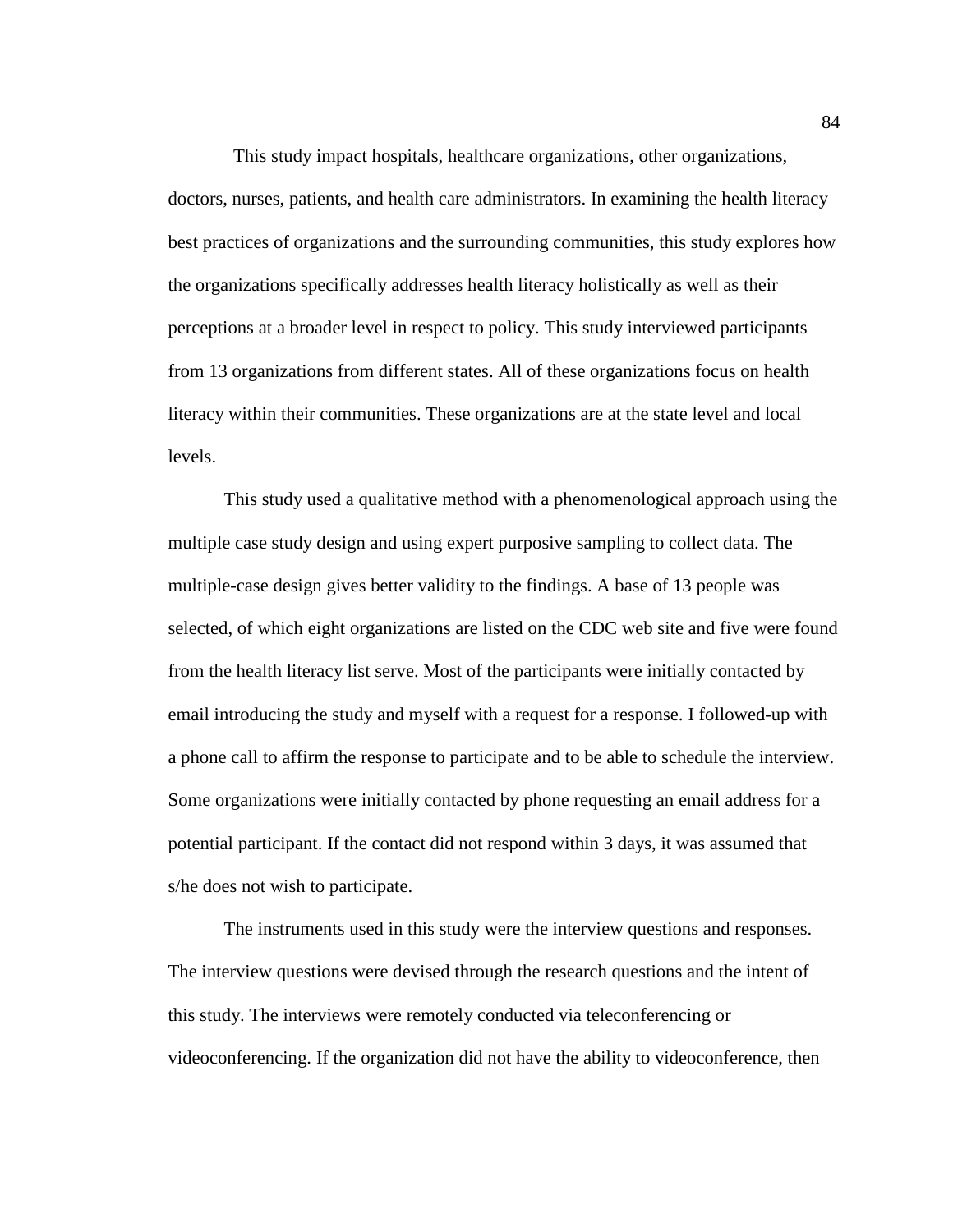the interviews were done by phone. This was due to the limited availability of funds. I conducted all interviews and depending upon the availability of each participant, it was expected that there would be two to four interviews per day thereby taking 5 to 10 days total to complete the interviews. The interviews were usually one per day and the interviews were spread over a six-week period. Each interview consisted of seven questions with the length of the interview averaging 30 to 45 minutes.

This multiple case study used several organizations as sources, using triangulation to check the interpretation of the participants' response from the interviews, my notes, the transcripts, and the audit trails. This increased the validity and credibility of the study. The dependability strategies that were used had the respondent verify that the transcript was a valid response and a disinterested third party review the transcripts for correctness. The strategy of transferability of this study to any research on health literacy complexity, standardization and/or grassroots phenomena strategy was to continually check on any biases that may come up and conduct a continuous audit trail.

The organizations and the participants will remain confidential. They are referred to as "Participant 1", "Participant 2", etc. There was only one respondent from each of the 13 organizations. This study's focus is to consider anyone, including the participants, that may be impacted by low health literacy and improve that awareness and understanding. All uses of electronic data (video and voice recording, computer files, etc.) and paper data, interview notes, agreements, etc. are secured and treated with the utmost confidentiality. This study was conducted with high integrity.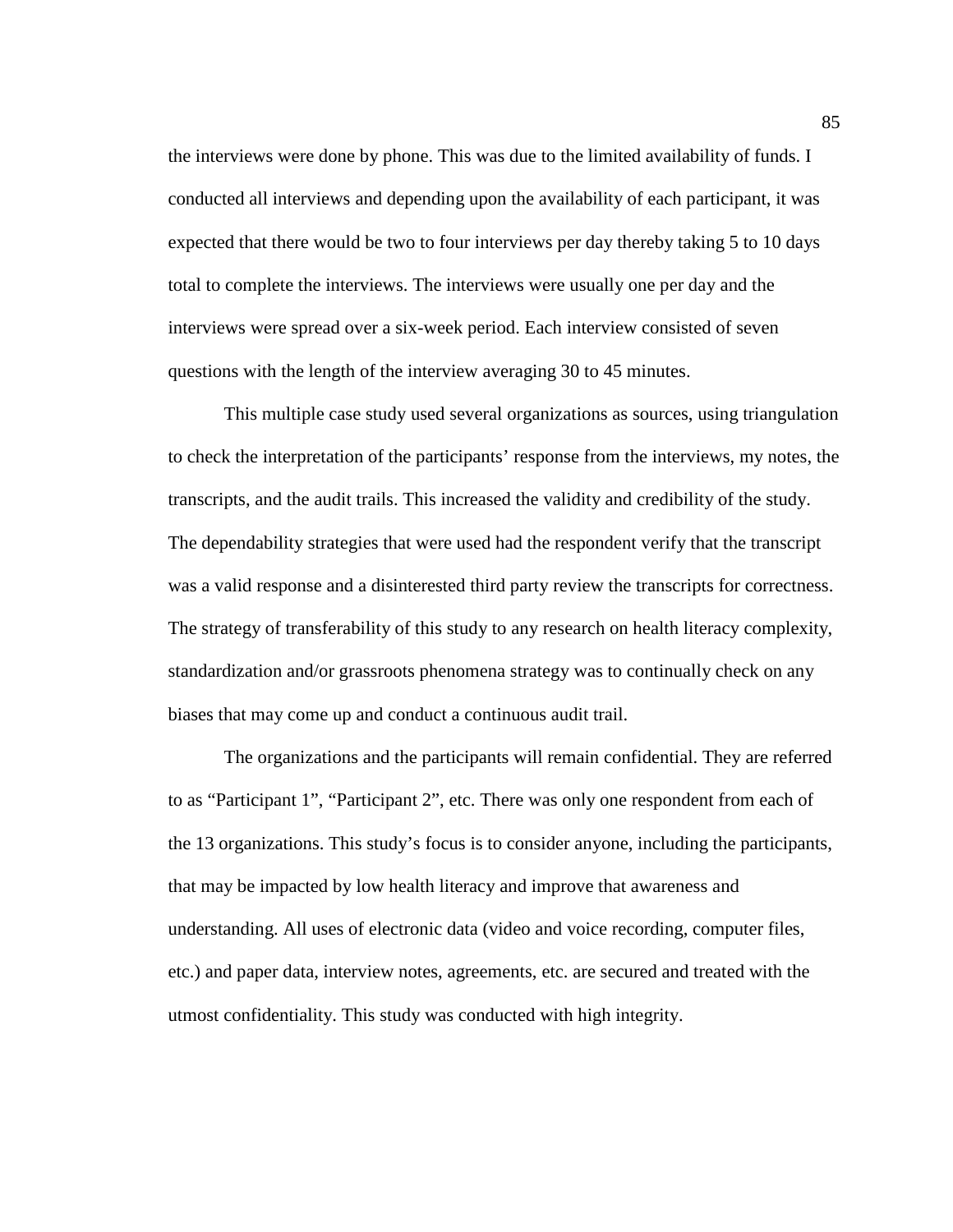Chapter 4 examines the results that are addressed by research question and the associated interview question, and presents the data supporting the findings. The next chapter also discusses in detail the demographics, data collection, and the data analysis of this study.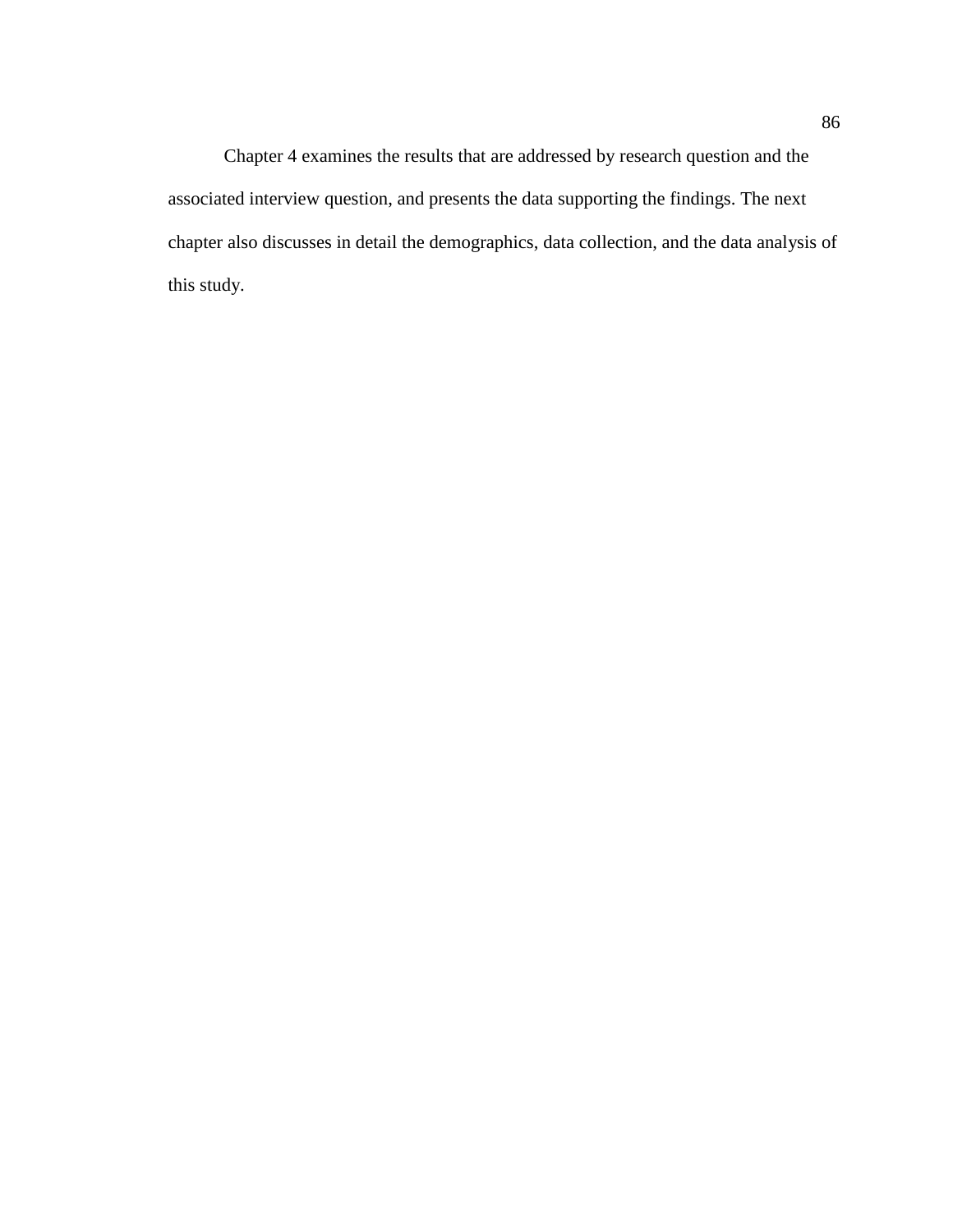## Chapter 4: Results

## **Introduction**

In this qualitative case study, I explored and compared commonalities in health literacy best practices of organizations that are recognized as leaders in health literacy by the CDC and are addressing low health literacy in their communities. Exploring and comparing the organizations' best practices permitted recommendations made to various organizations regardless of level (local, state, federal, or nonprofit). The potential of a health literacy policy might also be determined as well as addressing the complexity of health literacy allowing patients and healthcare providers to better address health concerns.

Low health literacy is a problem the United States faces and, like health care itself, is a complex issue that stems from patient demographics, the communities they live in, and medical and healthcare providers being very diverse (see Figure 1). Tools have been developed to assist providers in mitigating the risks of low health literacy, but there is currently a lack of formal policy on health literacy. Most policy has focused on the delivery/providing of health care, but that threshold of what provision can do exclusive of improvements in literacy may have been reached. Though health literacy is not much use without healthcare provision, healthcare provision is of limited use without health literacy.

This problem impacts everyone – from the patient, to the doctors, to the community, and to society – to include the rising cost of health care. Low or poor literacy leads to a construction that undermines effective service and good literacy has the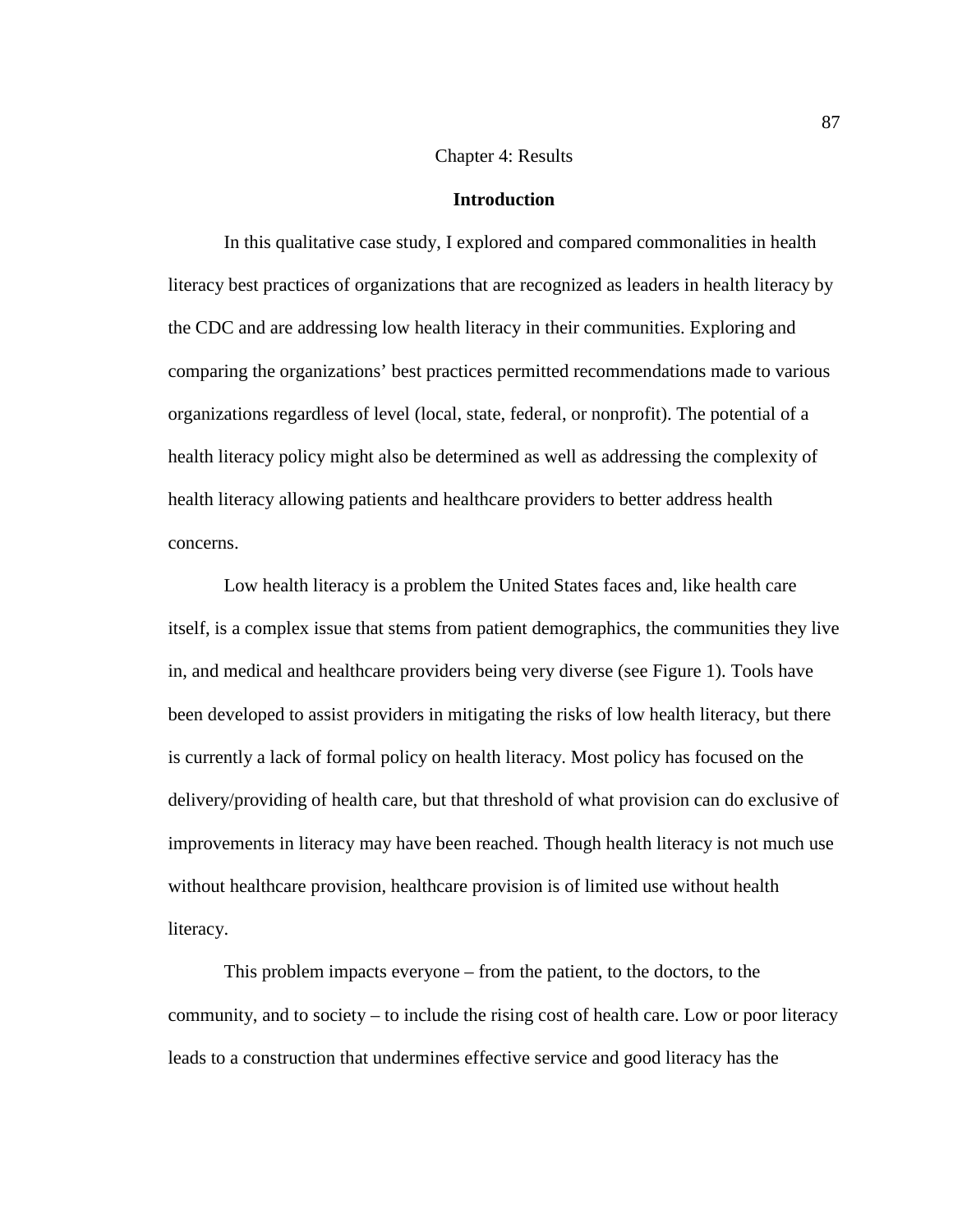opposite effect. This study contributes to the body of knowledge needed to address this problem by comparing health literacy best practices and its effect on the process of policy development to address health literacy through formal policy.

# **Research Questions**

There were three research questions in this study. These questions were derived from the concept of healthcare complexity and that health literacy issues further complicate this:

RQ1: How are organizations implementing health literacy tools/guidelines without formal regulation?

RQ2: What impact does health literacy best practices have on the process of developing formal policy?

RQ3: How can health literacy be addressed through formal policy?

## **Chapter Organization**

Chapter 4 has six major sections that follow the chapter's introduction: Setting and Demographics, Data Collection, Data Analysis, Methodology, Evidence of Trustworthiness, and Results. Chapter 4 concludes with a summarization of the main points and an introduction to Chapter 5.

## **Setting and Demographics**

For this study, 58 people or organizations were either emailed or contacted by phone. The intent was to request two participants per organization. Some organizations only listed a phone number or an email for the organization, while other websites listed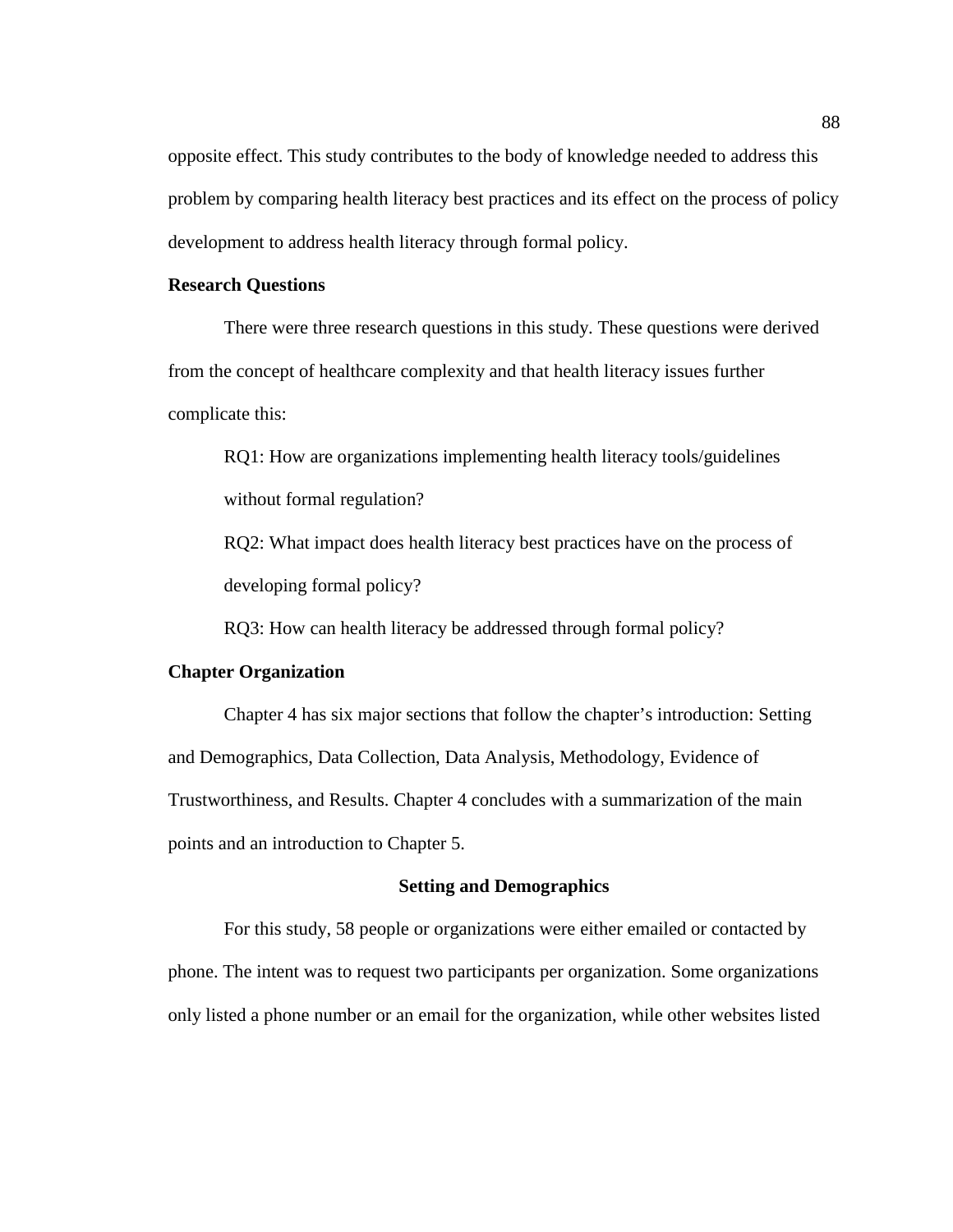the individuals' contact information. Of these phone calls and emails, 33 declined to do an interview for various reasons, which included

- stating they were not the right person or organization to be interviewed couldn't speak to the organization's health literacy best practices and/or policy development, teaching, and research, not policy and practices;
- the organization was still forming could not meaningfully participate;
- competing demands on the team;
- not currently involved in the organization; and/or
- the individual felt one person should interview not two.

There were no responses from 12 people after the initial emails, which included a followup email or phone call/voicemail, leaving 13 interviews that were conducted. There were no known or stated special circumstances or conditions that influenced the participants or their knowledge of health literacy, the organization, or policy that would thereby influence the data and/or the interpretation of the study.

Of the 13 participants, eight were from organizations found on the CDC website, and five were from the health literacy list serve. The organizations included were three coalitions, five collaborative/partnerships, one consortium, two education/academic, and two that did not categorize themselves. The United States geographic attributes of the participants' organizations included six from the East Coast, three from the North-Central region, three from the South-Central region, and one from the West Coast.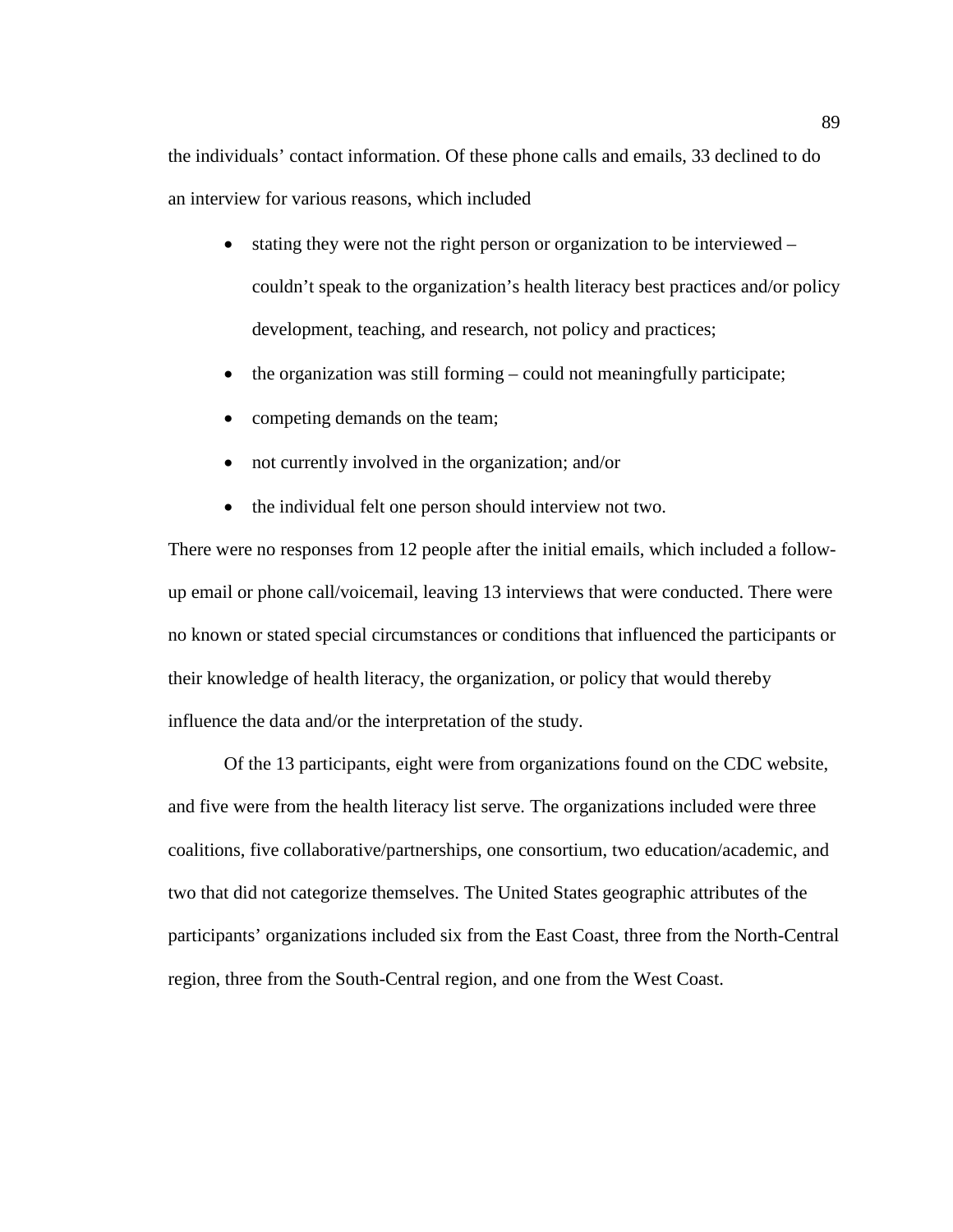#### **Data Collection**

All data were collected through the online application, AnyMeeting. Though a video conference was requested, only one participant had the capability to conduct the interview as a video conference. The other 12 interviews were done through AnyMeeting as well but as a teleconference. Twelve interviews were recorded in the entirety, while one interview was only recorded at the end due technical difficulties. Once the recording was processed and saved to the hard drive of the computer, I ensured that the recording did not exist anywhere else (i.e., the cloud). Notes were also taken to ensure that I gained the main points of the conversation. The notes were then used during the transcription process as a guide to those main ideas and bullet points.

The recordings were run through a software application that transcribed them from the voice to written word. The software application did not work as well with some as with others due to either the recording quality or voice tone. The transcription was reviewed twice while listening to the recording allowing for corrective edits. These transcriptions were sent to the participants for review and validation to the interview data.

All interviews lasted between 25 to 60 minutes depending on the participant's length of answers. The original presumption was that the interviews would be 45 to 90 minutes in length. In reality, most interviews were approximately 30 minutes in length. The longest interview was 55 minutes in length. All participants were at a location that was at their organization, in their home, or in their car. My location was at my home or in a conference room at my workplace. At all times, I was not in the presence of others during the interview.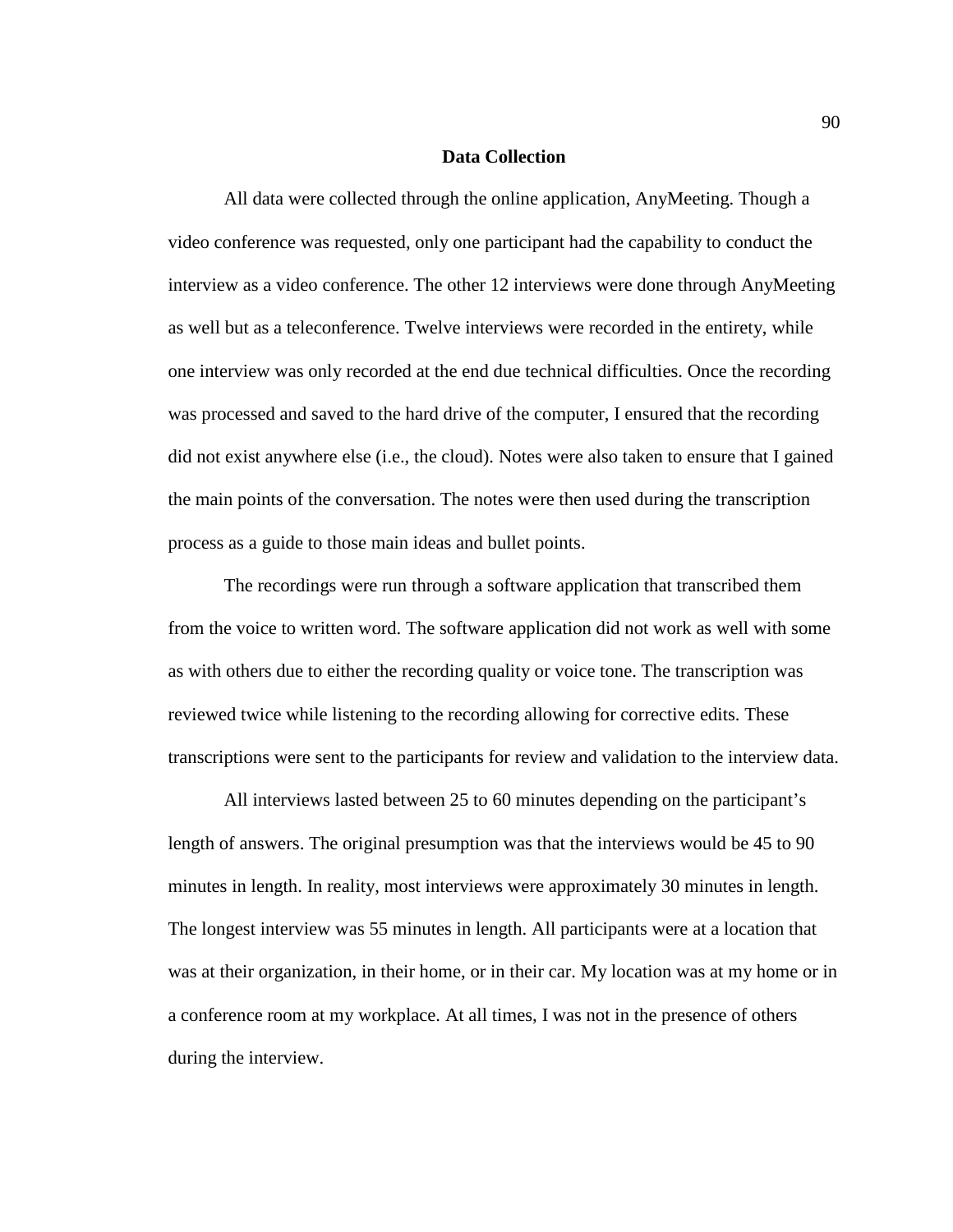The interviews were done over a 6-week period performing as few as one for the week to three interviews in 1 day. The scheduled date was a collaboration between my schedule and the participant's schedule and the time zone that they were in. All but one participant had a scheduled AnyMeeting conference reminder sent to them. That one participant requested to have the interview while on the spot due to the tight scheduling, and it was conducted and recorded through AnyMeeting.

The original plan and ideal was to conduct 20 to 40 interviews. However, 33 people or organizations declined, and 12 never responded to the requests. The minimum number of 10 interviews was surpassed by three for a total of 13 respondents.

## **Data Analysis**

The early coding theory was taken from the main ideas of the questions with health literacy as the parent (Figure 4). The three main sibling nodes were policy, best



*Figure 4*. Early coding thoughts. This depicts the early coding thoughts on the expectations of results prior to the research being conducted.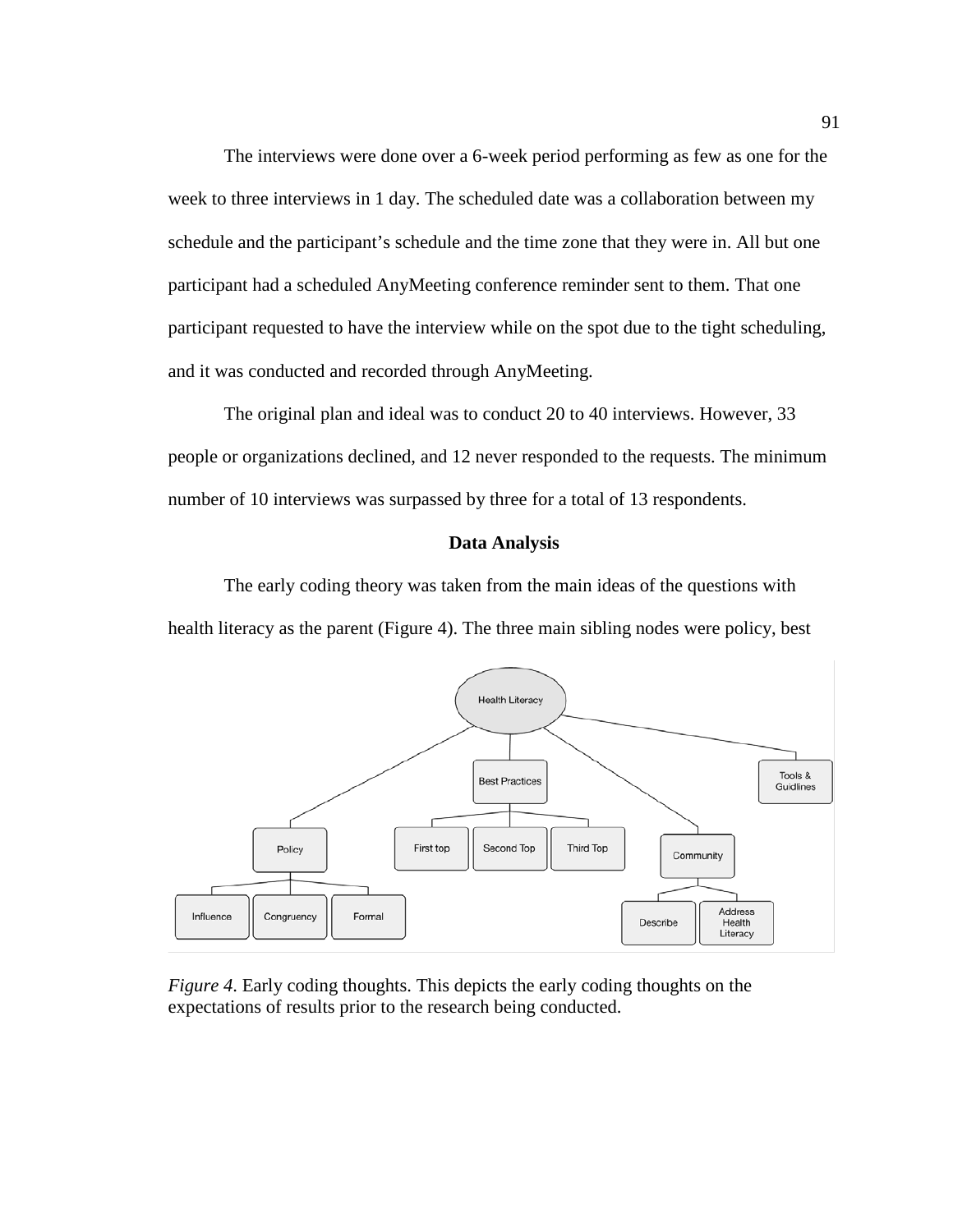practices, and community. The fourth sibling node was tools and guidelines as it was thought that it would possibly be an emerging theme. The child nodes under the policy node were the main ideas of the questions on policy. The "influence" node replaced the word "impact" in Question 2. The word "congruency" relates to Question 6 and "formal" relates to Questions 2 and 7. Under the "community" node, it was thought that the participants would describe what community they were working with in addressing health literacy in Question 1.

As the analysis was conducted, this coding depicted the emerging themes and patterns and the correlation to the Stoddard Evans framework to the determinants of health, and the original Mind Jet map (Figure 5) became evident. The correlations to these are discussed in detail in Chapter 5.



*Figure 5*. Actual coding from research. This illustrates the actual coding resulting from the research.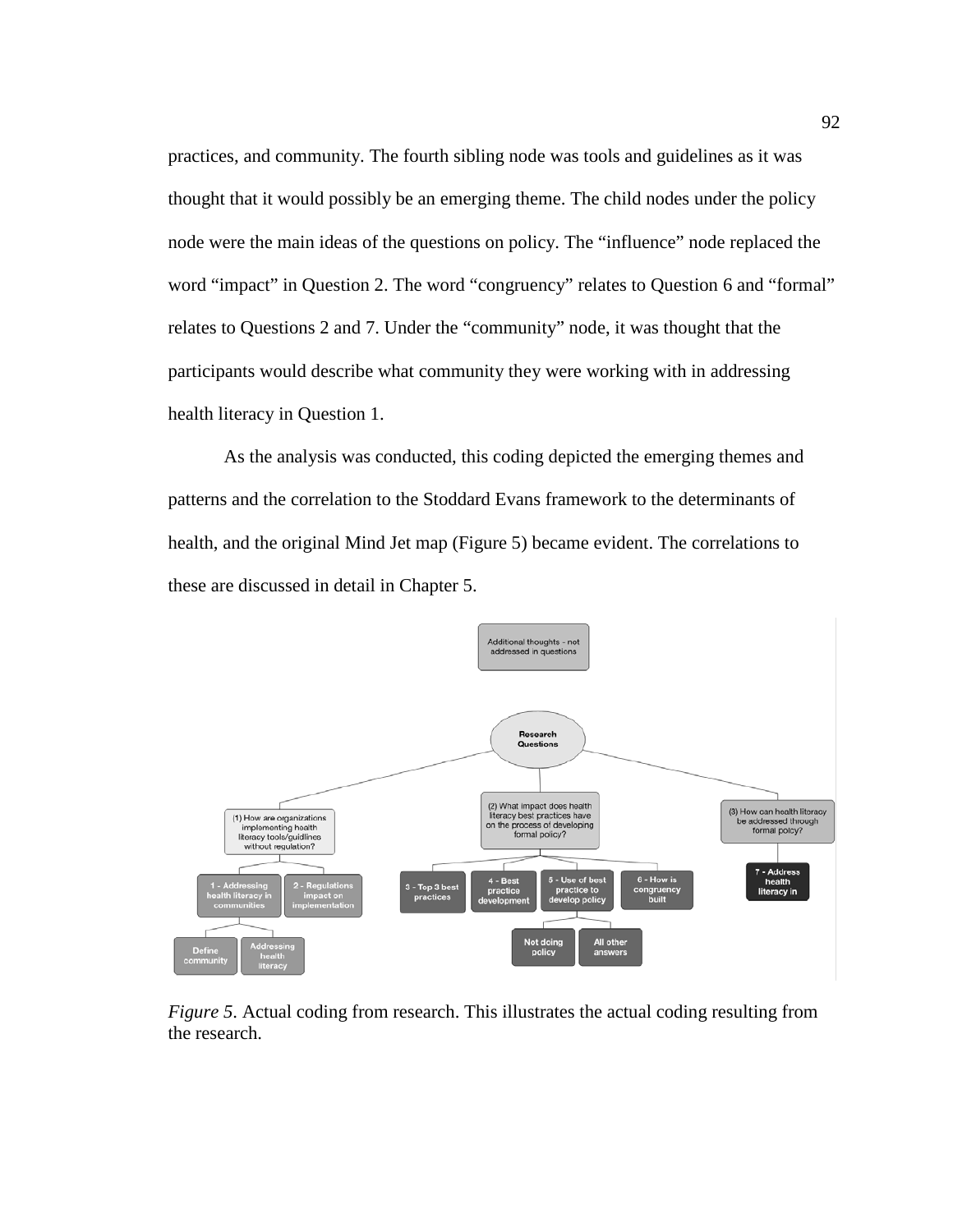Using this coding structure allowed me to highlight the terms and phrases most often used. However, it did not allow for the themes and patterns for the questions and responses. For this, the research questions would need to be the main codes and the interview questions would become the child nodes with subsequent child nodes below them depicting emerging patterns. The coding and queries in NVivo substantiated the main themes that emerged throughout the interviews as the participants responded to the questions.

#### **Evidence of Trustworthiness**

Social qualitative research is meant to understand interaction and meanings and is not based on a measurement (Drost, 2011; Feldman, 2007; Galvin, 2014; Gershon, 2008). In establishing the trustworthiness of this study, processes were established and conducted from start through the finish of the data collection. Prior to submission to the IRB, the interview questions were reviewed by two disinterested parties for language content and comprehension.

Cope (2014) referred to research believability as credibility. The term validity in qualitative research is based on the concept that the researcher provides and is a means of ensuring that there are indicators to tap into that concept (Drost, 2011). Validity is, however, a case of trustworthiness of the researcher in showing the accuracy of the findings and how they are conveyed (Marshall & Rossman, 2016; Power & Gendron, 2015). The use of triangulation was used to validate this case study using 13 organizations as sources, and the audit trails – which include checking the interpretation of the participants' responses by each of them reviewing (and editing if appropriate) their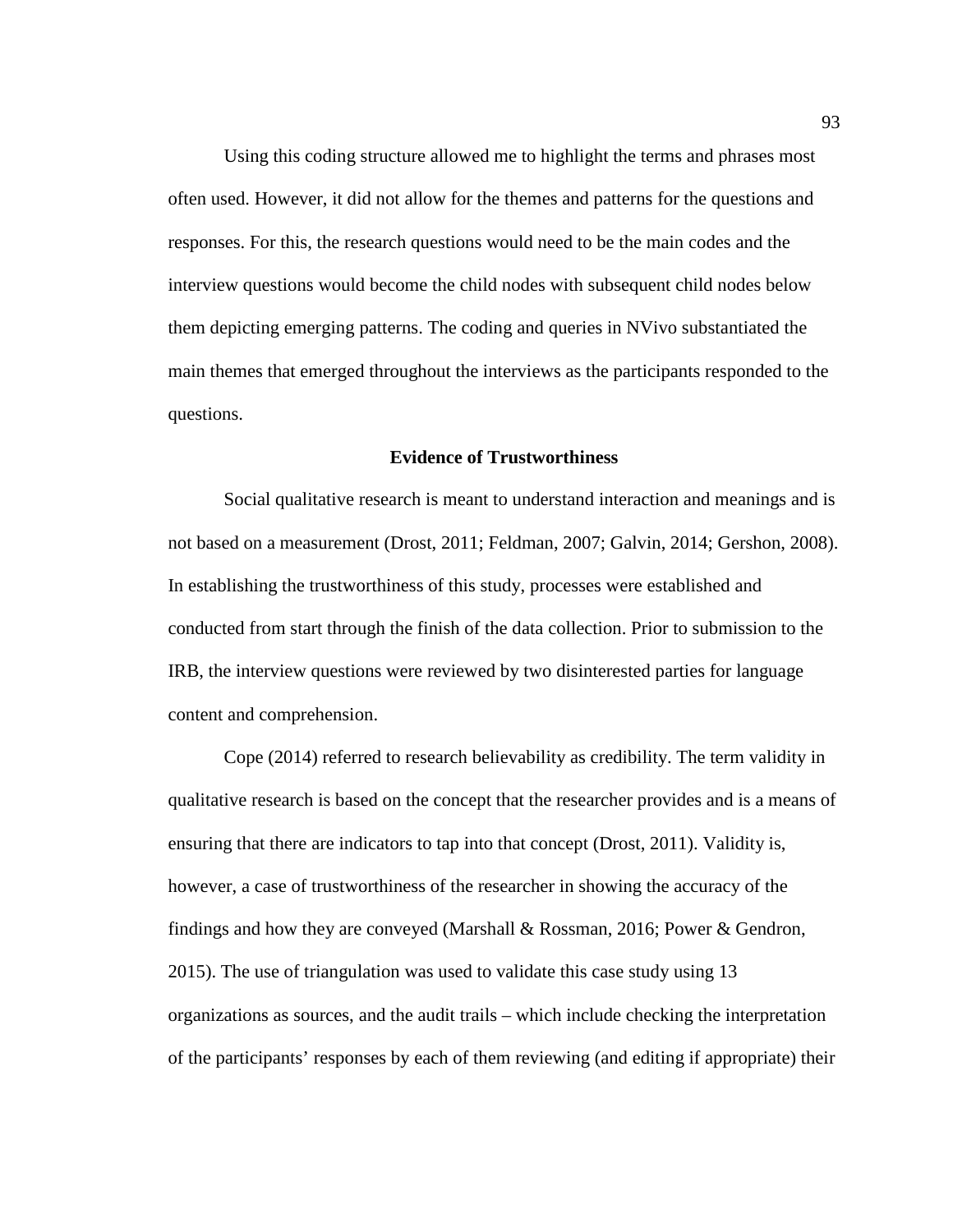transcripts, and my notes – thereby increasing the validity and credibility as well as strengthening the data analysis (see Bell, 2013; Koc & Boz, 2014; Yin, 2014).

Dependability is defined as the ability to replicate a study with the same conditions and participants (Cope, 2014). The dependability of the results of this study relied upon the participant's availability to be interviewed and ability to answer the question. However, the single strategy was to have the participant verify that the transcript was a valid response. Each of the participants was sent a copy of their transcript to review and edit to ensure that notes and interpretations of their responses to the questions were valid to ensure dependability (see Marshall & Rossman, 2016). Transferability is defined as to the degree the study findings meet the criteria for other studies (Cope, 2014). Credibility and transferability were also established by the description of the processes involved in the data collection, including identifying the potential participants. There was a continuous check on potential biases and a continuous audit trail on the conduct of this study. The results of this study will have a high degree of transferability to any research on health literacy complexity, standardization, grassroots phenomena, and/or the mandating/regulating of tools/guidelines.

To ensure confirmability, I set up a checklist that allowed me to check and recheck the processes and data throughout the study. To further the confirmability, the audio recordings and typed transcripts were reviewed twice for mistakes to eliminate any bias or distortion. This also supported the intercoder reliability in which the coding was crosschecked to ensure that the code definitions were the same in every use.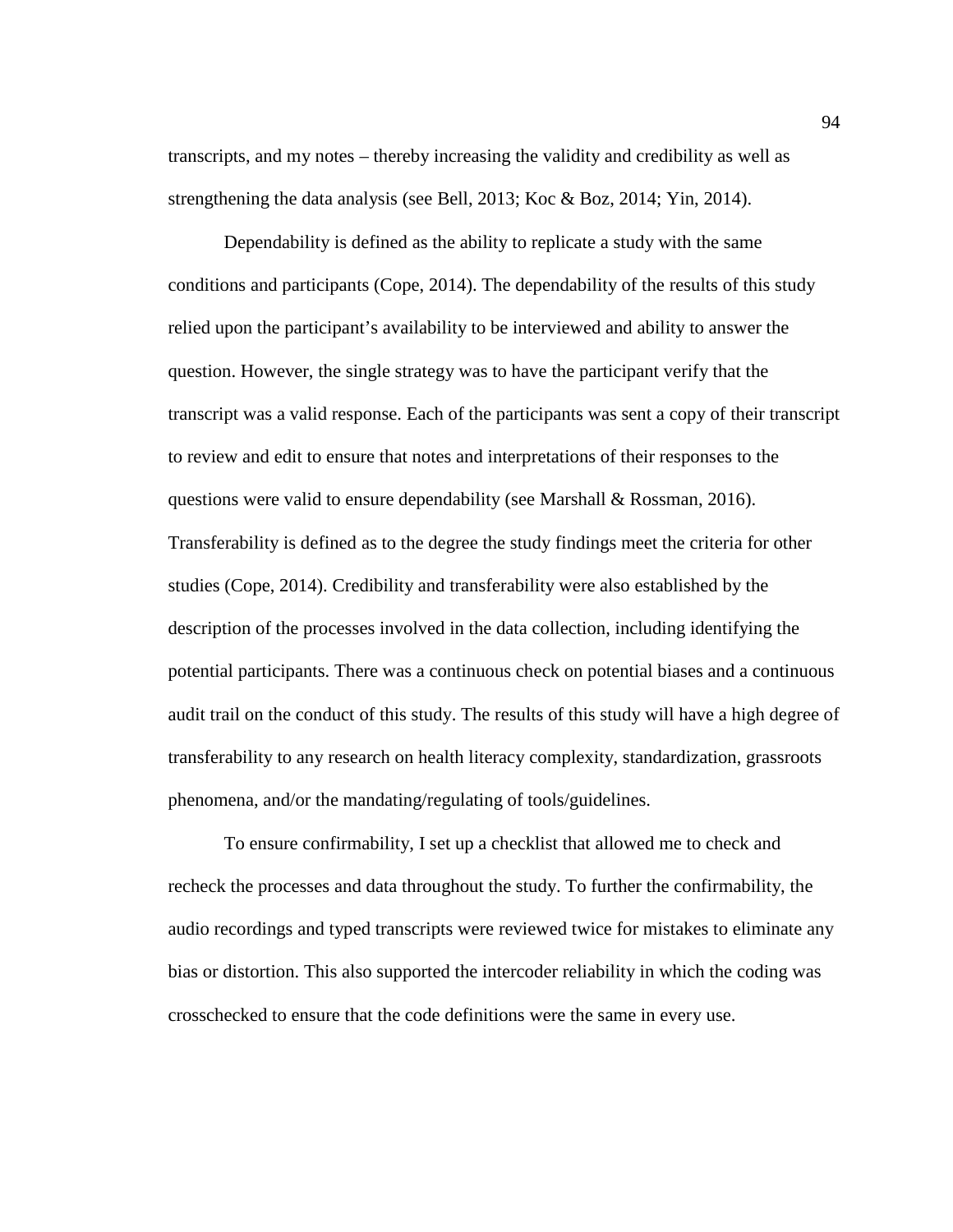Galvin (2014) defined saturation as the point at which no new relevant information is forthcoming. In qualitative studies, if saturation is reached prior to assessing the *N* population, then fewer may be used (Nastasi, n.d.), and if performing indepth interviews, that number can reach to 30 people (Nastasi, n.d.). As there was a limited number of resources and a limited number of best practice organizations, the base of 20 people was selected; the number of organizations was listed on the CDC website, and this determined the base number. According to Marshall et al. (2013), the sample size is directly related to the saturation and for case studies; the recommended number of interviews was six. According to Nastasi (n.d.), the benefit to qualitative sampling is flexibility, and the counter to that is the high degree of ambiguity.

The number of organizations from the CDC website that responded and agreed to be involved in the interview was less than initially expected. Therefore, organizations found on the health literacy list serve were contacted. The total number of participants, 13, was 65% of the total number, 20, that was initially thought would be participating, and 43% of the saturation number of 30. Therefore, saturation was not met.

#### **Results**

This study's theoretical framework was based on the premiss that the social determinants of health are the social, environmental, and economic conditions that influence and affect individuals' health and influence the functioning and well-being of a community (CDC, 2009; DPHP, 2016), and these conditions are shaped by the socioeconomics, which are influenced by policy (CDC, 2009; Kindig & McGinnis, 2007). The construct of the conceptual framework is based on health literacy best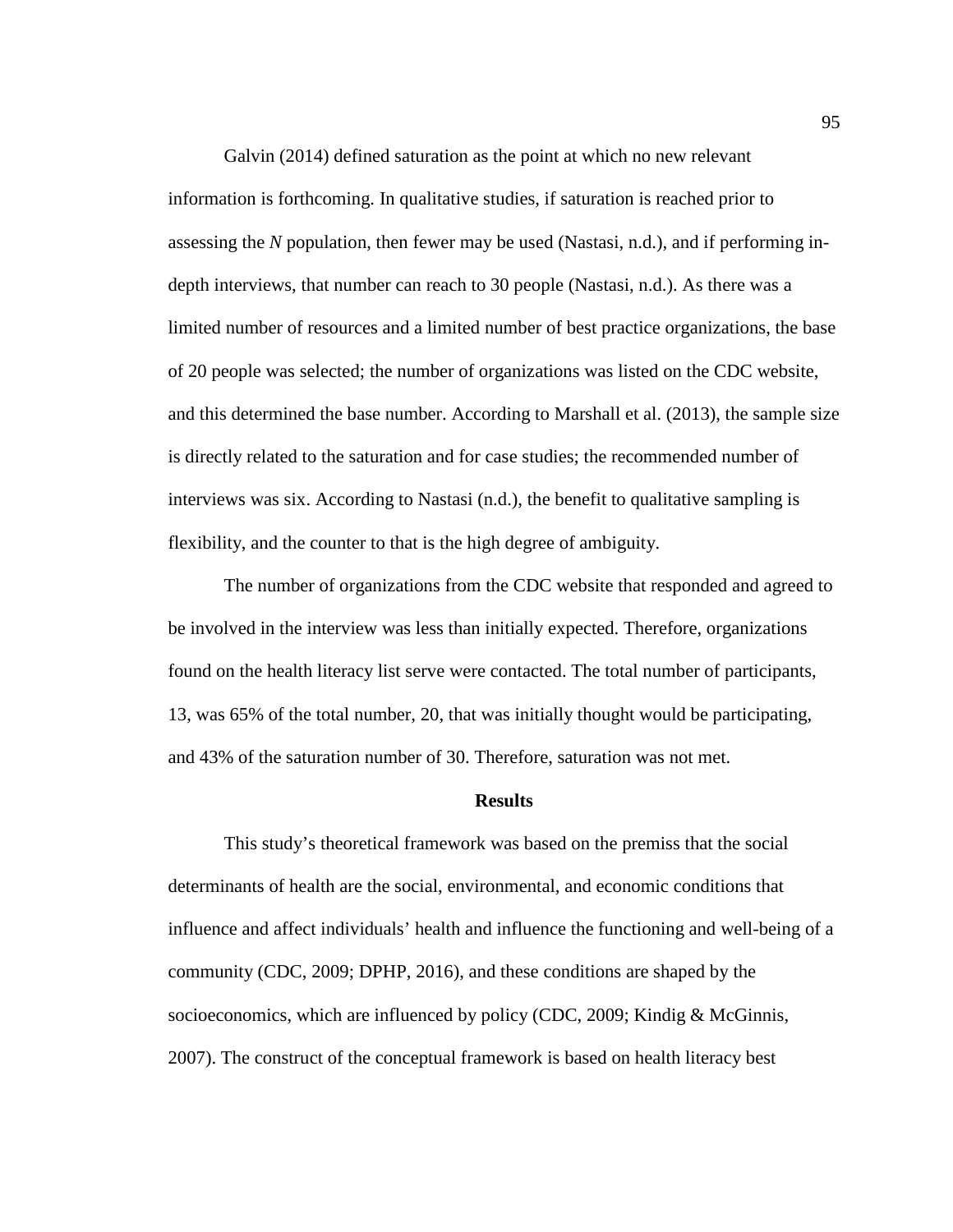practices and the process of policy development. The underlying concepts that surround the framework are as follows:

- Health care is complex;
- Low health literacy is a problem;
- Health literacy is a complex issue;
- There is a lack of policy direction at the federal level; and
- Organizations at the grassroots level are shaping their role in the local communities implementing health literacy without the foundation of policy or centralized coordination.

The research questions were based on the understanding of the social determinants of health and the conceptual framework. The responses to the interview questions formed patterns within each question and therefore were structured by research question and the interview questions that were designed to examine each research question.

### **Research Question 1**

There are two interview questions that were asked to participants in order to establish the basis of conditions that influence implementing tools/guidelines.

- 1. What is involved in addressing health literacy in the communities?
- 2. To what extent would formal regulations impact the implementation of health literacy tools/guidelines?

**Interview question 1.** The first question brought out the theme of defining what a community was to each of the participants and organizations. Each participant questioned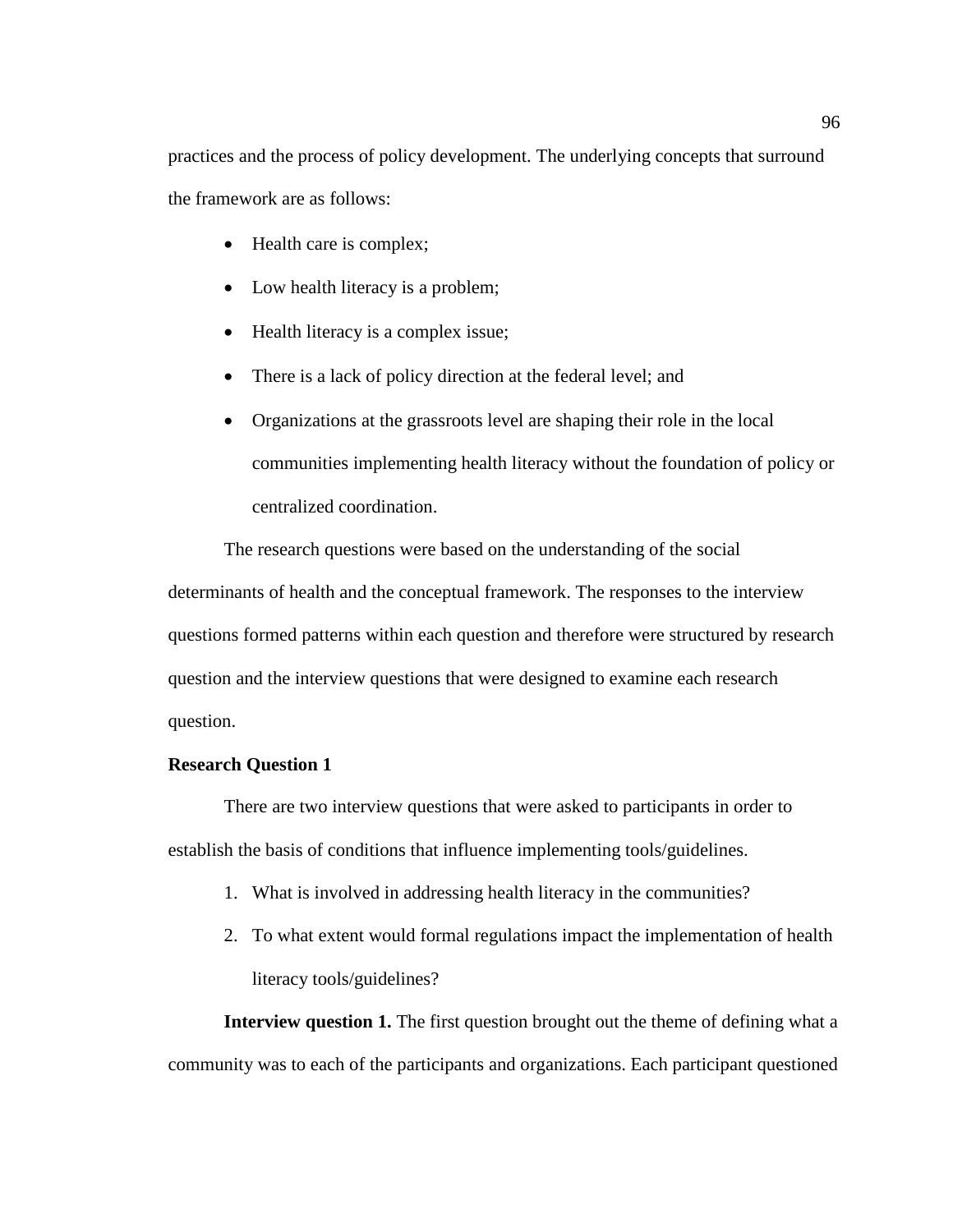what was meant by "community". My response was to ask the participant to define community in their terms. There were five definitions of communities

- patients/consumers;
- providers/health professionals;
- healthcare systems;
- geographical communities towns, cities, states, etc.;
- demographical communities/population-based tribal, refugee, etc.

The diverse definitions widen, and perhaps, reconfigures the understanding of community that is depicted in Figure 1 as a narrowly defined variable.

Another theme that developed in question one but would continue through the seven questions, is education, training, and awareness. Though being aware or having awareness is not specific to being educated or trained, it does have an understanding that an individual being made aware has then been educated. It is also the same communities that are being educated that are being made aware or being made to "understand".

**Interview question 2.** The responses to the second interview question had two separate lines of thinking – system and regulation and mandates and regulation. The first line of thinking, system, pointed to the bigger picture of system complexity and the use of a framework. The framework involves the individual or patient being at the center surrounded by the family, the neighborhood, the geographical community, the systems (schools, churches, support organizations, etc.), with the policy and law being the outside ring of these concentric circles. This framework of the policy to the patient shows that there are complex sets of variables in implementing regulations and mandates.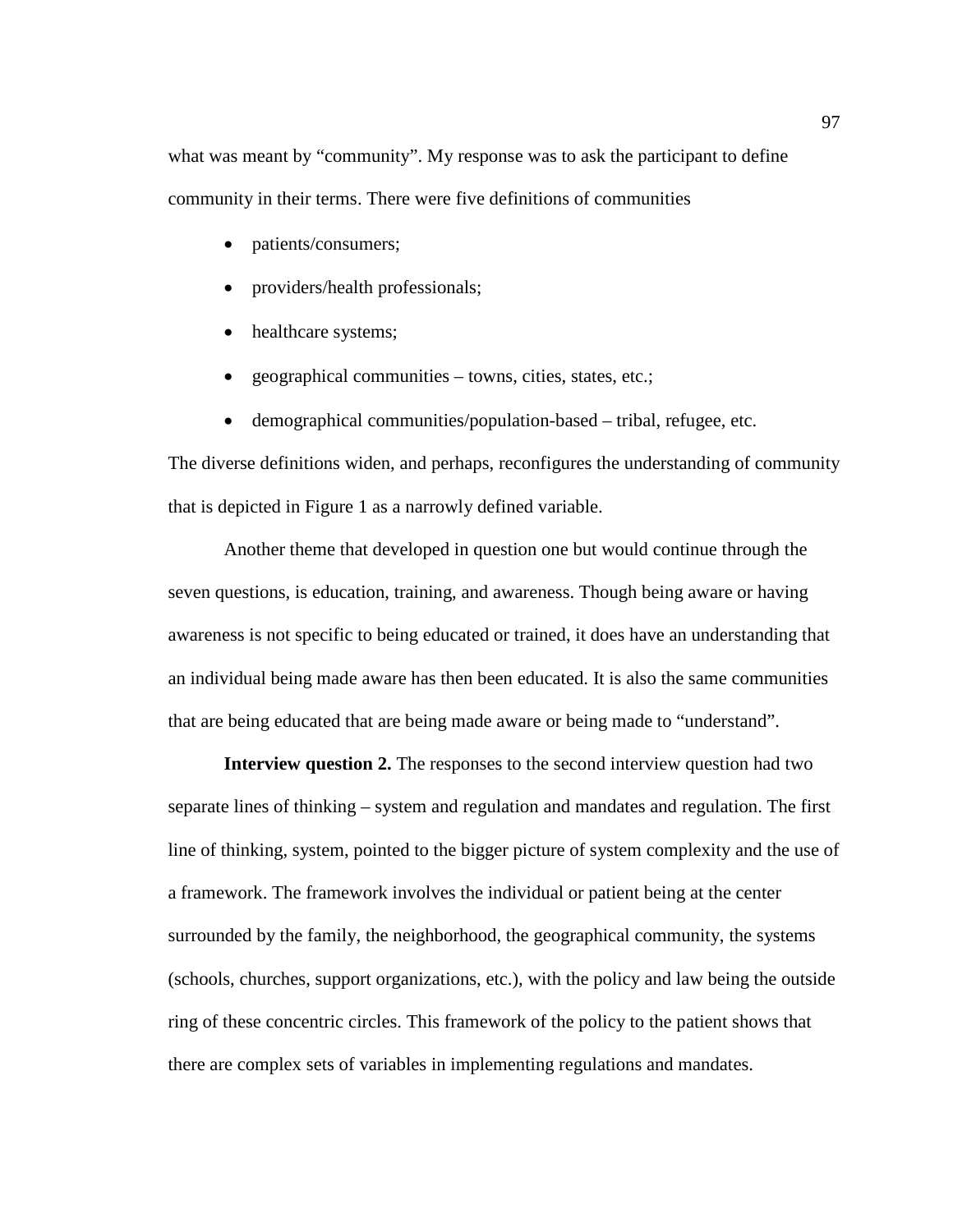The second line of answers were put into two groups – mandates and regulations. The mandates were defined as pre- and in-service education/certification and plain language/clear communication. The discussion on these definitions were both positive and negative.

- If mandated, "it would ensure organizations take health literacy seriously."
- These mandates are seen as busy work, a "check-the-box" action.
- They would have to be mandated by the government or the Joint Commission.

The discussion on regulations, the group questioned the aspects of the regulation

- narrow or broad;
- incentivized or punished;
- how they are developed; and
- if they are reviewed.

The discussion was also positive and negative.

- It will make people more aware.
- It will support alignment of the healthcare system to health literacy issues.
- It will minimize negative health outcomes.
- It could cause closures due to the impacts on various hospitals, etc., and the lack of resources.
- It will raise awareness.
- Not sure how it will help health literacy.
- It will need research to see the impact of regulations to determine what is and isn't working.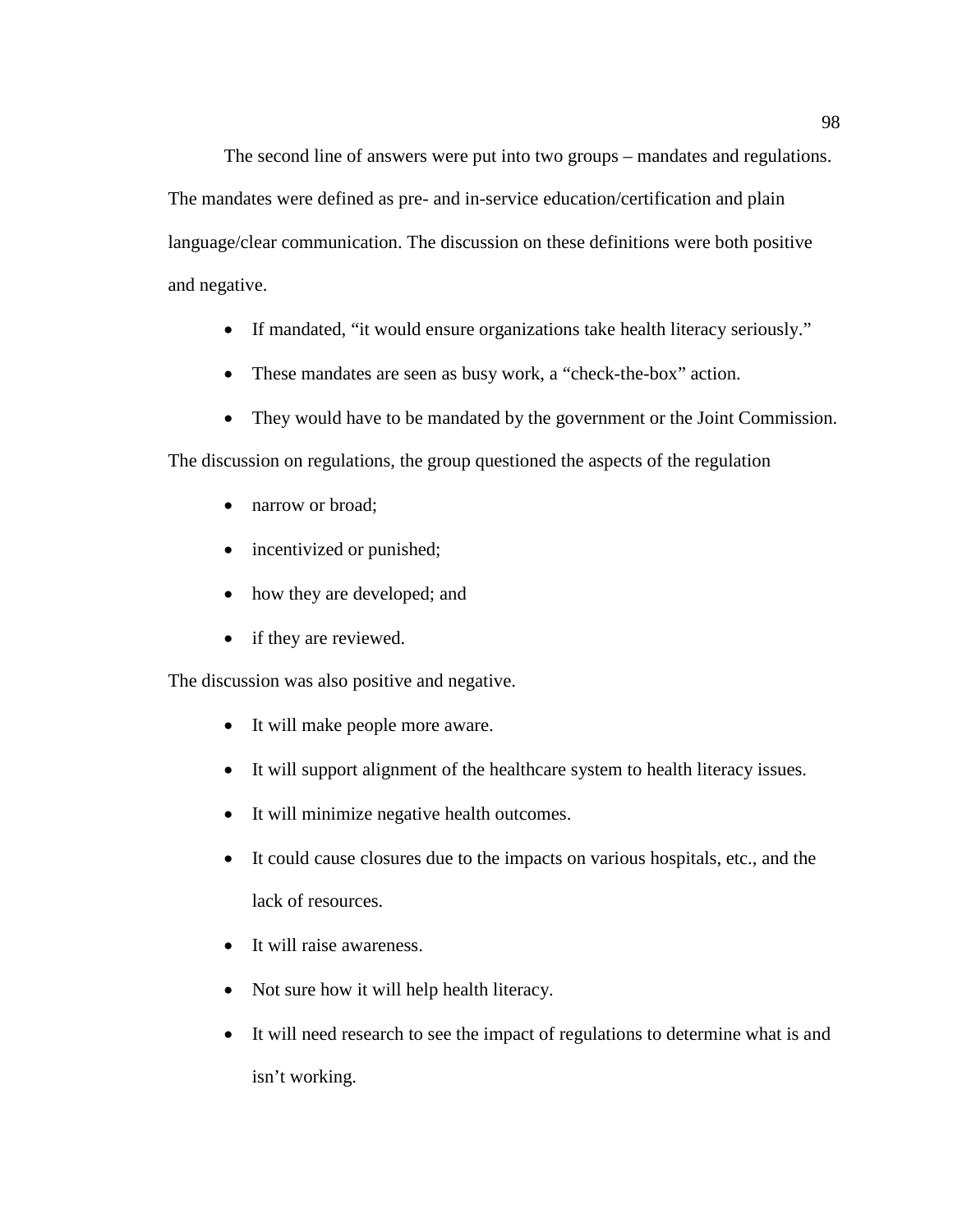• There will have to be training on regulations to change behaviors.

Using these results to answer the first research question shows that there were pros and cons to formal regulations and that addressing health literacy in all environments and communities is not impacted by the lack of formal regulations. Regulations would need to be further defined and structured to meet varying communities' needs.

#### **Research Question 2**

For this research question, interview questions three through six were asked to participants:

- 3. What are your organization's top three health literacy best practices?
- 4. How did your organization develop each of these best practices?
- 5. How is your organization using health literacy best practices in developing policy?
- 6. Not all experts agree. How does this organization build congruency on policy?

**Interview question 3.** The participants' responses to the third interview question were diverse with some overlapping components of best practices. Four best practices that emerged were training, team, plain language/clear communication, and research. Training firstly consisted of gaining or being awarded grants or funding to develop or implement the training. The training is for both patients and providers. However, not all organizations had both. The patients are trained on learning how to question what the doctor/nurse has stated/ instructed or being prepared to ask the doctor/provider and/or pharmacist the right questions. Patients and consumers are also trained on how to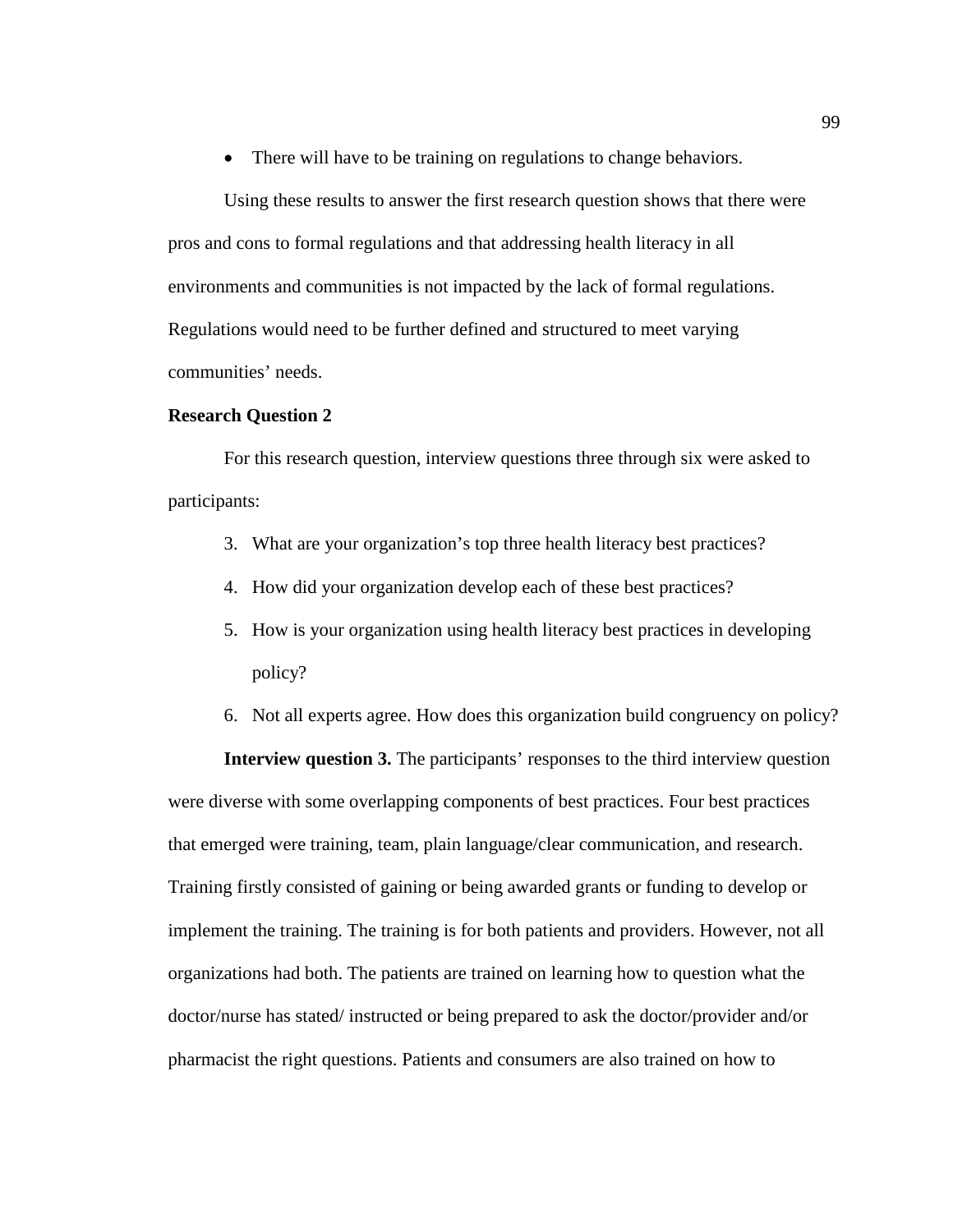negotiate the system – both online and within the physical establishments. The importance of this training was stated that it was broader than literacy or conventional education because is about patients understanding what to do between doctor visits or hospital stays.

Training for the healthcare provider (includes, but not limited to, doctors, nurses, pharmacists, hospitals, and medical students) a more robust list.

- The use of workshops and conferences for networking, training, and exchanging of ideas such as the review of accreditation process and implementation practices – pre- and post-assessments.
- Understanding the patient's emotional and mental component, cultural learning modalities, and being able to explain the why and how.
- Using tools such as
	- o teach-back;
	- o plain language/clear communications (also explained as "layman's language" and "living room language");
	- o patient screening; and
	- o universal precautions.

The "team" best practice is one that over laps with the provider education. The team approach to a best practice brings, as one respondent stated, "the right people to the table" which is defined as being those within the medical community (e.g., medical students and doctors/providers), medical professionals (e.g., medical librarians), health organizations and agencies, etc. The team idea also includes interacting with patients and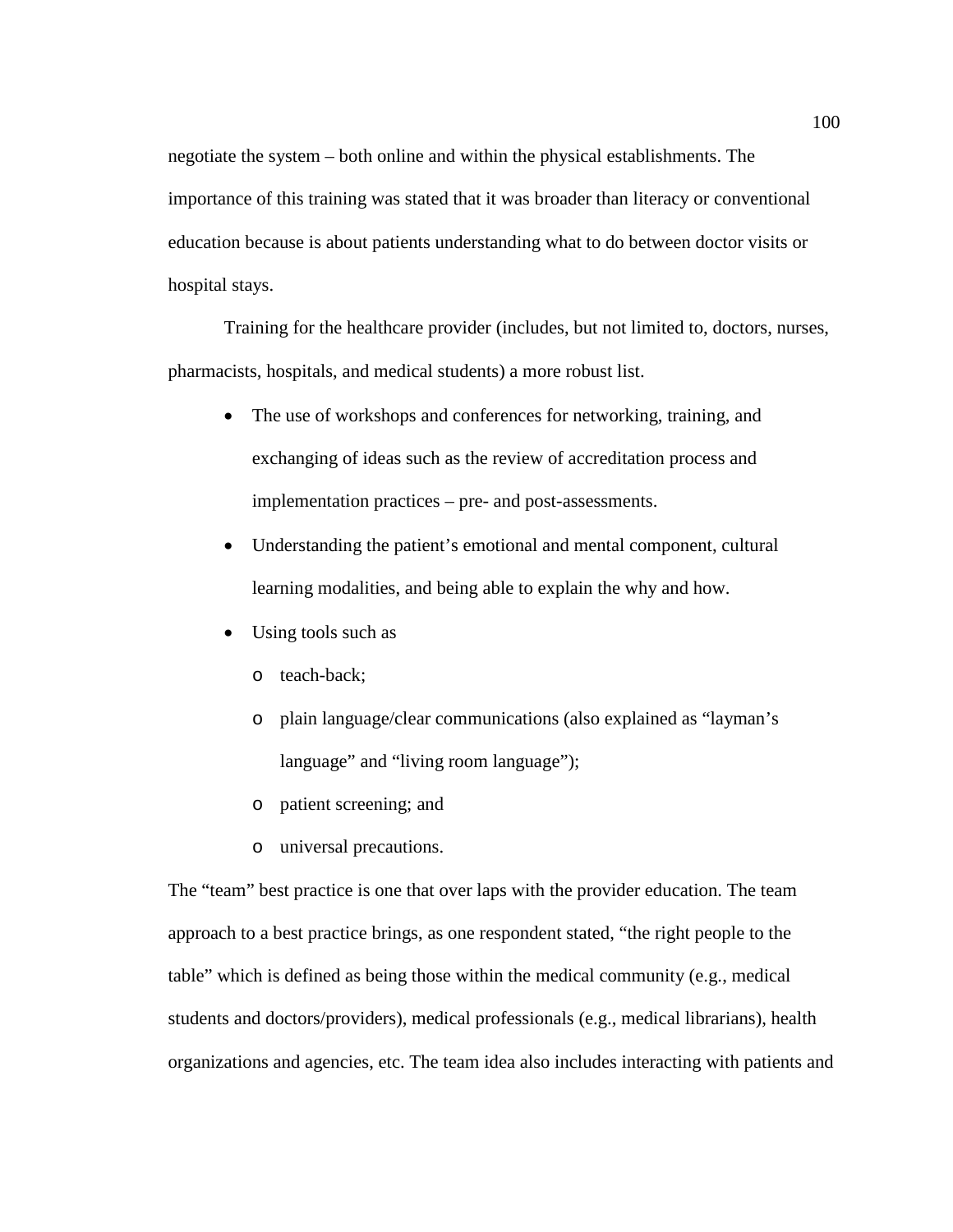consumers from various communities as focus groups (includes cap surveys and interviews) within a classroom setting for medical students and/or providers to ask questions of the patients, and to shadow and observe in specific environments (e.g., hospices). These direct interactions with patients outside of the hospital or clinical environments allow the medical team to learn and understand:

- the patients' mental and emotional component;
- how to explain the "how and the why;" and
- the cultural learning modalities.

The plain language or clear communication best practice is also a tool used in educating as well as in research and the development of tools and materials. As a best practice of training and developing materials for educating/training or informational purposes. This is illustrated by two participants – "good writing is clear writing and plain language is good writing" and "our first principle is plain language." As a tool, plain language is used in various multi-media:

- published written materials such as books, magazines, and informational pamphlets;
- signage in hospitals and clinics enabling patients to navigate easier;
- insurance coded on medical bills;
- consent forms;
- verbal or audio communications;
- websites; and
- videos.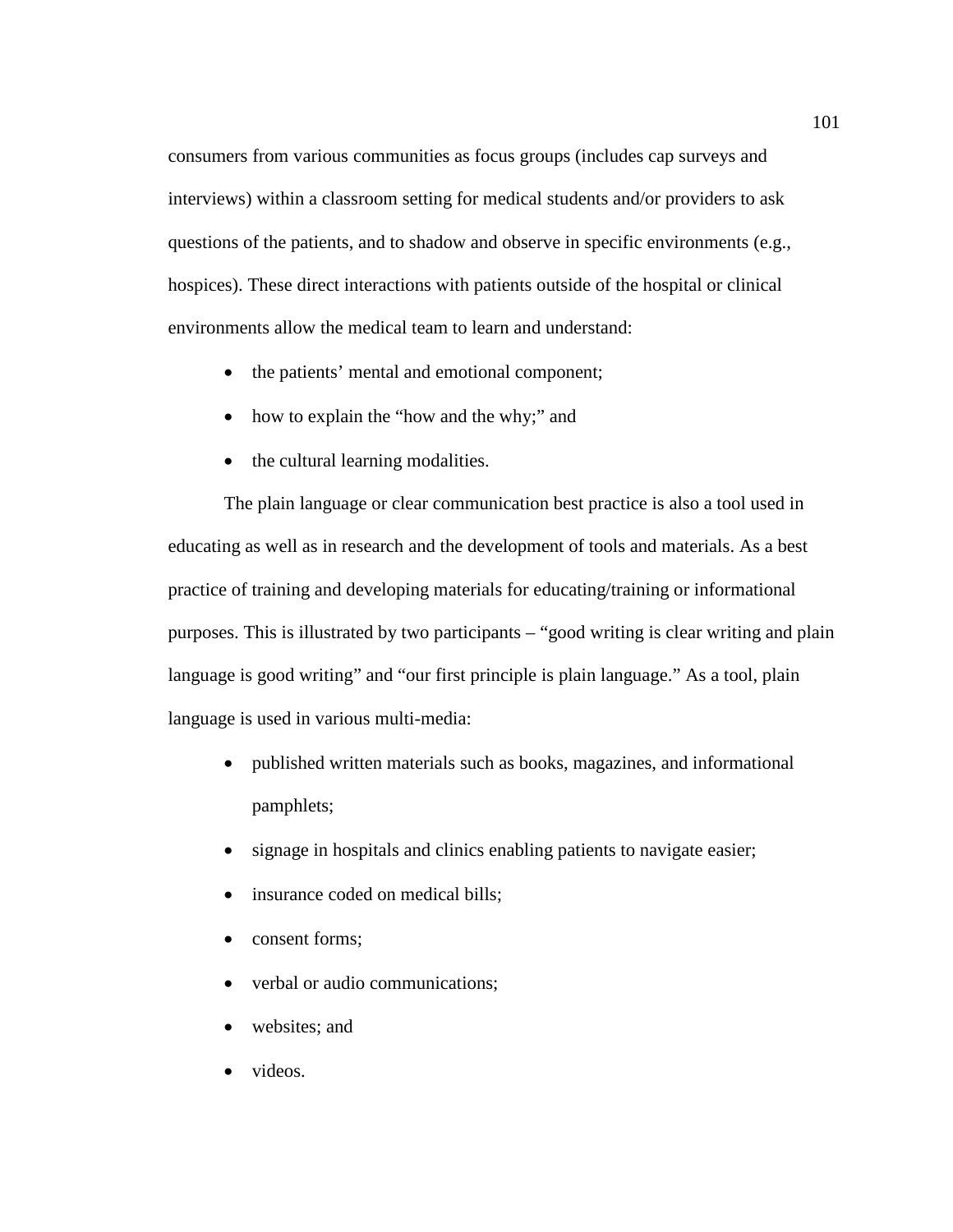Clear communication is considered synonymous with plain language. However clear communication is also utilizing the visual aspect – the design. Two participants stated the importance of design.

- "Most written information never looked at how well it was designed for struggling readers, which is, not an insignificant number."
- "That means it is using a cognitive theory of multimedia where people can build connections to both, the video and the audio channels, and then it's easier to understand, absorb, and remember the information and therefore develop a better attitude towards it."

The fourth best practice that emerged was research. Each organization does research to some degree whether it's for developing tools or policy, or to fully substantiate findings. Both approaches use evidence-based practices. Within a training environment research and evidence-based practices help support the credibility of that educational tool. This is supported by one participant that stated, "if people would be compelled to take health literacy research and findings, practices, and principles into consideration within the healthcare system, we could have so much better outcomes health-wise, and less wasted resources." One organization uses research as the top best practice – "evidence for everything" – in their health literacy, training, outreach programs, and plain language services.

**Interview question 4.** The fourth interview question asked about developing the organizations' best practices. Though there are variations, five patterns emerged.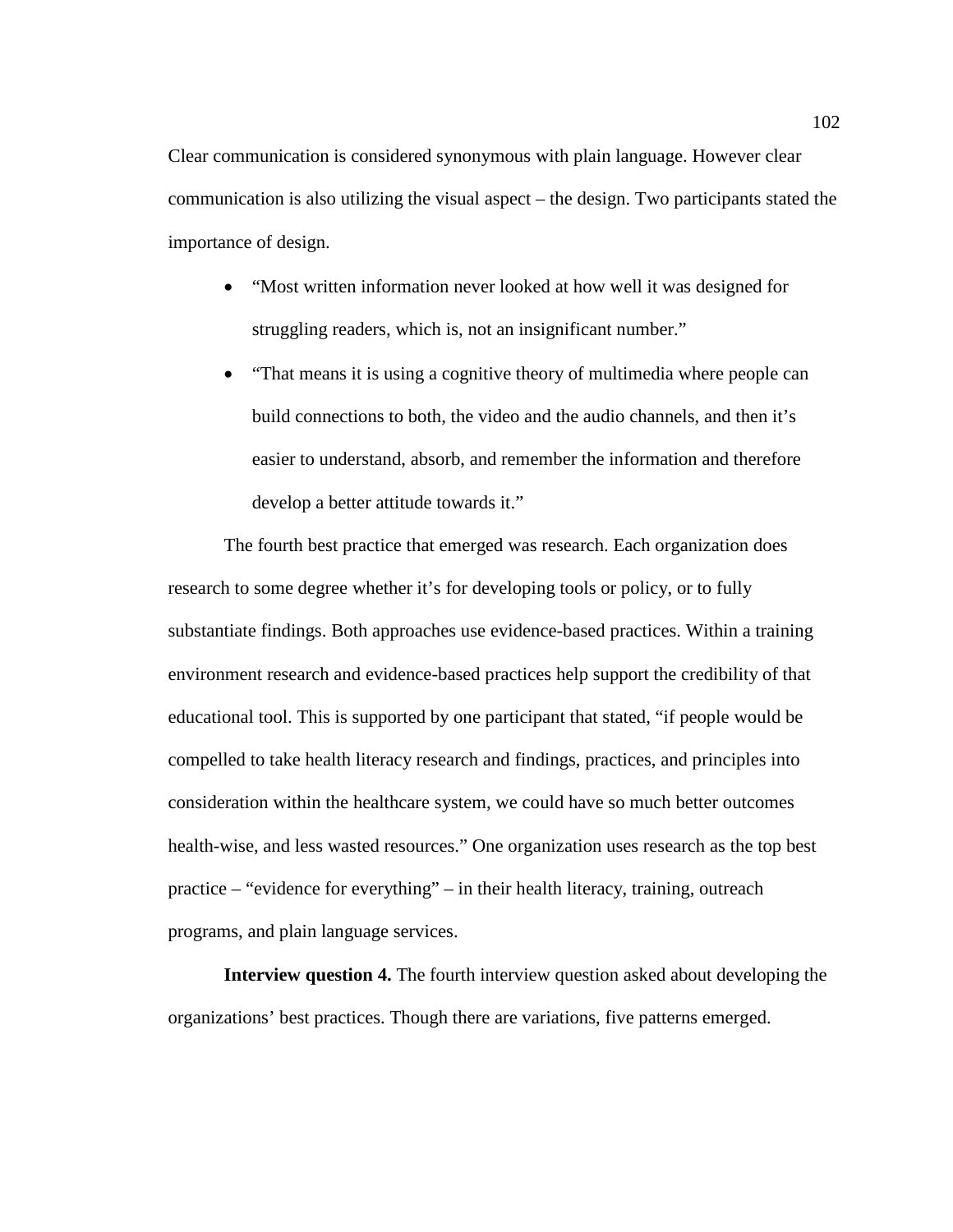- Grants or funding were received by four organizations to specifically develop tools or conduct research.
- Conferences and/or workshops were either conducted or attended by four organizations. In one instance a conference eventually became an interactive workshop.
- Three organizations developed tools and/or best practices through a former occupation as a film editor and interactive game designer and understood that information needs to be put together so to not lose people (i.e., an engaging narrative/story versus facts; a physician wanted to learn teach-back which developed into an 8-hour class; and a 20-year relationship with a utility company building the informational insert for the bill which was too complicated.
- Research, specifically by four organizations, concentrated on research to develop best practices and tools (e.g., literature reviews, expert consensus, and trial-and-error).
- Not all best practices could be readily categorized:
	- o developed by people organically bottom-up approach by people doing the work and knowing what needs to be done;
	- o non-systematically looking for expertise and talents within organizational membership; and
	- o using partners input from consumer, working with clinicians, and field testing.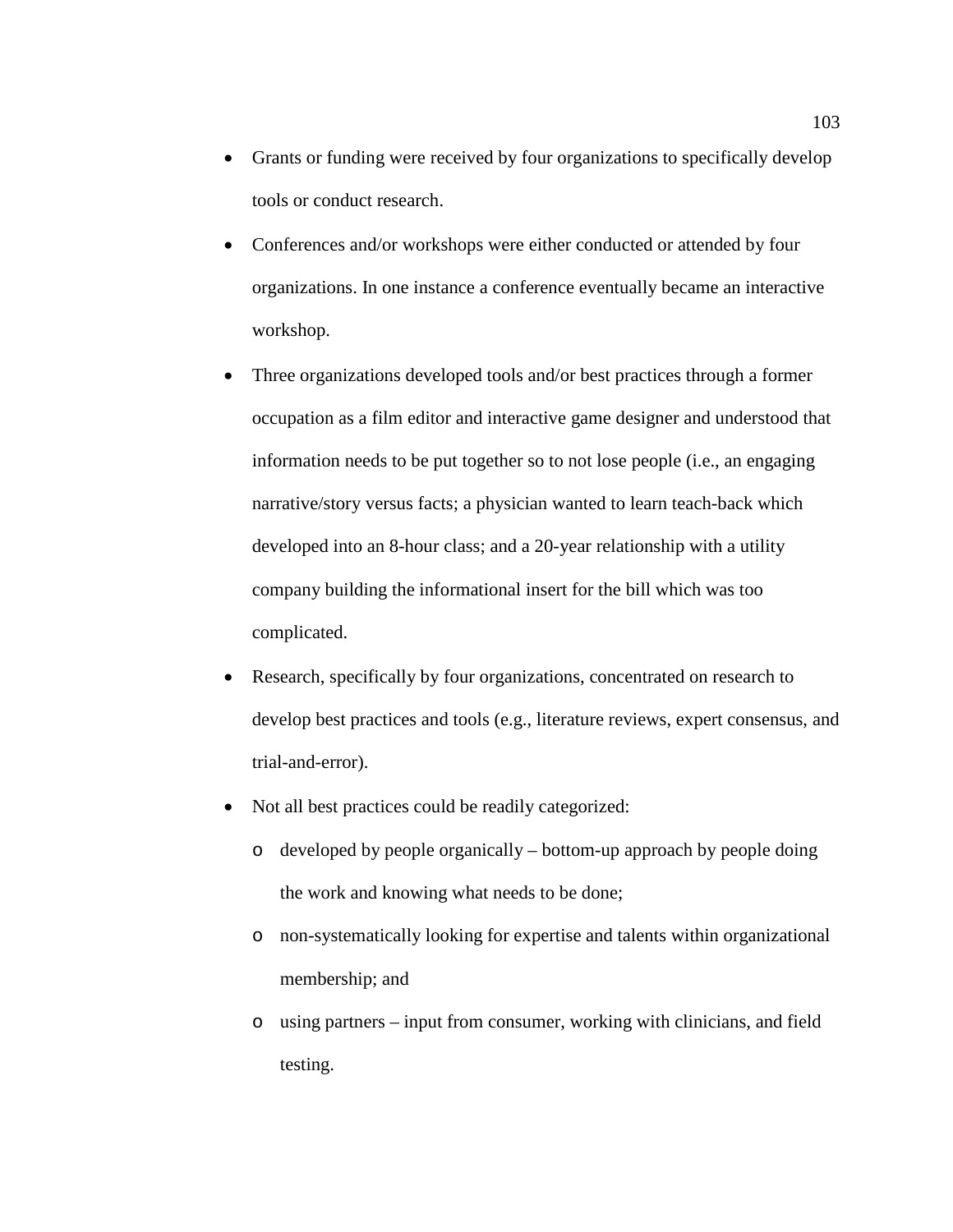**Interview question 5.** The responses given to the fifth interview question – using health literacy best practices in developing policy – were multifarious. Though five organizations had stated they were not developing policy, three of them: a) were tracking policies to understand them; b) advocated for policies; and c) had started research in developing policy. Other organizations are new to developing policy as stated by one participant, "just found a resource for policy," or used already-developed policy as stated by another respondent, "we have the provision of education policy."

The responses were be itemized as the following approaches:

- top-down or trickle-down approach need buy-in from leadership to drive policy decisions (e.g., organization conducted a crosswalk of accreditation systems with what was stated about health literacy to share with leadership);
- bottom-up approach tie-in with state and federal governments for reimbursement (e.g., one organization partnered with their state's public health department to get in to the state level where policies are made);
- skills-building approach one respondent summed this up as policy looks at skills-building because best practices used as policy help build policy (in example from one participant "[best] practices and skills building serve as examples that help policy makers understand exactly what we're talking about when we talk about health literacy");
- non-priority approach in example from a respondent, "we do some work around policy but it is not a priority – we'd like to make it a priority;"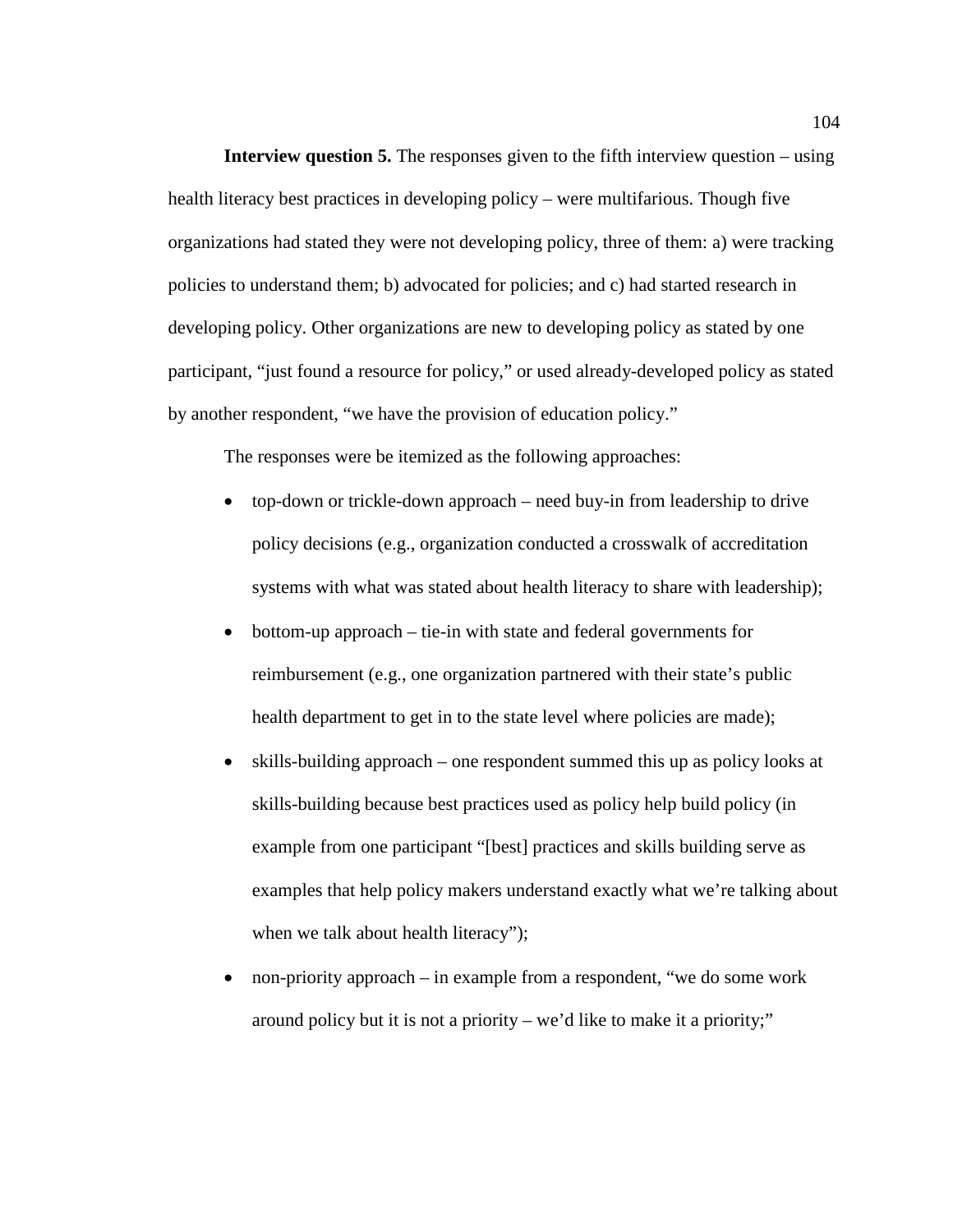- influence approach through lobbying, implementing, or intervening that uses the understanding that the attention goes to health literacy for effectiveness – examples from participants:
	- o Policy at the state level was not health literacy and too confusing to try to influence policy to be health literate which is important because policymakers "are not medical professionals in large part;"
	- o "We lobbied for insurance policies to be written at an eighth-grade level…so here and there we try to influence policy that's not patientfriendly;" and
	- o We developed a health literacy position statement with one policy recommendation goals that "the state will possess the literacy skills needed to function in their community workplace and family," and with health literacy efforts addressing children and adults.
- support approach providing information for developing policy or through education (e.g., one respondent stated on local initiatives, "our role is the convener and disseminator of information amongst others and provide a forum for discussions – our biggest contribution into infusing health literacy into the healthcare system").

The participants' overall responses were esoteric to the question asked, this was a theme that is further addressed in Chapter 5. However, one participant's statement was a good summation stating that being a part of a community that talks about health literacy and the more the issues are discussed, the field of health literacy is a commonality that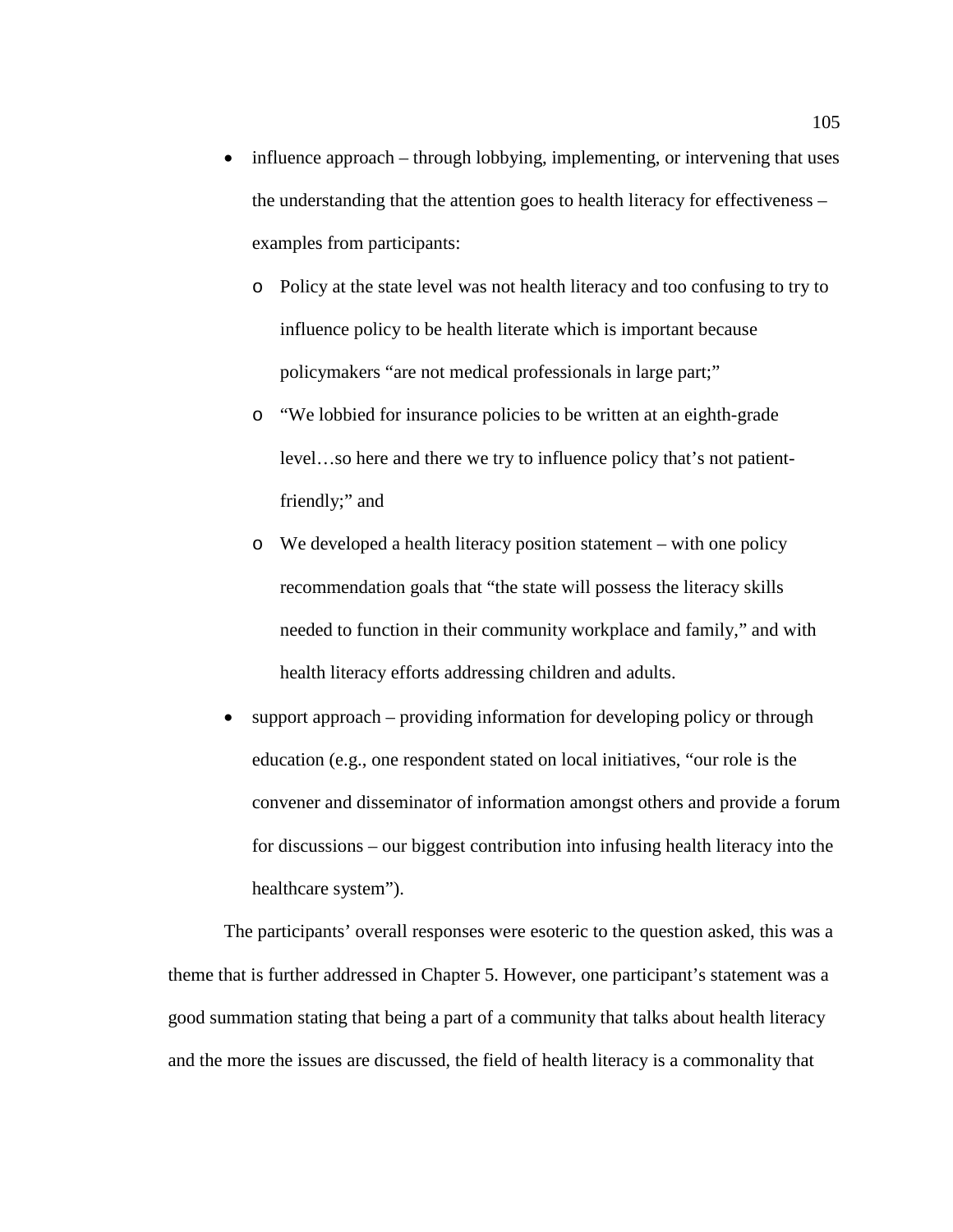brings together a wide variety of areas of practice that may not cross paths otherwise and thereby reach an audience that the health providers serve.

**Interview question 6.** The sixth interview question asked how the participant's organization builds congruency on policy. For the participants that stated that they either did not do policy or was not active in policy, I acknowledged that fact and reframed the question to ask, "How would you build congruency?" Every participant, regardless of how the question was worded, asked what was meant by "congruency". My response was to equate it to "consensus". The responses signified, however, that some participants also used an alternate understanding of the word defined as whether the message matched the action.

Prompting some of the participants to respond to the hypothetical (if you were doing policy), their responses paralleled to those who were effecting policy. Three main themes emerged – education, communication, and partnering or networking. Five of the 13 participants stated that their organization educated policymakers and legislators to influence or inform policy, six out of the 13 used communication, and three out of the 13 used both.

There were some overlapping ideas between educating and communication. For example, one participant's response was that "most of the work gets done in in the committees" and that they worked "hard on educating the committee members." The tie between educating and communicating is using one to engage with the other. In responses from other participants, it is not clear what format was being used to educate. For example, one participant stated that they educate elected officials and policymakers.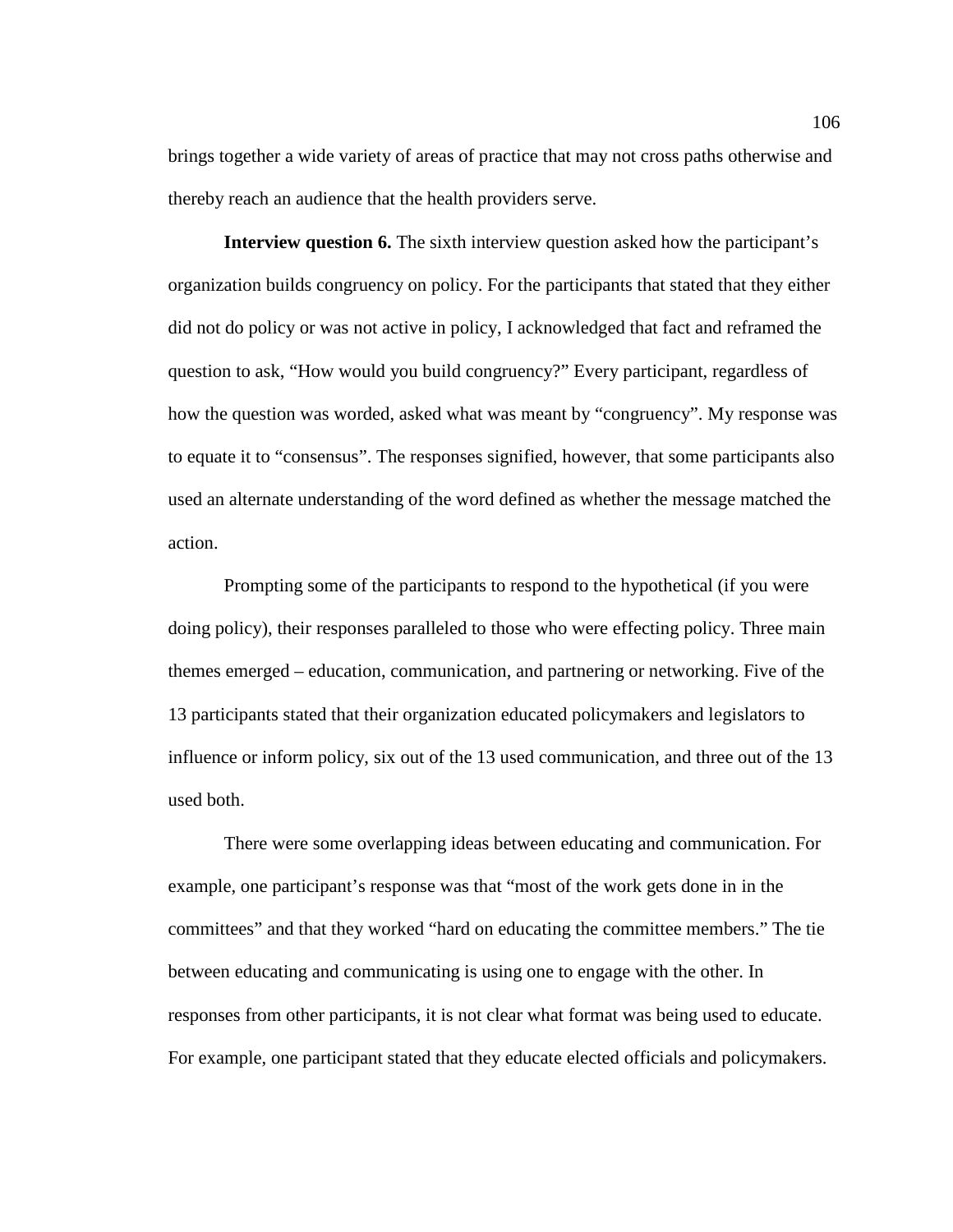In one participant's response, communication was paired with listening as an active role – "first, we listen, and then, we answer the question the community has."

The last theme, partnering or networking, was used by four out of the 13 participants with two out of the four also using communication and education with it. One participant referenced partners as "champions" – "it's a matter of finding a champion among their leadership."

### **Research Question 3 and Interview Question 7**

The third research question is also the seventh interview question. Similar to responses on the fifth interview question, the responses to this question are also multifarious. However, a few patterns did emerge. The patterns were the levels at which health literacy is being addressed through policy: organizational, health system, state, and undefined.

The type of organization or level was not clearly expressed in each response. One response does define the organization to be "like The Joint Commission" while others responses imply that the organization practices medical care. Addressing health literacy at this level, the response showed the following:

- mandate universal precautions;
- needs leadership engagement;
- health literacy needs to be a term written into policy and be a foundation for quality of care organizations and quality of care metrics;
- training and performance management expectations that tie to health literacy best practices; and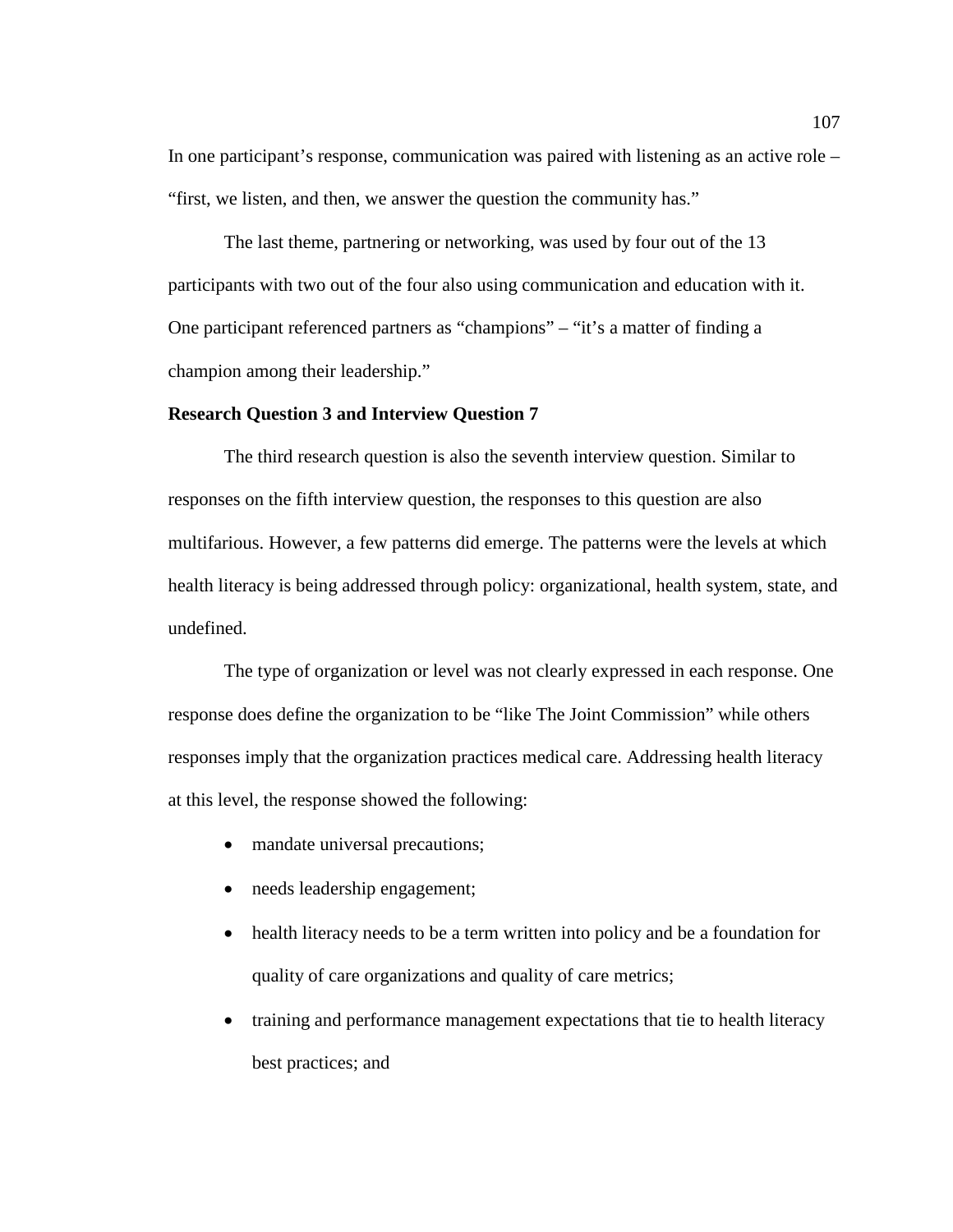• set of health literacy standards.

Health systems is another level stated in responses. At this level, addressing health literacy in policy was stated succinctly.

- There is enough research to support setting policies in a health system to ensure health information for patients is easy to understand.
- There is potential and advantage to systemizing and building a system-wide approach.
- Using a patient-quality perspective and a liability perspective around the informed consent.

At the state level in addressing health literacy in policy, the responses were varied in perspective with some using an example to illustrate their point. For example, one participant discussed a policy shift that overall, may not be favorable, but a task-force was able to refocus efforts on bridging medical providers to the community resulting in a health literacy practice. Another participant was specific in addressing regulation verbiage stating that having a committee through which all health care legislation flowed, would "routinely insert some language or some clause that would say, 'Implementation: This regulation will adhere to all best practices of plain language and health literacy'."

Other participants looked at the overarching approach to state-level legislation.

• "It has to be hit head-on." There has to be regulation around health literacy at the state levels and mandates on reading levels for different materials.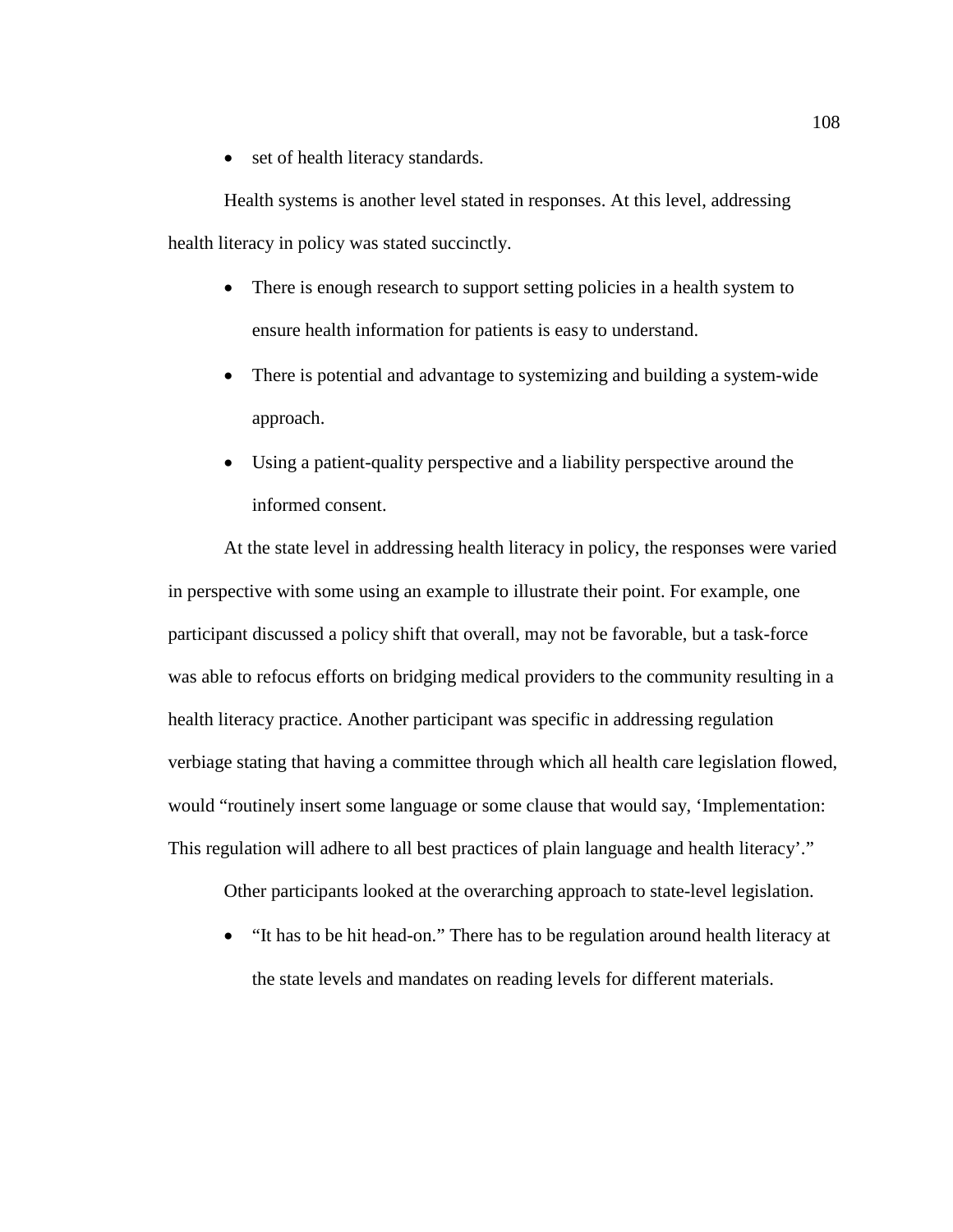- "It's a multi-pronged approach because the agencies and state agencies have their own agendas…. They could have a state senator or representative help author a bill."
- "In terms of states and national policy, there's room for tying funding sources to a policy and incentivizing those who are drawing down on federal and state resources, such as Medicaid."

In the last pattern, undefined, the responses were not directly tied to a level. Levels could be considered implied. For example, one participant stated that health literacy needs to be made part of public and clinician education with policy on specialty training and certification/re-certification. Other responses were similar.

- "Establishing benchmarks around health literacy and establishing goals around reading levels."
- "Without pressure from the government, these best practices will never be adopted by other organizations or hospitals."

## **Follow-up Questions**

After the last interview question, I asked if there were anything that they would like to say that wasn't asked in the questions regarding health literacy and policy. Nine out of the 13 participants responded. The responses were inclusive of policy, best practices, and summations of thoughts. There are not emerging themes but echo what the responses were to the seven interview questions.

I also asked if they had any questions for me. Many of them asked what I was going to do with the results, could they be giving a copy of the dissertation when done,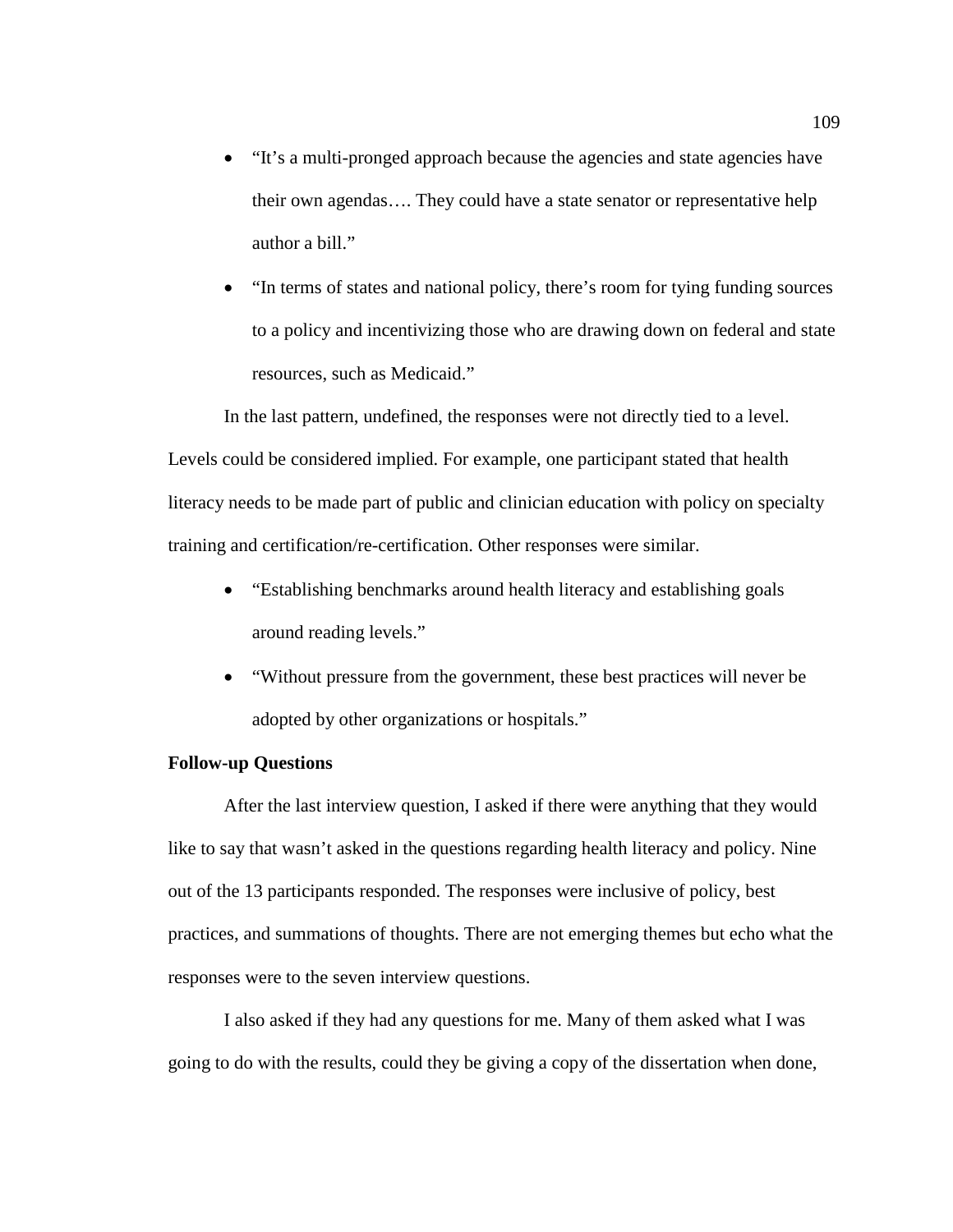about my background in health literacy, what I did for a living, and/or how these questions were generated. All my responses are able to be found in this study except that of what I did for a living. All the participants were given a curtesy copy of the dissertation upon publication. The participants were not only interested in the initiation and direction of the study, but in the origins as well.

# **Word Patterns**

The analysis of the interview questions through NVivo substantiated the word patterns that were emerging through the participants' responses during the interview process. Some of the patterns were connected by grouping the words and others were stand-alone as shown by the following:

- education (or educate), training, raising awareness, and changing behavior;
- plain language and clear writing;
- evidence-based practices, research, and universal precautions;
- leadership; and
- complexity.

**Education, training, awareness, and behavior.** One emerging theme had three main ideas within that are somewhat synonymous to each other: educating/training; raising awareness; and changing the behavior of providers, patients, legislators, communities, etc. These words/phrases were used in the answers to each of the seven questions; however, not always by the same person. These phrases were referenced 149 times throughout the interview responses. The phrase, education (or educate), is referenced 73 times, almost half of all the phrases by 11 of the 13 participants. The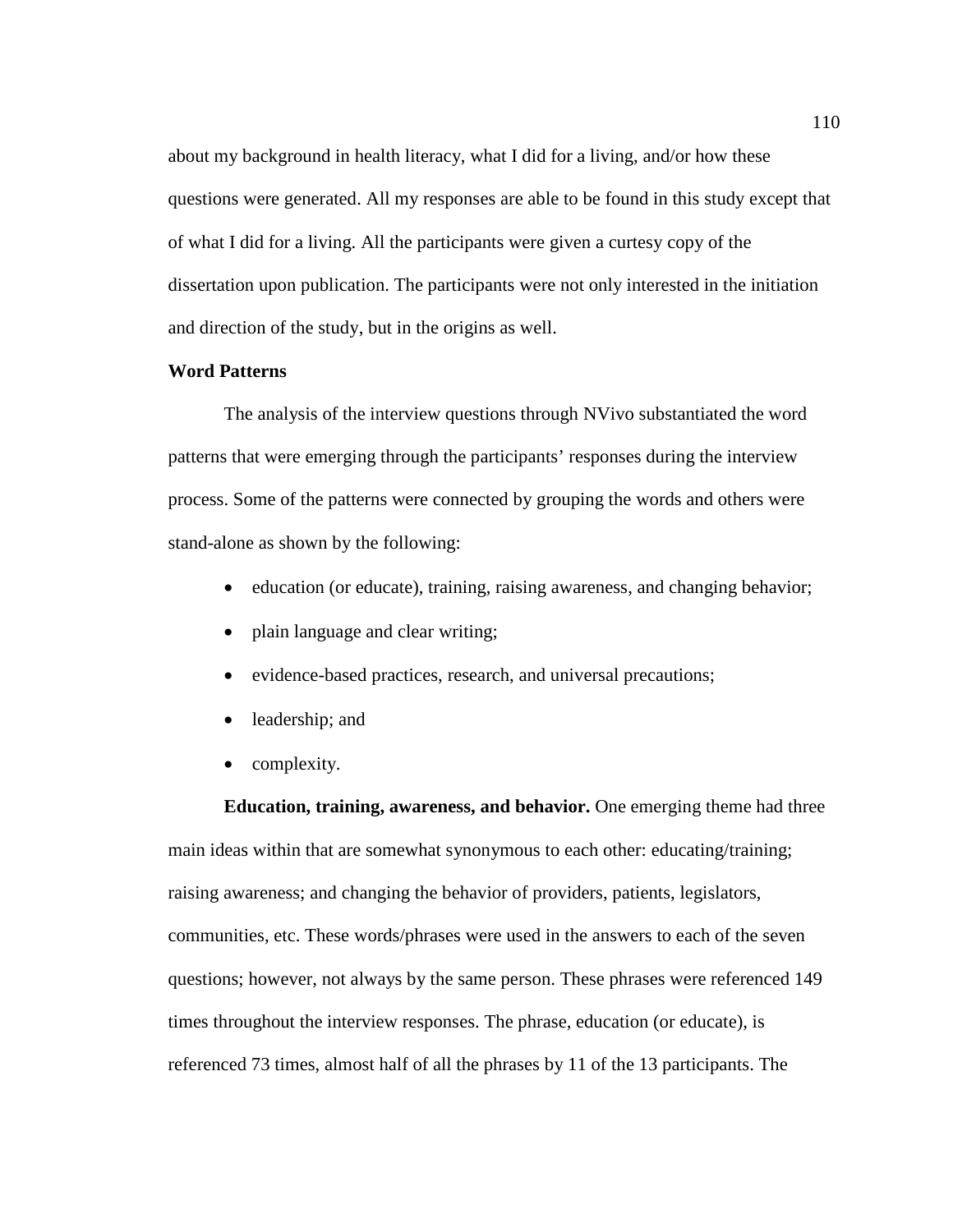phrase training, was referenced 29 times by 12 of the 13 participants where eight of the same participants used both. The phrase awareness, was referenced 42 times by 12 of the 13 participants. Seven of the same participants used all three phrases. The last phrase, changing the behavior, was referenced five times by four of the 13 participants. Three participants used all four phrases. See Table 3 and Figure 6.

Table 3

*Phrases: Education, Training, Awareness, and Behavior*

|           |                |                |          |                |                       | Participants | References     |            |       |                          |            |
|-----------|----------------|----------------|----------|----------------|-----------------------|--------------|----------------|------------|-------|--------------------------|------------|
|           |                |                |          |                | Multiple words totals | 13           | 149            |            |       |                          |            |
|           | Participants   | References     |          | Participants   | References            |              | Participants   | References |       | Participants             | References |
| Education | Participant 01 |                | Behavior | Participant 03 | 2                     | Train        | Participant 01 | 5          |       | Awareness Participant 01 |            |
|           | Participant 02 | 14             |          | Participant 05 |                       |              | Participant 02 | 6          |       | Participant 02           | 5          |
|           | Participant 03 | 3              |          | Participant 06 |                       |              | Participant 03 | 5          |       | Participant 04           |            |
|           | Participant 04 | 9              |          | Participant 11 |                       |              | Participant 04 |            |       | Participant 05           |            |
|           | Participant 05 | 5              | Total    | 4              | 5                     |              | Participant 05 | 4          |       | Participant 07           | 6          |
|           | Participant 06 | 6              |          |                |                       |              | Participant 08 | 4          |       | Participant 08           |            |
|           | Participant 07 | $\overline{2}$ |          |                |                       |              | Participant 09 |            |       | Participant 10           | 13         |
|           | Participant 10 | $\overline{2}$ |          |                |                       |              | Participant 10 |            |       | Participant 11           | 7          |
|           | Participant 11 | 5              |          |                |                       |              | Participant 11 |            |       | Participant 12           | 6          |
|           | Participant 12 | 9              |          |                |                       |              | Participant 13 |            |       | Participant 13           |            |
|           | Participant 13 | 11             |          |                |                       | Total        | 10             | 29         | Total | 10                       | 42         |
| Total     | 11             | 73             |          |                |                       |              |                |            |       |                          |            |



*Figure 6*. Graph of Table 3. This depicts Table 3 as bar graph showing the usage of the phrases.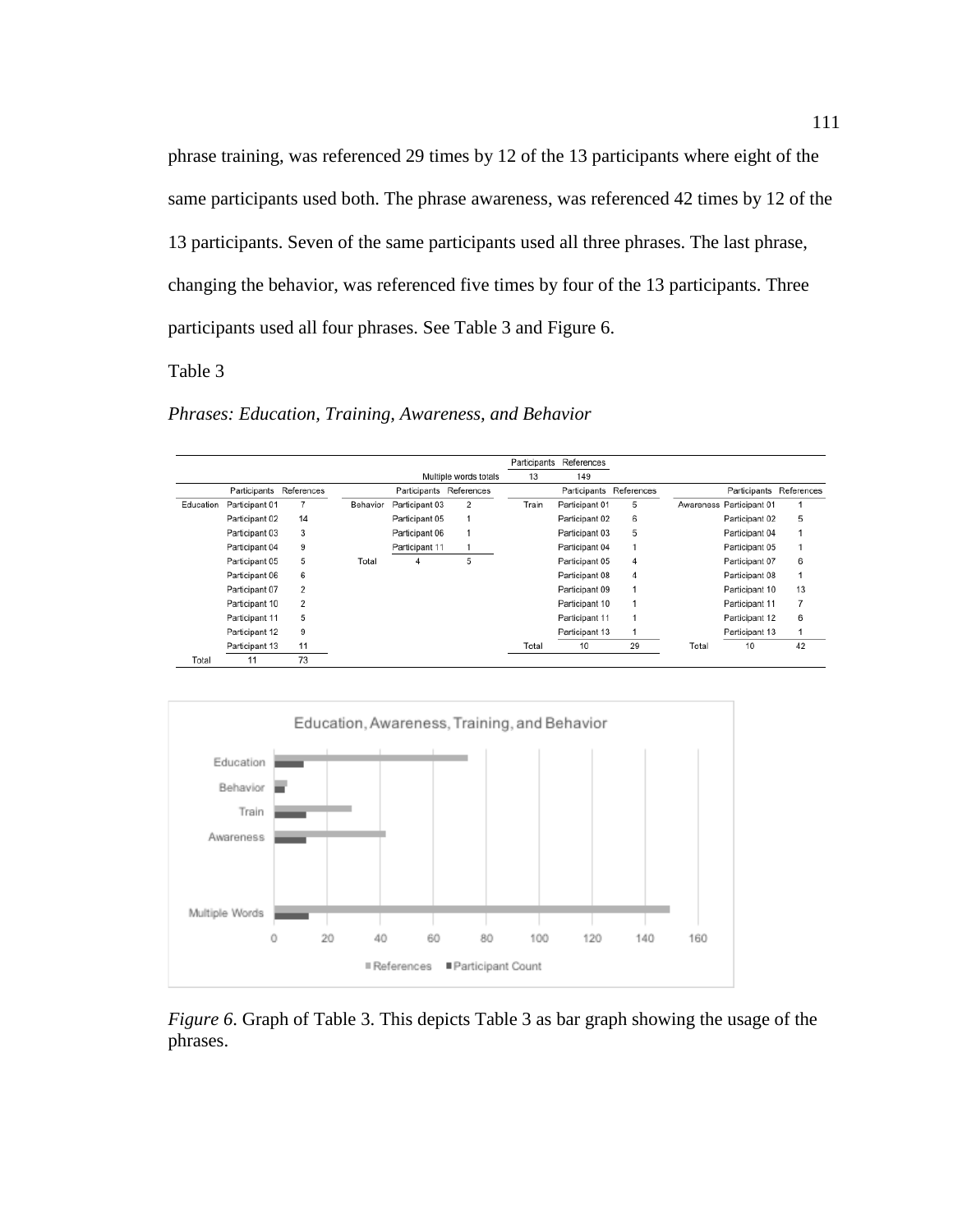The connection between these phrases is based on education. Awareness was mostly referenced in making someone educated to the issue. Changing the behavior was also used in the equivalent of educating. To illustrate these, in the second interview question regarding formal regulations impacting the implementation of health literacy, one participant stated that the organization was educating the state legislation to be aware of the issues and address health literacy. Also in the second interview question, another participant stated, "Policy and regulations are important to enforcing best practices that we know work but you have to have the training, outreach, and support to actually change the behaviors and make this happen."

**Plain language and clear writing.** The second set of phrases that emerged as a pattern is plain language and clear writing. Both are best practices. I've included clear writing though it was only referenced once by a participant equating the two – "Good" writing is clear writing and plain language writing is good writing." Plain language was referenced 27 times by 10 participants. Table 4 and Figure 7 show this correlation.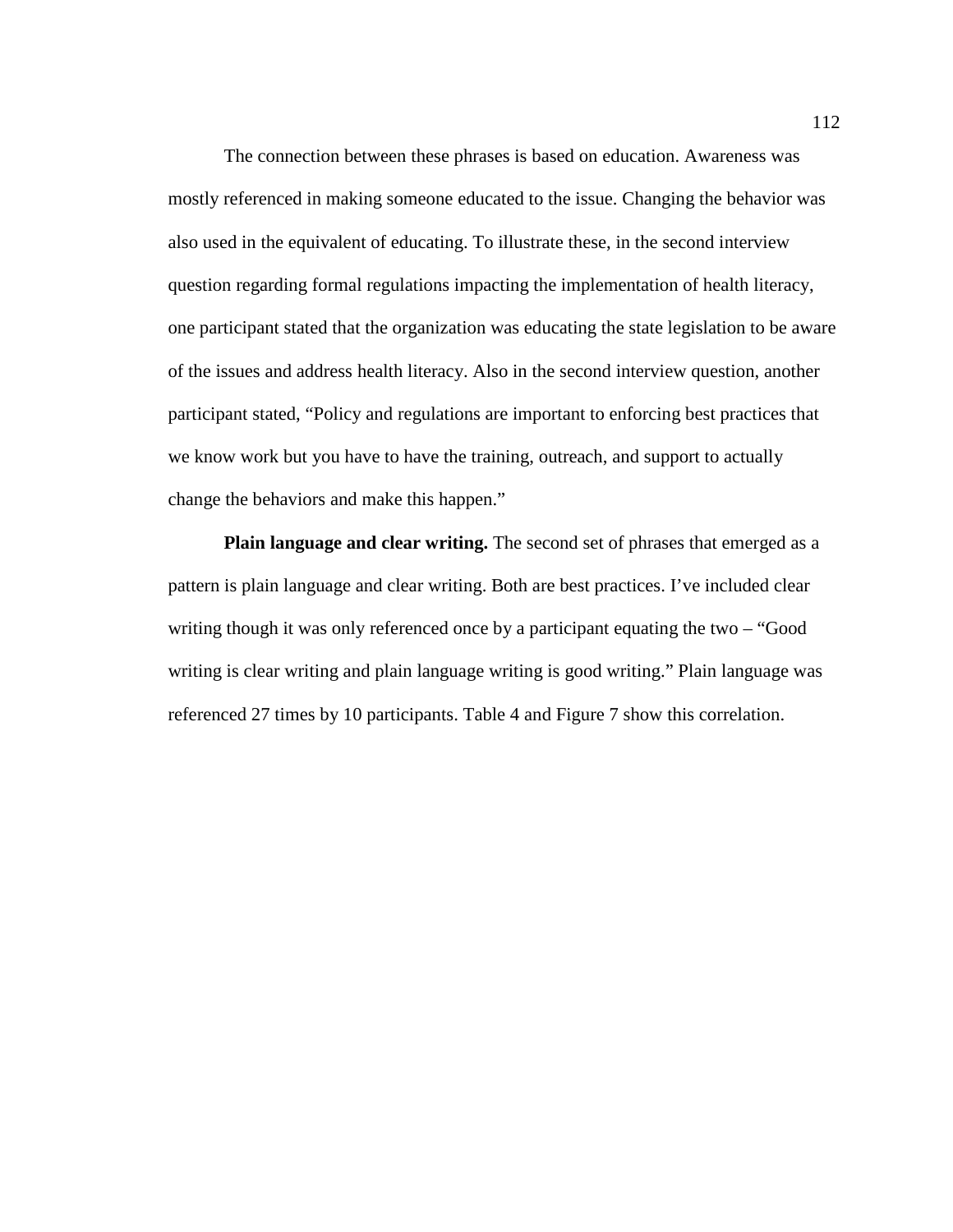# Table 4

## *Phrases: Plain Language and Clear Writing*

|          |                            |                       | Participants | References    |                |            |
|----------|----------------------------|-----------------------|--------------|---------------|----------------|------------|
|          |                            | Multiple words totals | 11           | 28            |                |            |
|          | References<br>Participants |                       |              |               | Participants   | References |
| Plain    | Participant 01             | $\overline{2}$        |              | Clear writing | Participant 01 |            |
| language | Participant 02             | $\overline{2}$        |              | Total         |                | 1          |
|          | Participant 03             | 6                     |              |               |                |            |
|          | Participant 05             | 3                     |              |               |                |            |
|          | Participant 06             | 1                     |              |               |                |            |
|          | Participant 07             | 2                     |              |               |                |            |
|          | Participant 09             | 3                     |              |               |                |            |
|          | Participant 10             | 1                     |              |               |                |            |
|          | Participant 12             | 1                     |              |               |                |            |
|          | Participant 13             | 6                     |              |               |                |            |
| Total    | 10                         | 27                    |              |               |                |            |



*Figure 7*. Graph of Table 4. This depicts Table 4 as bar graph showing the usage of the phrases.

**Evidence-based practices, research, and universal precautions.** The third set of phrases that emerged is evidence-based practices, research, and universal precautions. All three are best practices used by seven participant's organizations and referenced 40 times. The term research was referenced 26 times by six participants. Three participants referenced evidence-based practices 18 times and two of those three participants also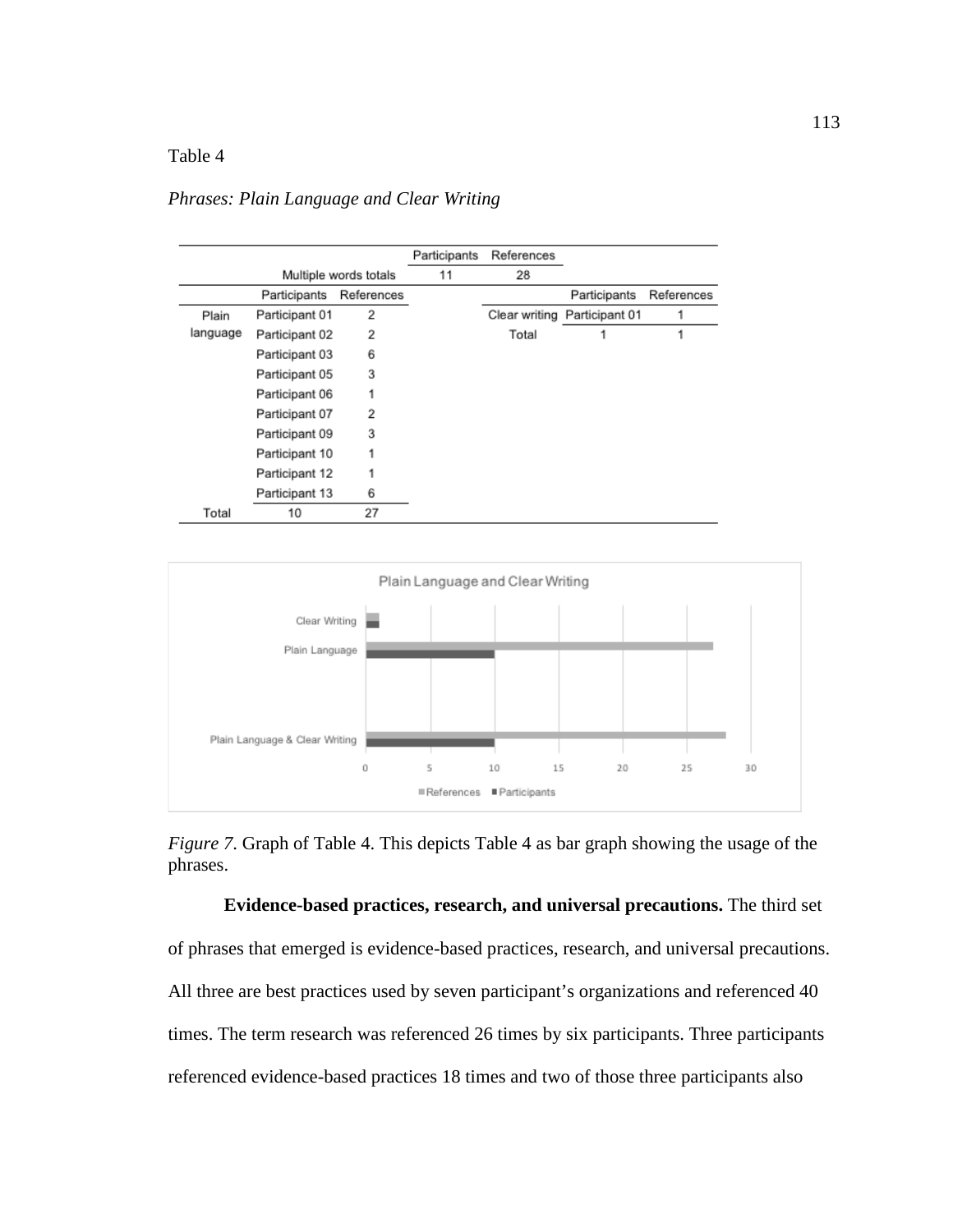referenced research. Universal precautions were referenced 11 times by four participants where three of those participants also mentioned research. The connection between these phrases is based on the direct connection between conducting research and the resulting evidence-based practices, as stated by on participant, "Our approach is called 'evidence for everything' because our organization is part of an academic medical institution and we do research. We focus on making sure that what we do, has some kind of evidence base." The universal precautions approach is then connected and is based on health literacy research as a stated as a response to Question 3, "We are currently seeking evidence to determine if 'universal precautions' are enough for patients with known health literacy issues." This correlation is depicted in Table 5 and Figure 8.

Table 5

*Phrases: Evidence-Based Practices, Research, and Universal Precautions*

|            |                |            |                       | Participants   | References |           |                |            |
|------------|----------------|------------|-----------------------|----------------|------------|-----------|----------------|------------|
|            |                |            | Multiple words totals |                | 40         |           |                |            |
|            | Participants   | References |                       | Participants   | References |           | Participants   | References |
| Universal  | Participant 01 | 4          | Research              | Participant 01 | 3          | Evidence- | Participant 03 |            |
| precations | Participant 03 | 5          |                       | Participant 03 | 13         | based     | Participant 06 | 2          |
|            | Participant 04 |            |                       | Participant 10 | 3          | practices | Participant 11 | 4          |
|            | Participant 11 |            |                       | Participant 11 |            | Total     | 3              | 13         |
| Total      | 4              | 11         |                       | Participant 12 | 5          |           |                |            |
|            |                |            |                       | Participant 13 |            |           |                |            |
|            |                |            | Total                 | 6              | 26         |           |                |            |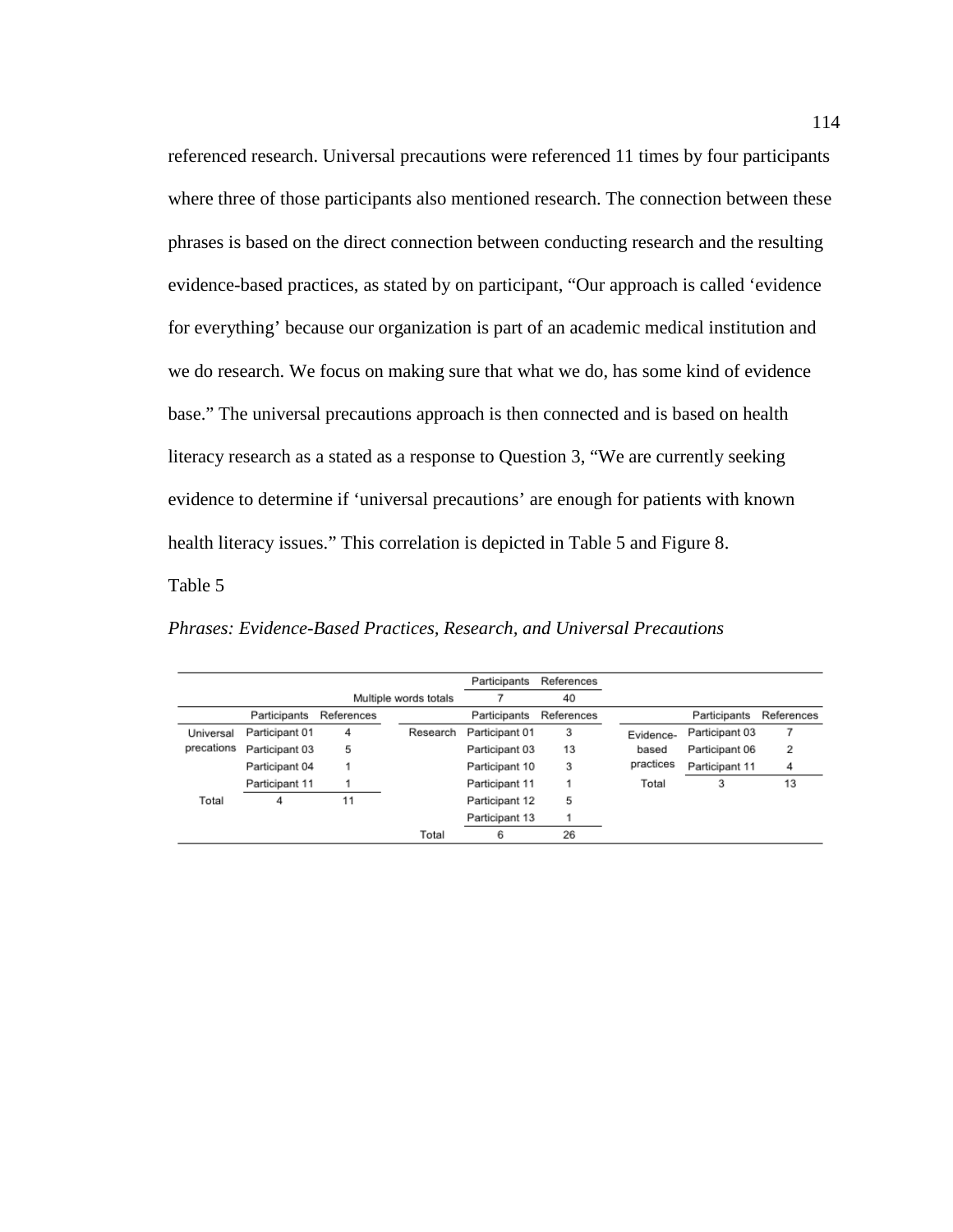



**Leadership and complexity.** The last two phrases, leadership and complexity, are not related in usage. They are grouped for graphic convenience and discussed separately.

Leadership is referenced 16 times by seven participants. This term was used primarily in two ways. One way was to describe the leader (e.g., political leader). This reference was only used four out of the 16 references. The second way of usage was in regarding the leader influence. This was stated in various ways by multiple participants.

- "…it's a matter of finding a champion among their leadership…."
- "If we're going to influence policy, the leadership has to be on board because leadership drives policy decisions."
- "We are always promoting the focus group and having community input top-down engagement – senior leadership needs to be involved."
- "It boils down to the senior leadership not making an emphasis."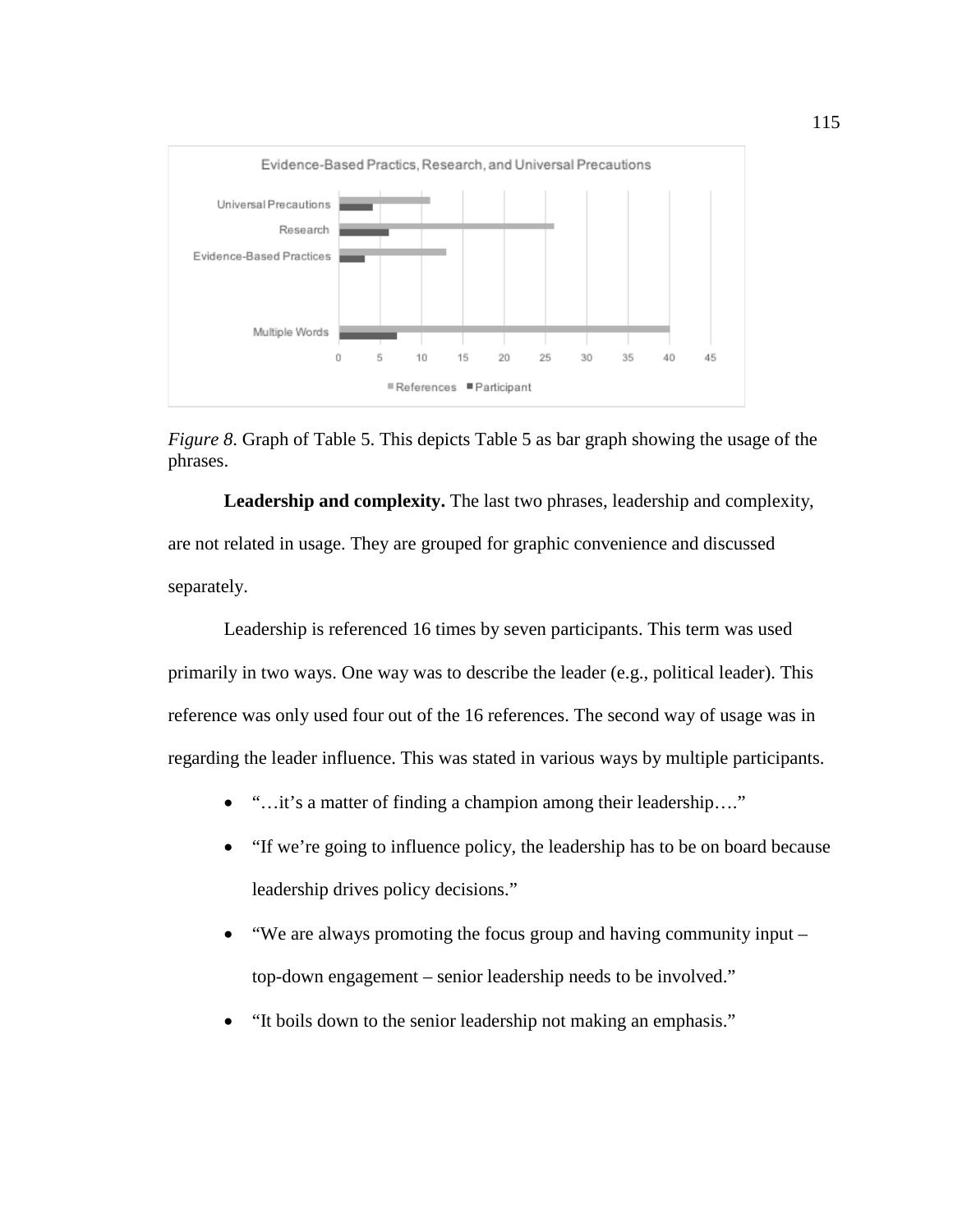- "The idea came from that people want to implement health literacy best practices in organizations and the leadership understands it's the right thing to do and that there will be good outcomes…."
- "You have to get leadership's buy-in as to why that's a good idea and what the trade-offs are."

The last phrase, complexity or complex, was used five times by four participants. Two of the references are in regards to developing decision tools to aid in complex decisions that patients have to make. Both of these references are in response to Question 2 – What impact does health literacy have on the process of developing formal policy? Three of these references tie directly to understanding that the health system is complex.

- "The system should be made less complex/complicated."
- "On the professional side, raising awareness on how complex the system is for the average consumer and help professionals understand the way they communicate."
- "We understand that the healthcare system is a complex entity and being aware of and implementing health literacy into what we do in general is always a good thing."

This correlation is depicted in Table 6 and Figure 9.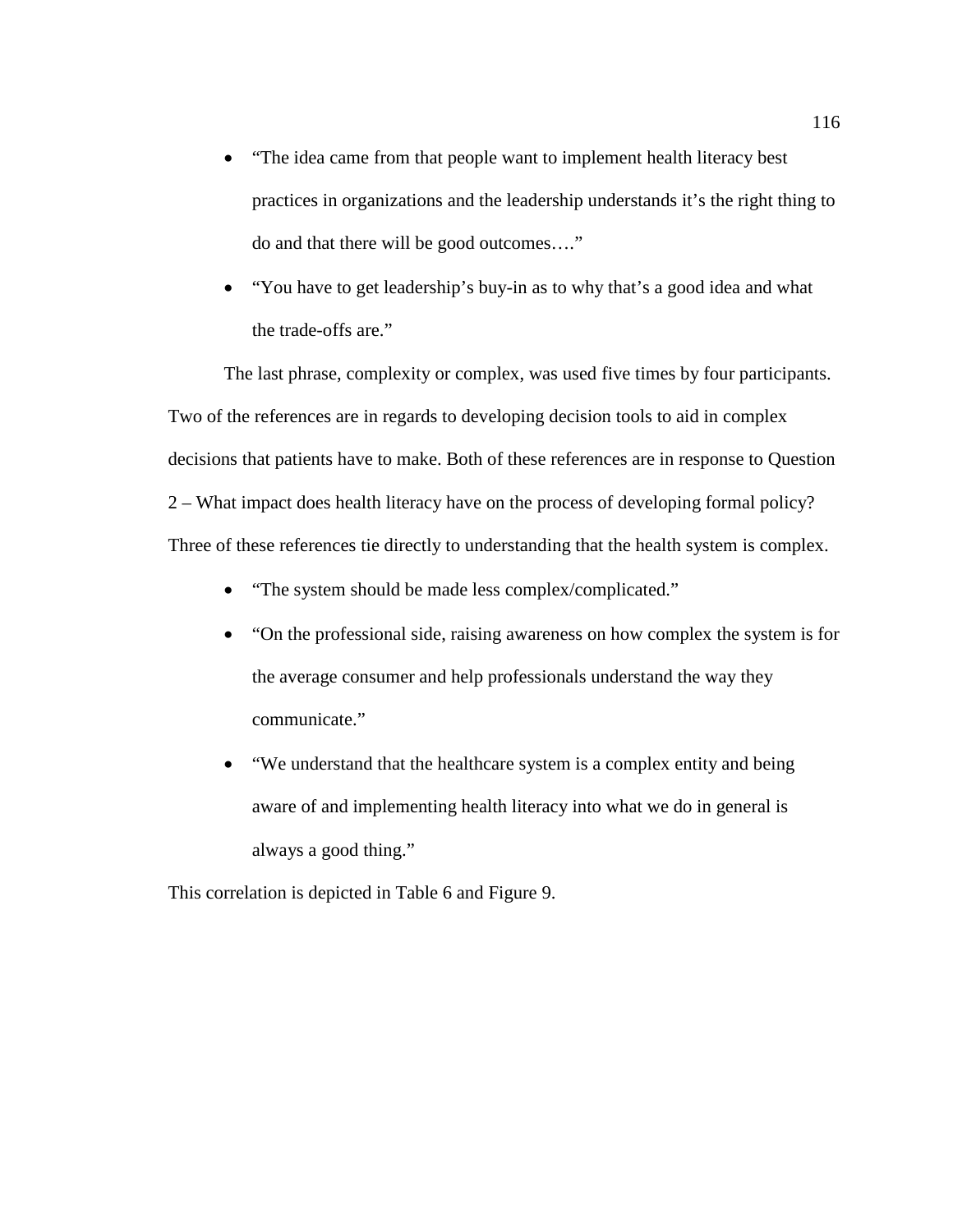# Table 6

## *Leadership and Complexity*

|       |                            |                       |    | Participants References |                |            |
|-------|----------------------------|-----------------------|----|-------------------------|----------------|------------|
|       |                            | Multiple words totals | 11 | 21                      |                |            |
|       | References<br>Participants |                       |    |                         | Participants   | References |
|       | Leadership Participant 02  | 4                     |    | Complexity              | Participant 01 |            |
|       | Participant 03             | 4                     |    |                         | Participant 05 | 2          |
|       | Participant 04             |                       |    |                         | Participant 07 |            |
|       | Participant 10             | 2                     |    |                         | Participant 10 |            |
|       | Participant 12             | 1                     |    | Total                   | 4              | 5          |
|       | Participant 13             | 2                     |    |                         |                |            |
| Total |                            | 16                    |    |                         |                |            |



*Figure 9*. Graph of Table 6. This depicts Table 6 as bar graph showing the usage of the words "leadership" and "complexity".

# **Unexpected Themes**

Two themes that emerged that were not expected, were the definitions of community (as opposed to the description of the community/ies as expected) that the participants were working with and the word "congruency". After the first question, "What is involved in addressing health literacy in the communities?", was stated, each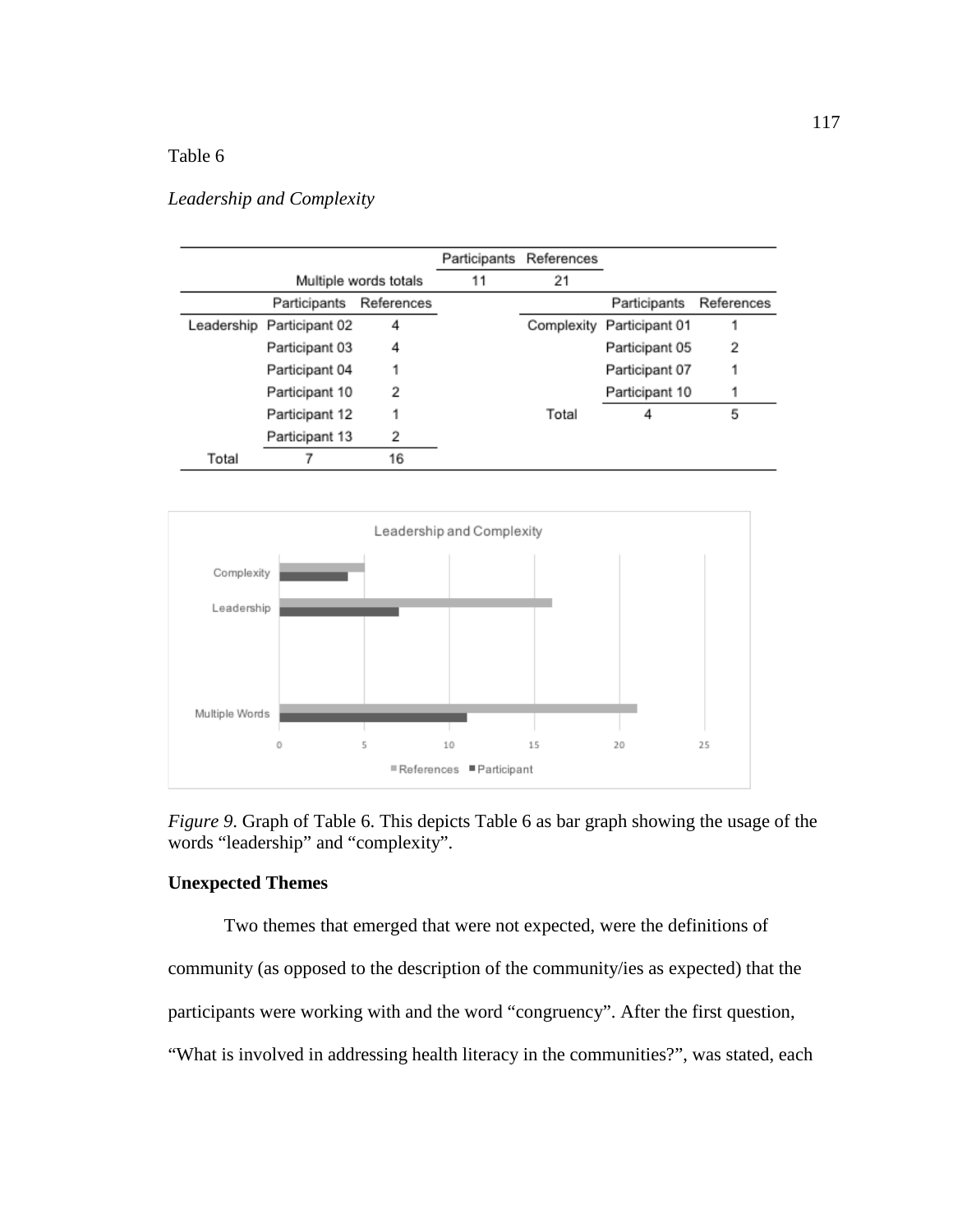participant asked for the definition of the community I was inquiring about. Though some communities were similar, each community was unique in some aspect. The word "congruency", from question six, "How does this organization build congruency on policy?", was expected to have an understanding of "consensus" and the participants were given that meaning. However, the answers to question six from the participants, signified that some also used an alternate understanding of the word as whether the message matches the action.

A second unexpected theme that emerged was the participants' conceptual answers to the questions. The concept of utilizing best practices to develop or even to impact or influence policy were not met with structured answers and for some, esoteric answers.

#### **Summary**

The research for this case study was accomplished by interviewing 13 participants of the 58 people and/or organizations contacted. The responses to the seven interview questions were as varied as the organizations and participants themselves. The coding for the interview transcripts was challenging due to the variation of the responses. The early coding was based on the main ideas of the questions which proved to be parallel with the emerging themes. The coding then became the structure of the research and interview questions.

The research used triangulation to validate the case using sources (13 organizations/participants) and audit trails. The dependability for the study was dependent on the availability of the participants for the interview and the ability of their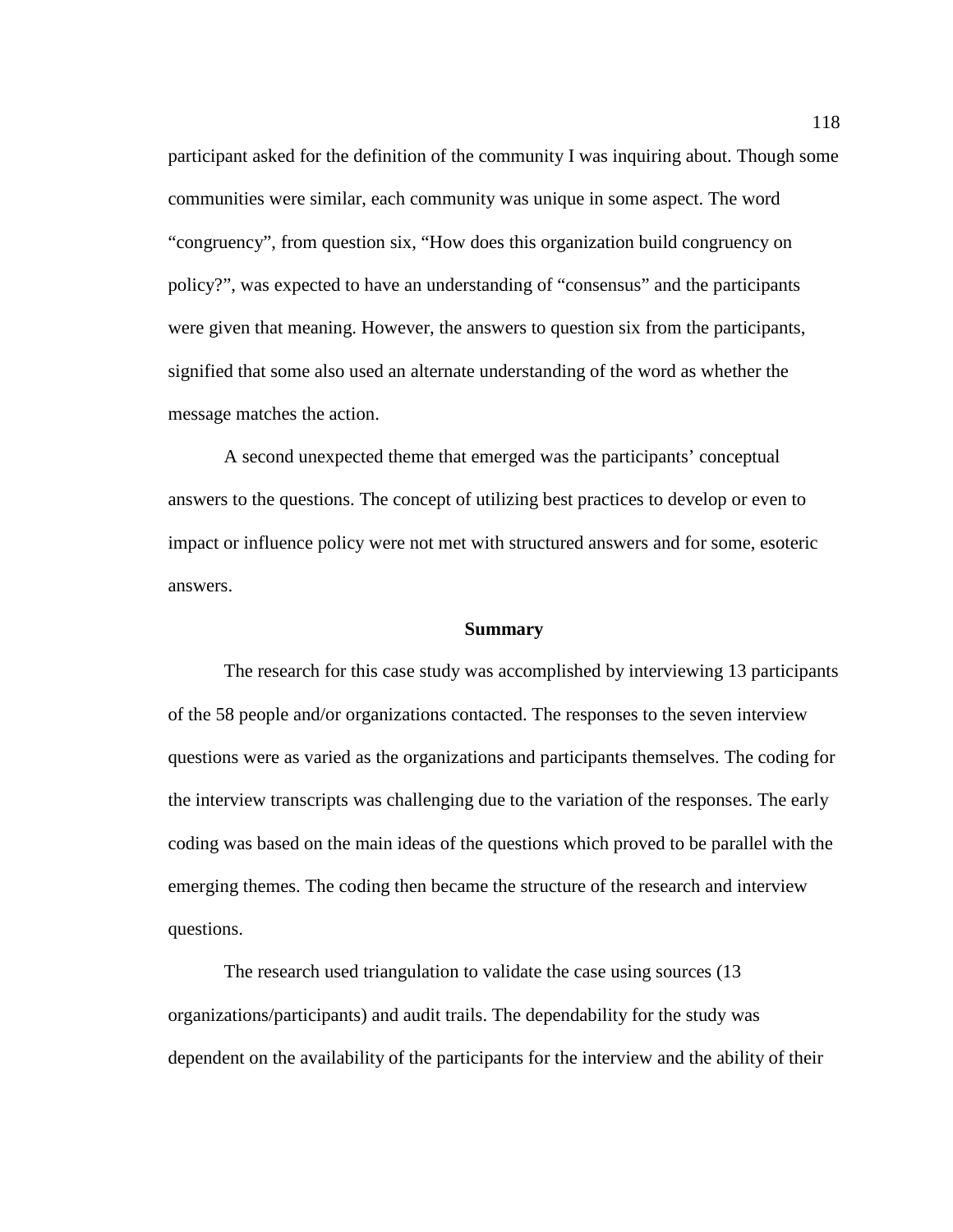knowledge to respond to the questions. Confirmability was ensured by utilizing a checklist that allowed me to check and recheck the processes and data during the research and data mining. This included reviewing the audio recordings and typed transcripts for mistakes to eliminate any bias or distortion and supported the intercoder reliability. This study met all the requirements that were proposed. The total number of participants, 13, was 65 % of the total number, 20, that was initially thought would be participating, and 43 % of the saturation number of 30. The number of organizations from the CDC website that responded and agreed to be involved in the interview was less than initially expected. Therefore, organizations found on the health literacy list serve were contacted.

The results of this study are outlined by research question and the interview questions that were designed to examine each. The first research question had two interview questions that established the basis of conditions that influence implanting tools and guidelines. The first interview question asked the participants to define and discuss the community in which they were involved. This drew a range of different communities but all interacting with the others. The second interview question asked how formal regulations impact the implementation of tools and guidelines. The responses pointed to the complexity of the health system and that regulations would need to be further defined and structured.

The second research question had four interview questions. The third interview question was asking the participant to list the top three health literacy best practices of the organization. The responses were diverse and yet had associated components with best practices. Four best practices that emerged were training, team, plain language/clear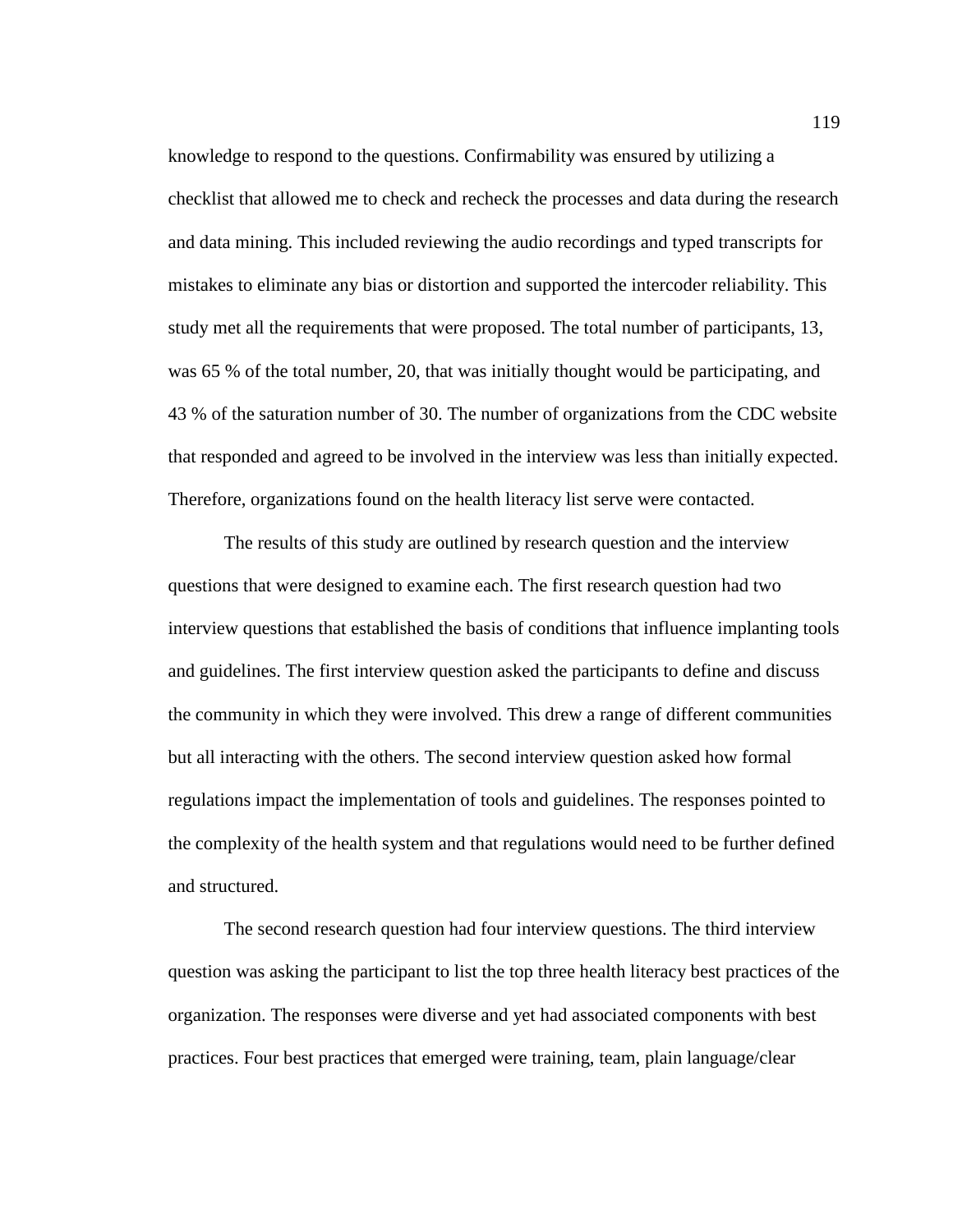communication, and research. The fourth interview question asked about developing the best practices for their organization. Five patterns emerged: grants or funding was used, conferences and workshops were conducted or attended, tools and/or best practices were developed through a former occupational skill, research, and best practices that cannot be categorized. The fifth interview question asked about using the health literacy best practices in developing policy. The responses to this question were multifarious and esoteric and are discussed further in Chapter 5. The sixth interview question asked the respondents about their organization building congruency on policy. This drew the question to define "congruency". There were three themes that emerged with some having overlapping ideas: education, communication, and partnering or networking.

The third research question is also the seventh interview question asking how could health literacy be addressed through formal policy. Four patterns regarding the level at which health literacy is addressed emerged through the responses: organizational, health system, state, and undefined.

A "follow-up" of two questions was asked to the participants – "Is there anything you would like to add or state that wasn't asked through the questions? Do you have any questions of me?" Both drew varied responses. The responses to the first part of the questions were inclusive of policy, best practices, and summations of thoughts with no emerging themes but echoed each participants' response to the interview questions. The questions for me asked about my background in work and in the health literacy field, how the questions were generated, if they could get a copy of the published dissertation, and how were the results going to be used.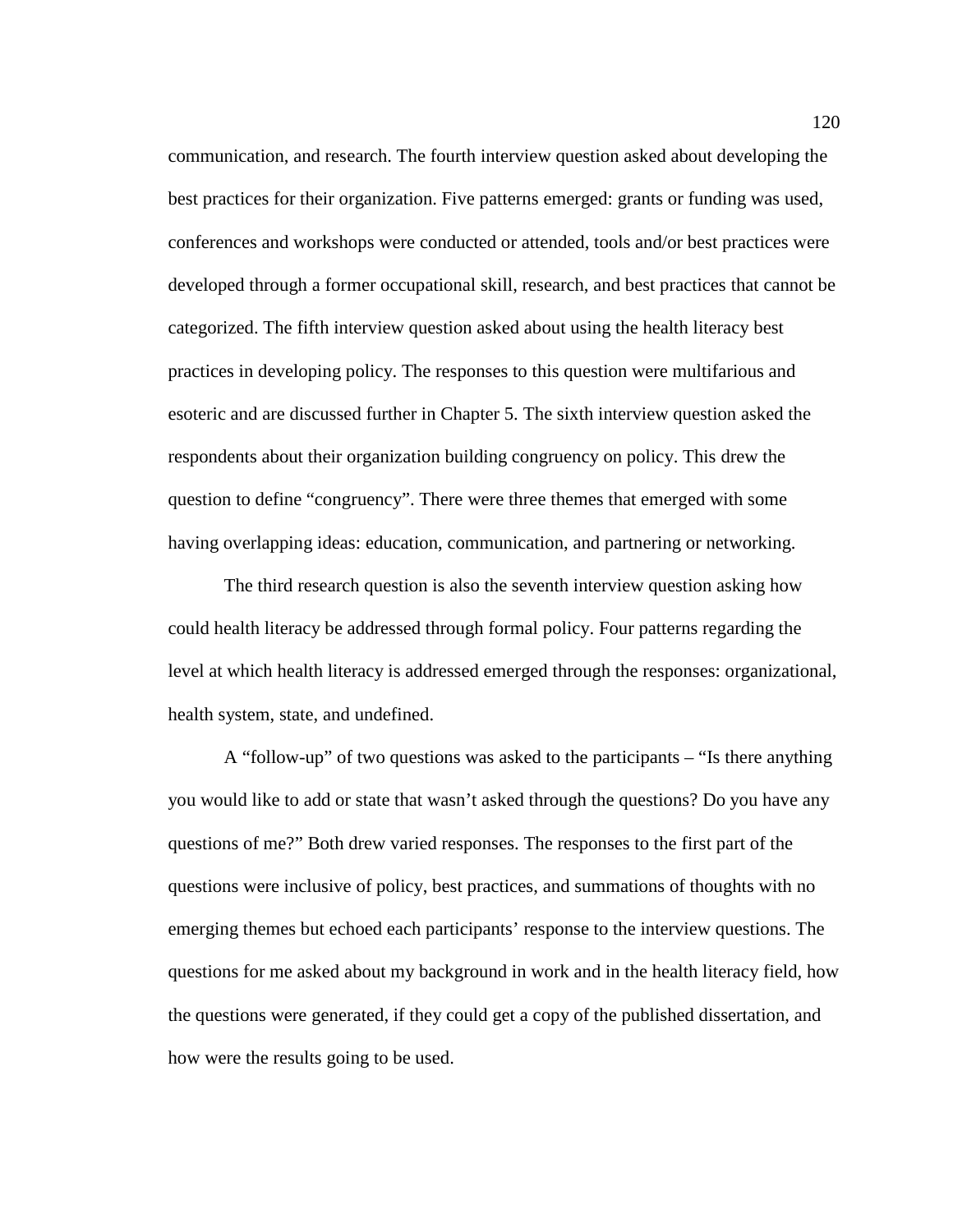The analysis of the interview questions through NVivo corroborated word patterns and definition themes that emerged through the participants' responses during the interview process. The word patterns are connected by grouping the words and others were stand-alone as shown by the following:

- education (or educate), training, raising awareness, and changing behavior;
- plain language and clear writing;
- evidence-based practices, research, and universal precautions;
- leadership; and
- complexity.

Two definition themes that emerged were not expected – the definitions of community (as opposed to the description of the community/ies as expected) that the participants were working with and the word "congruency". The last unexpected theme was the participants' conceptual unstructured responses to the questions regarding utilizing best practices to develop or even to impact or influence policy. These results are discussed in detail in Chapter 5 summarizing the key findings, and interpreting the findings, recommending future research, and discussing the potential impact for positive social change.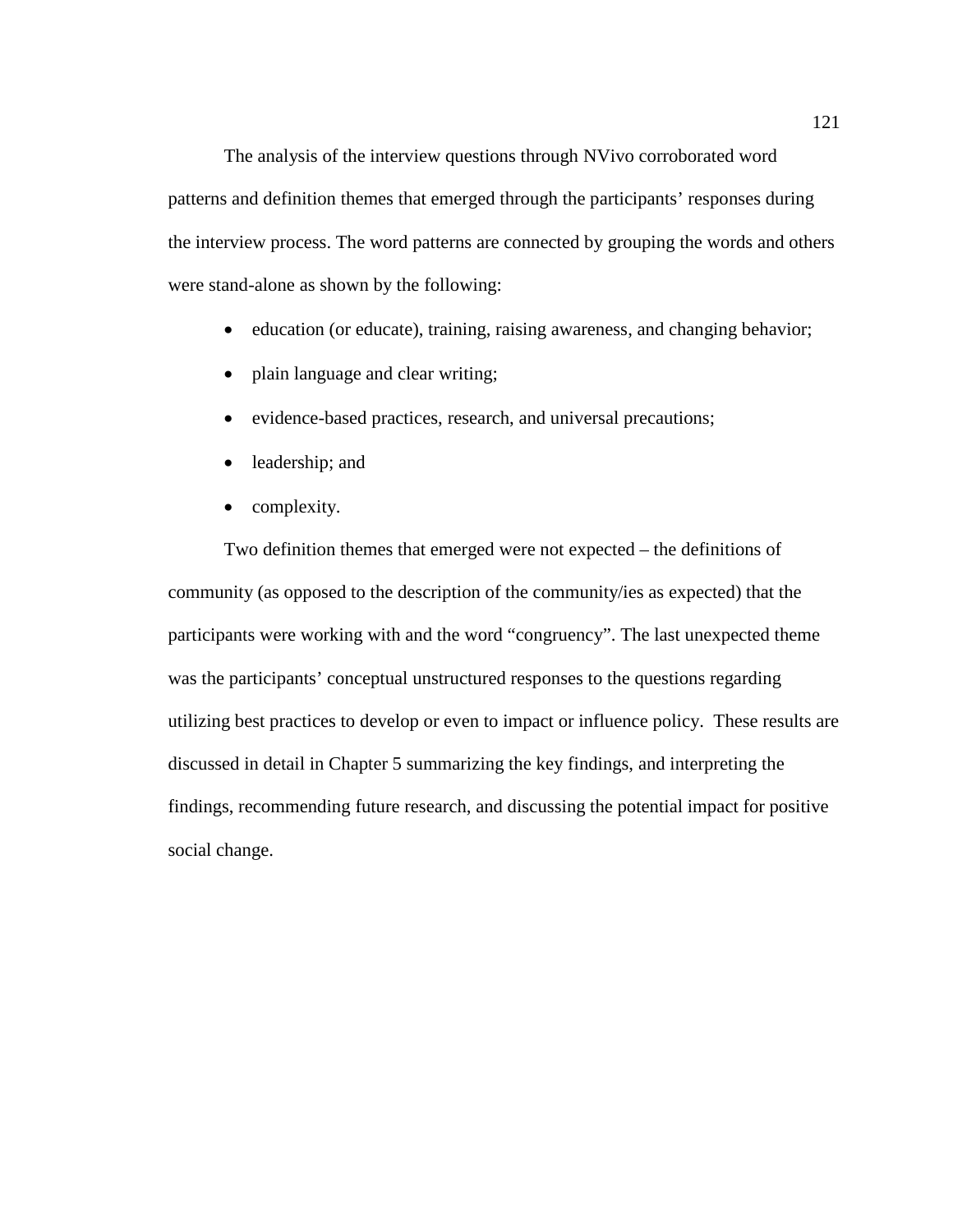#### Chapter 5: Discussion, Conclusions, and Recommendations

#### **Purpose, Nature, and Key Findings of Study**

The purpose of this qualitative case study was to explore and compare commonalities in health literacy best practices of organizations that are recognized as leaders in health literacy by the CDC and are addressing low health literacy in their communities. By comparing the organizations' abilities to implement standards of plain language (regulated through accreditation) and other health literacy tools/guidelines (without regulation), best practice recommendations can be made to various organizations regardless of level (local, state, federal, or nonprofit). By also exploring these organizations, potential health literacy policy might be determined by examining what is currently being shaped, taught, and applied. Exploring commonalities of organizations that are addressing the complexity of health literacy within their communities will allow patients and healthcare providers to better address health concerns.

By exploring how the organizations are implementing tools and best practices, a comparison can be made to find commonalities that will help other organizations as well as the development of health literacy policy. These organizations are in diverse communities, thereby mirroring the concept of complexity. I interviewed members within organizations that are considered by the CDC to be leaders in the health literacy community as well as organizations from the health literacy list serve. These organizations are a mixture of local, state, academia, government, and nonprofit. This allowed an in-depth look at how health literacy tools/guidelines are being implemented.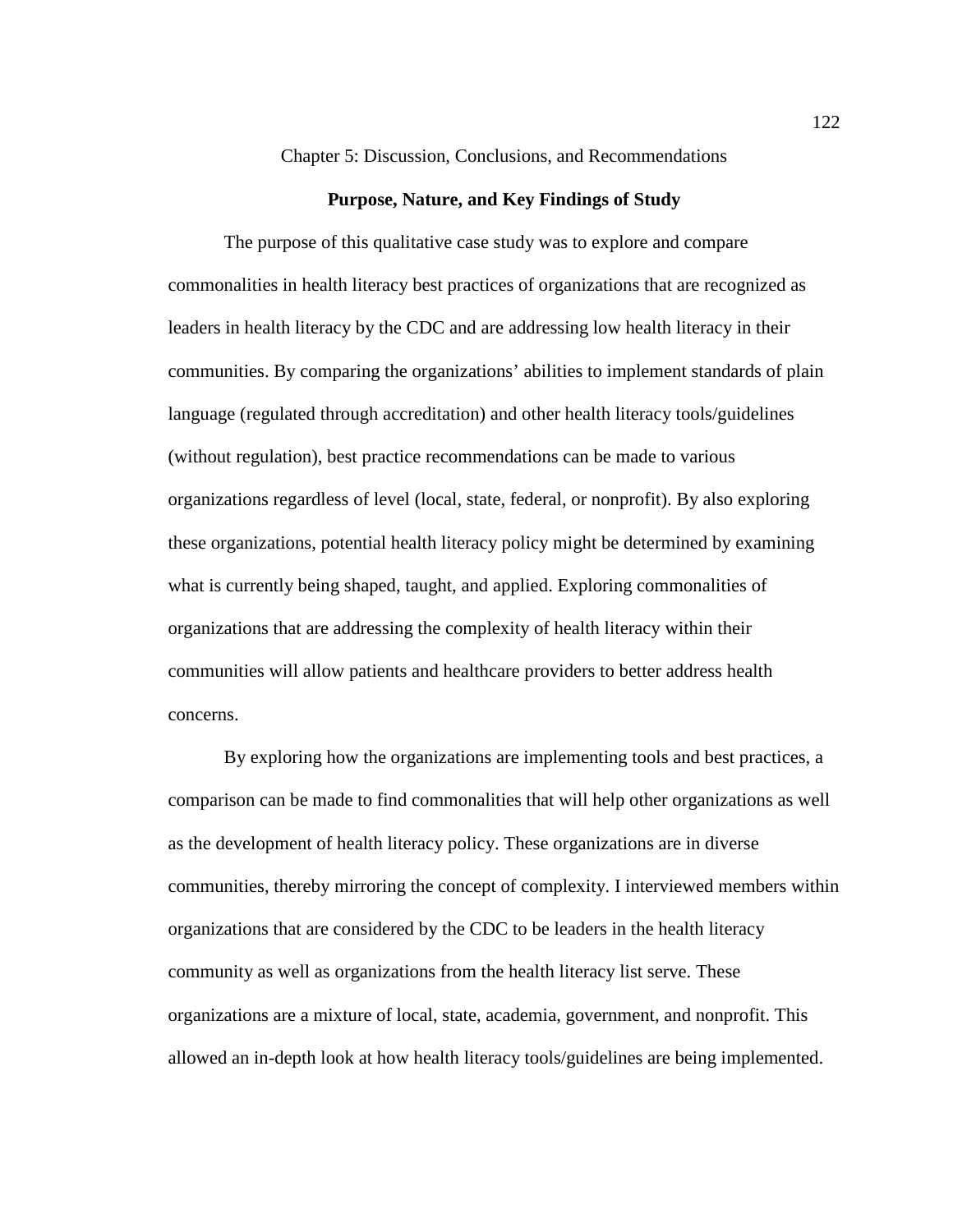Participants were asked open-ended questions allowing the capture of multiple perspectives for better validity of the complexity and phenomenon.

The phrase community was not intuitive to any participant, and each participant asked for the phrase to be clarified. This is also a theme under Word Definitions in Chapter 4. The theme that emerged in Interview Question 1 for the phrase community is education, training, and awareness but is seen throughout the following interview questions.

The responses to Interview Question 2 were based on system (i.e., complexity and framework) and regulation (i.e., aspect and pros/cons) and mandates (i.e., plain language and education). The best practices discussed in Interview Question 3 are diverse with overlapping components of best practices. Four best practices that emerged are training, team, plain language, and research.

Five phrases that are also found in the responses to other interview questions but emerged as patterns in Interview Question 4 are (a) grants/funding received, (b) conferences/workshops, (c) development of tools/best practices, (d) research, and (e) noncategorical best practices. Participants' responses to Interview Question 5 were multifarious. What was found was that most of the participants' organizations that are not developing policy are tracking, advocating, and/or have started research activities towards developing policy. Other participants' organizations involved in policy use one or more of six types of approaches: (a) top-down (trickle-down), (b) bottom-up, (c) skillsbuilding, (d) nonpriority, (e) influence, and (f) support.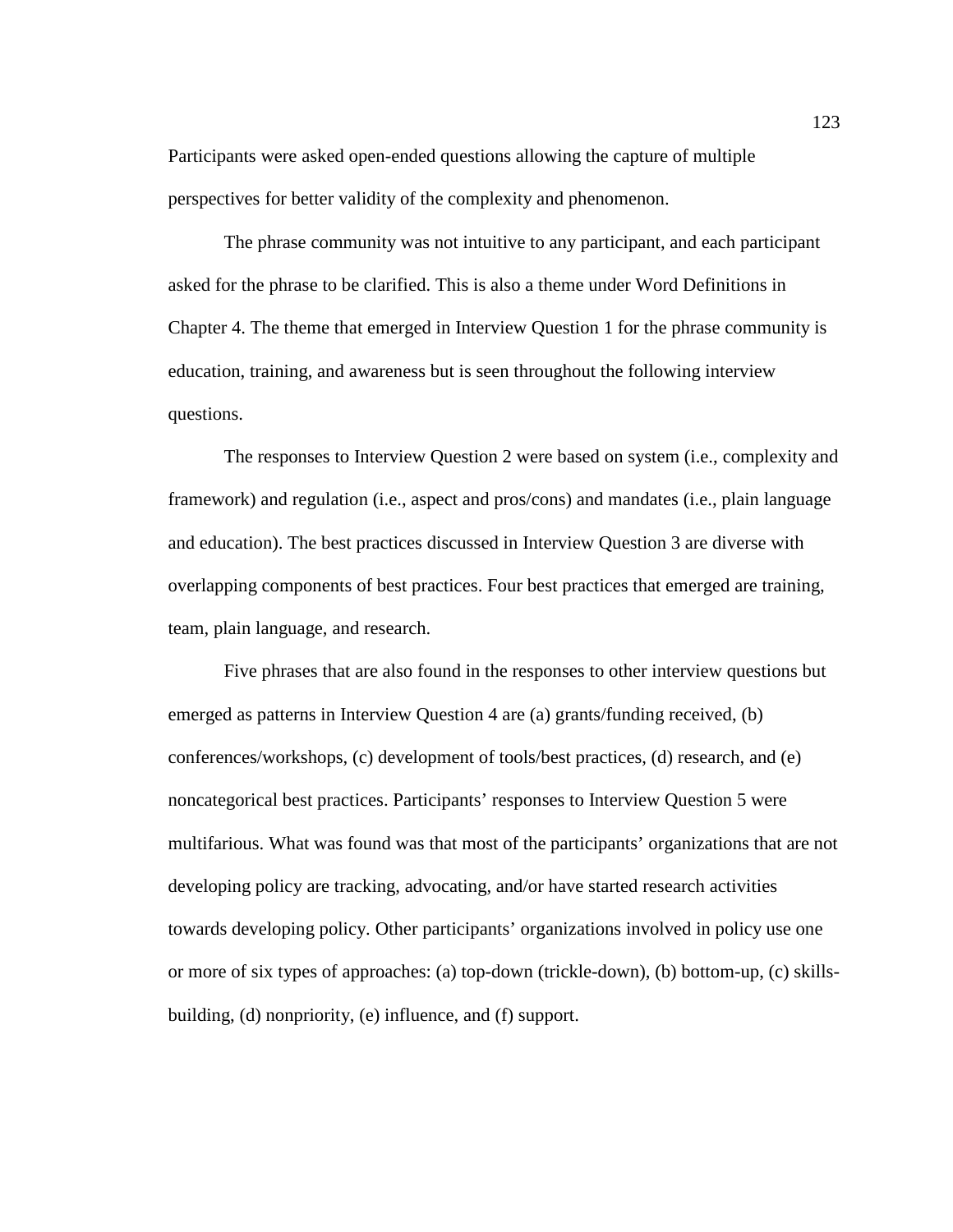The common response to Interview Question 6 was asking what was meant by congruency. The intention was to reference consensus. Three themes emerged: (a) education, (b) communication, and (c) partnering (networking). This is also found in the Word Definitions in Chapter 4. Interview Question 7 and Research Question 3 are the same question. The participants' responses to this question are also multifarious. Four patterns to the levels at which health literacy is being addressed through policy emerged: (a) organizational, (b) health system, (c) state, and (d) undefined.

The follow-up question was responded to by nine of the 13 participants. The responses included policy, best practices, and summation of thoughts, and some asked about my intentions with the results of the study as well as about me. The participants were inquisitive as well as informative. There were five word patterns that emerged throughout the responses. Three patters connected by grouping words: (a) education, training, raising awareness, and changing behavior; b) plain language and clear language; and (c) evidence-based practices, research, and universal precautions. Two patterns that were not grouped are leadership and complexity. Two unexpected themes that are mentioned in Interview Questions 1 and 6 are the definitions of community and congruency. Each participant asked what was meant by both words when responding to their respective questions.

### **Interpretation of Findings**

#### **Comparison to Literature**

In the literature review, it was found that understanding health literacy's impact on society is critical to minimalizing the effects on low health literacy and is more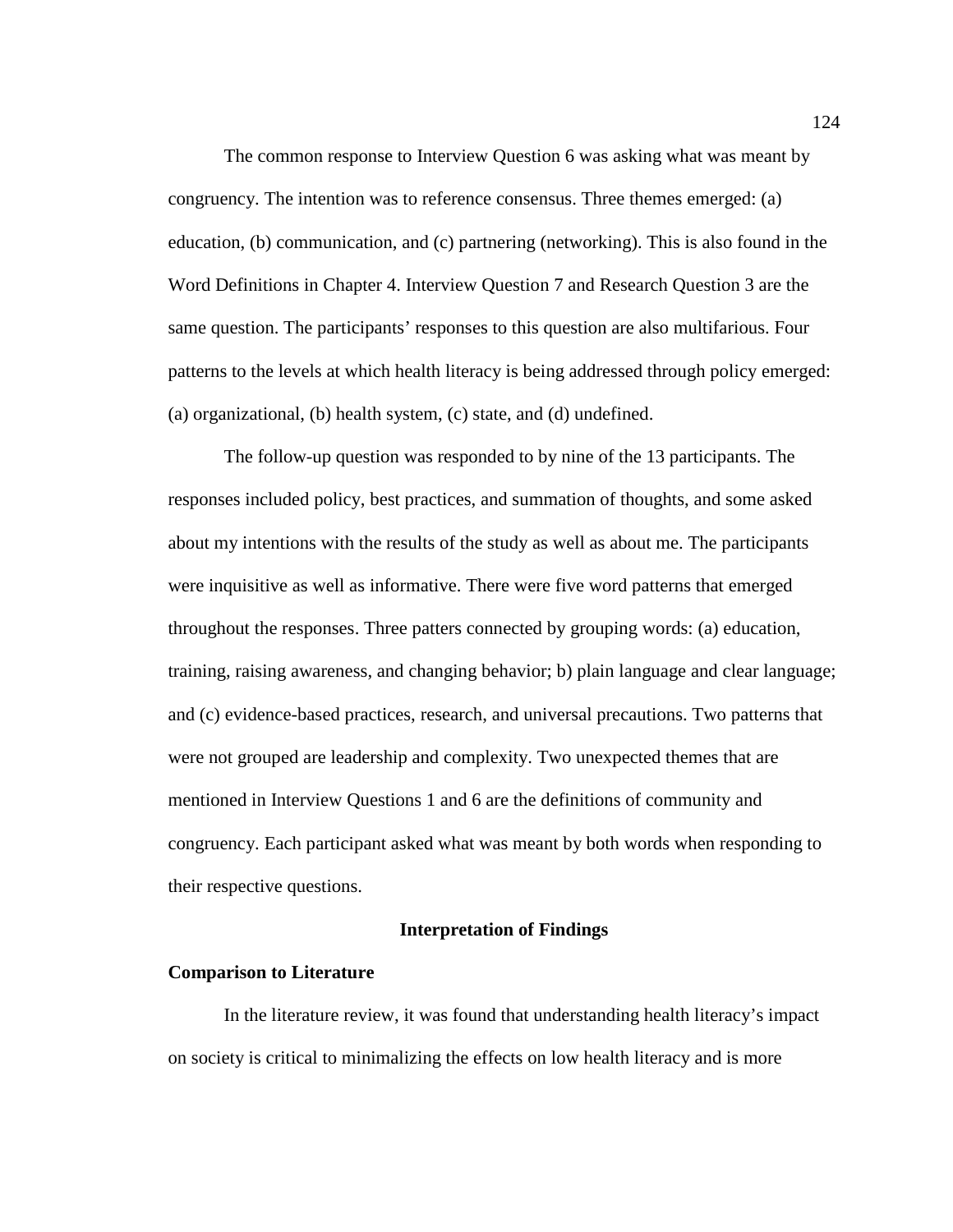important than defining health literacy. Throughout the 13 interviews, the participants neither defined health literacy nor mentioned if there was any importance to doing so.

Winslow's 1920 definition of public health was "the science and preventing of disease, prolonging life, and promoting health and efficiency through organized community efforts" (Winslow, 1920, as cited in Evans, 2009, p. 35). In his definition, Winslow did not define community. Evans (2009) came close but only stated that communities have differing social issues and cultural norms which may determine the populations' health. Each of the organizations' definitions to what the communities they were involved with were varied making it difficult to define. Researchers have stated that a community is an environmental factor in which formally and informally harbors the social networks, norms, and/or standards, within individuals, groups and organizations (WHO, 2012). The responses by the participants support this showing that the communities are social networks defined as geographical (towns, cities, states, etc.) and demographical (tribal, refugee, etc.). Both of these have norms and standards that exist formally and informally in individuals and groups. The groups and organizations are also defined by the participants as patients/consumers, health providers/professionals, and health systems. The participants' definitions also support Winslow's definition of public health by stating that the communities are organizing efforts.

Responses to the second interview question with the use of the terms system and framework aligns and continues the understanding of community. Both connect the community to the complexity of health literacy and health care. The framework involves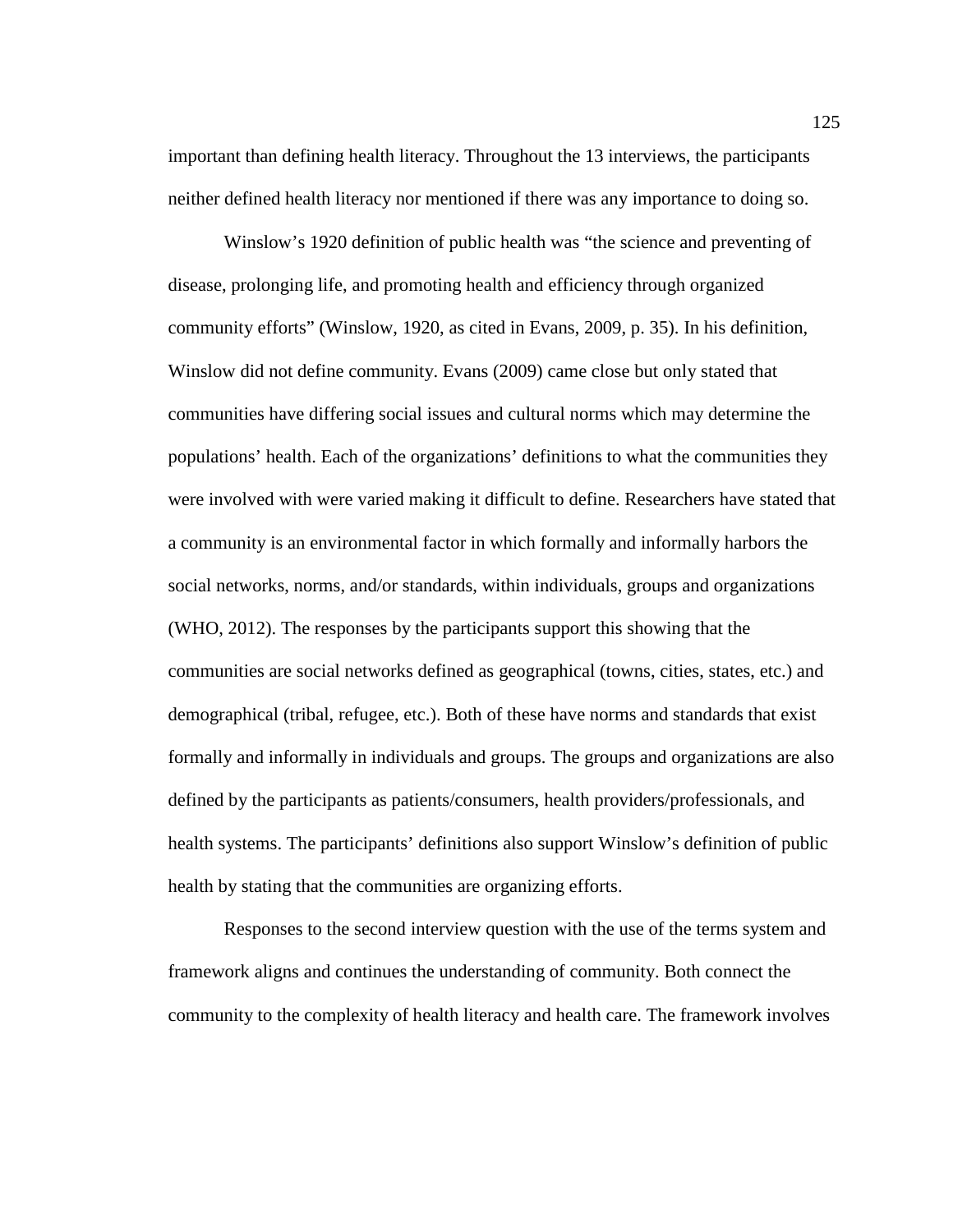the individual surrounded by each of the communities defined by the participants, ultimately surrounded by policy or law. These are complex sets of variables.

The AAFCS (2012) stated that the complexity of health literacy is impacted by culture, society, and health and education systems, and all of these affect health outcomes. Bureaucracies complicate health care and public health procedures and processes (Peters et al., 2007).

Though only five of the 13 participants referenced complexity, three responses tied directly into the concept of the complexity of health care. However, the other two references are regarding developing tools to help patients with complex decisions. This aligns with literature that has shown health complexity is related to health literacy because patients often face decisions about complex treatments (Glassman, 2012).

Though health literacy is affected by and affects various variables (i.e., demographics), there is also a relationship and correlation to basic functions of education and culture (Chao et al., 2009; DHHS, 2003; Glassman, 2012; Nutbeam, 2000). Sentell (2003) stated that education is the most obvious link to health literacy and affects and is affected by health literacy. Paasche-Orlow et al. (2005) also stated that education is one demographic feature associated with health literacy. The responses show that education, training, and awareness is imperative to mitigating low health literacy. This was a theme found throughout the responses to each question by the participants. Education, training, awareness, and changing behavior were the most used (149 times) terms throughout the interviews. The first references were in response to the first question regarding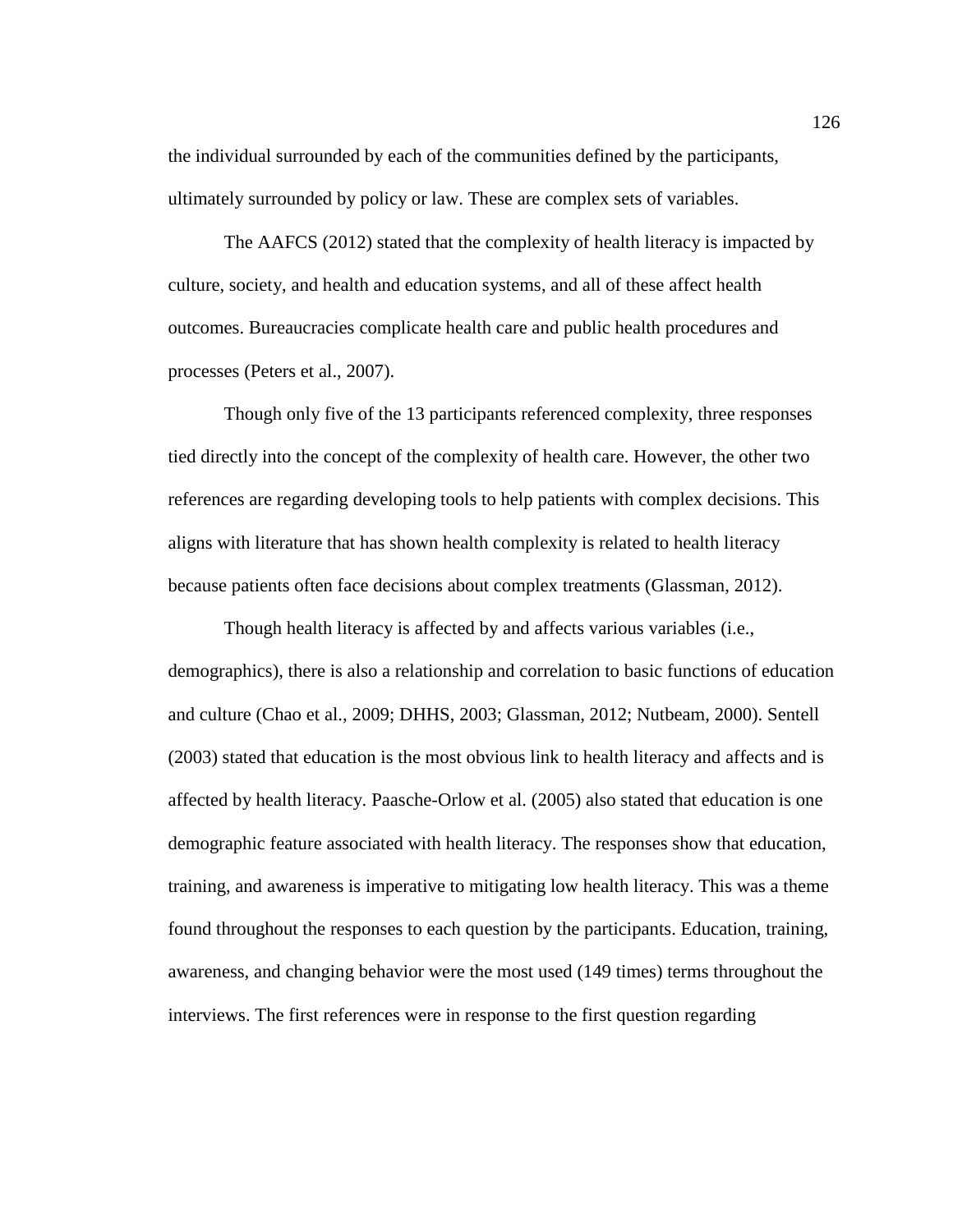communities. This supports Mogford et al.'s (2010) proposal that education should focus on eliminating inequities in both individuals and communities.

As noted in Chapter 2, the literature that was available specifically on policy or related to policy was limited, and the literature reviewed was outside the standard of 5 years or newer. The responses to the questions focusing on policy show that marrying policy with health literacy is quintessential to what was found in the literature. As the participants were asked how their organizations use best practices to develop policies and build congruency on policy, the answers were multifarious and overall esoteric.

Responses to addressing health literacy through formal policy were also multifarious. However, the answers tie to many of the themes found and were stated in the results section of Chapter 4 as well as in the literature. For example, one participant stated that there is enough research to support setting policies in a health system to ensure health information for patients is easy to understand. This supports Williams and Marks' (2011) findings that opportunities need to be created for both individuals and communities to increase healthier choices and healthier living.

Another example is in regards to using metrics. One participant stated that health literacy needs to be a term written into policy and be a foundation for quality of care organizations and quality of care metrics. This is similar to Kickbusch's (2001) findings that health literacy and socioeconomic status are measurable elements of health outcomes.

Williams-Crowe and Aultman (1994), 23 years ago, found that to participate in the policy process, develop political relationships within the communities and with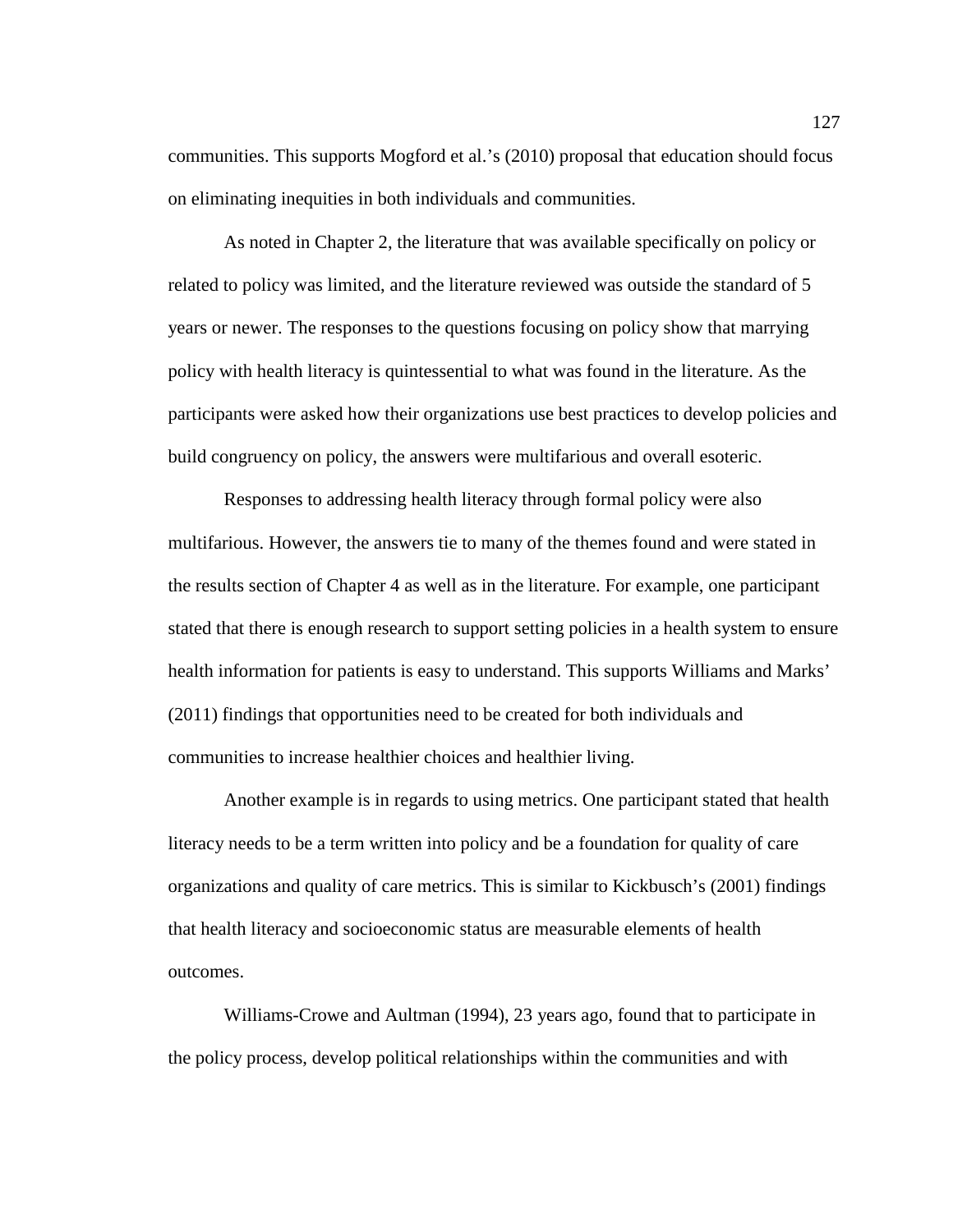legislative representatives, and early on, involve the community in the policy process. Ratzan (2001) also stated that there should be a partnership between the policymakers that are not part of the health community. One participant's response mirrored this stating that "they could have a state senator or representative help author a bill."

Another area where the responses align with the literature is regarding leadership. Seven participants referenced leaders or leadership 16 times. In literature, Frist (2005) and Koh (2009) stated that public leaders need to acknowledge the challenges and correctly define the problem to ensure that everyone can access the health system regardless of socioeconomic status. IOM (1988) has also stated that responsible leadership in health policy is approaching the process strategically and communicates to affect policy development and serve communities' needs. Participants' responses include that the leadership has to be "on board," involved, and be a "champion," as leadership drives policy decisions.

### **Findings, Analysis, and Interpretation**

The theoretical framework of this study was based on the Evans and Stoddart framework of determinants of health and health behavioral theories. The conceptual framework was based on health literacy best practices and policy, which are part of both theories.

The social determinants of health are the social, environmental, and economic conditions that influence and affect individual's health and influence the functioning and well-being of a community (CDC, 2009; DPHP, 2016). The World Health Organization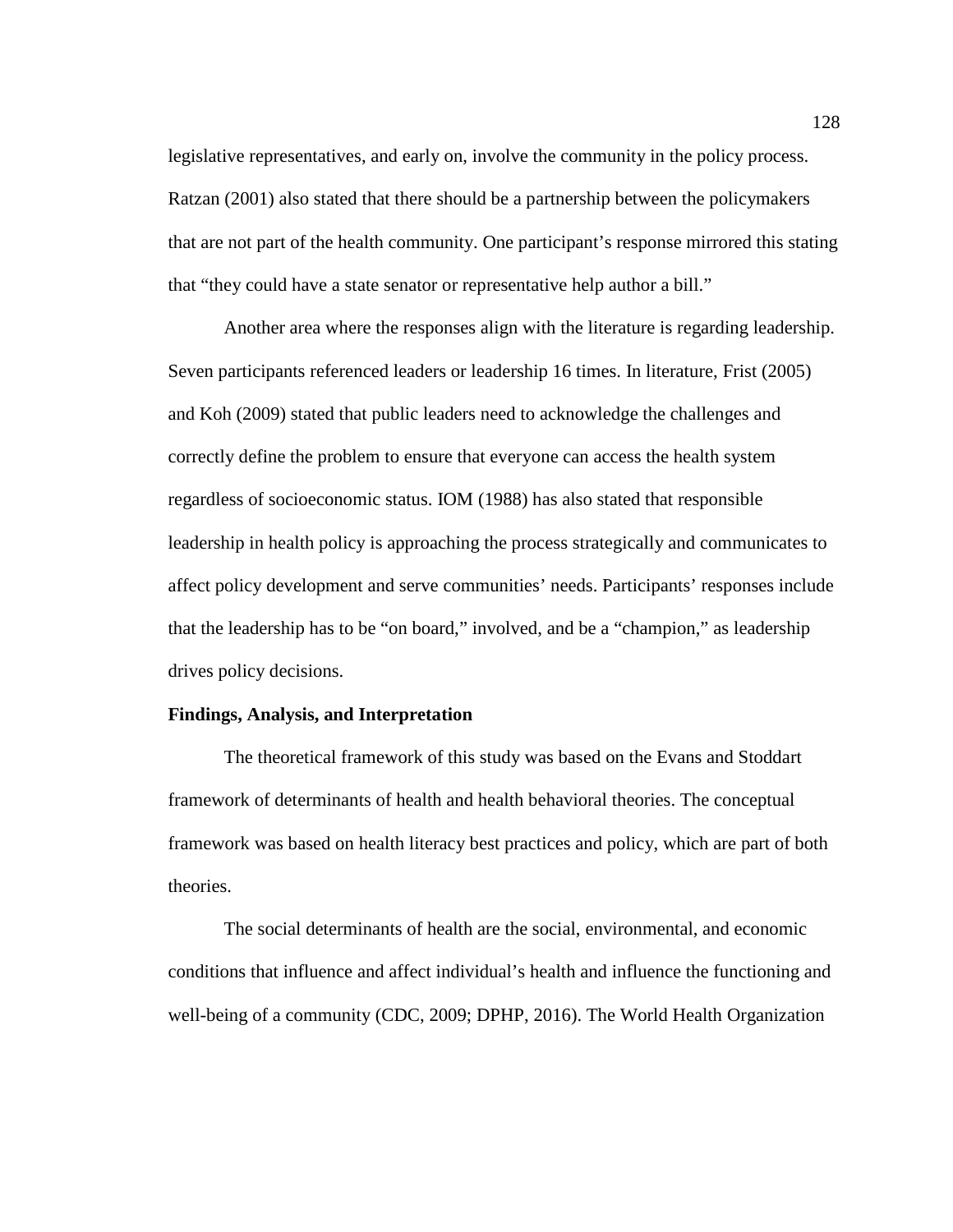uses three health behavioral theories in research: individual capacity, relationships, and environmental contexts (institutional and community factors, and public policy).

The individual capacity is defined as having six levels of capacity or the characteristics that influences behavior: awareness and knowledge, beliefs, opinions and attitudes, self-efficacy, intentions, and skills and personal power (WHO, 2012). In the literature reviewed, the majority of the research is based upon this theory and is focused on the individual's health literacy level and capability.

The relationship theory is defined as having the processes and primary groups (family, friends, peers, etc.) giving the individual social identity, support, and role definition (WHO, 2012). This is also known as social learning theory based on the idea that people generate their environments, which impacts their health (WHO, 2012).

The environmental contexts theory is defined by the community, organization, and policy. All three influence the social system function and change (WHO, 2012). This factor, with the health and function and the well-being components of the Evans and Stoddart model were the basis of this study.

The responses to the second interview question best reflected the behavioral theory. One line of responses focused on a framework that involves the individual or patient being at the center of concentric circles. The circles envelope the individual and grow larger. They are the family, the neighborhood, the geographical community, and the systems, with law and policy as the outside ring. These rings are complex sets of variables that align with the Evans and Stoddart model and the variables depicted in Figure 1.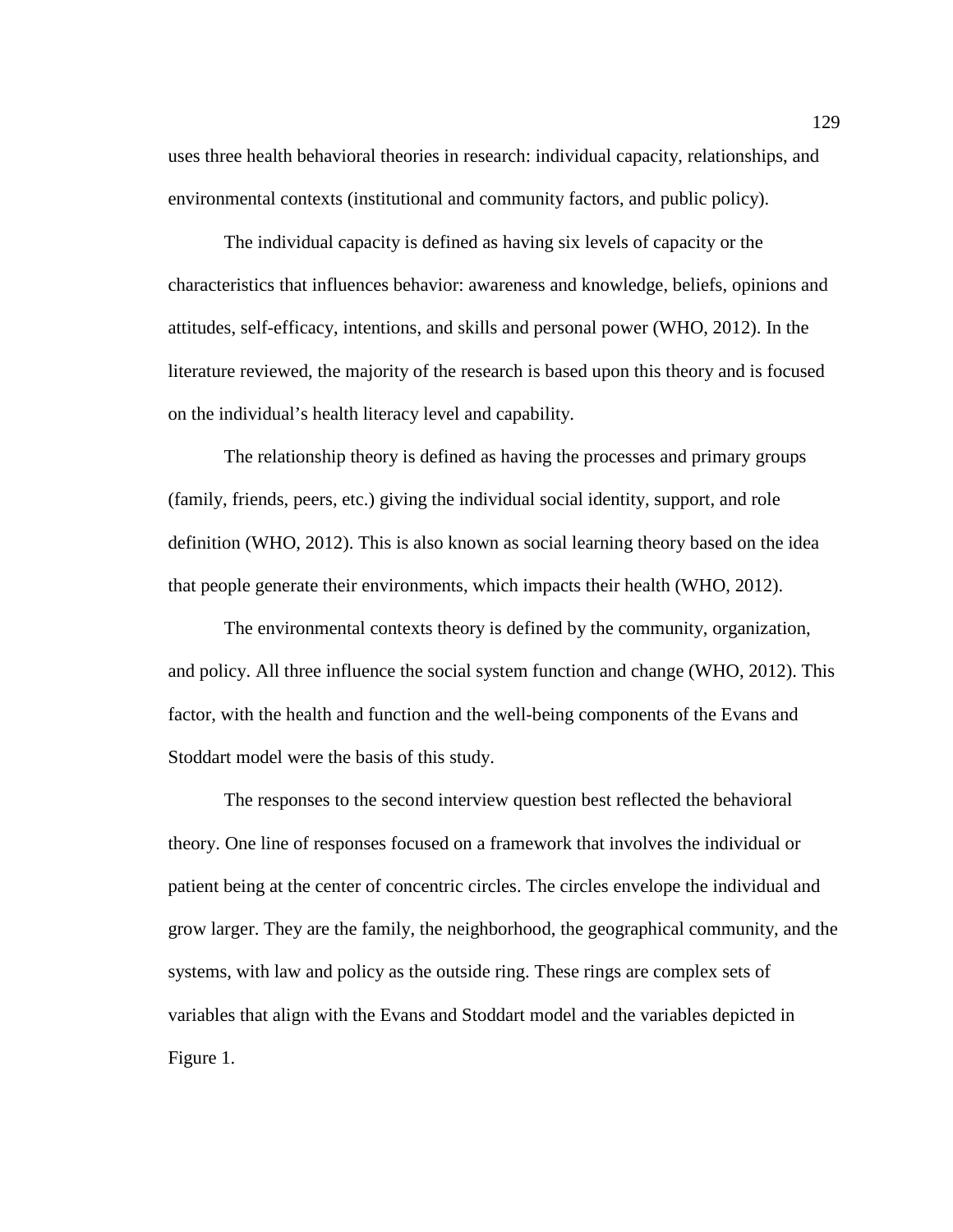

*Figure 10.* Concentric circles. These are depicted by the participants' responses as a framework that aligns with the Evans and Stoddart model.

The other line of responses to the second interview question have to do with mandates and regulations. The specific responses that aligned with the individual capacity behavioral theory stated that regulations will raise the awareness and will force training and education to change behaviors. Responses to this question also support the public policy factor of the environmental context theory stating that regulations will support the alignment of the healthcare system to health literacy issues.

Responses to Interview Question 3 paralleled the individual capacity behavioral theory. This theory's definition – the influencing characteristics – aligns with the best practices of training/educating patients to change how they interact with the physician as well as understand what they are being told. It also aligns with training/educating the physician/provider to understand the patient's emotional and mental components as well as the cultural learning modalities that speak to changing the interpersonal behaviors.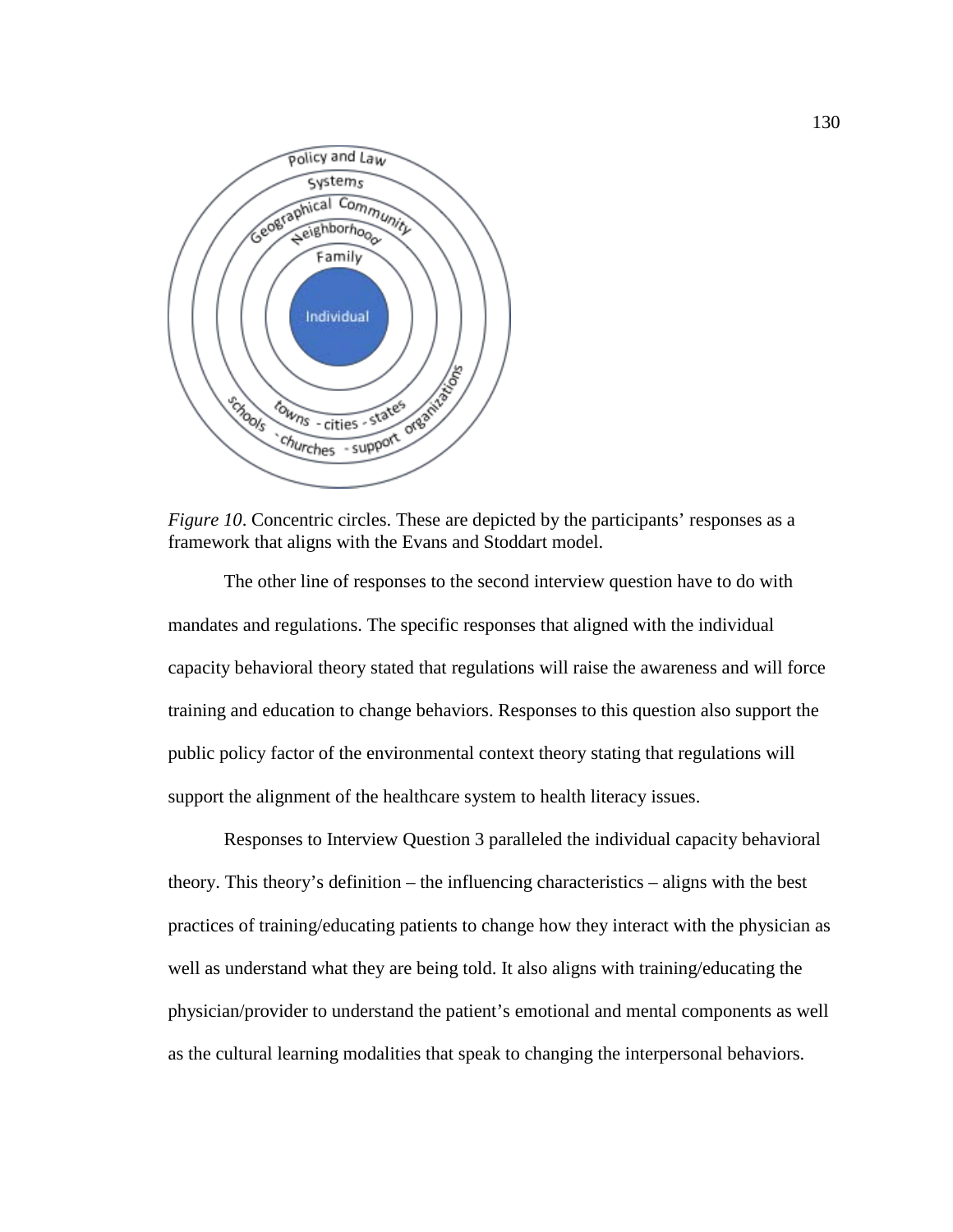The interview responses align to the conceptual framework as a response to the

framework's five concepts. This alignment is shown in Table 7.

# Table 7

# *Conceptual Framework and Interview Responses Alignments*

| Conceptual framework                                                                                                                                                                                 | Participant's responses                                                                                                                                                                                                                                                                            |  |  |  |  |  |
|------------------------------------------------------------------------------------------------------------------------------------------------------------------------------------------------------|----------------------------------------------------------------------------------------------------------------------------------------------------------------------------------------------------------------------------------------------------------------------------------------------------|--|--|--|--|--|
|                                                                                                                                                                                                      | "The system should be made less complex/complicated"                                                                                                                                                                                                                                               |  |  |  |  |  |
| Health care is complex                                                                                                                                                                               | "raising awareness on how complex the system is."                                                                                                                                                                                                                                                  |  |  |  |  |  |
|                                                                                                                                                                                                      | "We understand that the healthcare system Is a complex entity"                                                                                                                                                                                                                                     |  |  |  |  |  |
| Low health literacy is a<br>problem                                                                                                                                                                  | "When we talk about health literacy, it's often in terms of 'it's them not<br>us and we don't have that problem' $-$ well, frankly, you do $-$ you just<br>don't know it yet."                                                                                                                     |  |  |  |  |  |
|                                                                                                                                                                                                      | "Because health literacy is nobody's problem, it's everybody's<br>problem."                                                                                                                                                                                                                        |  |  |  |  |  |
| Health literacy is a<br>complex issue                                                                                                                                                                | "They're confused on what the problem is around health literacy, and<br>that's health literacy as it's conceptualized. Being that health literacy is<br>a system and a system that can meet the abilities of the consumers."                                                                       |  |  |  |  |  |
|                                                                                                                                                                                                      | [In response to Interview Question Two:] "It's a complex question."                                                                                                                                                                                                                                |  |  |  |  |  |
| Lack of policy direction at<br>the federal level                                                                                                                                                     | "Not familiar with state or federal regulations that would impact work<br>we're doing - except - workshops on plain language for prescriptions -<br>the work is around communications and haven't bumped into any state<br>or federal regulations that impact any of our work in the communities." |  |  |  |  |  |
|                                                                                                                                                                                                      | "Without pressure from the government, these best practices will never<br>be adopted by other organizations or hospitals."                                                                                                                                                                         |  |  |  |  |  |
| Organizations at the<br>grassroots level are<br>shaping their role in the<br>local communities<br>implementing health<br>literacy without the<br>foundation of policy or<br>centralized coordination | "Health literacy lives at the community base level where interventions<br>and opportunities to help people understand lives. Sometimes it<br>requires policy but a lot of times they don't but require a better<br>guidance on how to do things so people understand them."                        |  |  |  |  |  |

Overall, the participants' responses to the interview questions support the

theoretical and conceptual frameworks. The Evans and Stoddart model, the health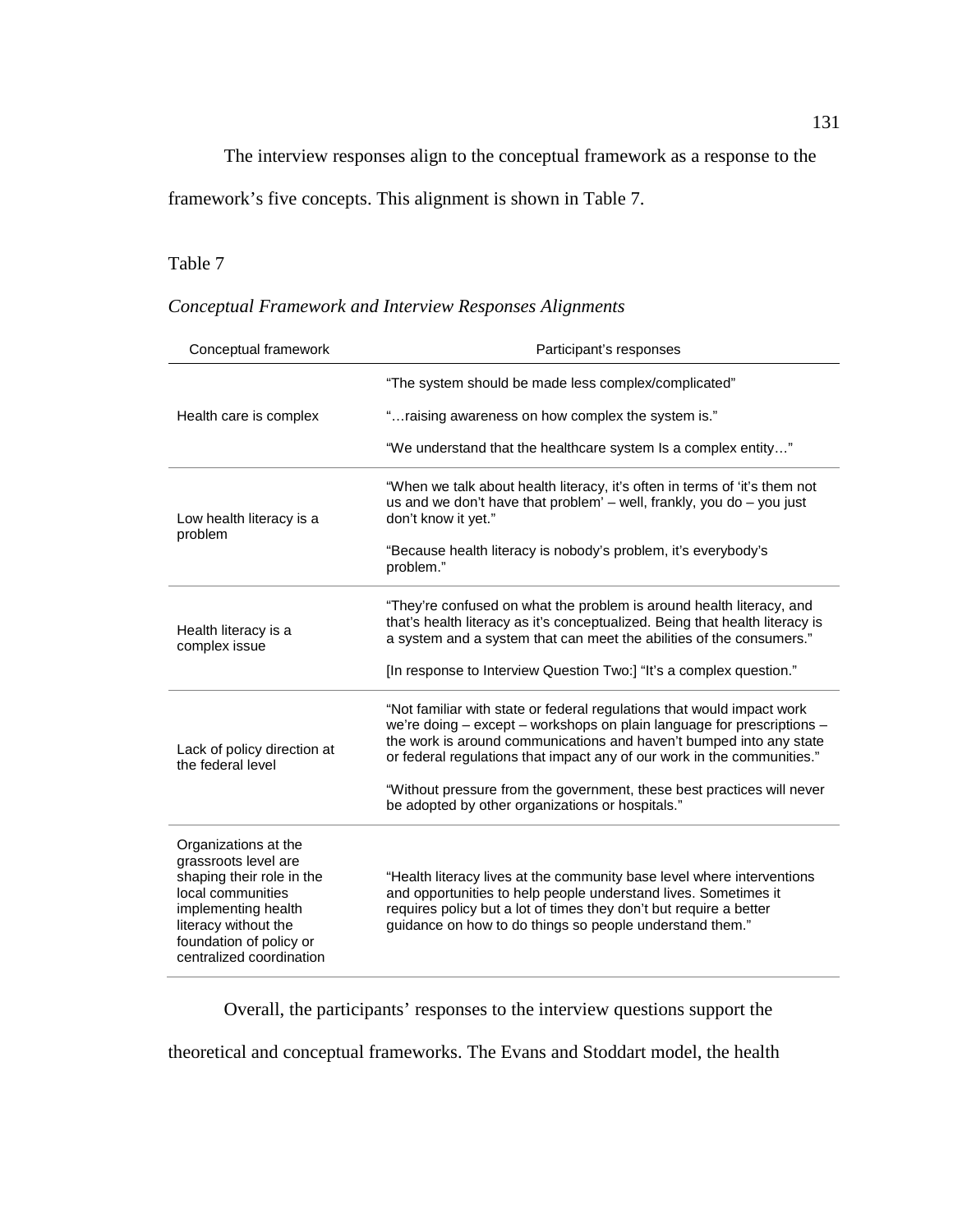behavioral theories, and the five concepts depict the understanding that a patient's wellbeing is not on one factor alone. It is neither just the individual nor just the health care that the patient is receiving, nor is it just the environmental effects. The participants' responses in the interviews align with this.

- "We all make the system complicated and the onus is on all of us, not just the patients."
- "Addressing health literacy in the community of professionals, involves training, outreach, research, and policy. All of these things have to happen."
- "There is the social component not just the environment. People don't see or are not aware of others that have the same issue that they are coping with and this is a bigger issue within the community."

"Environmentally, there are within the communities that help to support good health and when we look at what is available environmentally, that translates into health literacy a lot of times because if people understand that this equates to better health, then, if it's available, we utilize it."

# **Limitations of Study**

There were several limitations of this study. A limitation, stated earlier in Chapter 1, was that health literacy affects such a broad range of culture and diversity in patients, health care providers, and communities, examining the specificity of any of these attributes is not possible within this study. This was furthered by a limitation that emerged on the definition of community. There were five definitions of community between the 13 participating organizations.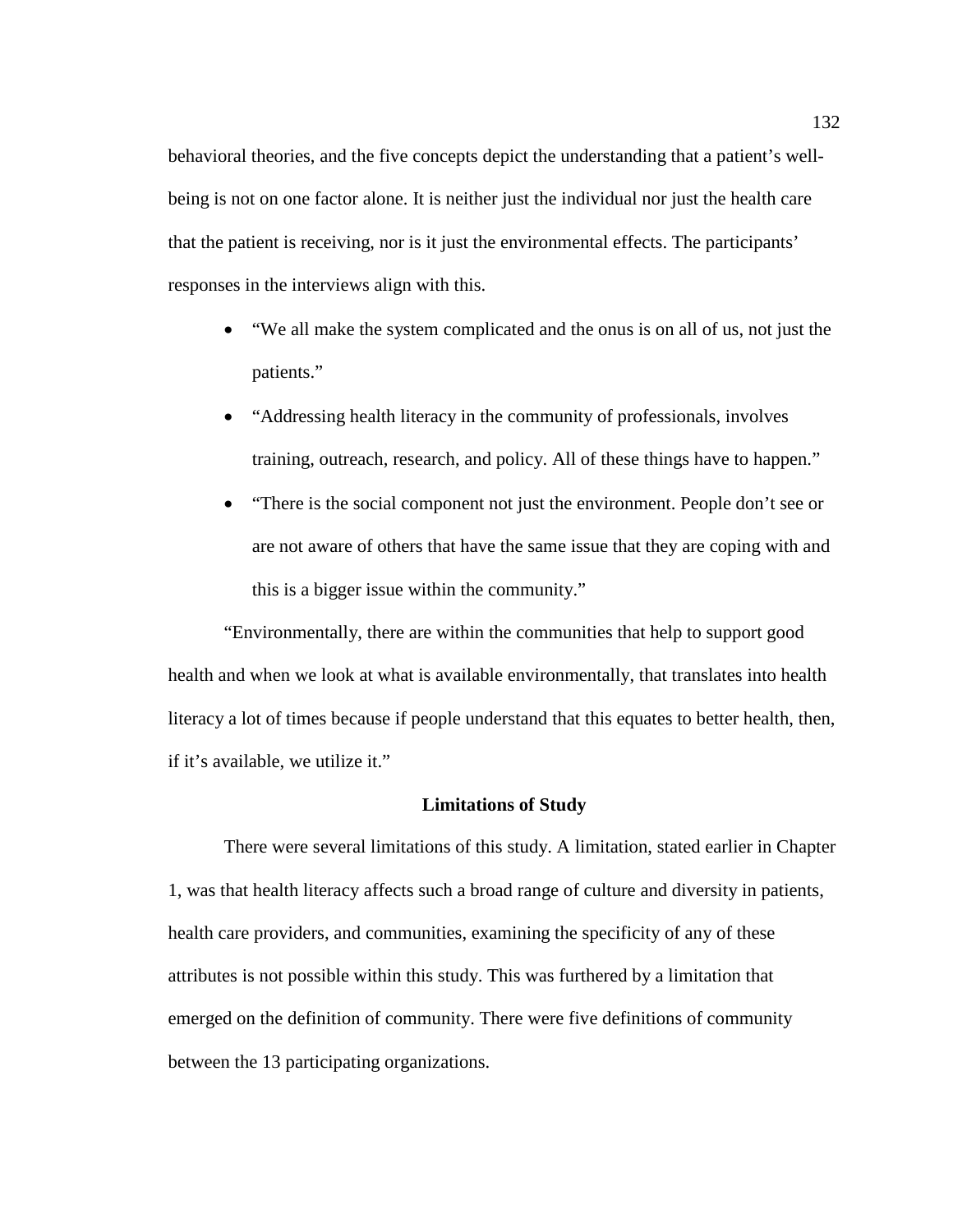Another limitation stated prior to conducting the research, was the limiting of organizations shown on the CDC website as they are recognized as having involvement in health literacy and interacting at the state and regional levels. This population was widened to use organizations that were found on the health literacy list serve as stated as a back-up plan. This allowed the minimum sampling size  $(N = 6)$  to be met and exceeded  $(N = 13)$ .

A third limitation stated in Chapter 1 was the methodology used voluntary interviews of personnel at these organizations associated with health literacy. Accordingly, a limitation that arose was the differing job roles of the participants. This was due in part to the organizations' scopes of practice being divergent and therefore the understanding or ideas of health literacy best practices and policy development and/or involvement also differs.

## **Recommendations of Future Research**

Based on the results of this study, there are several recommendations of future study/research. These recommendations highlight both, best practices and policy. The first recommendation is to define the community that the study will focus on. The research should be within one type of community or a multi-case comparison of communities. Defining the community will help to understand which best practices work with specific communities. It will also pinpoint to assist in developing policies directed at those specific communities.

The second recommendation is to limit the study to a specific health literacy best practice within a defined community or a group of non-defined communities. This will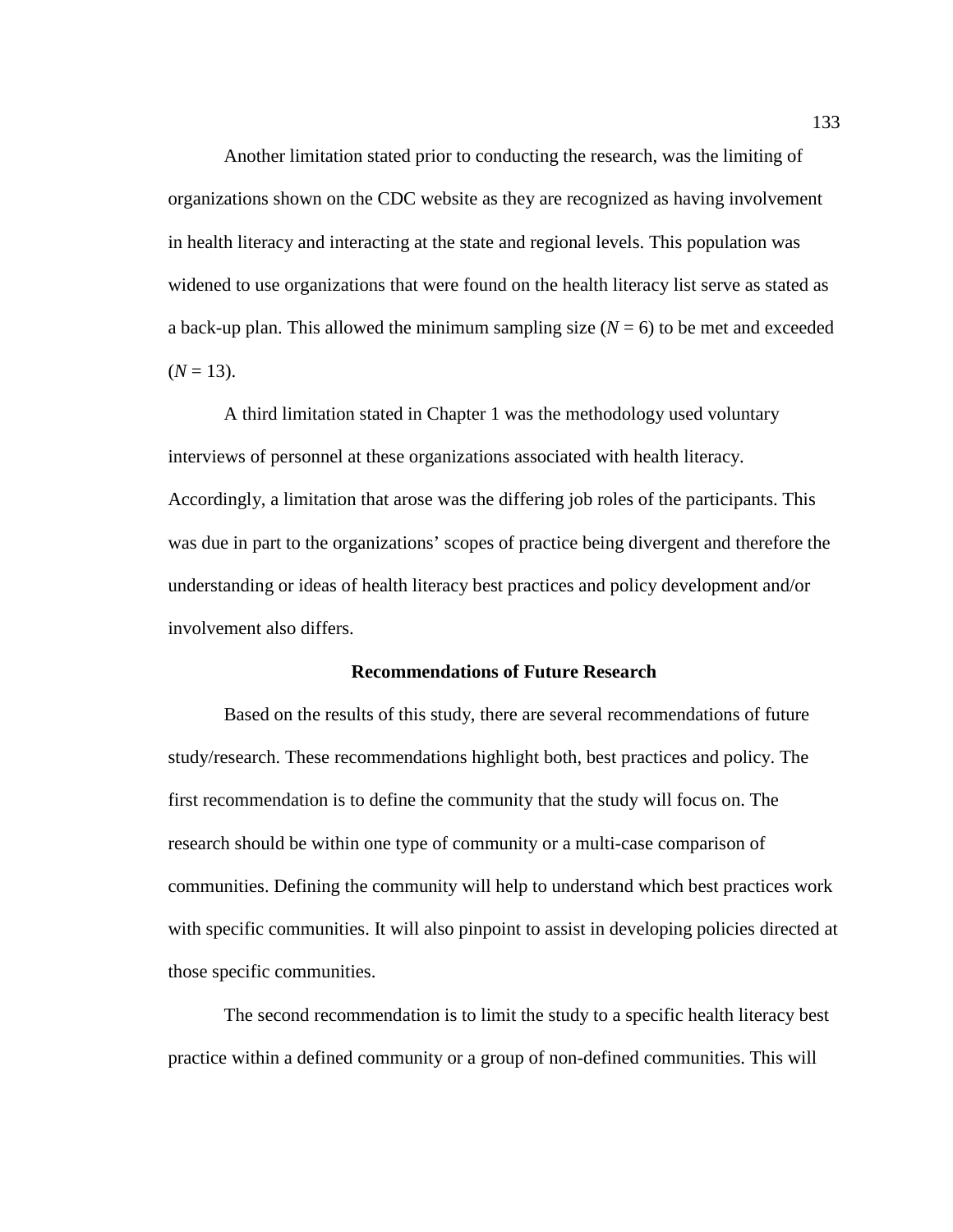allow the understanding of how to develop policies by the utilization of a specific health literacy best practice. Another study recommendation is to compare the effects of best practices within a defined community. This can be expanded to the development of policy implementation for that health literacy best practice.

A third recommendation of study is why health literacy organizations are not involving themselves in policy development. This can extend to a comparison to those organizations that are developing or are involved in policy (i.e., influencing). An understanding of involvement in policy will show how to involve organizations in developing health literacy policy. A secondary effect of this will show more specifically engaging health literacy in policy and policy development.

The fourth recommendation for further research is a comparison of leadership involvement in health literacy policy in health literacy organizations. Comparing the topdown versus bottom-up approaches within organizations will identify an effective approach to the involvement in, or development of, health literacy policy.

The final recommendation for future study is the comparison of one or more health literacy best practices and/or policies of hospitals within a defined community. The expansion of this study to compare the utilization of health literacy best practices in the hospital or health care facilities would presumably be too expansive without defining the specifications and parameters (i.e., the community, the health literacy best practice, or the implementation of a specific policy).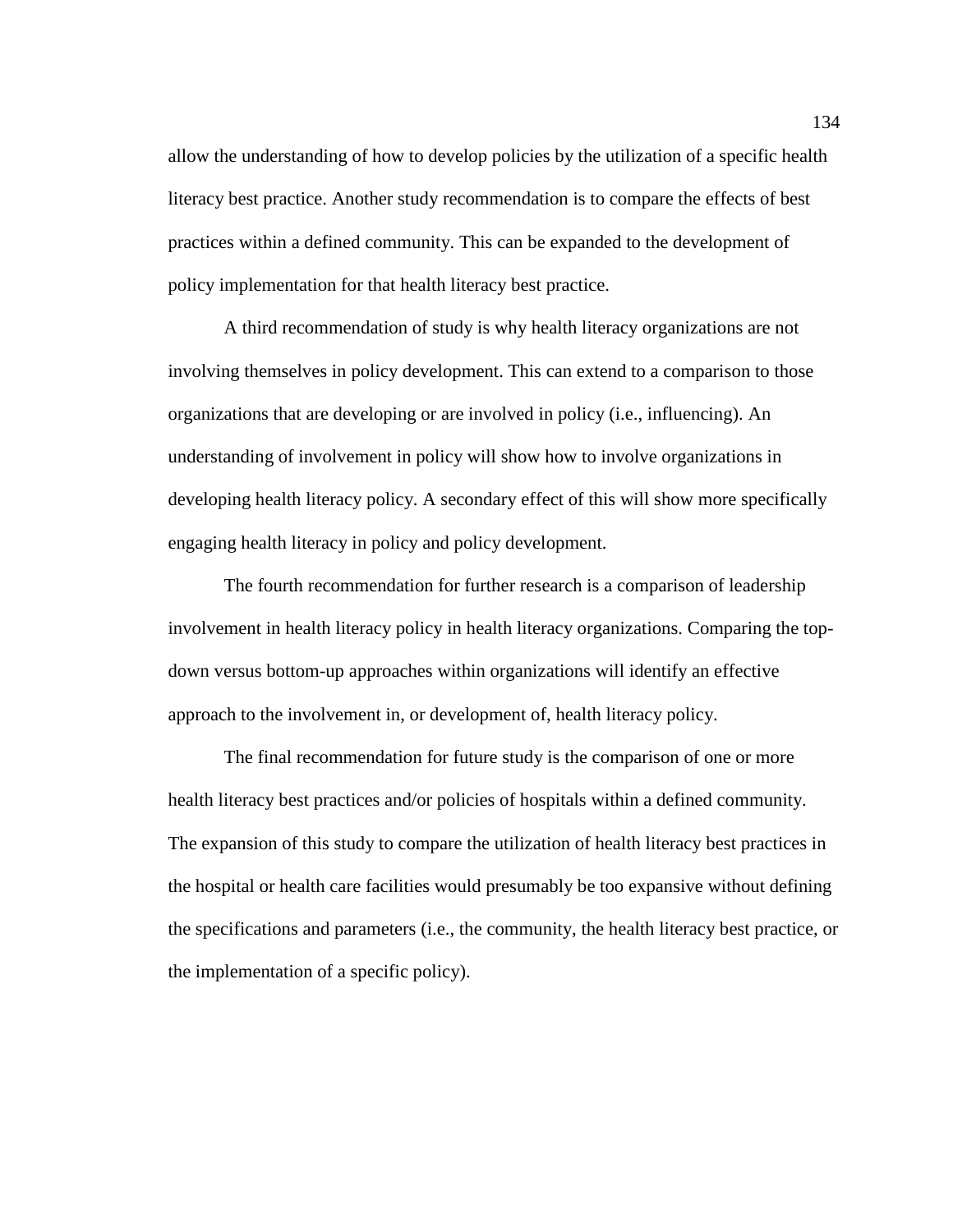These recommendations focus on mitigating low health literacy. This will subsequently move towards bettering the ability to ensure the well-being and healthy outcome of patients.

# **Implications**

# **Positive Social Change**

The implications for positive social change for this study impacts the patient (individual), community, organizational, and policy (societal) levels. There are two main categories that they fall under – policy implications and best practices implications. This study explored 13 organizations' health literacy best practices and how they used them in developing policy.

The policy implications can impact the determination of what resources (e.g., funding and manpower) are needed to develop policy as well as learning how other organizations use best practices in developing policy. Hospitals can determine from policy (organizational or legislative) an implementation plan and needed resources for future sustainment. Accordingly, this will impact patients' interactions with the healthcare facility for potentially more positive health outcomes, a higher health literacy, and lower health costs.

The best practices implications for positive social change can also impact society at all levels. The overall best practices found throughout the study as being the most effective is awareness, education/training, and changing behaviors. Awareness is the start of any impact to positive social change. The results found that making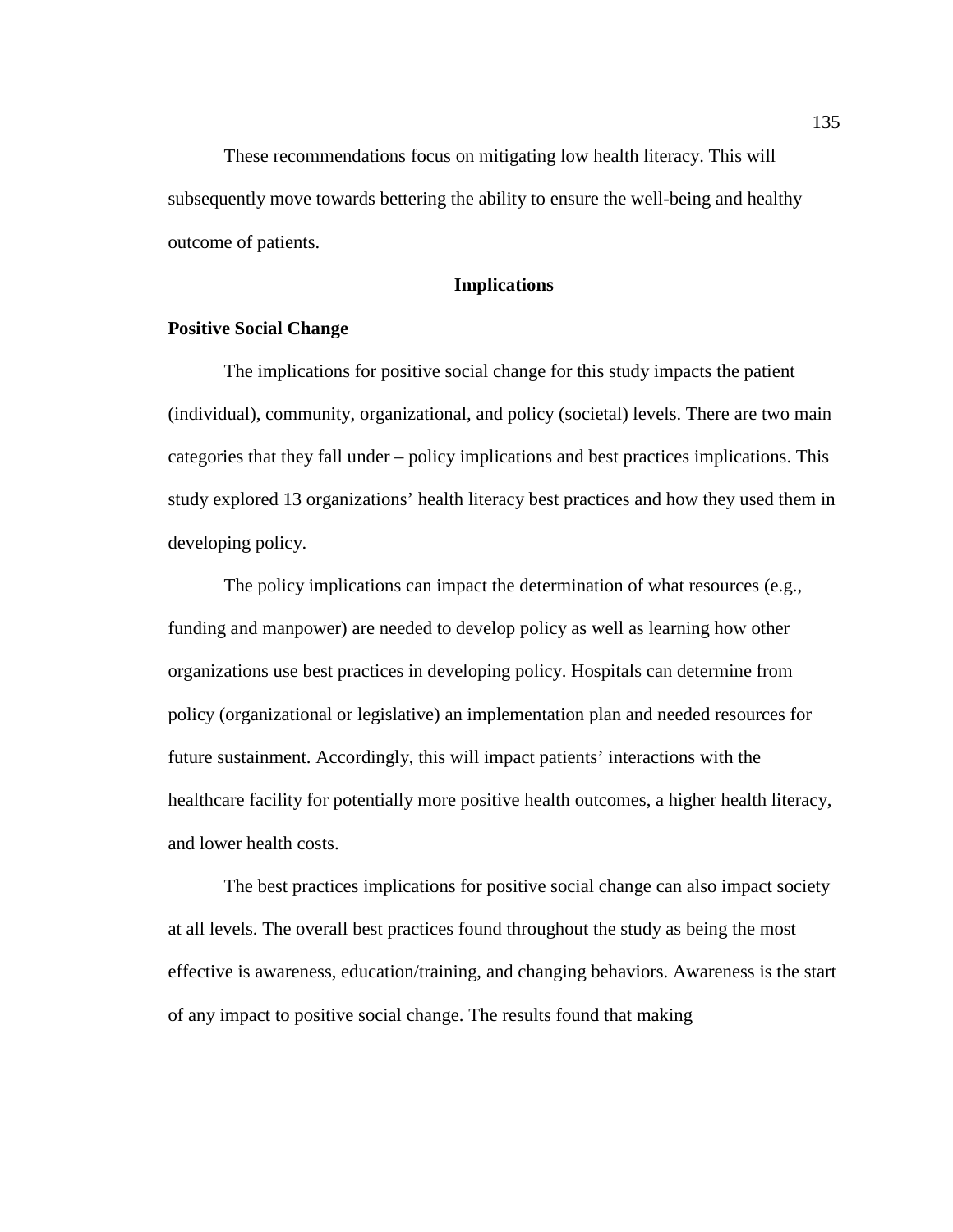- The legislators aware of the impact of low health literacy lead to a positive change in policy;
- The doctors/physicians awareness leads to education/training and better interaction with the patient;
- The patients' awareness leads to their education and potentially bettering their ability to be more in control of their health thereby increasing their health literacy and lowering their health costs and hospital visits.

Positive social change can only happen with the awareness and education of the patients, physicians, and legislators. Otherwise, there is no positive social impact to them or to society.

# **Methodological/Theoretical/Empirical Implications**

The methodological implications of this study can impact future research of health literacy. This study shows that there is need to the defining of what community is to be studied in order to understand what effect best practices and policies might potentially have on that specific community. This study also shows the complexity of pinpointing best practices within a community as well as the complexity of engaging in policy development.

This study's theoretical implications lie within the ability to impact the awareness, education, and behaviors of patients, communities, healthcare providers, and policymakers. The Evans and Stoddart Model shows us that various factor and forces impact the health and well-being of an individual which triggers the complex component of health and health policy. Disease and health care interact bringing in the cost to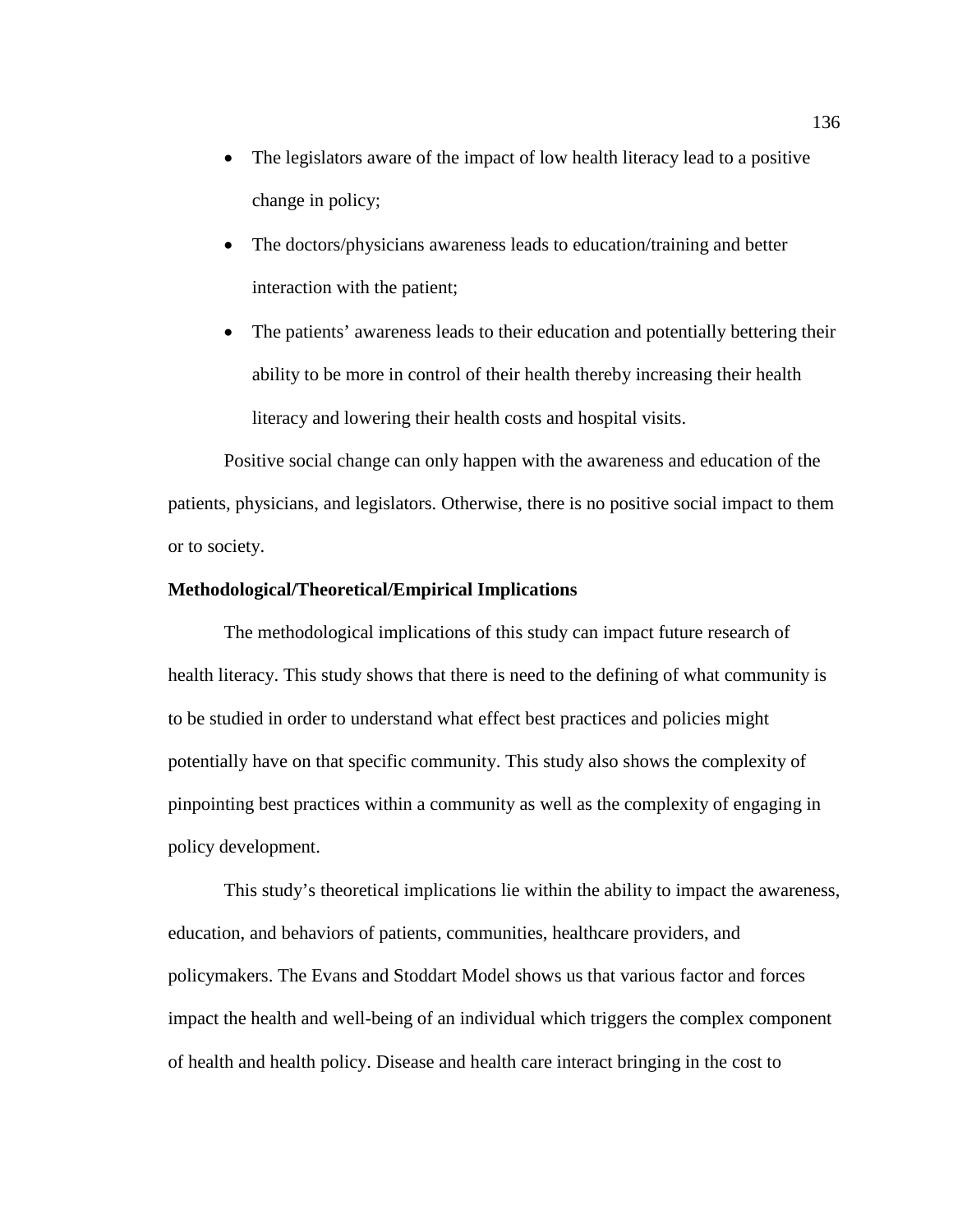potentially impact the effectiveness of the care. This is determined by the individual's lifestyle/environment and biological make-up influencing their health and function, wellbeing, and ultimately their long-term prosperity.

The political implications of this study are undetermined. The results show that the impact to this theory can either be positive or negative. The awareness and education within the political realm is clear on how it impacts policy and legislation development. If the legislator is aware/educated, the potential impact is positive whereas the reverse is also true.

The healthcare system and provider implications impacts policy within the health system and/or institution and the education/training of the providers. The patient implications impact the individual's self-awareness and behavior and education thereby impacting the foundation of their well-being. This also impacts the family, communities, and institutions (e.g., schools), and society (e.g., the workplace).

The empirical implications of this study are thematic in nature. Interview Question Five drew esoteric responses regarding using best practices to develop policy. This is more than simply having abstract answers on policy. The answers to the question were not congruent. This depicts how policy might be perceived and approached by organizations that are not developing policy.

# **Recommendations for Practice**

This study examined the health literacy best practices of organizations. There are no recommendations on the application of these best practices. That is beyond the scope of this study. However, the recommendation for these organizations developing and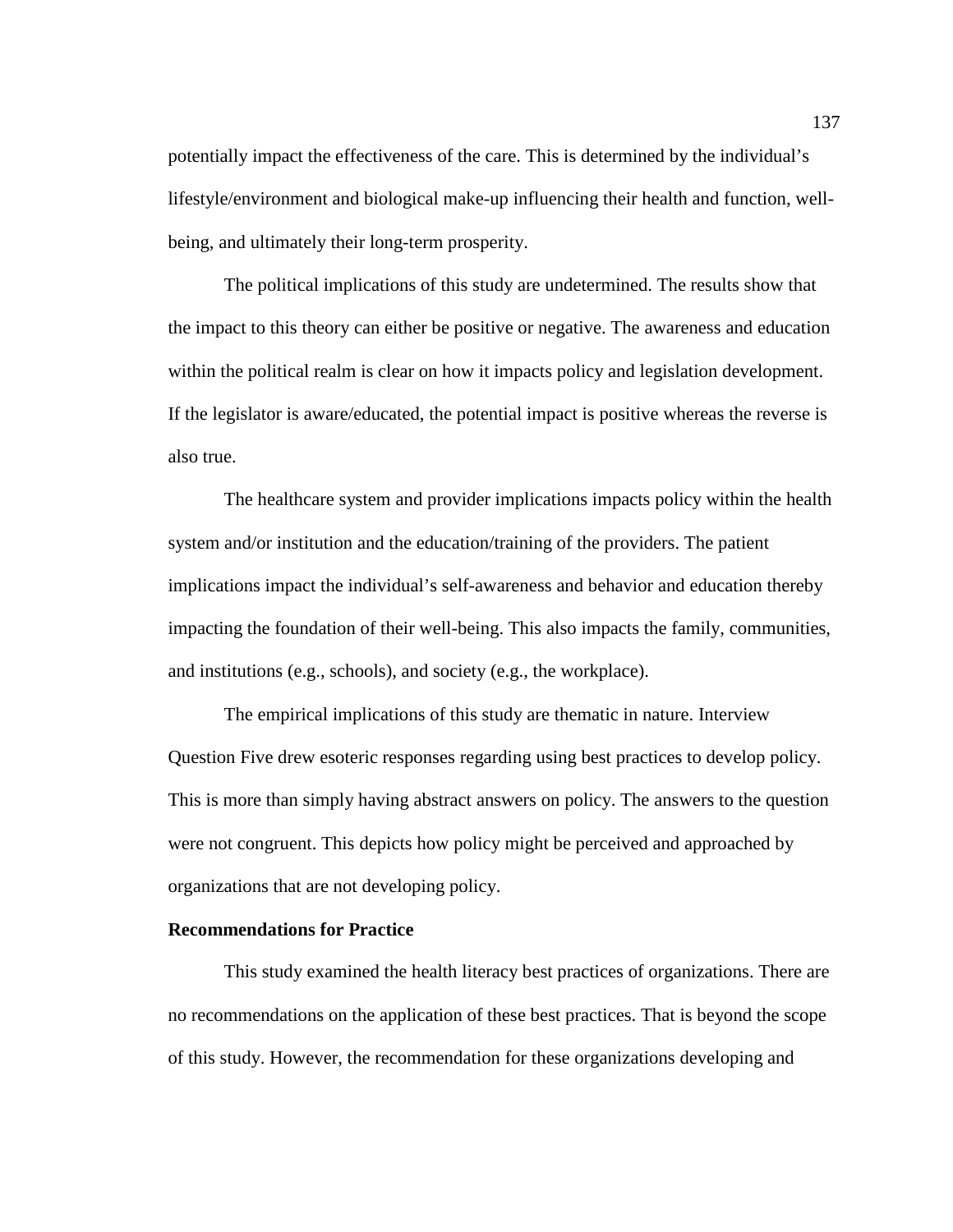utilizing their best practice is to encourage local government's involvement in the implementation of health literacy best practices within the communities they serve, as appropriate.

This involvement aligns with the main theme derived from the responses that awareness, education, and changing behavior impacts for positive social change. Involving legislators will also provide credibility when developing policy utilizing health literacy best practices.

Another recommendation is the publishing of the health literacy best practices. It is impossible to communicate with every organization that also develops or uses health literacy best practices. This is a potential tool to communicate on a broad spectrum.

## **Conclusions**

Health is the one topic that society is aware of every day. Health is an asset and good health is desirable. It is a patient's health literacy that will help determine the efficacy and health outcome.

In this study, I explored the health literacy best practices of 13 organizations recognized as leaders in health literacy practices. I also examined the utilization of those best practices in developing health literacy policy. As stated in the literature review, research on health literacy has been focused on defining it and examining the effects of low health literacy. Likewise, research on policy has focused on provision with little information regarding how health literacy organizations are addressing low health literacy.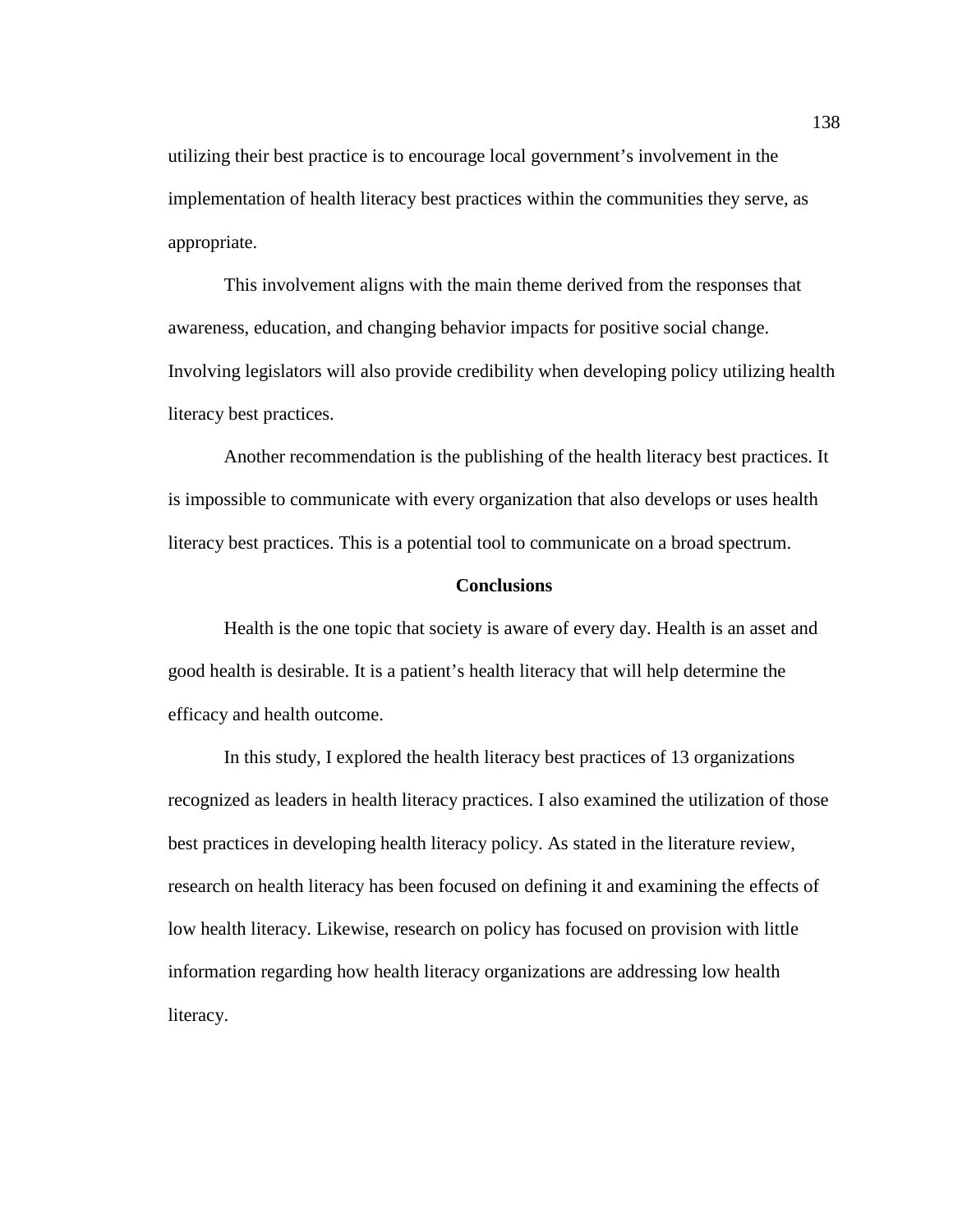The results of this study show that there are organizations taking great strides to mitigate the effects of low health literacy. It also shows that communities are as different as the individuals within them and there are multiple approaches to best practices. Policy development and involvement exists but it is abstract when deriving it from best practices. There is no model for applying health literacy best practices to policy development. Though this study cannot recommend an application of health literacy best practices, organizations should endeavor to gain the local government's interest in supporting health literacy best practices within the communities they serve. Future research recommendations are to define the community that the study will focus on, limit the study to a specific health literacy best practice within a defined community or a group of non-defined communities, examine why health literacy organizations are not involving themselves in policy development, compare leadership involvement in health literacy policy in health literacy organizations, and compare one or more health literacy best practices and/or policies of hospitals within a defined community.

Implications for positive social change include learning how other organizations use overall health literacy best practices as being the most effective in potentially developing policy. The consistent theme resulting from this study is awareness, education, training, communication, and changing behavior. One participant concluded the interview stating, "There are a lot of ways to do health literacy – all different ways – there is no one way." The organizations are provisioning health literacy best practices for the communities they serve.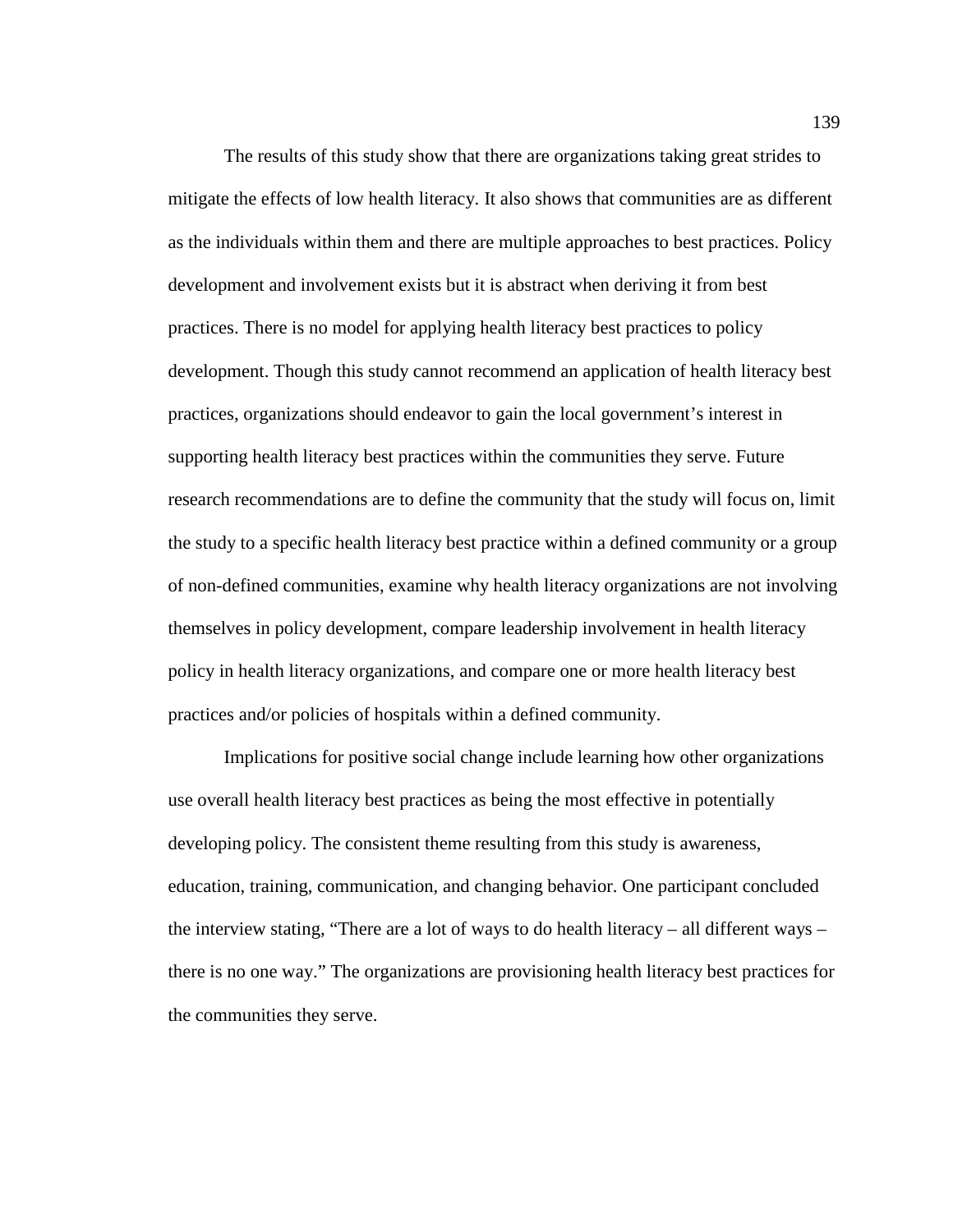#### References

- Abrams M. A., Kurtz-Rossi S., Riffenburgh A., & Savage B. A. (2014). *Building health literate organizations: A guidebook to achieving organizational change.* Retrieved from http://www.HealthLiterateOrganization.org.
- Abu Dagga, A. (2009). *A multilevel analysis of organizational and market predictors of patient assessments of inpatient hospital care* (Doctoral dissertation). Available from ProQuest Dissertations and Thesis Databases. (UMI No. 3374441)
- Agency for Health Research and Quality (2004). *Literacy and health outcomes*. From www.ahrq.gov/clinic/epcsums/litsum.pdf
- America's Health Insurance Plans. (2010). *Health literacy: A tool kit for communicators.* Retrieved from http://www.langsolinc.com/wp-content/uploads/2015/01/Health-Literacy-A-Toolkit-for-Communicators\_AHIP.pdf
- American Association of Family & Consumer Sciences. (2010). Basic health literacy. Retrieved from http://connect.aafcs.org/resources/advocacy/resolutions/basichealth-literacy
- American Heritage Medical Dictionary. (2007). Retrieved from http://medicaldictionary.thefree-dictionary.com
- American Medical Association Ad Hoc Committee on Health Literacy for the Council on Scientific Affairs. (1999). Health literacy: Report of the council on scientific affairs. *Journal of the American Medical Association*, *281*, 552-557. doi: 10.1001/jama.281.6.552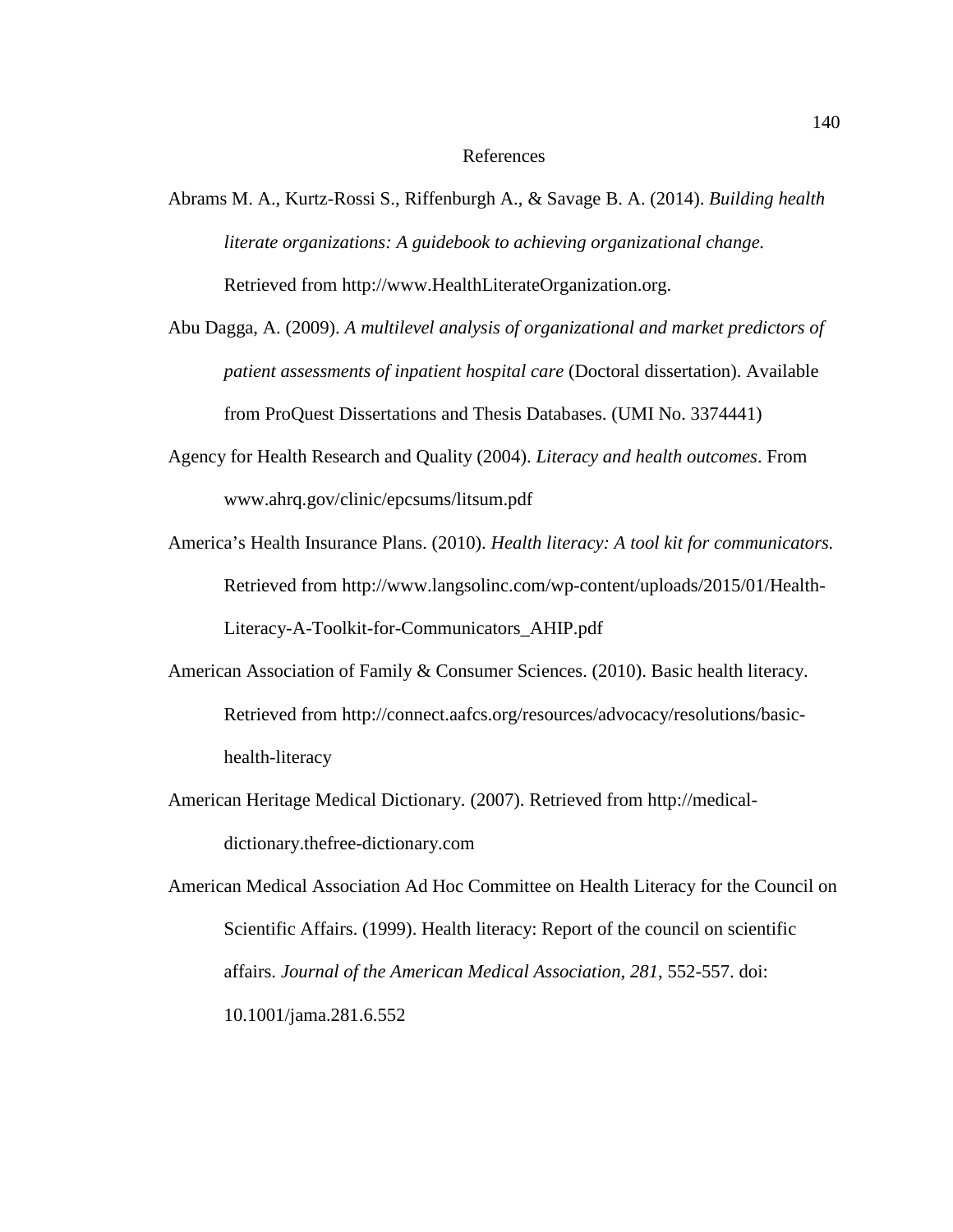- Anderko, L. (2010). Achieving health equity on a global scale through a communitybased, public health framework for action. *Journal of Law, Medicine & Ethics*, *38*(3), 486-489. doi:10.1111/j.1748-720X.2010.00507.x
- Andrulis, D. P., & Brach, C. (2007). Integrating literacy, culture, and language to improve health care quality for diverse populations. *American Journal of Health Behavior*, 31(1), 122–133. doi:10.5993/ajhb.31.s1.16
- Arcaya, M., & Briggs, X. d. S. (2011). Despite obstacles, considerable potential exists for more robust federal policy on community development and health. *Health Affairs, 30*(11), 2064–2071. doi:10.1377/hlthaff.2011.0778
- Aruru, M. V. (2009). *Health communication and functional health literacy: Impact on medicare beneficiaries* (Doctoral dissertation). Available from ProQuest Dissertations and Theses. (UMI No. 3394319)
- Bazzul, J. (2015). The sociopolitical importance of genetic, phenomenological approaches to science teaching and learning. *Cultural Studies of Science Education*, *10*(2), 495-503. doi:10.1007/s11422-014-9605-0
- Bell, J., & Standish, M. (2005). Communities and health policy: A pathway for change. *Health Affairs, 24*(2), 339-42. doi: 10.1377/hlthaff.24.2.339
- Bell, K. (2013). Doing qualitative fieldwork in Cuba: Social research in politically sensitive locations. *International Journal of Social Research Methodology*, *16*, 109-124. doi:10.1080/13645579.2011.653217
- Benjamin, R. (2010). Health Literacy improvement as a national priority. *Journal of Health Communication*, *151-3*. doi:10.1080/10810730.2010.499992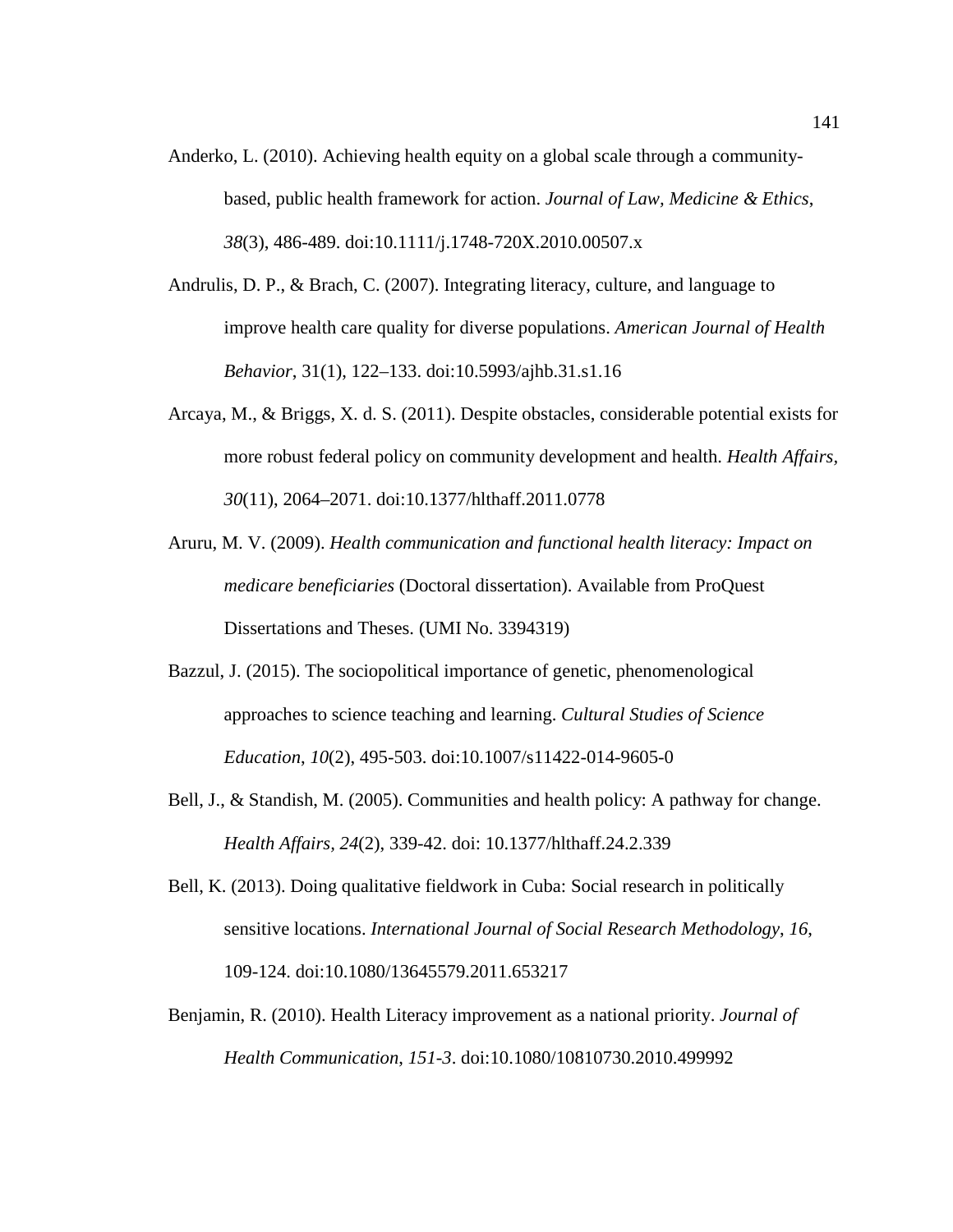- Berkman, N. D., Sheridan, S. L., Donahue, K. E., Halpern, D. J., Viera, A., Crotty, K., … Viswanathan, M. (2011). Health literacy interventions and outcomes: an updated systematic review. *Evidence Report/Technology Assessment*, (199), 1–941.
- Black, H. L. (2009). *Knocking down barriers: Changing the conversation between health providers and patients* (Doctoral dissertation). Available from ProQuest Central; ProQuest Dissertations & Theses Global. (UMI No. 3410003)
- Bodie, G. D., & Dutta, M. J. (2008). Understanding health literacy for strategic health marketing: eHealth literacy, health disparities, and the digital divide. *Health Marketing Quarterly*, *25*(1/2), 175-203. doi:10.1080/07359680802126301
- Bonoma, T. V. (1985). Case research in marketing: Opportunities, problems, and a process. *Journal of Marketing Research (JMR)*, *22*(2), 199-208. doi: 10.2307/3151365
- Brach, C. Dreyer, B., Schyve, P. Hernandez, L. M., Baur, C., Lemerise, A. J., & Parker, R. Institute of Medicine. (2012). *Attributes of a health literate organization*. Washington, DC: National Academies of Science.
- Bryan, C. (2008). Provider and policy response to reverse the consequences of low health literacy. *Journal of Healthcare Management*, *53*(4), 230-241. doi:10.1097/00115514-200807000-00005
- Chao, S., Anderson, K., Hernandez, L. (2009). Toward health equity and patientcenteredness. *National Academies Press.* Washington, D.C. Retrieved from http://nap.edu. doi:10.17226/12502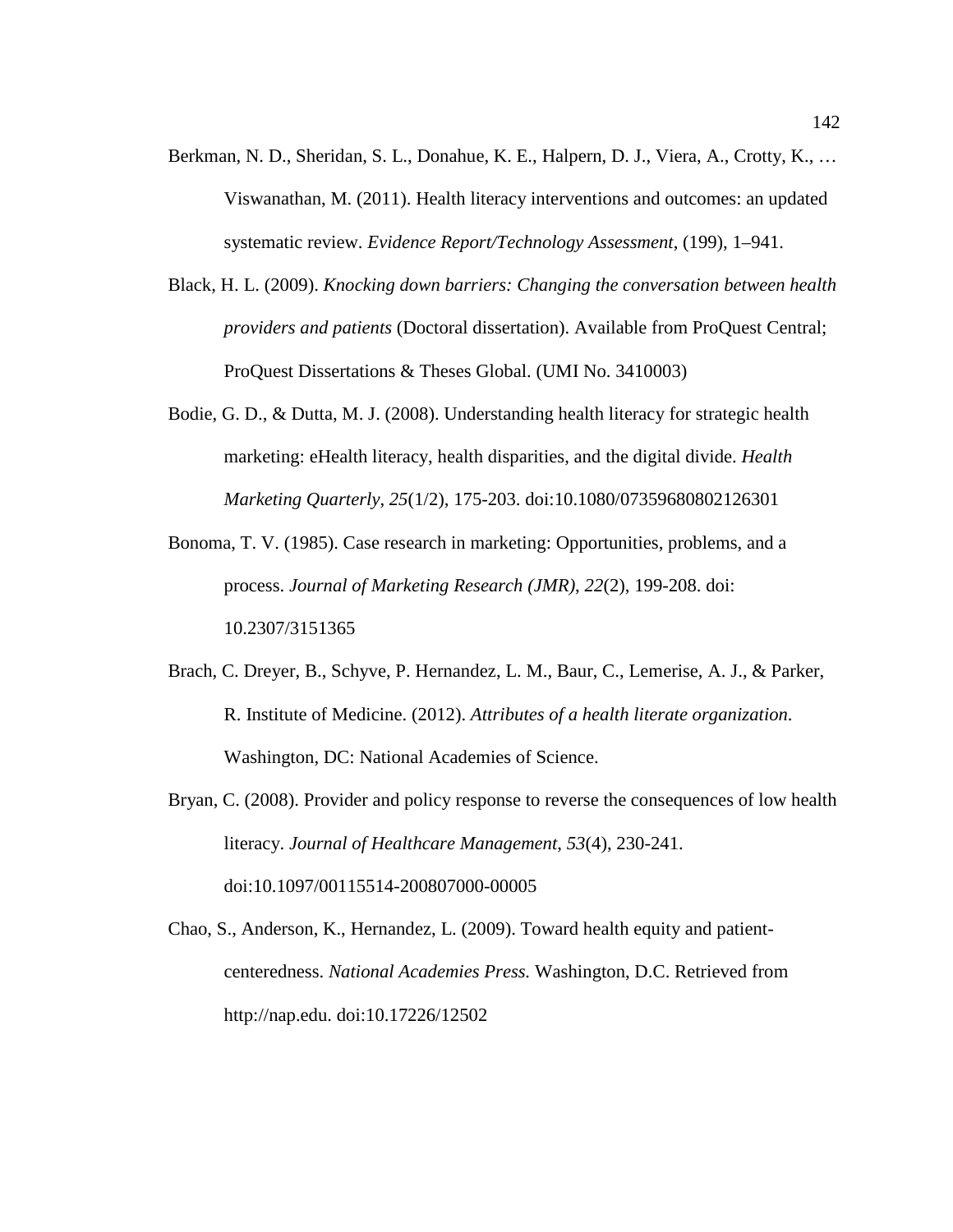- Chatterjee, S. (2003). *Consolidations, efficiency, and quality in health care* markets (Doctoral dissertation). Available from ProQuest Dissertations and Theses. (UMI No. 3105597)
- Chiarelli, L., & Edwards, P. (2006). Building healthy public policy. *Canadian Journal Of Public Health (Revue Canadienne De Santé Publique*)*, 97 Suppl* 2S37-S42.

Civic Impulse. (2018a). H.R. 1899 — 93rd Congress: Federal Commission on Accreditation of Hospitals Act. Retrieved from https://www.govtrack.us/congress/bills/93/hr1899

- Civic Impulse. (2018b). S. 2424 110th Congress: National Health Literacy Act of 2007. Retrieved from https://www.govtrack.us/congress/bills/110/s2424
- Collins, J. (2008). New standards and criteria for accreditation of hospitals and posts for surgical training. *ANZ Journal of Surgery*, *78*(4), 277-281. doi:10.1111/j.1445- 2197.2008.04438.x
- Cope, D. G. (2014, January). Methods and meanings: Credibility and trustworthiness of qualitative research. Oncology Nursing Forum *41*, 89-91. doi:10.1188/14.ONF.89-91
- Couto, R. A. (1990). Promoting health at the grass roots. *Health Affairs*, *9*(2), 144-151. Retrieved from http://content.healthaffairs.org/content/9/2/144.citation. DOI: 10.1377/hlthaff.9.2.144
- Davis, M. M., Gross, C. P., & Clancy, C. M. (2012). Building a bridge to somewhere better: Linking health care research and health policy. *Health Services Research*, *47*(1pt2), 329-336. doi:10.1111/j.1475-6773.2011.01373.x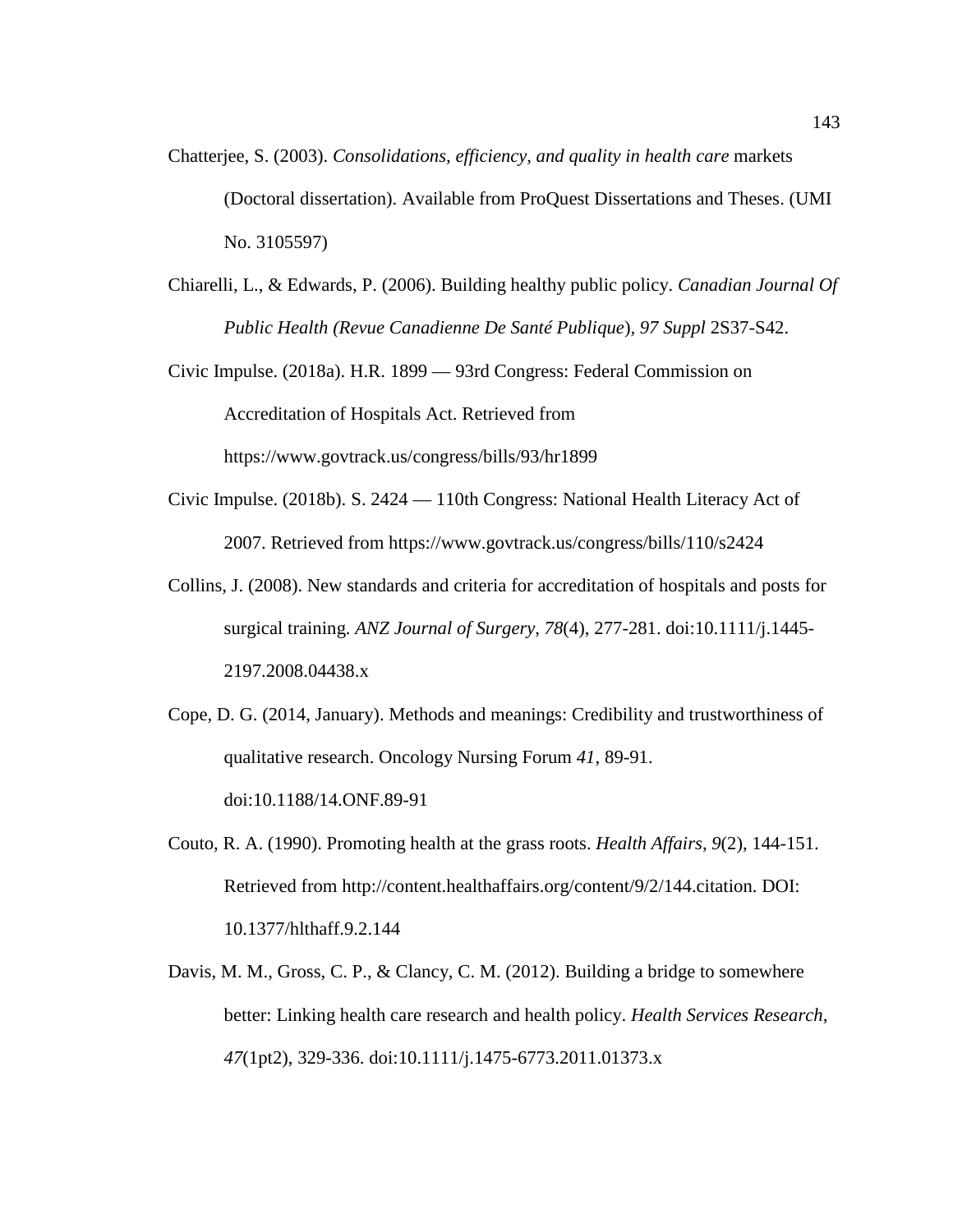- Demakakos, P., Nazroo, J., Breeze, E., & Marmot, M. (2008). Socioeconomic status and health: The role of subjective social status. *Social Science & Medicine*, 67(2), 330-340. doi:10.1016/j.socscimed.2008.03.038
- Drost, E. E. (2011). Validity and reliability in social science research. *Education Research & Perspectives*, *38*(1), 105-123.
- Elliott, M. N., McCaffrey, D., Perlman, J., Marshall, G. N., & Hambarsoomians, K. (2009). Use of expert ratings as sampling strata for a more cost-effective probability sample of a rare population. *Public Opinion Quarterly*, *73*(1), 56–73. doi: 10.1093/poq/nfp009
- Epstein, R. M., Fiscella, K., Lesser, C. S., & Stange, K. C. (2010). Why the nation needs a policy push on patient-centered health care. *Health Affairs, 29*(8), 1489-1495. doi:10.1377/hlthaff.2009.0888
- Esensoy, A. V., & Carter, M. W. (2015). Health system modeling for policy development and evaluation: Using qualitative methods to capture the whole-system perspective. *Operations Research for Health Care*, *4*, 15-26. doi:10.1016/j.orhc.2014.12.002
- Evans, M. (2009). Basic concepts in public health. In: Haneline MT, Meeker WC, eds. *Introduction to Public Health for Chiropractors* (pp.35-48). Sudbury, MA: Jones and Bartlett. Retrieved from http://samples.jbpub.com/9780763758226/58226\_CH02\_FINAL.pdf
- Evans, R. G. & Stoddart, G. L. (1990). Producing health, consuming health care. *Social Science Medicince*, *31*(12), 1347-1363. doi:10.1016/0277-9536(90)90074-3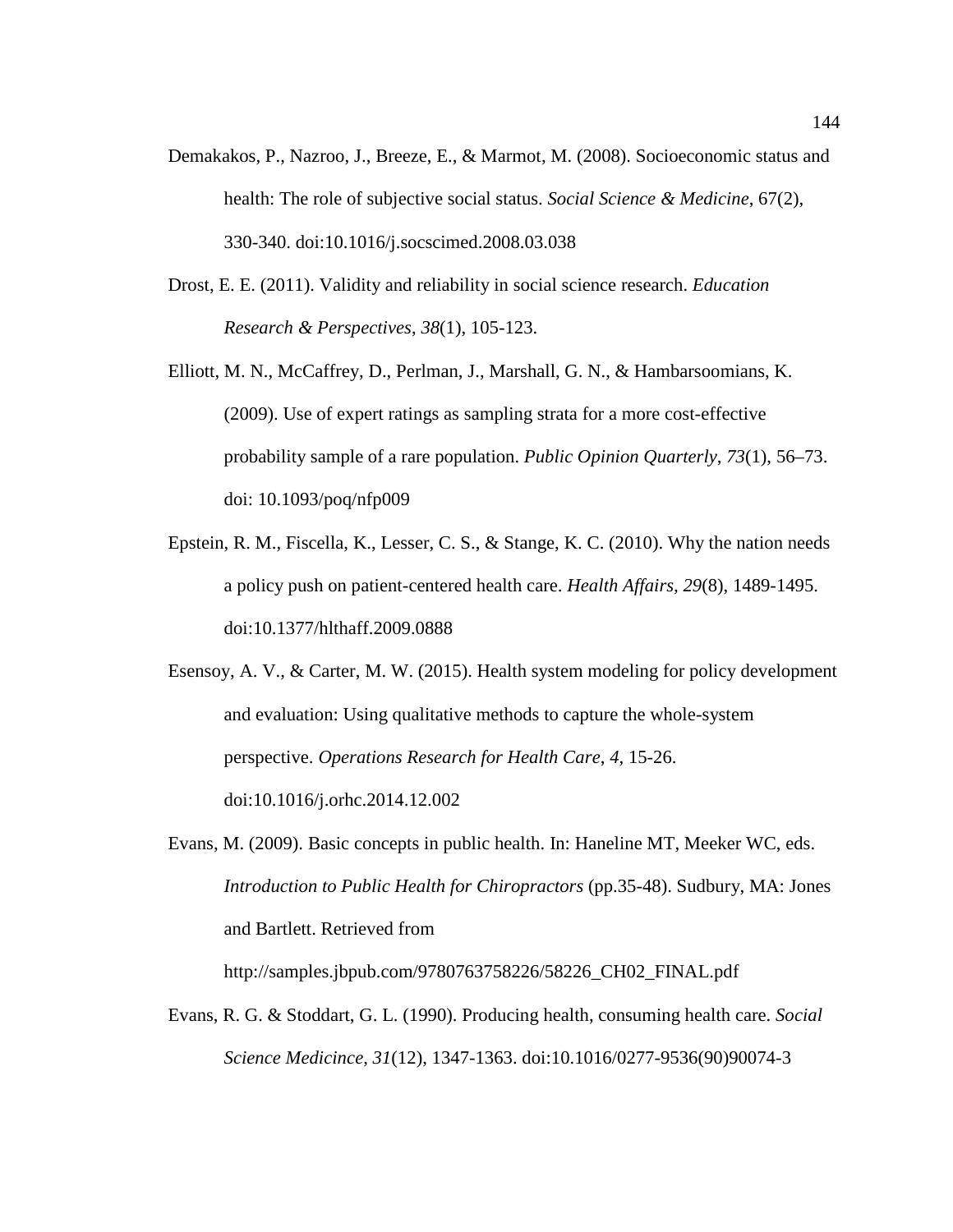- Feldman, A. (2007). Validity and quality in action research. *Educational Action Research*, *15*(1), 21-32. doi:10.1080/09650790601150766
- Frist, W. H. (2005). Overcoming disparities in U.S. health care. *Health Affairs, 24*(2), 445-451. doi:10.1377/hlthaff.24.2.445
- Galvin, R. (2015). How many interviews are enough? Do qualitative interviews in building energy consumption research produce reliable knowledge? *Journal of Building Engineering*, *1*(3), 2-12. doi:10.1016/j.jobe.2014.12.001
- Gazmararian, J. A., Beditz, K., Pisano, S., & Carreon, R. (2010). The development of a health literacy assessment tool for health plans. *Journal of Health Communication*, 1593-101. doi:10.1080/10810730.2010.499986
- Gershon, W. S. (2008). Qualitative research, intent and expression. *Complicity: An International Journal of Complexity & Education*, *5*(1), 121-124. Retrieved from https://journals.library.ualberta.ca/complicity/index.php/complicity/article/view/8 787
- Glassman, P. (2012). *Health literacy*. National Network of Libraries of Medicine New England Region, Shrewsbury, MA. Retrieved from http://nnlm.gov/outreach/consumer/hlthlit.html
- Gordon, D. (2003). Grassroots health care coverage. *State Legislatures, Oct-Nov*, *29*(9), 32-4. Retrieved from

https://www.researchgate.net/publication/9053953\_Grassroots\_health\_care\_cover age\_local\_communities\_are\_trying\_novel\_approaches\_to\_providing\_care\_for\_th e\_indigent\_and\_working\_uninsured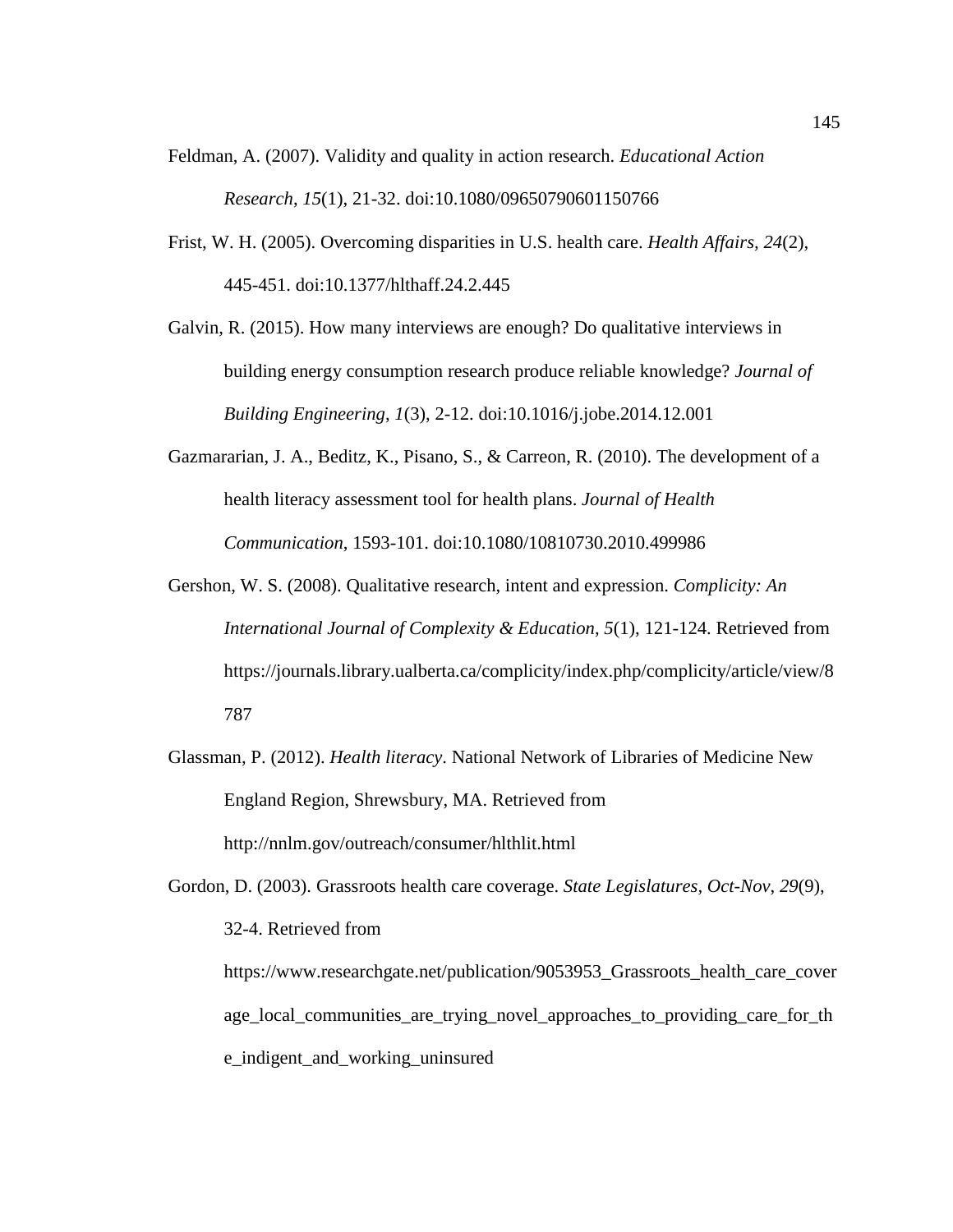Guest, G., Bunce, A., & Johnson, L. How many interviews are enough? An experiment with data saturation and variability. *Field Methods*, *18*(1), 59-82. doi: 10.1177/1525822X05279903

Hassan, D. K. (2006). *Measuring performance in health care: The effect of joint commission international standards on quality performance* (Doctoral dissertation). Available from ProQuest Dissertations and Theses. (UMI No. 3207497)

- Henry, J., Richardson, M., Black-Pond, C., Sloane, M., Atchinson, B., & Hyter, Y. (2011). A grassroots prototype for trauma-informed child welfare system change. *Child Welfare,* (6), 169. Retrieved from https://pdfs.semanticscholar.org/5e21/04cb7afa506e9e63c24ab7bf988113e3c7a9. pdf
- Heuer, A. J. (2002). *Testing the relationship between measures of patient satisfaction and hospital accreditation ratings* (Doctoral dissertation). Available from ProQuest Dissertations and Theses. (UMI No. 3066132)
- Hilal, A. Y. H. & Alabri, S. S. (2011). NVivo for data analysis. *Social Science Data and Software*, *2*(2), 181-186. Retrieved from http://web.stanford.edu/group/ssds/cgibin/drupal/files/Guides/UsingNVivo9\_0.pdf
- Hoffman, B. (2003). Health care reform and social movements in the United States. *American Journal of Public Health, 93*(1), 75-85. doi:10.2105/ajph.93.1.75
- Hunter, J., & Franken, M. (2012). Health literacy as a complex practice. *Literacy & Numeracy Studies*, *20*(1), 25-44. doi:10.5130/lns.v20i1.2618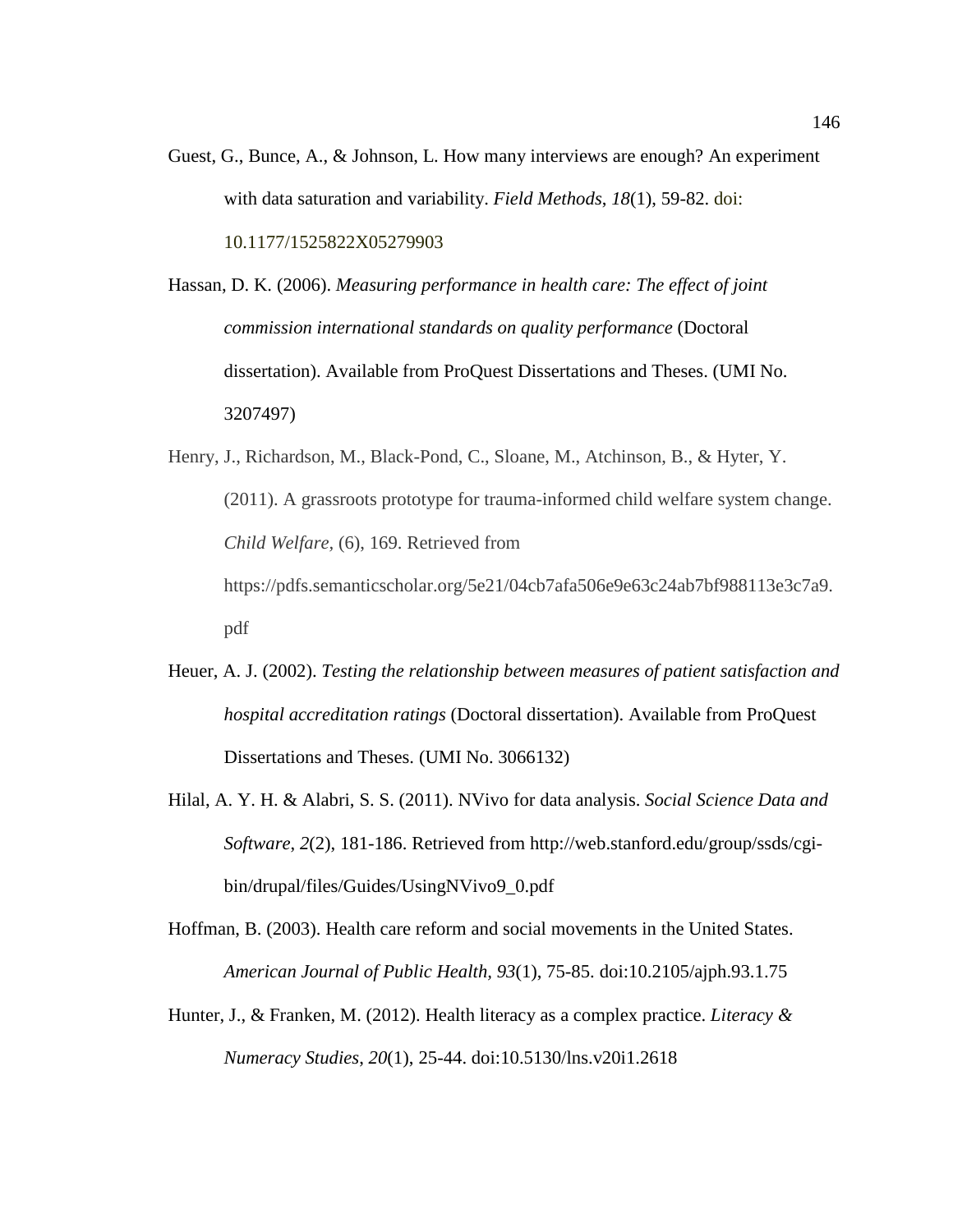- Husain, H., Bais, B., Hussain, A., Samad, S. A. (2012). How to construct open ended questions. *Procedia - Social and Behavioral Sciences*, *60*, 456-462, doi:10.1016/j.sbspro.2012.09.406
- Institute of Medicine. (1988). *The future of public health*. Washington, DC: The National Academies Press. Retrieved from https://doi.org/10.17226/1091
- Joint Commission on Accreditation of Healthcare Organizations. (2012). Facts about patient-centered communications. Retrieved from http://www.jointcommission.org/assets/1/18/Patient\_Centered\_Communications\_ 7\_3\_12.pdf
- Keefe, R. H., Lane, S. D., Swarts, H. J. (2006). From the bottom up: Tracing the impact of four health-based social movements on health and social policies. *Journal of Health & Social Policy*, *21*(3). doi:10.1300/J045v21n03\_04
- Kennedy, E. M. (2005). The role of the federal government in eliminating health disparities. *Health Affairs*, *24*(2), 452-458. doi:10.1377/hlthaff.24.2.452
- Kickbusch, I. S. (2001). Health literacy: Addressing the health and education divide. *Health Promotion International*, *16*, 289-297. doi:10.1093/heapro/16.3.289
- Kimbrough, J. B. (2007). *Towards equity in health: Envisioning authentic health education in schools* (Doctoral dissertation). Available from ProQuest Dissertations and Theses. (UMI No. 3273309) http://search.proquest.com/docview/304842718?accountid=14872
- Kindig, D. A. & McGinnis, J. M. (2007). Determinants of U.S. population health: Translating research into future policies. *Altarum*, Policy Roundtable.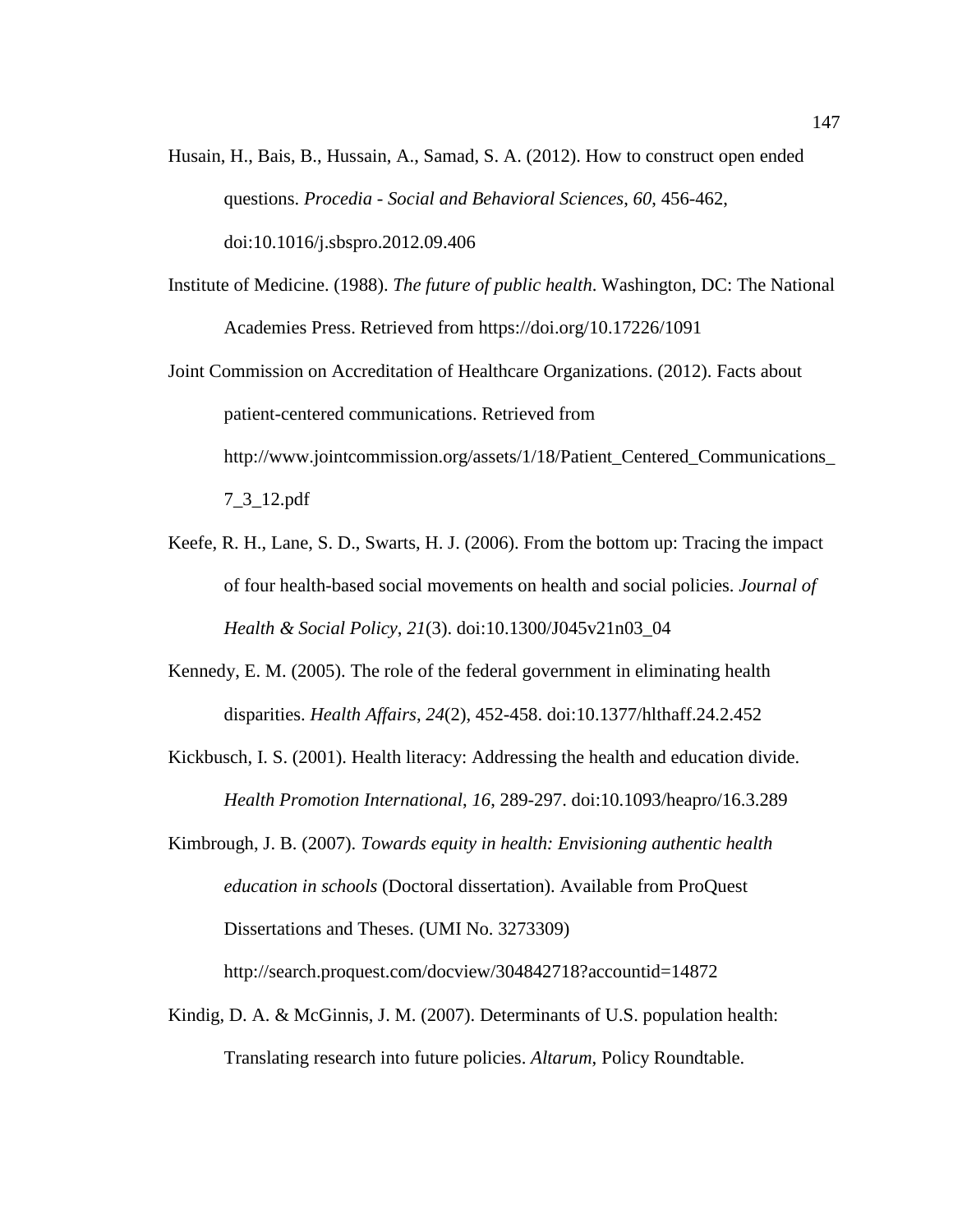- Kissam, J. (2011). Grassroots organizing moves a state towards health care for all. *Social Policy, Summer*: 4-8. Retrieved from http://www.nesri.org/resources/the-vermontbreakthrough-grassroots-organizing-moves-a-state-towards-health-care-for-all
- Koc, E., & Boz, H. (2014). Triangulation in tourism research: A bibliometric study of top three tourism journals. Tourism Management Perspectives, *12*, 9-14. doi:10.1016/j.tmp.2014.06.003
- Koh, H. (2011). The ultimate measures of health. *Public Health Reports* (Washington, D.C.: 1974), *126 Suppl* 314-15.
- Koh, H. K. (2009). Leadership in Public Health. *Journal of Cancer Education*, 2411. doi:10.1080/08858190903400385
- Koh, H. K., Berwick, D. M., Clancy, C. M., Baur, C., Brach, C., Harris, L. M., & Zerhusen, E. G. (2012). New federal policy initiatives to boost health literacy can help the nation move beyond the cycle of costly 'crisis care'. *Health Affairs*, no. (2012): doi: 10.1377/hlthaff.2011.1169
- Krefting, L. (1991). Rigor in qualitative research: The assessment of trustworthiness. *American Journal of Occupational Therapy* 1991; *45*(3) 214-222.
	- doi:10.5014/ajot.45.3.214. http://ajot.aota.org/article.aspx?articleid=1876643
- Kristensen, G. K., & Ravn, M. N. (n.d.). The voices heard and the voices silenced: recruitment processes in qualitative interview studies. Norwegian University of Science and Technology, Norway. Malin Noem Ravn
- Lackey, D. C. (2009). *Access, health, and literacy: On becoming an informed patient* (Doctoral dissertation). Available from ProQuest Dissertations and Theses. (UMI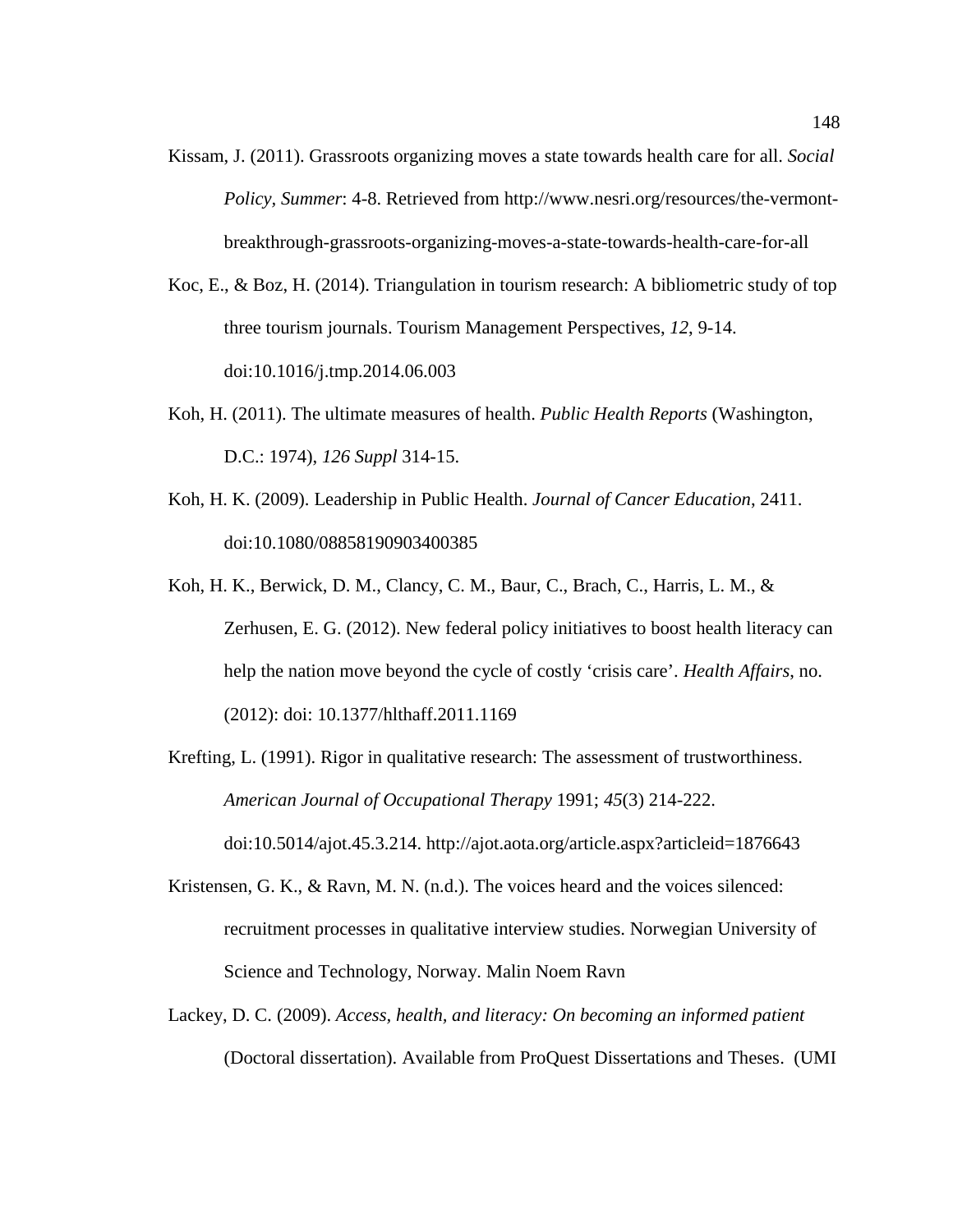NO. 3381277)

Latham, B. (2007). Sampling: What is it. *Quantitative Research Methods, ENGL*, *5377*.

- Low, M. D., Low, B. J., Baumler, E. R., & Huynh, P. T. (2005). Can education policy by health policy? Implications of research on the social determinants of health. *Journal of Health Politics, Policy and Law, 30*(6). Duke University Press.
- Lurie, N., & Parker, R. (2007, September 2). Editorial: Moving Health Literacy from the Individual to the Community. *American Journal of Health Behavior*, S6-S7.
- Mackert, M. (2015). Introduction to a colloquium: Challenges and opportunities in advancing health literacy research. *Health Communication*, *30*(12), 1159-1160. Retrieved from

http://dx.doi.org.ezp.waldenulibrary.org/10.1080/10410236.2015.1037427

- Mackert, M., Champlin, S., Su, Z., & Guadagno, M. (2015). The many health literacies: Advancing research or fragmentation? Health Communication, *30*(12), 1161- 1165. http://dx.doi.org.ezp.waldenulibrary.org/10.1080/10410236.2015.1037422
- Marshall, B., Cardon, P., Poddar, A., & Fontenot, R. (2013). Does sample size matter in qualitative research?: A review of qualitative interviews in research. *Journal of Computer Information Systems*, *54*(1), 11-22. DOI: 10.1080/08874417.2013.11645667.

http://dx.doi.org/10.1080/08874417.2013.11645667

Marshall, C., & Rossman, G. B. (2016). Designing qualitative research (6th ed.). Thousand Oaks, CA: Sage Publications.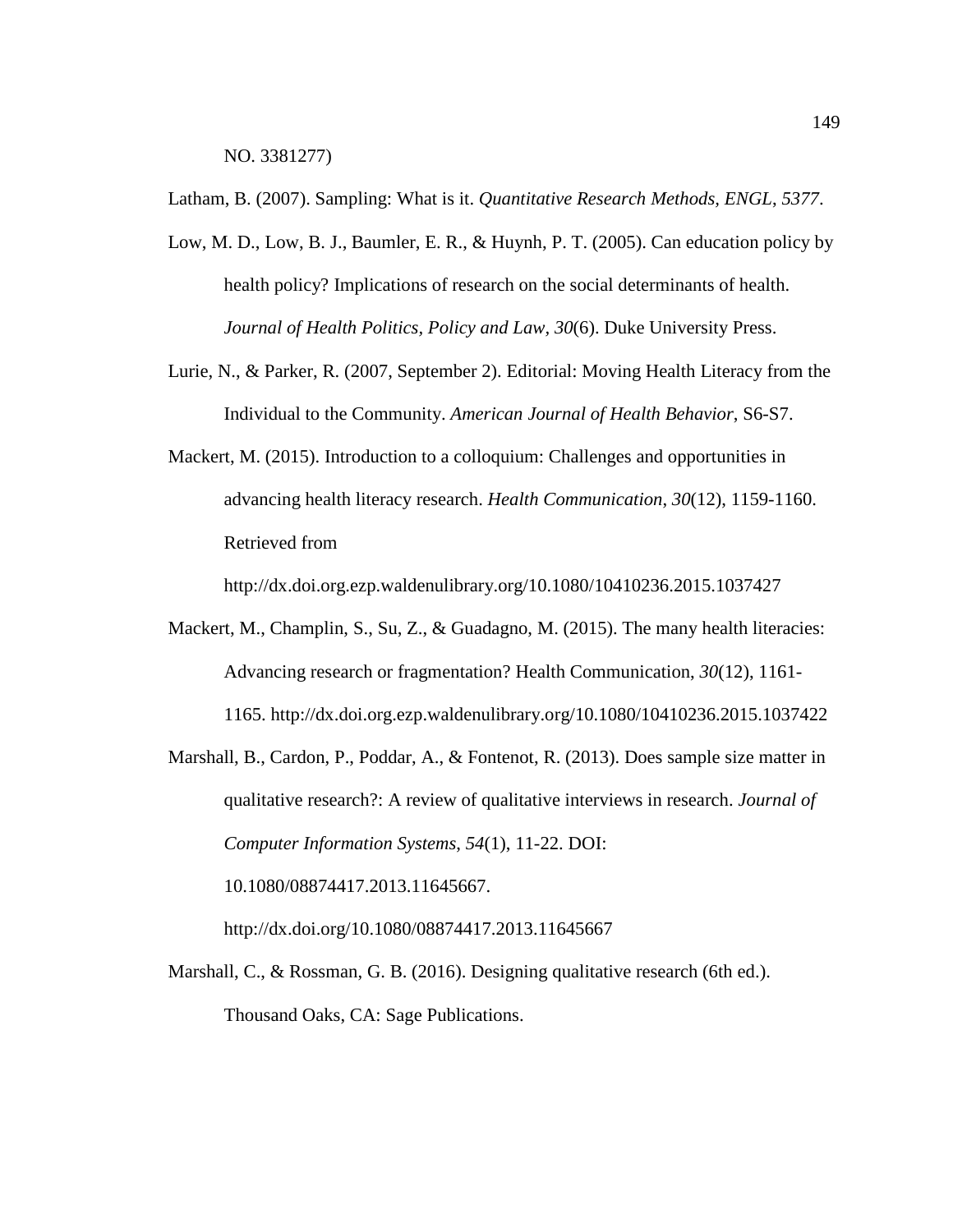- Marx, E., Hudson, N., Deal, T. B., Pateman, B., & Middleton, K. (2007). Promoting health literacy through the health education assessment project. *Journal of School Health*, *77*(4), 157-163. doi:10.1111/j.1746-1561.2007.00186.x
- McDonald, J. D. (2006). *Public health policy: Influences on texas legislators understanding of public health issues* (Doctoral dissertation). Available from ProQuest Dissertations and Theses. (UMI No. 3221519)
- Menzies, L. (2012). Charting a health literacy journey Overview and outcomes from a stakeholder workshop. *Perspectives in Public Health*, *132*(1), 43-46. doi: 10.1177/1757913911431041

http://rsh.sagepub.com.ezp.waldenulibrary.org/content/132/1/43.full.pdf+html?

- Mitka, M. (2012). Federal agencies poised to help improve health literacy in the United States. *Journal of the American Medical Association*, *307*(7), 653. doi:10.1001/jama.2012.128
- Mogford, E. Gould, L., & Devoght, A. (2010). Teaching critical health literacy in the US as a means to action on the social determinants of health. *Health Promotion International*, *26*(1), 4-13. doi: 10.1093/heapro/daq049
- Mosby's Medical Dictionary. (2009). Retrieved from http://medical-dictionary.thefreedictionary.com
- Moustakas, C. (1994). *Phenomenological research methods,* 1-176), SAGE Publications Ltd. doi: 10.4135/9781412995658
- Nastasi, B. (n.d.). Qualitative research: Sampling & sample size considerations (adapted from presentation).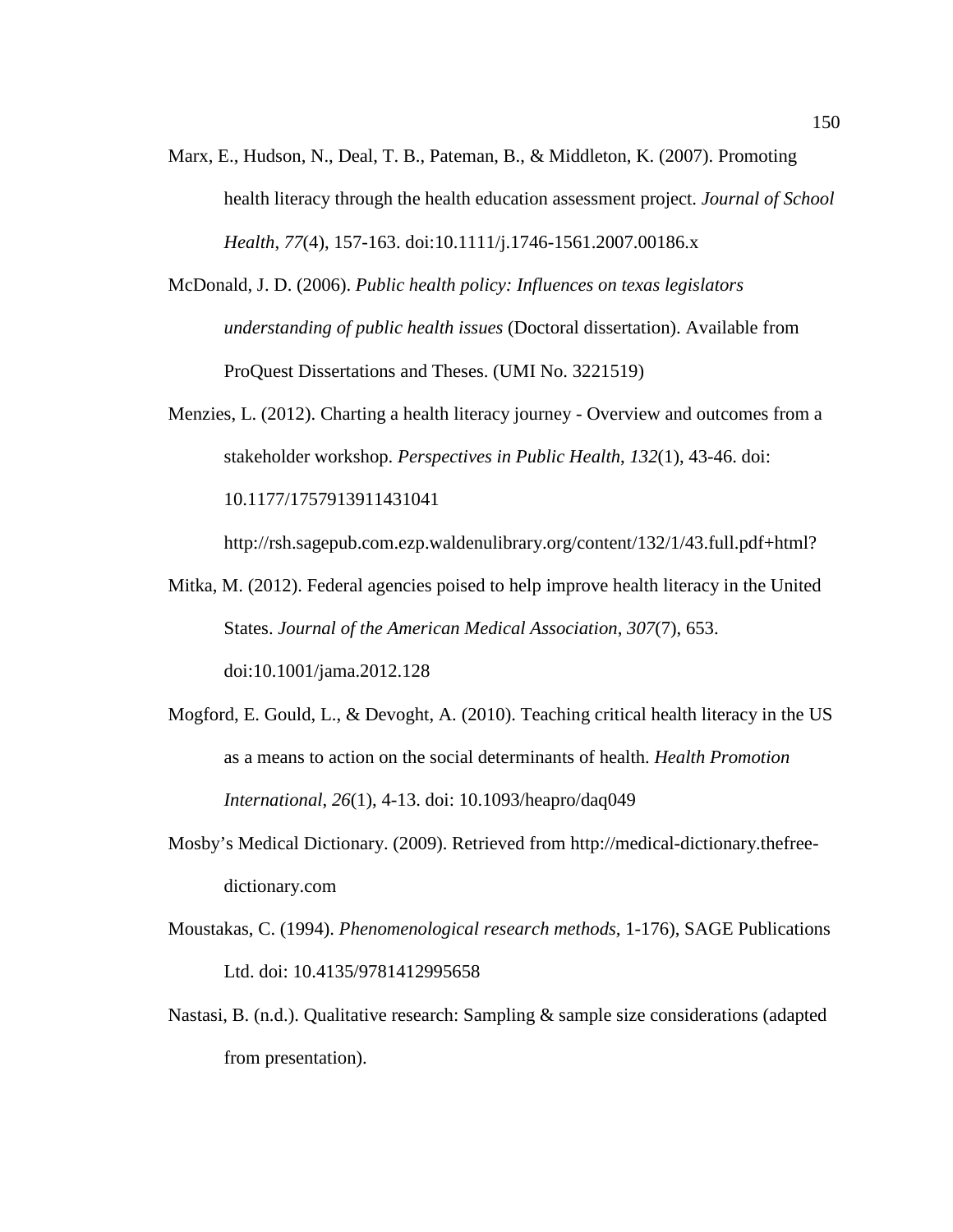National Committee for Quality Assurance. (n.d.). The essential guide to health care quality. Retrieved from

http://www.ncqa.org/Portals/0/Publications/Resource%20Library/NCQA\_Primer\_ web.pdf

- National Health Literacy Act of 2007, S. 2424, 110<sup>th</sup> Cong., 1st Sess. (2007). Retrieved from https://www.congress.gov/110/bills/s2424/BILLS-110s2424is.pdf
- Nielsen-Bohlman, L., Panzer, A. M., & Kindig, D. A. (2004). Health literacy: A prescription to end confusion. Washington DC: National Academies Press. Retrieved from https://www.researchgate.net/publication/303697782\_Health\_Literacy\_A\_Prescri ption\_to\_End\_Confusion
- Noble, B. (2008). *An exploration of relationship-centeredness as an element of organizational culture in health care provider organizations* (Doctoral dissertation). Available from ProQuest Dissertations and Theses. (UMI No. 3351540)
- Nobles, J., Weintraub, M. R., & Adler, N. E. (2013). Subjective socioeconomic status and health: Relationships reconsidered. *Social Science & Medicine*, 82, 58–66. doi:10.1016/j.socscimed.2013.01.021

North Carolina Institute of Medicine. (2007). *Just what did the doctor order? Addressing low health literacy in North Carolina*. NC IOM Task Force on Health Literacy. Durham, NC. Retrieved from,

http://www.nciom.org/projects/health\_literacy/health\_literacy.html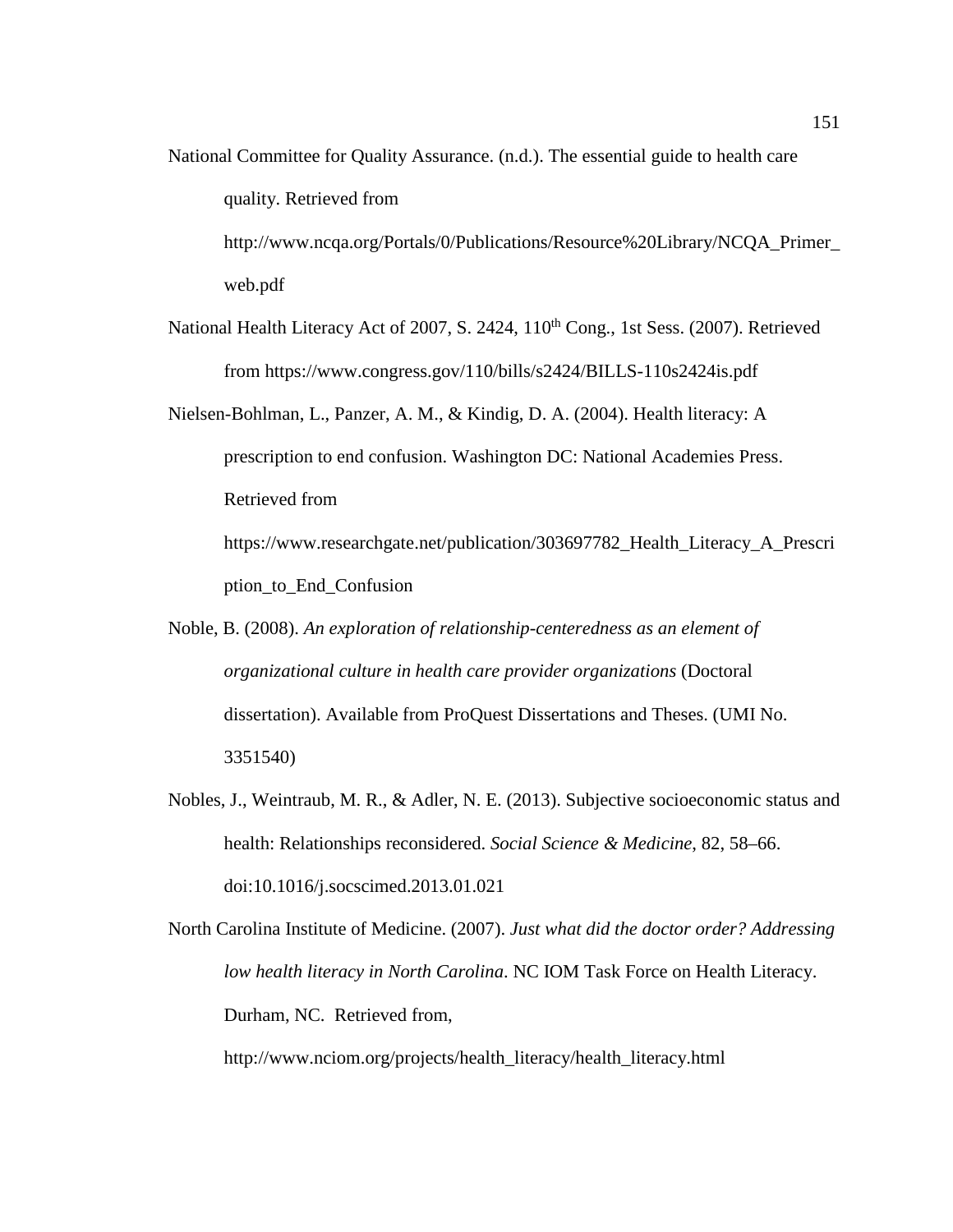Nutbeam, D. (2000). Health literacy as a public health goal: A challenge for contemporary health education and communication strategies into the 21st century. *Health Promotion International*, *15*, 259-267. doi:10.1093/heapro/15.3.259

Odena, O. (2013) Using software to tell a trustworthy, convincing and useful story. International Journal of Social Research Methodology, *16*, 355-372. doi:10.1080/13645579.2012.706019

- Paasche-Orlow, M. K., Parker, R. M., Gazmararian, J. A., Nielsen-Bohlman, L. T., & Rudd, R. R. (2005). The Prevalence of Limited Health Literacy. JGIM: *Journal of General Internal Medicine*, *20*(2), 175-184. doi:10.1111/j.1525- 1497.2005.40245.x
- Paasche-Orlow, M. K. & Wolf, M. S. (2007). The causal pathways linking health literacy to health outcomes. *American Journal of Health Beh*avior, *31*, 19-26. doi:10.5993/ajhb.31.s1.4
- Paasche-Orlow, M. K., & Wolf, M. S. (2010). Promoting Health Literacy Research to Reduce Health Disparities. *Journal of Health Communication*, *1*5(S2), 34-41. doi: 10.1080/10810730.2010.499994

Parker, R., & Ratzan, S. C. (2010). Health literacy: A second decade of distinction for Americans. *Journal of Health Communication*, 1520-33. doi:10.1080/10810730.2010.501094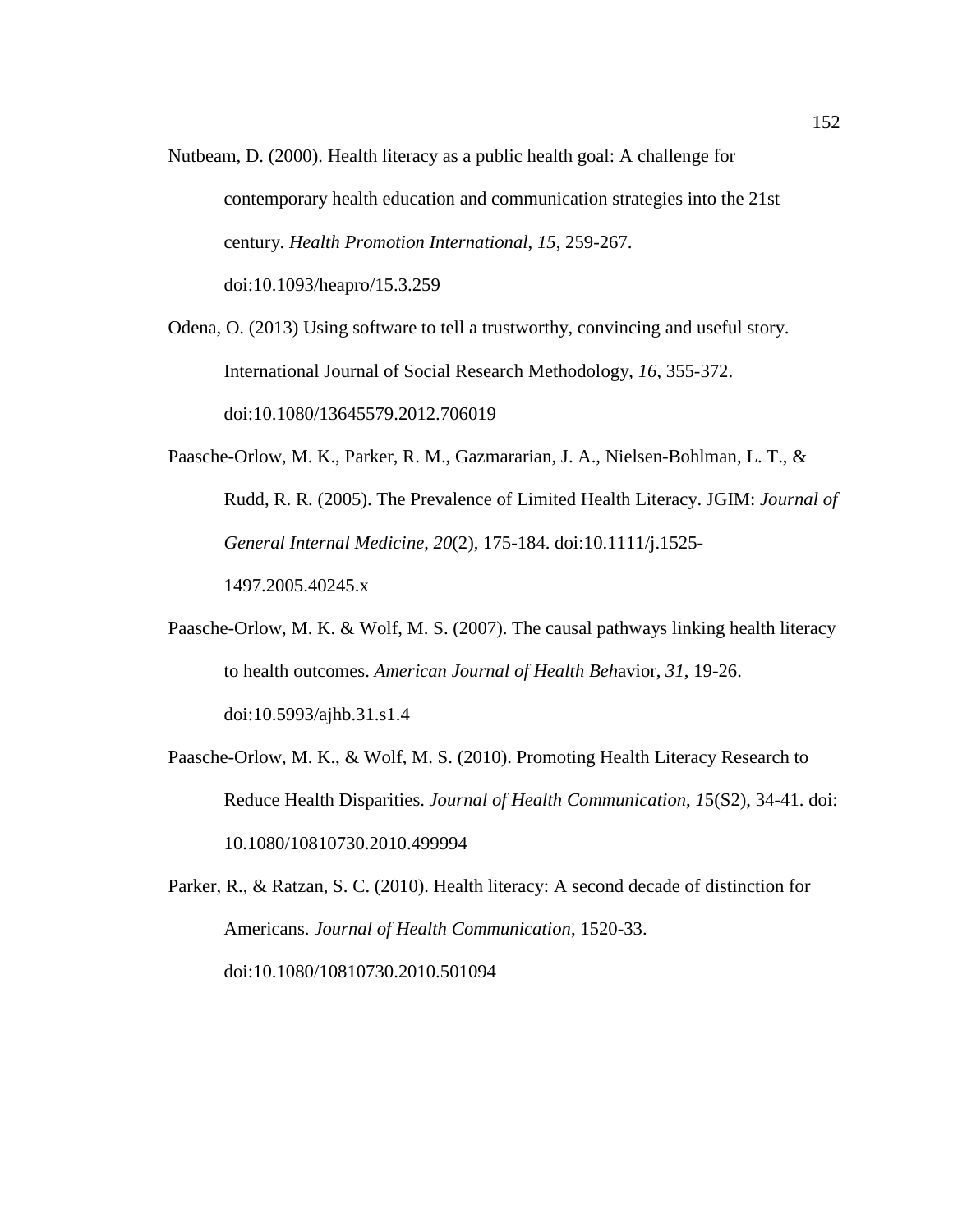Parker, R. M., Ratzan, S. C., & Lurie, N. (2003). Health literacy: A policy challenge for advancing high-quality health care. *Health Affairs, 22*(4), 147-53. doi:10.1377/hlthaff.22.4.147

Parker, R. M., & Kindig, D. A. (2006, August). Beyond the Institute of Medicine Health Literacy Report Are the Recommendations Being Taken Seriously? JGIM: *Journal of General Internal Medicine*, 891-892. doi:10.1111/j.1525- 1497.2006.00541.x.

- Peters, E., Hibbard, J., Slovic, P., & Dieckmann, N. (2007). Numeracy skill and the communication, comprehension, and use of risk-benefit information. *Health Affairs*, *26*(3), 741-8. doi:10.1377/hlthaff.26.3.741
- Pleasant, A. (2008). Measuring health literacy: A challenge to curriculum design and evaluation. The Centre for Literacy of Quebec. Retrieved from http://www.centreforliteracy.qc.ca/sites/default/files/measuring.pdf
- Pleasant, A., Cabe, J., Patel, K., Cosenza, J., & Carmona, R. (2015). Health Literacy Research and Practice: A Needed Paradigm Shift. *Health Communication*, *30*(12), 1176-1180. doi:10.1080/10410236.2015.1037426
- Power, M. K., & Gendron, Y. (2015). Qualitative research in auditing: A methodological roadmap. Auditing: A Journal of Practice & Theory, *34*, 147-165. doi:10.2308/ajpt-10423
- Ratzan, S., Parker, R., Selden, C., & Zorn, M. (2000). National Library of Medicine Current Bibliographies in Medicine: Health Literacy. Bethesda, MD: National Institutes of Health. Retrieved from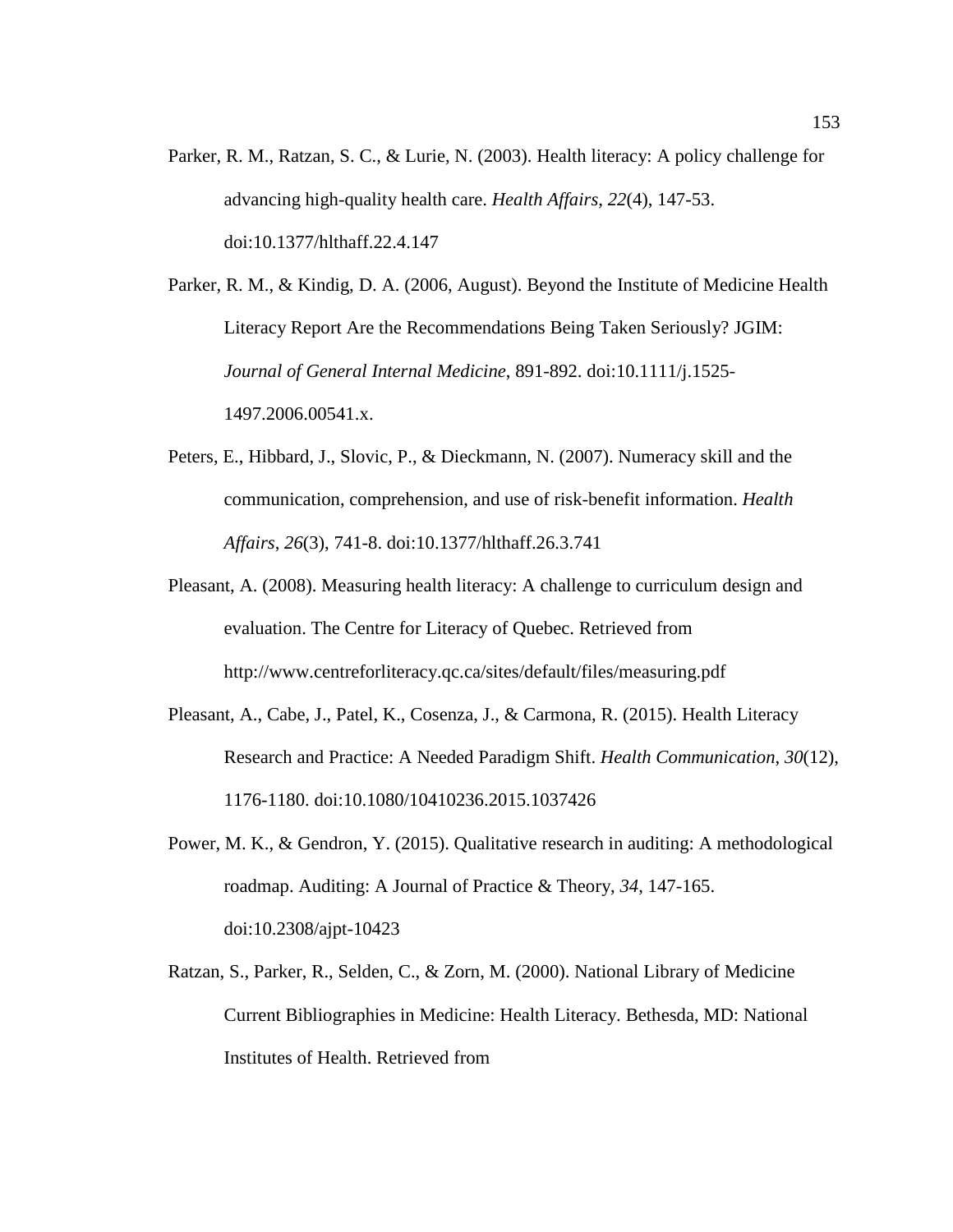https://www.researchgate.net/publication/230877250\_National\_Library\_of\_Medi cine Current Bibliographies in Medicine Health Literacy

- Ratzan, S. C. (2001). Health literacy: Communication for the common good. *Health Promotion International*, *16*, 207-214. doi:10.1093/heapro/16.2.207
- Ross, K. (2004). It's politics, then process, then policy. *Physician Executive, 30*(1), 8-11. Retrieved from http://eds.b.ebscohost.com.ezp.waldenulibrary.org
- Ross, W., Culbert, A., Gasper, C., & Kimmey, J. (2009). A Theory-Based Approach to Improving Health Literacy. Retrieved from https://www.inter-disciplinary.net/wpcontent/uploads/2009/06/ross-paper.pdf

Rowlands, G., Berry, J., Protheroe, J., & Rudd, R. E. (2015). Building on research evidence to change health literacy policy and practice in England. *Journal of Communication In Healthcare*, *8*(1), 22-31.

doi:10.1179/1753807615Y.0000000002

- Rudd, R. E. (2010). Improving Americans' health literacy. *The New England Journal of Medicine*, *363*(24), 2283-2285. doi:10.1056/NEJMp1008755
- Rudd, R. E. (2012). The Health Literacy Environment Activity Packet: First Impressions & Walking Interview. Health Literacy Studies. Hsph.harvard.edu/healthliteracy The health literacy environment activity packet. Retrieved from http://www.hsph.harvard.edu/healthliteracy/files/2012/09/activitypacket.pdf
- Sandelowski, M. (1993). Rigor or rigor mortis: The problem of rigor in qualitative research revisited. *Advances in Nursing Science*, *16*(2). doi:10.1097/00012272- 199312000-00002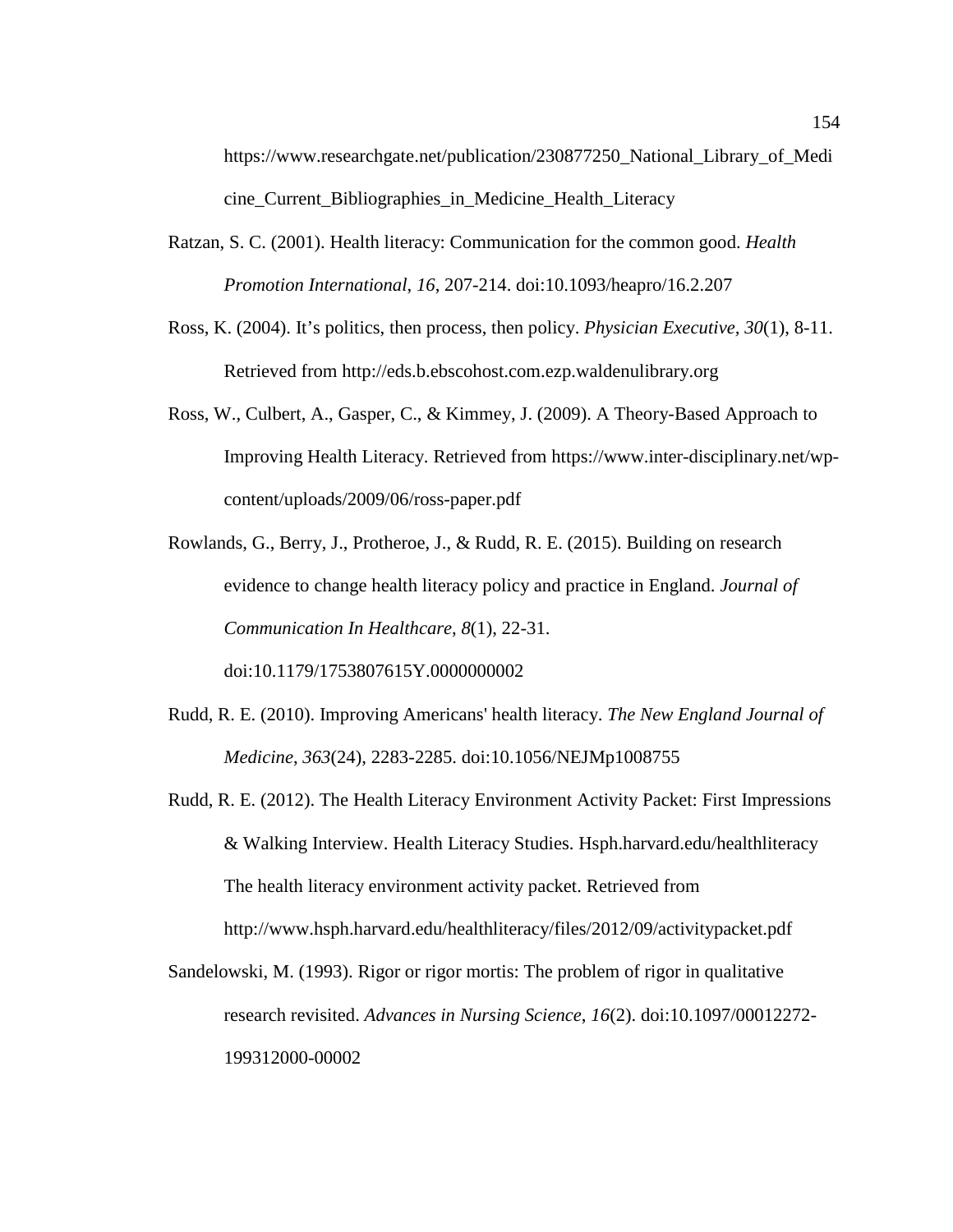http://journals.lww.com/advancesinnursingscience/abstract/1993/12000/rigor\_or\_ rigor mortis the problem of rigor in.2.aspx

- Sandelowski, M. (2000). Focus on research methods: Whatever happened to qualitative description? *Research in Nursing & Health*, *23*, 334-340. doi: 10.1002/1098- 240X(200008)23:4<334::AID-NUR9>3.0.CO;2-G
- Schauffler, H. H. & Wilkerson, J. (1997). National health care reform and the 103<sup>rd</sup> Congress: The activities and influence of public health advocates. *American Journal of Public Health, 87*(7), 1107-1112. doi:10.2105/ajph.87.7.1107
- Schnitzer, A., Rosenzweig, M., & Harris, B. (2011). Health literacy: A Survey of the issues and solutions. *Journal of Consumer Health on the Internet*, *15*(2), 164-179. doi:10.1080/15398285.2011.573347
- Schyve, P. (2007). Language differences as a barrier to quality and safety in health care: The Joint Commission perspective. *Journal of General Internal Medicine*, *22*(S2), 360-361. doi:10.1007/s11606-007-0365-3
- Seidman, I. (2012). Interviewing as Qualitative Research: A Guide for Researchers in Education and the Social Sciences, 4th Ed. (pp. 87-88). Teachers College Press.
- Seligman, H. K., Wallace, A. S., DeWalt, D. A., Schillinger, D., Arnold, C. L., Shilliday, B. B., … Davis, T. C. (2007). Facilitating behavior change with low-literacy patient education materials*. American Journal of Health Behavior*, *31*(1), 69-78. doi:10.5993/ajhb.31.s1.9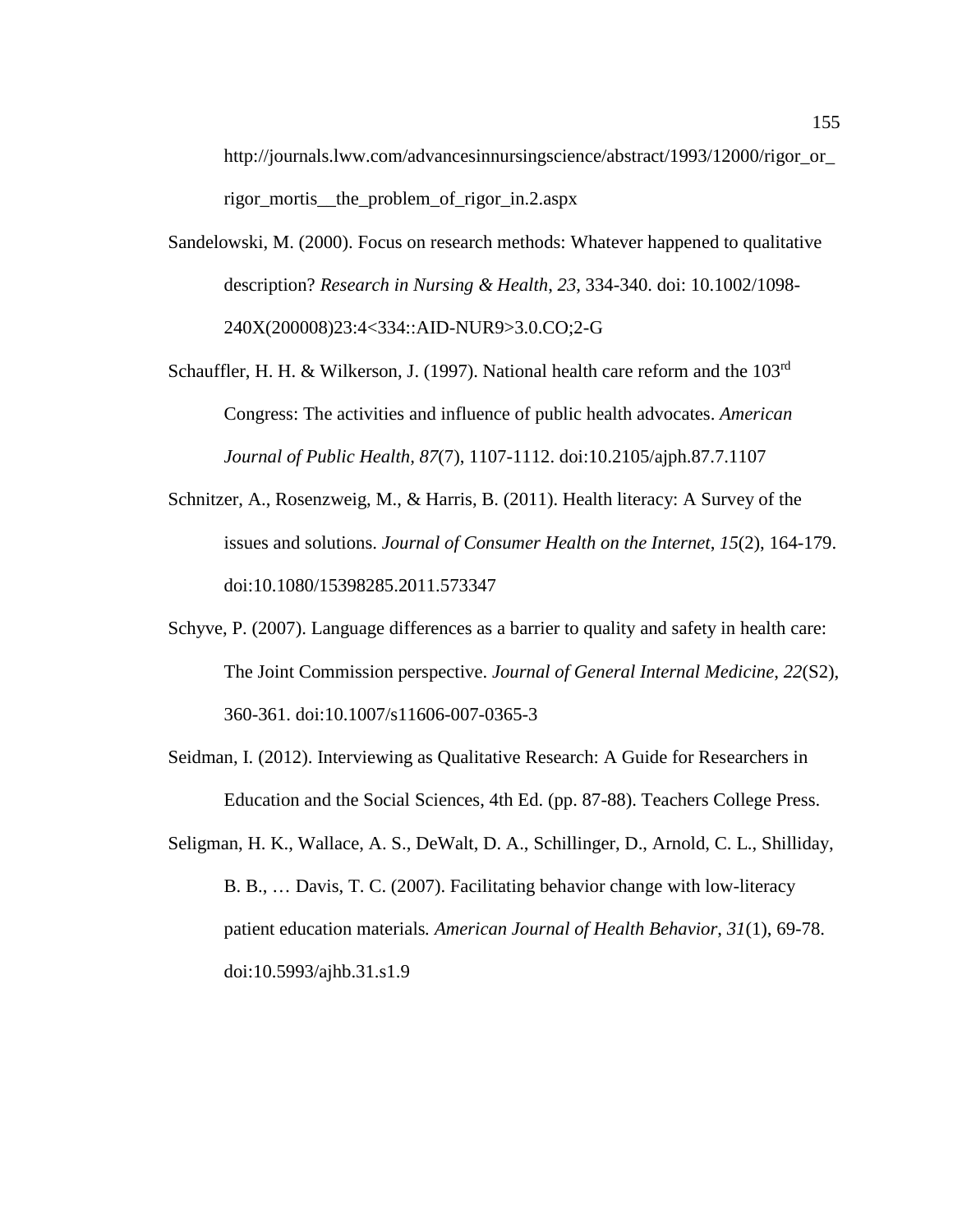- Sentell, T. L. (2003). *Literacy, health, and health services use in a nationally representative sample* (Doctoral dissertation). Available from ProQuest Dissertations and Theses. (UMI No. 3105363)
- Shohet, L., & Renaud, L. (2006). Critical analysis on best practices in health literacy. *Canadian Journal of Public Health = Revue Canadienne De Santé Publique*, *97 Suppl 2*S10-S13.
- Shone, L. P. (2012). Health literacy and health policy. *Academic Pediatrics*, *12*(4), 253- 254. doi:10.1016/j.acap.2012.05.004
- Simmons, M. L. (2004). *The effects of managed care penetration on the salience of state medical board stakeholders* (Doctoral dissertation). Available from ProQuest Dissertations and Theses. (UMI No. 3151472)
- Somers, S. A., Mahadevan, R. (2010). Health literacy implications of the Affordable Care Act. Center for Health Care Strategies, Inc.
- Stableford, S., & Mettger, W. (2007). Plain language: A strategic response to the health literacy challenge. *Journal of Public Health Policy*, *28*(1), 71-93. doi:10.1057/palgrave.jphp.3200102
- Teddlie, C. & Yu, F. (2007). Mixed methods sampling: A typology with examples. *Journal of Mixed Methods Research*, *1*, 77-100. doi: 10.1177/2345678906292430
- Tharp, B., & Hollar, D. (2002). Engaging community members in health policy processes. *Journal of Health & Human Services Administration, 24*(3/4), 401- 412. Retrieved from http://eds.b.ebscohost.com.ezp.waldenulibrary.org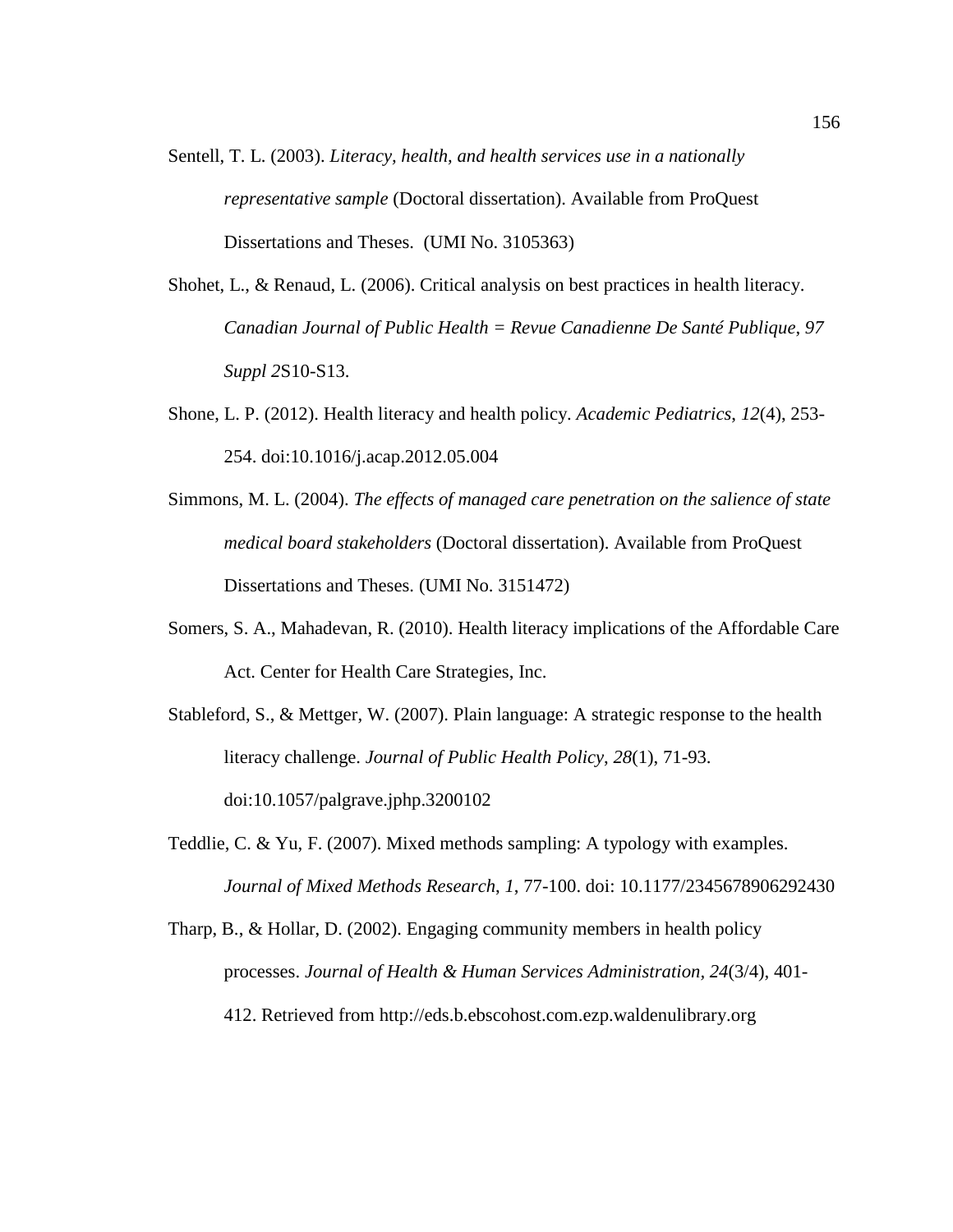- Thomas, P. L. (2006). *Care management: A full immersion model* (Doctoral dissertation). Retrieved from http://ezp.waldenulibrary.org/login?url=https://search-proquestcom.ezp.waldenulibrary.org/docview/304934599?accountid=14872
- U.S. Department of Health and Human Services. (2003). *Communicating health: Priorities and strategies for progress*. Washington, DC.
- U.S. Department of Health and Human Services. (2012). Retrieved from http://www.hhs.gov
- U.S. Department of Health and Human Services, Centers for Disease Control and Prevention. (2009). *Improving health literacy in older adults*. Retrieved from http://www.cdc.gov/healthliteracy/pdf/olderadults.pdf
- U.S. Department of Health and Human Services, Food and Drug Administration. (2009). *FDA's Strategic Plan for Risk Communication*. Retrieved from http://www.fda.gov/downloads/AboutFDA/ReportsManualsForms/Reports/UCM 183683.pdf
- US Department of Health and Human Services, National Institutes of Health. (n.d.). *Clear communication*. Retrieved from https://www.nih.gov/institutes-nih/nihoffice-director/office-communications-public-liaison/clear-communication
- U.S. Department of Health and Human Services, Office of Disease Prevention and Health Promotion. (n.d.). *Quick guide to health literacy*. Retrieved from https://health.gov/communication/literacy/quickguide/Quickguide.pdf
- U.S. Department of Health and Human Services, Office of Disease Prevention and Health Promotion. (2010). *National action plan to improve health literacy*. Washington,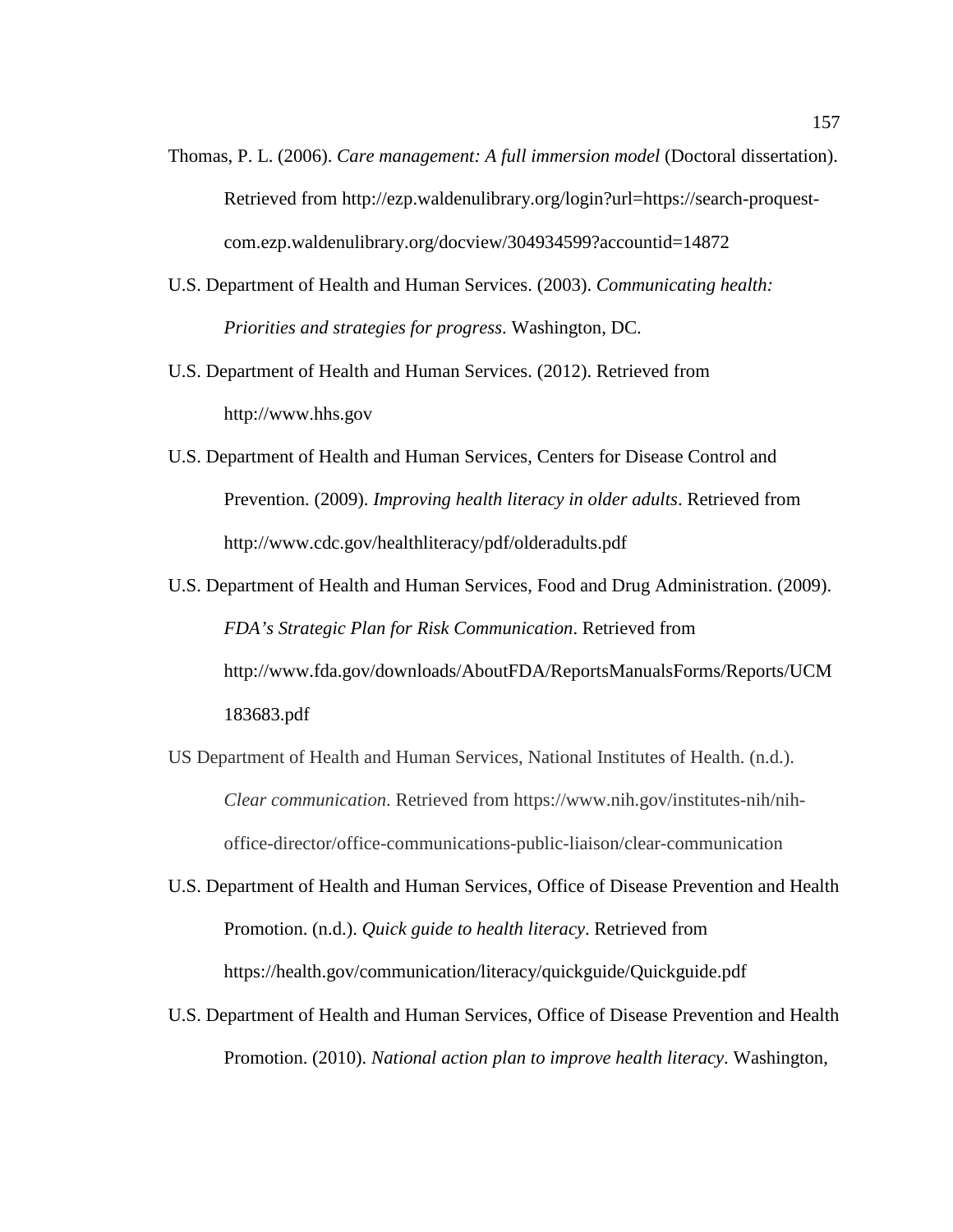D.C.: Author. Retrieved from

http://www.health.gov/communication/HLActionPlan/pdf/Health\_Literacy\_Actio n\_Plan.pdf

- U.S. Department of Health and Human Services, Office of Disease Prevention and Health Promotion. (2016). Social determinants of health. *HealthyPeople.gov*. http://www.cdc.gov/nchhstp/socialdeterminants/faq.html
- U.S. Department of Health and Human Services, Office of the Surgeon General (US). (2006). *Proceedings of the Surgeon General's Workshop on Improving Health Literacy.* National Institutes of Health, Bethesda, MD. Retrieved from http://www.ncbi.nlm.nih.gov/books/NBK44257/
- Valente, J. S. (2005). *The role of self-directed learning in older adult's healthcare* (Doctoral dissertation, The University of Georgia). Retrieved from https://docs.google.com/file/d/0B5V19UIorql2ZDBiMWNiZTYtY2EzZC00ZDI2 LWEwZWMtNjU3Y2NmN2Y2NGQ4/edit?pli=1&hl=en
- VanGeest, J. B., Welch, V. L., & Weiner, S. J. (2010). Patients' perceptions of screening for health literacy: Reactions to the newest vital sign. *Journal of Health Communication*, *15*(4), 402-412. doi:10.1080/10810731003753117
- Vernon, J. A., Trujillo, A., Rosenbaum, S., & DeBuono, B. (2007). Low health literacy: Implications for national policy. Retrieved from http://publichealth.gwu.edu/departments/healthpolicy/CHPR/downloads/LowHeal thLiteracyReport10\_4\_07.pdf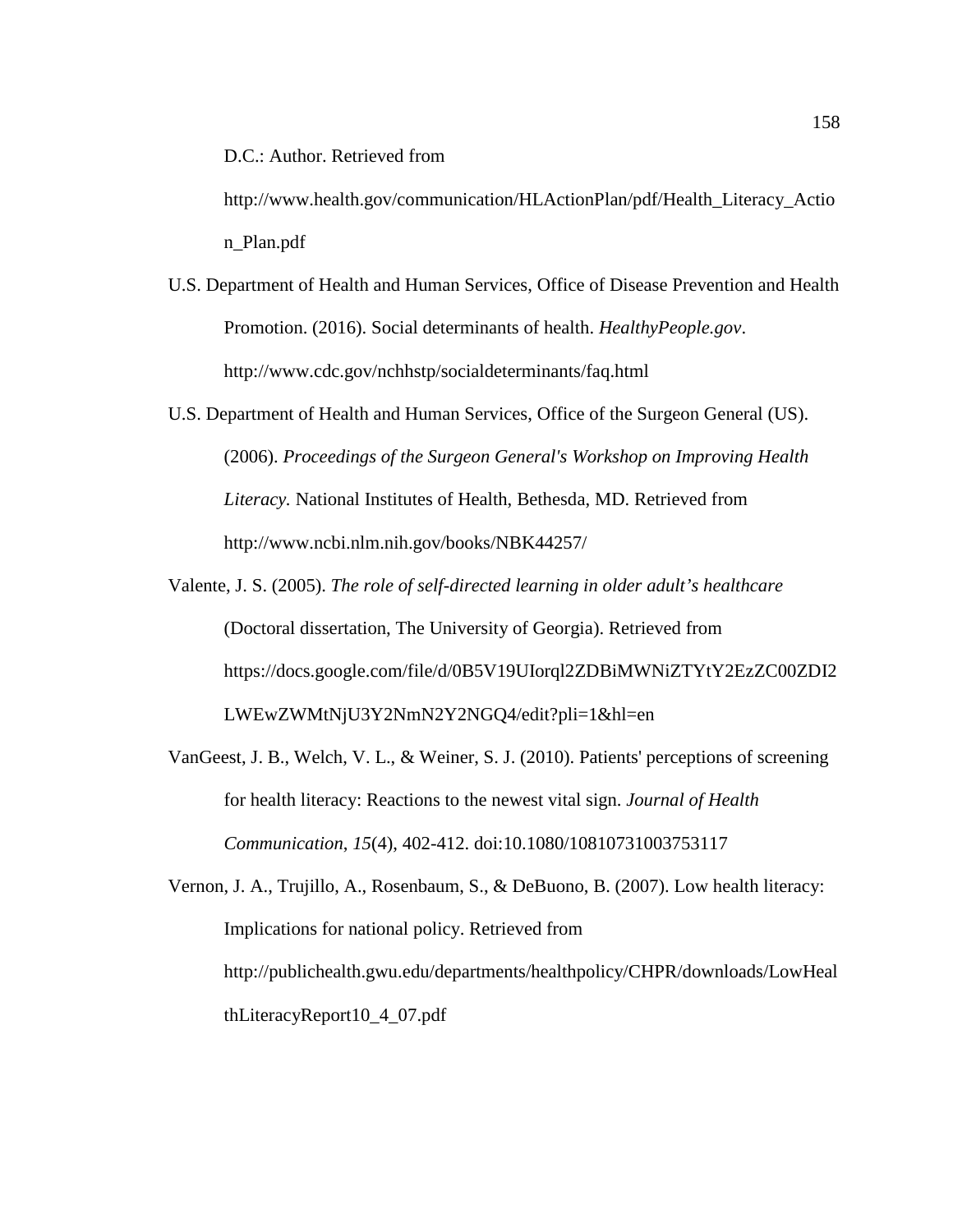- Villaire, M., & Mayer, G. (2009). Health literacy: The low-hanging fruit in health care reform. *Journal of Health Care Finance*, *36*(2), 55-59. Retrieved from https://www.researchgate.net/publication/44627717 Health literacy The lowhanging\_fruit\_in\_health\_care\_reform
- Watt, S., Sword, W., & Krueger, P. (2005). Implementation of a health care policy: An analysis of barriers and facilitators to practice change. *BMC Health Services*. doi:10.1186/1472-6963-5-53
- Weaver, N. L., Wray, R. J., Zellin, S., Gautam, K., & Jupka, K. (2012). Advancing organizational health literacy in health care organizations serving high-needs populations: A case study. *Journal Of Health Communication*, *17*55-66. doi:10.1080/10810730.2012.714442
- Weiss, B. D. (2015) Health literacy research: Isn't there something better we could be doing? *Health Communication*, *30*(12), 1173-1175.

doi:10.1080/10410236.2015.1037421

Welsh, E. (2002). Dealing with Data: Using NVivo in the Qualitative Data Analysis Process. *Forum Qualitative Sozialforschung / Forum: Qualitative Social Research, 3*(2). Retrieved from http://www.qualitativeresearch.net/index.php/fqs/article/view/865/1880

Whitman, G. (2009). What happens when people speak about healthcare. *Social Policy 39*(1), 21-31. Retrieved from https://eds-a-ebscohostcom.ezp.waldenulibrary.org/eds/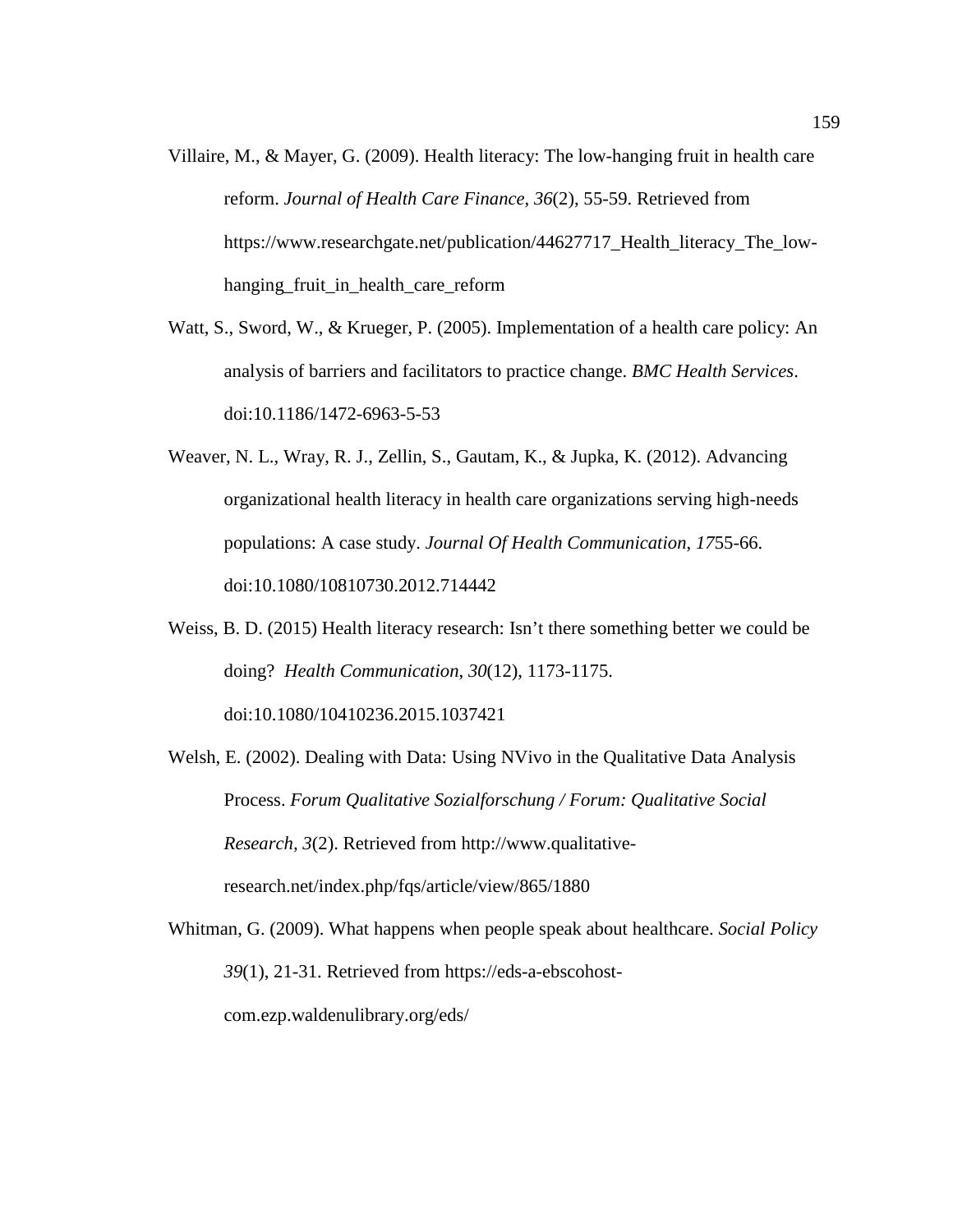- Williams, D. R., & Marks, J. (2011). Community development efforts offer a major opportunity to advance Americans health. *Health Affairs, 30*(11), 2052-5. doi.org/10.1377/hlthaff.2011.0987
- Williams-Crowe, S. M. & Aultman, T. V. (1994). State health agencies and the legislative policy process. *Public Health Reports, 109*(3), 361-367. Retrieved from http://www.ncbi.nlm.nih.gov/pmc/articles/PMC1403499/
- Wiltshire, J. C., Roberts, V., Brown, R., & Sarto, G. E. (2009). The effects of socioeconomic status on participation in care among middle-aged and older adults. *Journal of Aging and Health, 21*, 314-335. doi: 10.1177/0898264308329000
- Winslow CEA. (1920). The untilled fields of public health. *Science*, *1*, 23–33. doi: 10.1126/Science.51.1306.23
- Wolbring, G., Leopatra, V., Yumakulov, S. (2012). Information flow and health policy literacy: The role of the media. *Information*, *3*, 391-402. doi:10.3390/info3030391
- Wong, B. K. (2012). Building a Health Literate Workplace. *Workplace Health Safety*, *60*, 363-369, doi:10.1177/216507991206000806
- Wood, S. J. (2006). *The politics and economics of health: A cross-national comparison of civic engagement and health status* (Doctoral dissertation). Available from ProQuest Dissertations and Theses. (UMI No. 3246903)
- World Health Organization. (1998). Health promotion glossary. Geneva: World Health Organization. Retrieved from

http://www.who.int/healthpromotion/about/HPR%20Glossary%201998.pdf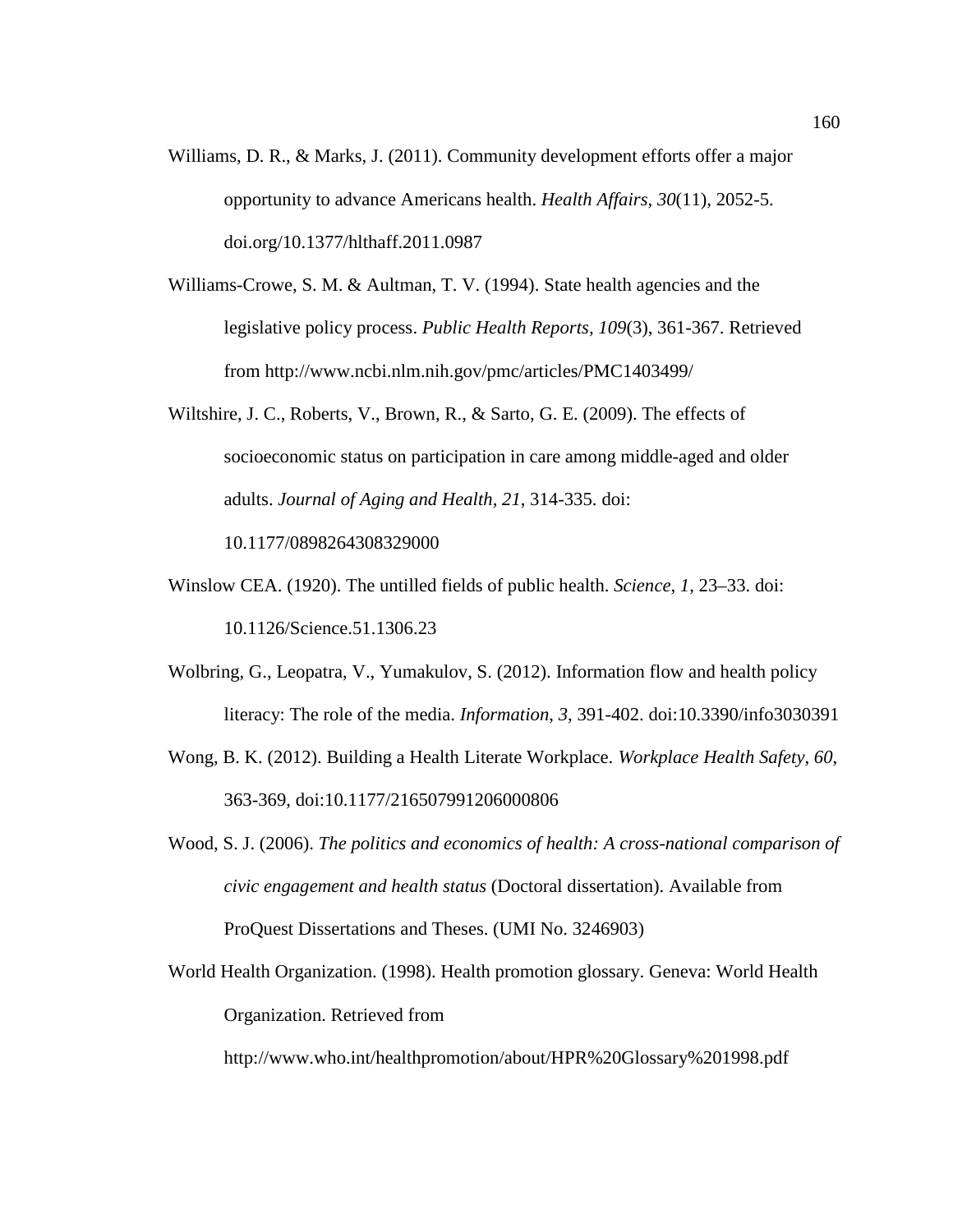- World Health Organization. (2012). Health Education: Theoretical Concepts, Effective Strategies and Core Competencies: A Foundation Document to Guide Capacity Development of Health Educators. Geneva: World Health Organization. Retrieved from http://applications.emro.who.int/dsaf/EMR-PUB\_2012\_EN\_1362.pdf
- Wynia, M., & Matiasek, J. (2006). Promising practices for patient-centered communication with vulnerable populations: Examples from eight hospitals. *The Commonwealth Fund*, *947*. Retrieved from, http://www.cmwf.org
- Yin, R. K. (2012). A (very) brief refresher on the case study method. In R. K. Yin (Ed.), *Applications of case study research* (pp. 3-20). Retrieved from http://www.sagepub.com/sites/default/files/upm-binaries/41407\_1.pdf
- Yin, R. K. (2014). Case study research design and methods (5th ed.). Los Angeles, CA: Sage Publications, Inc.
- Zamawe, F. C. (2015). The implication of using NVivo software in qualitative data analysis: Evidence-based reflections. *Malawi Med Journal*, *27*(1), 13–15. MCID: PMC4478399. Retrieved from

https://www.ncbi.nlm.nih.gov/pmc/articles/PMC4478399/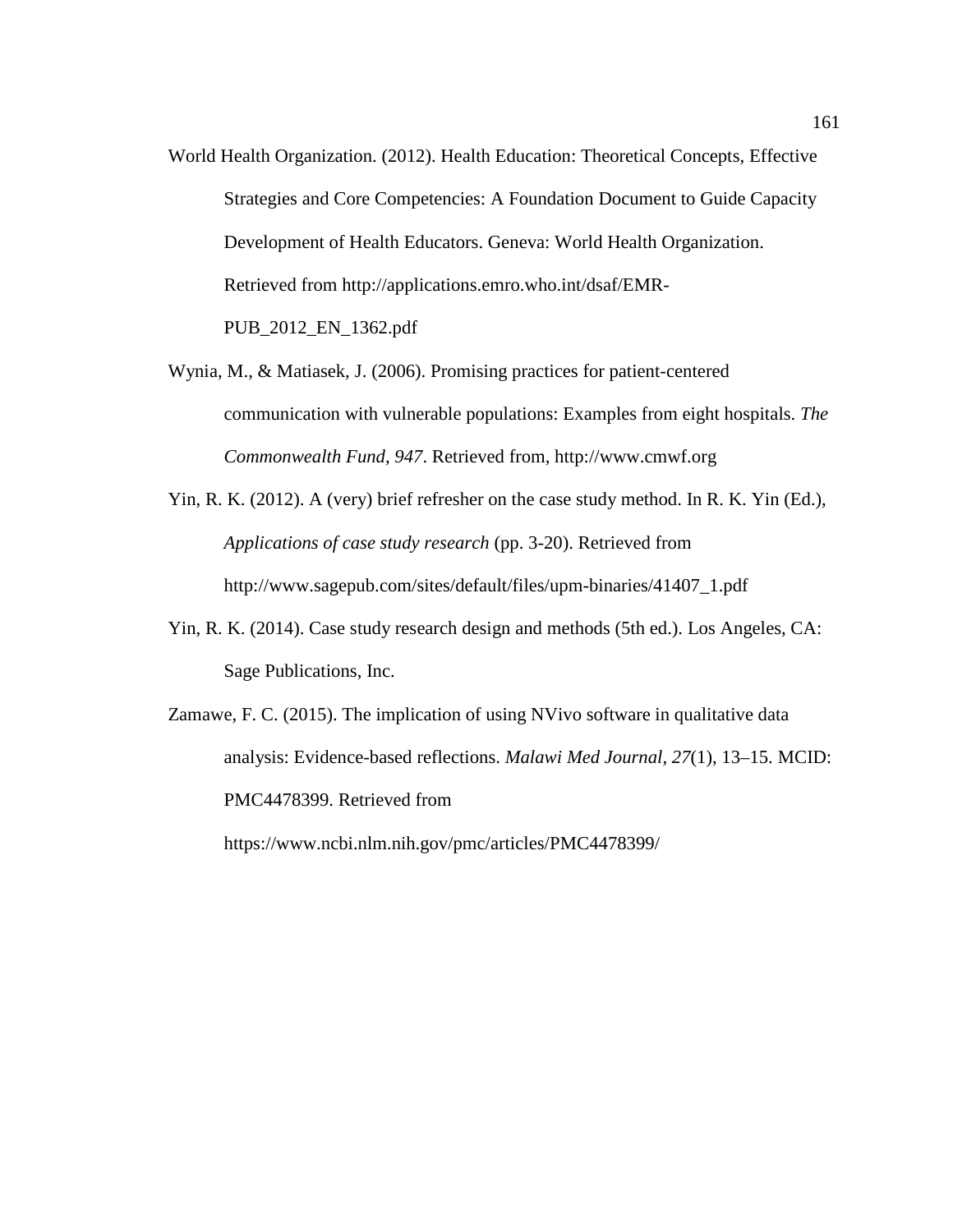#### Appendix A: Interview Script

# 1. Introductions

A. Myself

I am Stacie Lee Trueheart, a doctoral student at Walden University.

B. Research intent

This study will look at how organizations attempt to implement health literacy tools and guidelines and promote policies. This is done in an environment of complex related issues and interlinked with complex network effects and specific elements that are complex as well. This study will explore the best practices of the organizations who have adapted most effectively.

C. Explanation of the study

By exploring how the organizations are implementing tools and best practices, a comparison can be made to find commonalities that will help other organizations as well as the development of health literacy policy. These organizations are in diverse communities thereby mirroring the concept of complexity. This study will interview members within organizations that are considered, by the CDC, to be leaders in the health literacy community. These organizations are a mixture of local, state, academia, government, and non-profit. This will allow an in-depth look at how health literacy tools/guidelines are being implemented. Participants will be asked open-ended questions allowing the capture of multiple perspectives for better validity of the complexity and phenomenon.

D. Do you have any questions at this time?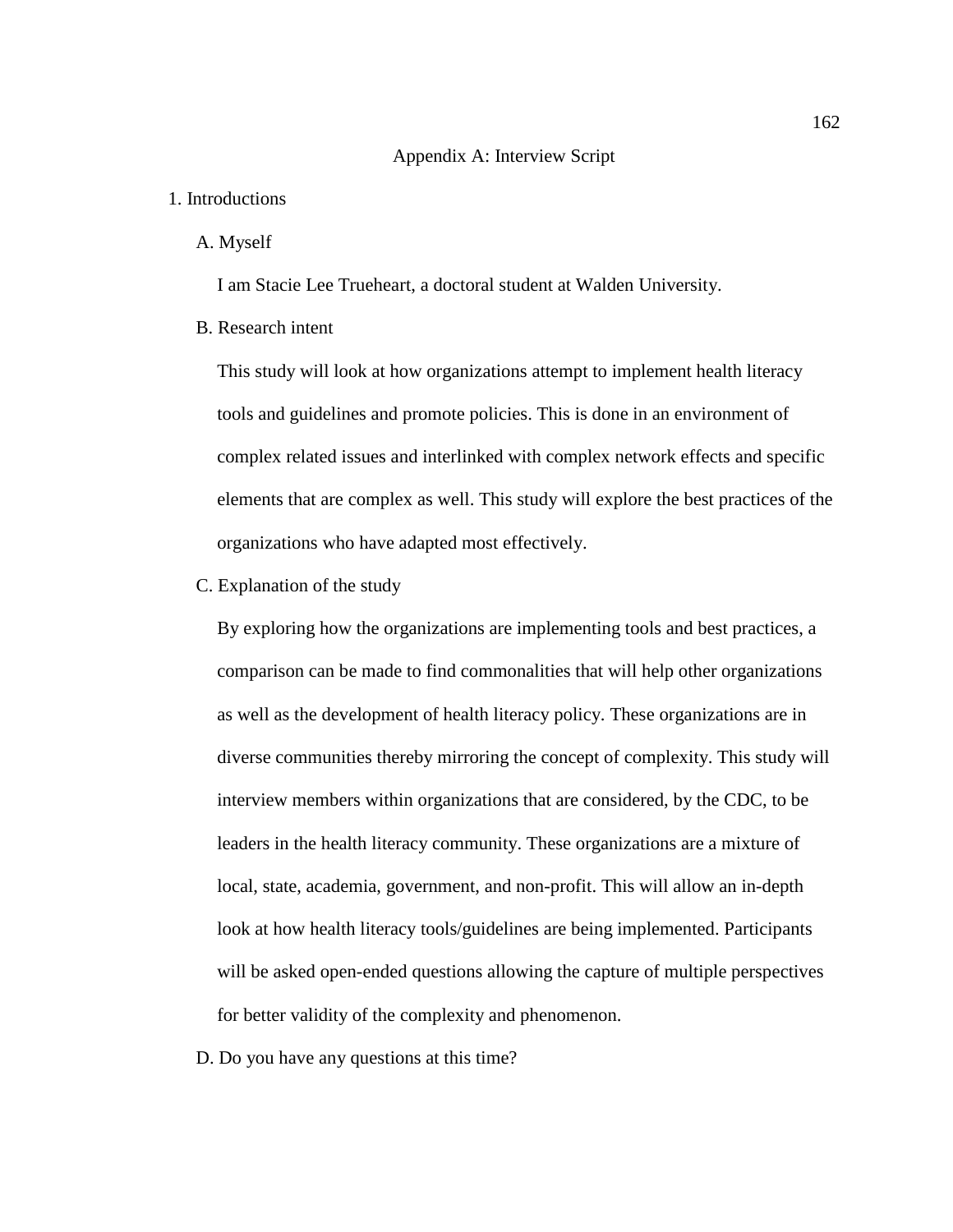# 2. Interview

- A. Question 1: What is involved in addressing health literacy in the communities?
- B. Question 2: To what extent would formal regulations impact the implementation of health literacy tools/guidelines?
- C. Question 3: What are your organization's top three health literacy best practices?
- D. Question 4: How did your organization develop each of these best practices?
- E. Question 5: How is your organization using health literacy best practices in developing policy?
- F. Question 6: Not all experts agree. How does this organization build congruency on policy?
- G. Question 7: How can health literacy be addressed through formal policy?
- 3. Conclusion
	- A. Is there anything you would like to add?
	- B. Is there anything you would like to ask me?
		- C. Acknowledge their participation.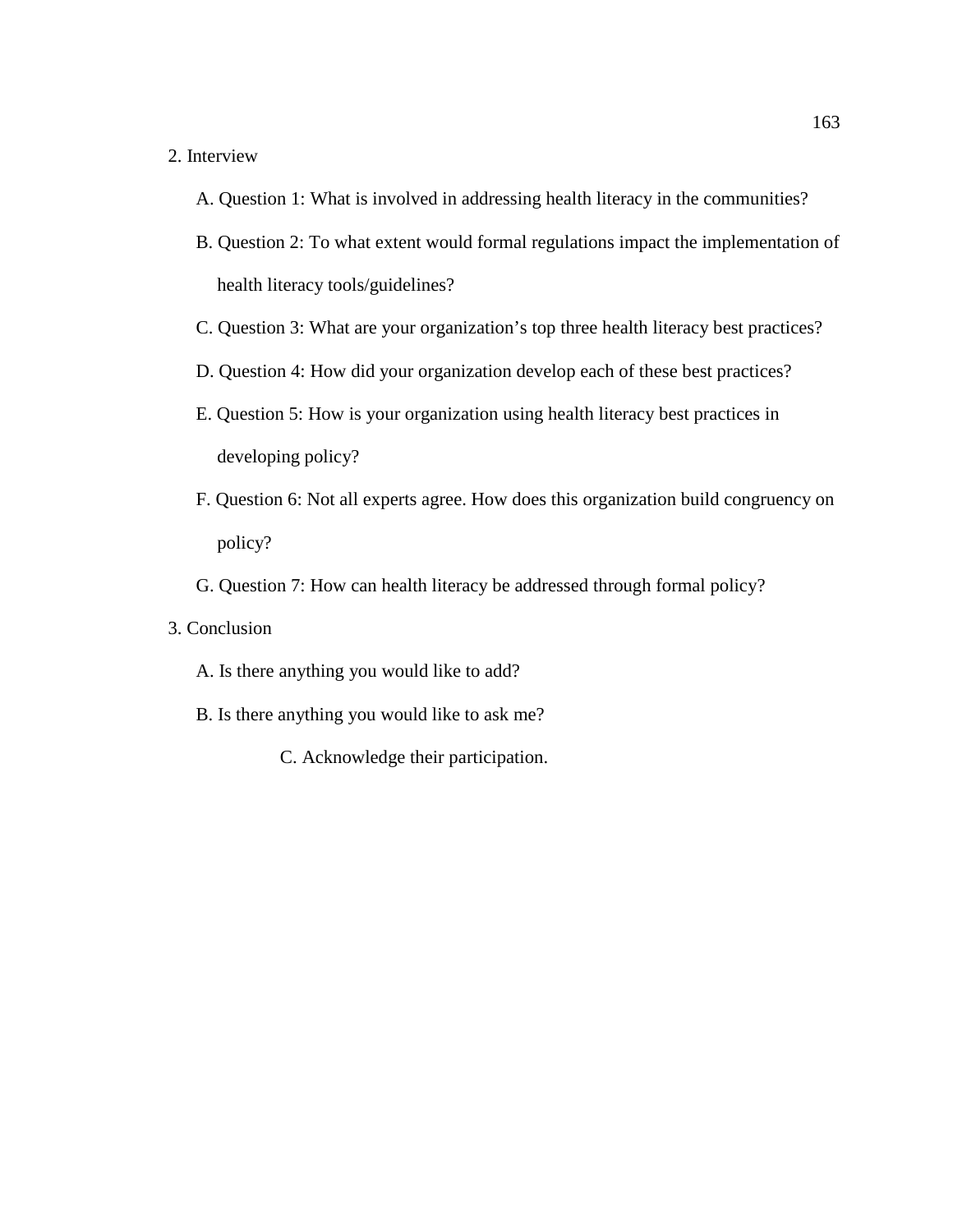|   | <b>Research Questions</b>                                                                              | <b>Interview Questions</b>                                                                                   |
|---|--------------------------------------------------------------------------------------------------------|--------------------------------------------------------------------------------------------------------------|
|   | How are organizations<br>implementing health literacy<br>tools/guidelines without<br>regulation?       | What is involved in addressing health.<br>literacy in the communities?                                       |
|   |                                                                                                        | To what extent would formal regulations<br>impact the implementation of health<br>literacy tools/guidelines? |
| 2 | What impact does health literacy<br>best practices have on the process<br>of developing formal policy? | What are your organization's top three<br>health literacy best practices?                                    |
|   |                                                                                                        | How did your organization develop each of<br>these best practices?                                           |
|   |                                                                                                        | How is your organization using health<br>literacy best practices in developing policy?                       |
|   |                                                                                                        | Not all experts agree. How does this<br>organization build congruency on policy?                             |
| 3 | How can health literacy be.<br>addressed through formal policy?                                        | How can health literacy be addressed<br>through formal policy?                                               |

# Appendix B: Question Alignment Map